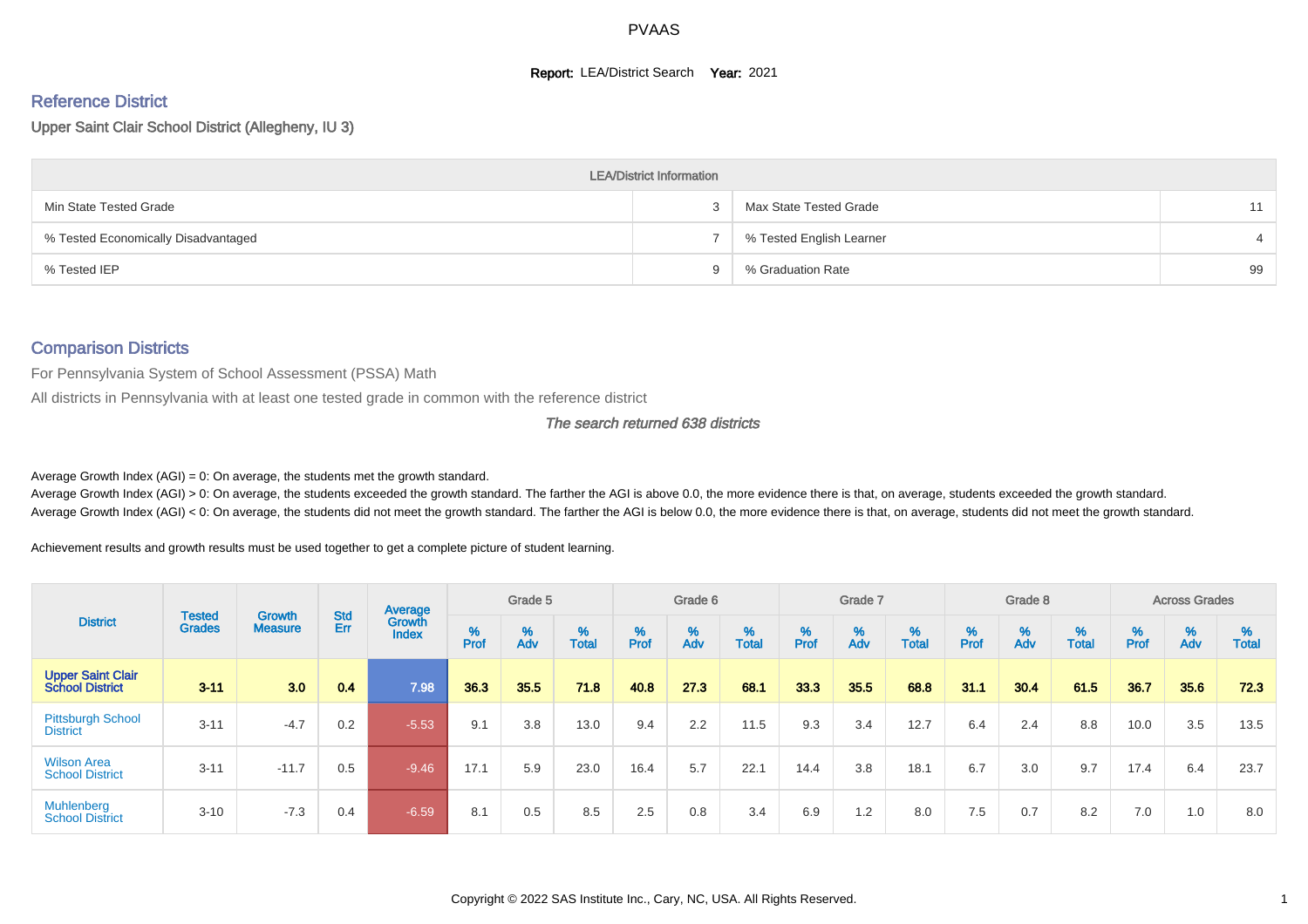|                                                    | <b>Tested</b> | <b>Growth</b>  | <b>Std</b> | Average         |              | Grade 5  |                      |              | Grade 6  |                   |              | Grade 7  |                   |              | Grade 8  |                      |           | <b>Across Grades</b> |                      |
|----------------------------------------------------|---------------|----------------|------------|-----------------|--------------|----------|----------------------|--------------|----------|-------------------|--------------|----------|-------------------|--------------|----------|----------------------|-----------|----------------------|----------------------|
| <b>District</b>                                    | <b>Grades</b> | <b>Measure</b> | Err        | Growth<br>Index | $\%$<br>Prof | %<br>Adv | $\%$<br><b>Total</b> | $\%$<br>Prof | %<br>Adv | %<br><b>Total</b> | $\%$<br>Prof | %<br>Adv | %<br><b>Total</b> | $\%$<br>Prof | %<br>Adv | $\%$<br><b>Total</b> | %<br>Prof | %<br>Adv             | $\%$<br><b>Total</b> |
| <b>Upper Saint Clair</b><br><b>School District</b> | $3 - 11$      | 3.0            | 0.4        | 7.98            | 36.3         | 35.5     | 71.8                 | 40.8         | 27.3     | 68.1              | 33.3         | 35.5     | 68.8              | 31.1         | 30.4     | 61.5                 | 36.7      | 35.6                 | 72.3                 |
| <b>Shaler Area</b><br><b>School District</b>       | $3 - 11$      | $-6.1$         | 0.4        | 1.00            | 26.2         | 5.8      | 32.0                 | 12.6         | 1.9      | 14.5              | 22.1         | 5.5      | 27.7              | 19.6         | 5.2      | 24.8                 | 23.3      | 7.8                  | 31.2                 |
| <b>West Mifflin Area</b><br><b>School District</b> | $3 - 12$      | $-8.5$         | 0.5        | $-2.29$         | 18.4         | 5.7      | 24.1                 | 6.8          | 0.7      | 7.4               | 6.7          | 0.0      | 6.7               | 5.5          | 0.0      | 5.5                  | 11.1      | 2.8                  | 13.9                 |
| <b>MaST Community</b><br><b>Charter School</b>     | $3 - 10$      | $-8.7$         | 0.6        | $-3.76$         | 30.0         | 3.0      | 33.0                 | 20.0         | 3.8      | 23.8              | 24.3         | 3.9      | 28.2              | 17.5         | 1.9      | 19.4                 | 23.1      | 3.6                  | 26.7                 |
| <b>Baldwin-Whitehall</b><br><b>School District</b> | $3 - 11$      | $-5.8$         | 0.4        | $-2.93$         | 24.7         | 6.6      | 31.4                 | 18.6         | 1.2      | 19.8              | 16.0         | 1.6      | 17.7              | 11.5         | 2.1      | 13.6                 | 22.2      | 6.8                  | 29.0                 |
| <b>Abington School</b><br><b>District</b>          | $3 - 10$      | $-3.8$         | 0.3        | 0.35            | 25.7         | 12.4     | 38.1                 | 30.8         | 10.8     | 41.6              | 23.9         | 6.4      | 30.2              | 14.9         | 1.1      | 15.9                 | 26.9      | 10.4                 | 37.3                 |
| <b>Pennridge School</b><br><b>District</b>         | $3 - 10$      | $-1.2$         | 0.3        | 6.80            | 35.5         | 15.4     | 50.9                 | 19.1         | 2.9      | 22.0              | 21.4         | 13.9     | 35.3              | 21.6         | 3.4      | 25.1                 | 28.5      | 12.0                 | 40.5                 |
| <b>Allentown City</b><br><b>School District</b>    | $3 - 12$      | $-4.5$         | 0.3        | $-9.09$         |              |          |                      | 2.0          | 0.7      | 2.8               | 2.2          | 0.3      | 2.5               |              |          |                      | 4.3       | 1.1                  | 5.4                  |
| <b>Parkland School</b><br><b>District</b>          | $3 - 11$      | $-3.5$         | 0.3        | $-5.03$         | 33.6         | 26.4     | 60.0                 | 33.4         | 15.9     | 49.3              | 27.1         | 18.6     | 45.7              | 23.1         | 11.8     | 34.9                 | 30.8      | 24.1                 | 54.9                 |
| <b>Wyoming Area</b><br><b>School District</b>      | $3 - 10$      | $-7.7$         | 0.6        | $-1.00$         | 22.1         | 8.8      | 31.0                 | 4.8          | 1.0      | 5.8               | 9.3          | 3.1      | 12.4              | 7.4          | 1.8      | 9.3                  | 14.1      | 4.3                  | 18.4                 |
| <b>MaST Community</b><br><b>Charter School II</b>  | $3 - 10$      | $-8.4$         | 0.7        | $-4.62$         | 5.0          | 2.0      | 6.9                  | 7.2          | 1.0      | 8.2               | 8.9          | 2.0      | 10.9              |              |          |                      | 12.6      | 3.2                  | 15.8                 |
| <b>Pittston Area</b><br><b>School District</b>     | $3 - 11$      | $-8.4$         | 0.8        | 0.10            | 5.7          | 0.0      | 5.7                  | 4.2          | 0.0      | 4.2               | 4.8          | 3.2      | 7.9               | 7.1          | 1.8      | 8.9                  | 10.7      | 3.8                  | 14.4                 |
| <b>Seneca Valley</b><br><b>School District</b>     | $3 - 11$      | $-2.1$         | 0.3        | 1.45            | 28.8         | 15.8     | 44.6                 | 33.8         | 9.8      | 43.6              | 26.6         | 12.0     | 38.5              | 18.6         | 6.0      | 24.6                 | 30.0      | 14.4                 | 44.4                 |
| <b>Woodland Hills</b><br><b>School District</b>    | $3 - 12$      | $-6.1$         | 0.5        | $-2.24$         | 5.7          | 5.1      | 10.8                 | 4.8          | 1.4      | 6.2               | 8.7          | 2.9      | 11.6              | 2.3          | 3.0      | 5.3                  | 7.9       | 2.7                  | 10.6                 |
| <b>Kiski Area School</b><br><b>District</b>        | $3 - 11$      | $-4.9$         | 0.4        | $-1.08$         | 15.4         | 5.6      | 21.0                 | 11.1         | 1.8      | 13.0              | 22.9         | 5.0      | 27.9              | 9.6          | 2.8      | 12.4                 | 20.2      | 7.5                  | 27.7                 |
| <b>Lancaster School</b><br><b>District</b>         | $3 - 12$      | $-3.2$         | 0.3        | $-3.06$         | 8.8          | 3.0      | 11.8                 | 3.9          | 0.8      | 4.7               | 4.4          | 0.9      | 5.3               | 2.3          | 0.6      | 3.0                  | 7.4       | 1.9                  | $9.3\,$              |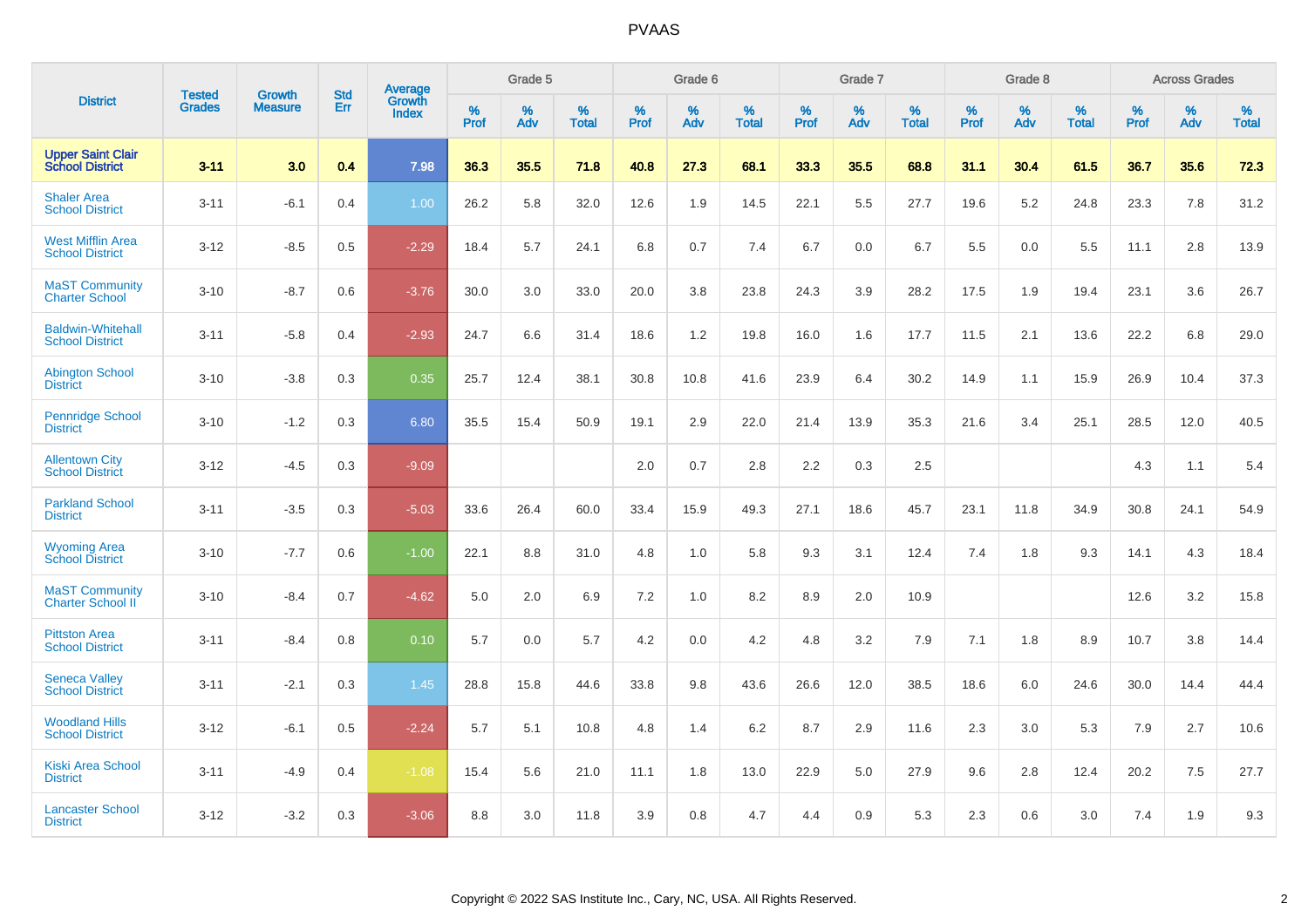|                                                                |                                |                          | <b>Std</b> | Average                |           | Grade 5  |                   |           | Grade 6  |                   |           | Grade 7  |                   |           | Grade 8  |                   |           | <b>Across Grades</b> |                   |
|----------------------------------------------------------------|--------------------------------|--------------------------|------------|------------------------|-----------|----------|-------------------|-----------|----------|-------------------|-----------|----------|-------------------|-----------|----------|-------------------|-----------|----------------------|-------------------|
| <b>District</b>                                                | <b>Tested</b><br><b>Grades</b> | Growth<br><b>Measure</b> | Err        | Growth<br><b>Index</b> | %<br>Prof | %<br>Adv | %<br><b>Total</b> | %<br>Prof | %<br>Adv | %<br><b>Total</b> | %<br>Prof | %<br>Adv | %<br><b>Total</b> | %<br>Prof | %<br>Adv | %<br><b>Total</b> | %<br>Prof | %<br>Adv             | %<br><b>Total</b> |
| <b>Upper Saint Clair</b><br><b>School District</b>             | $3 - 11$                       | 3.0                      | 0.4        | 7.98                   | 36.3      | 35.5     | 71.8              | 40.8      | 27.3     | 68.1              | 33.3      | 35.5     | 68.8              | 31.1      | 30.4     | 61.5              | 36.7      | 35.6                 | 72.3              |
| <b>Dallas School</b><br><b>District</b>                        | $3 - 11$                       | $-5.7$                   | 0.5        | 5.42                   | 43.8      | 15.6     | 59.4              | 24.3      | 2.8      | 27.1              | 18.1      | 6.3      | 24.4              | 17.9      | 0.0      | 17.9              | 30.9      | 12.9                 | 43.8              |
| Southeastern<br><b>Greene School</b><br><b>District</b>        | $3 - 10$                       | $-11.8$                  | 1.0        | $-3.05$                | 34.5      | 13.8     | 48.3              | 32.4      | 2.9      | 35.3              | 8.2       | 4.1      | 12.2              | 25.6      | 2.3      | 27.9              | 26.6      | 12.9                 | 39.5              |
| <b>Bristol Township</b><br><b>School District</b>              | $3 - 11$                       | $-4.1$                   | 0.4        | $-1.98$                | 12.4      | 2.9      | 15.3              | 2.7       | 0.7      | 3.4               | 7.5       | 1.1      | 8.6               | 3.8       | 0.4      | 4.2               | 10.6      | 2.1                  | 12.7              |
| <b>Central Bucks</b><br><b>School District</b>                 | $3 - 11$                       | 0.2                      | 0.2        | 7.38                   | 36.0      | 18.4     | 54.4              | 31.8      | 16.6     | 48.4              | 29.2      | 13.4     | 42.6              | 22.8      | 7.4      | 30.1              | 32.0      | 16.6                 | 48.6              |
| <b>Pine-Richland</b><br><b>School District</b>                 | $3 - 11$                       | $-1.8$                   | 0.3        | 0.90                   | 35.0      | 21.7     | 56.7              | 35.6      | 11.5     | 47.1              | 37.1      | 18.2     | 55.4              | 30.1      | 15.8     | 45.9              | 34.9      | 21.2                 | 56.1              |
| Northwestern<br><b>School District</b>                         | $3 - 11$                       | $-6.8$                   | 0.6        | $-3.84$                | 34.7      | 6.3      | 41.0              | 21.8      | 1.2      | 23.0              | 16.8      | 7.5      | 24.3              | 9.1       | 1.8      | 10.9              | 25.1      | 6.0                  | 31.1              |
| Wissahickon<br><b>Charter School</b>                           | $3-8$                          | $-0.8$                   | 0.7        | 4.54                   | 0.0       | 0.0      | 0.0               | 2.4       | 0.0      | 2.4               | 3.7       | 0.0      | 3.7               | 1.5       | 0.0      | 1.5               | 4.0       | 0.2                  | 4.2               |
| <b>Owen J Roberts</b><br><b>School District</b>                | $3 - 11$                       | $-3.2$                   | 0.3        | $-0.55$                | 35.7      | 21.9     | 57.7              | 29.6      | 17.3     | 46.9              | 28.3      | 12.5     | 40.8              | 22.8      | 5.5      | 28.4              | 31.9      | 16.7                 | 48.6              |
| <b>Gateway School</b><br><b>District</b>                       | $3 - 11$                       | $-4.4$                   | 0.4        | $-2.08$                | 15.3      | 7.4      | 22.7              | 16.5      | 7.1      | 23.6              | 14.6      | 4.2      | 18.8              | 16.2      | 6.9      | 23.2              | 21.5      | 9.7                  | 31.2              |
| <b>Conrad Weiser</b><br><b>Area School</b><br><b>District</b>  | $3 - 11$                       | $-1.9$                   | 0.5        | 2.69                   | 15.3      | 1.8      | 17.2              | 18.5      | 2.6      | 21.2              | 15.6      | 1.6      | 17.2              | 9.4       | 3.0      | 12.3              | 17.9      | 5.0                  | 23.0              |
| <b>Trinity Area School</b><br><b>District</b>                  | $3 - 11$                       | $-4.0$                   | 0.4        | 3.77                   | 35.4      | 13.4     | 48.9              | 20.9      | 3.2      | 24.1              | 21.5      | 8.0      | 29.5              | 15.3      | 3.2      | 18.6              | 25.6      | 9.6                  | 35.2              |
| Penn-Trafford<br><b>School District</b>                        | $3 - 11$                       | $-3.6$                   | 0.4        | 3.72                   | 40.3      | 24.6     | 64.9              | 36.1      | 20.9     | 57.0              | 33.3      | 18.7     | 52.0              | 19.3      | 3.7      | 23.0              | 34.4      | 21.1                 | 55.5              |
| <b>Tuscarora School</b><br><b>District</b>                     | $3 - 11$                       | $-2.4$                   | 0.5        | 3.82                   | 16.5      | 7.4      | 23.9              | 11.3      | 2.7      | 14.0              | 13.4      | 4.5      | 17.9              | 11.0      | 2.1      | 13.1              | 17.7      | 6.0                  | 23.6              |
| <b>Mount Pleasant</b><br><b>Area School</b><br><b>District</b> | $3 - 11$                       | $-5.7$                   | 0.5        | $-0.96$                | 18.0      | 1.6      | 19.7              | 12.8      | 2.4      | 15.2              | 12.7      | 2.8      | 15.5              | 7.4       | 0.8      | 8.3               | 18.3      | 4.3                  | 22.6              |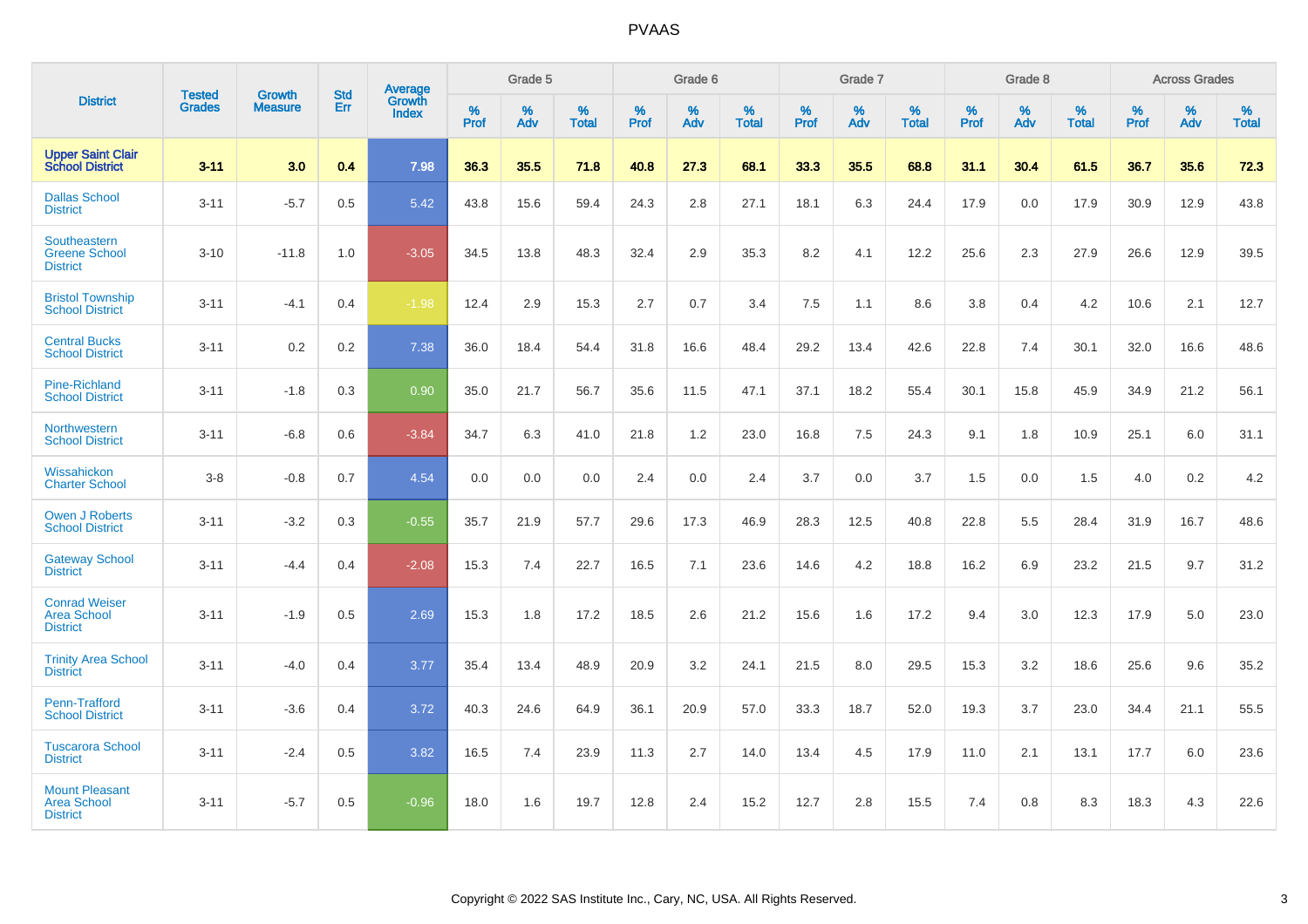|                                                                   |                                |                                 | <b>Std</b> | Average                       |           | Grade 5  |                   |           | Grade 6  |                   |           | Grade 7  |                   |           | Grade 8  |                   |           | <b>Across Grades</b> |                   |
|-------------------------------------------------------------------|--------------------------------|---------------------------------|------------|-------------------------------|-----------|----------|-------------------|-----------|----------|-------------------|-----------|----------|-------------------|-----------|----------|-------------------|-----------|----------------------|-------------------|
| <b>District</b>                                                   | <b>Tested</b><br><b>Grades</b> | <b>Growth</b><br><b>Measure</b> | Err        | <b>Growth</b><br><b>Index</b> | %<br>Prof | %<br>Adv | %<br><b>Total</b> | %<br>Prof | %<br>Adv | %<br><b>Total</b> | %<br>Prof | %<br>Adv | %<br><b>Total</b> | %<br>Prof | %<br>Adv | %<br><b>Total</b> | %<br>Prof | %<br>Adv             | %<br><b>Total</b> |
| <b>Upper Saint Clair</b><br><b>School District</b>                | $3 - 11$                       | 3.0                             | 0.4        | 7.98                          | 36.3      | 35.5     | 71.8              | 40.8      | 27.3     | 68.1              | 33.3      | 35.5     | 68.8              | 31.1      | 30.4     | 61.5              | 36.7      | 35.6                 | 72.3              |
| Penn-Delco School<br><b>District</b>                              | $3 - 11$                       | $-4.5$                          | 0.4        | $-1.99$                       | 31.7      | 11.9     | 43.6              | 20.2      | 6.6      | 26.8              | 22.0      | 6.8      | 28.8              | 10.9      | 1.6      | 12.5              | 25.2      | 8.0                  | 33.2              |
| <b>Ringgold School</b><br><b>District</b>                         | $3 - 11$                       | $-4.9$                          | 0.5        | $-3.96$                       | 13.5      | 1.8      | 15.3              | 5.7       | 0.0      | 5.7               | 8.3       | 1.2      | 9.5               | 6.4       | 0.5      | 6.9               | 12.7      | 1.7                  | 14.4              |
| <b>Springfield School</b><br><b>District</b>                      | $3 - 11$                       | $-3.6$                          | 0.4        | $-2.60$                       | 35.0      | 20.1     | 55.1              | 30.6      | 7.7      | 38.4              | 35.8      | 10.7     | 46.5              | 26.0      | 12.6     | 38.6              | 33.8      | 18.4                 | 52.2              |
| Penn Hills School<br><b>District</b>                              | $3 - 11$                       | $-4.0$                          | 0.5        | 1.96                          | 4.7       | 1.8      | 6.4               | 2.7       | 0.7      | 3.4               | 2.1       | 1.6      | 3.7               | 3.4       | 0.0      | 3.4               | 6.8       | 2.1                  | 8.9               |
| <b>Nazareth Area</b><br><b>School District</b>                    | $3 - 11$                       | $-2.2$                          | 0.4        | 3.03                          | 30.3      | 13.0     | 43.3              | 27.3      | 13.5     | 40.8              | 27.8      | 6.8      | 34.6              | 17.3      | 3.5      | 20.9              | 28.9      | 10.3                 | 39.2              |
| <b>Connellsville Area</b><br><b>School District</b>               | $3 - 11$                       | $-3.8$                          | 0.4        | $-0.77$                       | 19.0      | 7.5      | 26.5              | 10.8      | 3.6      | 14.3              | 9.5       | 2.4      | 11.9              | 9.4       | 2.2      | 11.6              | 15.5      | 4.5                  | 20.0              |
| <b>East Stroudsburg</b><br><b>Area School</b><br><b>District</b>  | $3 - 11$                       | $-4.6$                          | 0.5        | $-0.82$                       | 19.0      | 5.3      | 24.3              | 8.8       | 1.6      | 10.4              | 9.7       | 3.0      | 12.7              | 7.7       | 1.9      | 9.7               | 16.0      | 4.5                  | 20.5              |
| <b>Eastern Lebanon</b><br><b>County School</b><br><b>District</b> | $3 - 11$                       | $-3.3$                          | 0.5        | 2.09                          | 19.8      | 7.9      | 27.7              | 9.1       | 0.6      | 9.7               | 13.1      | 3.1      | 16.2              | 8.9       | 1.8      | 10.6              | 17.0      | 5.0                  | 22.0              |
| <b>Pottstown School</b><br><b>District</b>                        | $3 - 12$                       | $-5.0$                          | 0.5        | $-2.29$                       | 6.0       | 3.6      | 9.5               | 2.1       | 0.0      | 2.1               | 5.3       | 0.7      | 5.9               | 5.6       | 0.0      | 5.6               | 6.5       | 1.2                  | 7.7               |
| <b>Beaver Area</b><br><b>School District</b>                      | $3 - 10$                       | $-4.4$                          | 0.6        | 1.92                          | 36.2      | 23.8     | 60.0              | 37.3      | 28.8     | 66.1              | 22.6      | 13.0     | 35.6              | 17.1      | 7.2      | 24.3              | 29.2      | 25.6                 | 54.8              |
| <b>Greensburg Salem</b><br><b>School District</b>                 | $3 - 11$                       | $-3.8$                          | 0.5        | $-1.81$                       | 31.1      | 7.9      | 39.0              | 12.0      | 1.2      | 13.2              | 16.5      | 3.8      | 20.3              | 17.6      | 4.6      | 22.2              | 20.7      | 7.4                  | 28.2              |
| Susquehanna<br><b>Township School</b><br><b>District</b>          | $3 - 12$                       | $-3.4$                          | 0.5        | 0.05                          | 13.7      | 3.7      | 17.4              | 3.0       | 0.5      | 3.5               | 6.2       | 2.3      | 8.5               | 9.8       | 0.5      | 10.3              | 11.5      | 3.0                  | 14.4              |
| <b>York Suburban</b><br><b>School District</b>                    | $3 - 11$                       | $-1.0$                          | 0.5        | 6.95                          | 28.6      | 23.2     | 51.7              | 17.1      | 6.5      | 23.6              | 23.6      | 15.3     | 38.9              | 20.6      | 9.2      | 29.9              | 27.3      | 17.9                 | 45.3              |
| <b>Pleasant Valley</b><br><b>School District</b>                  | $3 - 11$                       | $-2.3$                          | 0.4        | 2.77                          | 20.4      | 6.2      | 26.6              | 17.4      | 2.3      | 19.7              | 23.2      | 3.5      | 26.8              | 8.3       | 3.2      | 11.5              | 20.4      | 5.0                  | 25.4              |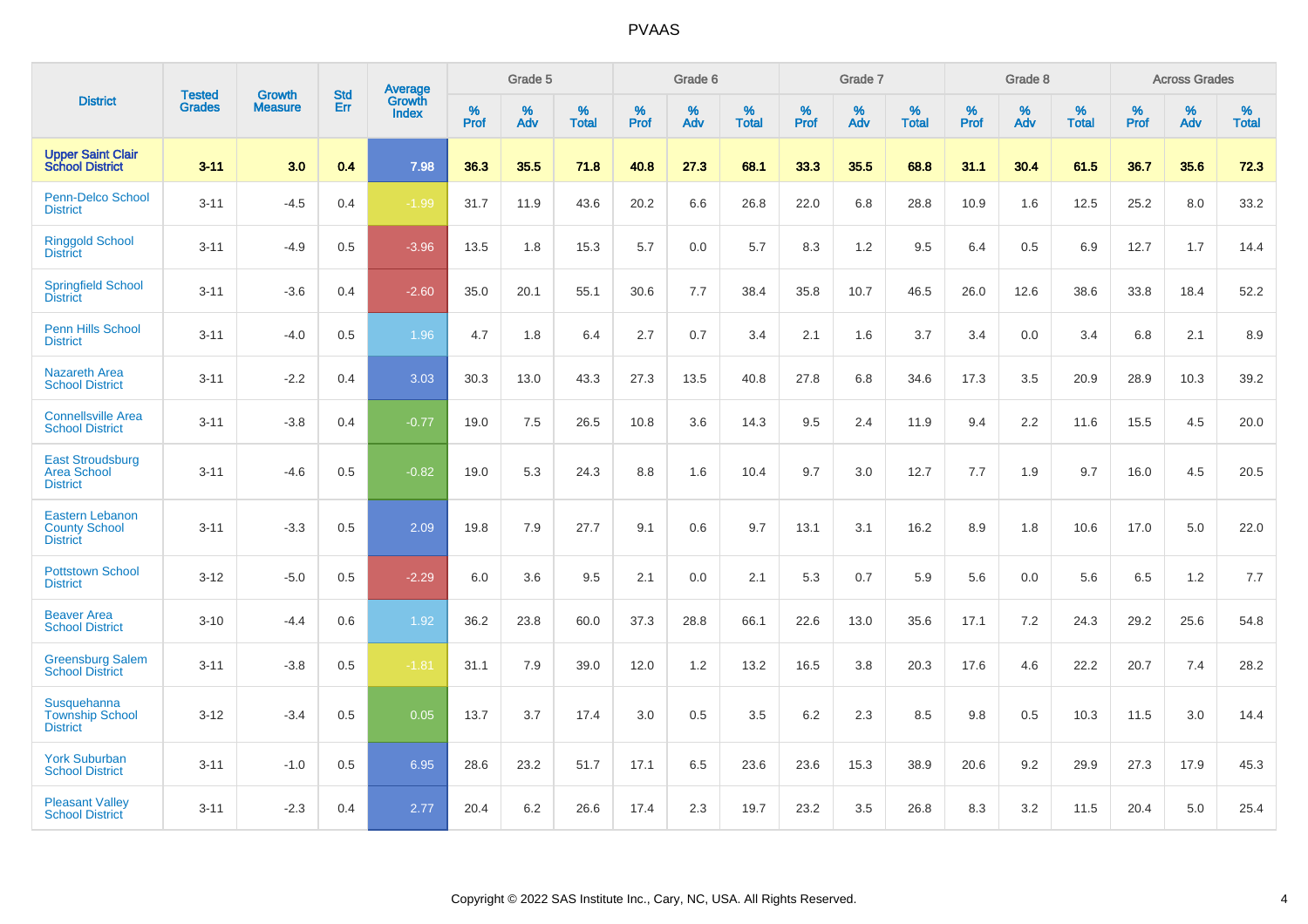|                                                      |                                | <b>Growth</b>  | <b>Std</b> | Average                |              | Grade 5     |                      |              | Grade 6     |                      |              | Grade 7     |                      |              | Grade 8     |                      |                     | <b>Across Grades</b> |                      |
|------------------------------------------------------|--------------------------------|----------------|------------|------------------------|--------------|-------------|----------------------|--------------|-------------|----------------------|--------------|-------------|----------------------|--------------|-------------|----------------------|---------------------|----------------------|----------------------|
| <b>District</b>                                      | <b>Tested</b><br><b>Grades</b> | <b>Measure</b> | Err        | Growth<br><b>Index</b> | $\%$<br>Prof | $\%$<br>Adv | $\%$<br><b>Total</b> | $\%$<br>Prof | $\%$<br>Adv | $\%$<br><b>Total</b> | $\%$<br>Prof | $\%$<br>Adv | $\%$<br><b>Total</b> | $\%$<br>Prof | $\%$<br>Adv | $\%$<br><b>Total</b> | $\%$<br><b>Prof</b> | $\%$<br>Adv          | $\%$<br><b>Total</b> |
| <b>Upper Saint Clair</b><br><b>School District</b>   | $3 - 11$                       | 3.0            | 0.4        | 7.98                   | 36.3         | 35.5        | 71.8                 | 40.8         | 27.3        | 68.1                 | 33.3         | 35.5        | 68.8                 | 31.1         | 30.4        | 61.5                 | 36.7                | 35.6                 | 72.3                 |
| <b>Crestwood School</b><br><b>District</b>           | $3 - 11$                       | $-2.8$         | 0.5        | 3.04                   | 19.1         | 5.6         | 24.7                 | 24.3         | 7.7         | 32.0                 | 21.0         | 8.7         | 29.7                 | 19.0         | 6.6         | 25.6                 | 23.4                | 8.3                  | 31.7                 |
| <b>Pennsbury School</b><br><b>District</b>           | $3 - 11$                       | $-2.3$         | 0.3        | 0.78                   | 32.1         | 19.0        | 51.1                 | 23.0         | 10.9        | 34.0                 | 19.4         | 7.0         | 26.4                 | 15.8         | 9.8         | 25.6                 | 26.7                | 15.5                 | 42.2                 |
| <b>Neshaminy School</b><br><b>District</b>           | $3 - 11$                       | $-0.6$         | 0.3        | 4.21                   | 26.6         | 8.4         | 35.0                 | 18.4         | 3.5         | 21.9                 | 21.1         | 6.5         | 27.6                 | 17.0         | 5.4         | 22.4                 | 24.8                | 10.8                 | 35.6                 |
| <b>Plum Borough</b><br><b>School District</b>        | $3 - 11$                       | $-3.1$         | 0.4        | 3.08                   | 34.5         | 8.4         | 42.9                 | 32.3         | 19.5        | 51.8                 | 22.5         | 13.0        | 35.5                 | 17.6         | 4.3         | 21.9                 | 28.8                | 15.8                 | 44.6                 |
| Jefferson-Morgan<br><b>School District</b>           | $3 - 10$                       | $-0.4$         | 0.8        | 4.12                   | 7.1          | 1.4         | 8.6                  | 23.6         | 0.0         | 23.6                 | 10.9         | 3.6         | 14.6                 | 24.4         | 2.2         | 26.7                 | 17.1                | 4.8                  | 21.9                 |
| <b>Tacony Academy</b><br><b>Charter School</b>       | $3 - 11$                       | $-3.3$         | 0.8        | 3.79                   | 4.1          | 1.4         | 5.5                  | 2.9          | 0.0         | 2.9                  | 6.8          | 0.0         | 6.8                  | 5.7          | 2.9         | 8.6                  | 5.0                 | 1.0                  | $6.0\,$              |
| <b>Philadelphia City</b><br><b>School District</b>   | $3 - 12$                       | $-0.5$         | 0.2        | 3.67                   | 8.4          | 4.9         | 13.3                 | 9.6          | 3.1         | 12.7                 | 10.6         | 4.5         | 15.1                 | 5.0          | 4.4         | 9.4                  | 9.8                 | 5.2                  | 15.0                 |
| <b>North Penn School</b><br><b>District</b>          | $3 - 11$                       | 0.9            | 0.2        | 9.59                   | 30.6         | 14.1        | 44.6                 | 25.7         | 14.1        | 39.7                 | 29.4         | 8.8         | 38.2                 | 25.4         | 7.7         | 33.2                 | 29.6                | 14.0                 | 43.7                 |
| <b>Whitehall-Coplay</b><br><b>School District</b>    | $3 - 11$                       | $-3.3$         | 0.4        | $-2.64$                | 23.4         | 6.6         | 30.0                 | 12.7         | 1.9         | 14.7                 | 11.1         | 2.5         | 13.6                 | 10.5         | 3.2         | 13.7                 | 18.5                | 4.9                  | 23.5                 |
| Downingtown Area<br><b>School District</b>           | $3 - 11$                       | $-1.3$         | 0.3        | 5.44                   | 40.5         | 24.2        | 64.7                 | 28.9         | 24.6        | 53.5                 | 31.4         | 21.1        | 52.5                 | 27.1         | 28.6        | 55.7                 | 36.8                | 25.9                 | 62.7                 |
| Manheim<br><b>Township School</b><br><b>District</b> | $3 - 12$                       | $-0.7$         | 0.3        | 6.38                   | 29.8         | 17.1        | 46.9                 | 33.2         | 23.2        | 56.3                 | 28.9         | 9.6         | 38.6                 | 18.1         | 11.2        | 29.3                 | 28.7                | 21.3                 | 49.9                 |
| <b>Shippensburg Area</b><br><b>School District</b>   | $3 - 11$                       | $-3.6$         | 0.4        | 1.09                   | 18.3         | 13.7        | 32.0                 | 12.9         | 4.2         | 17.0                 | 13.4         | 2.4         | 15.8                 | 13.6         | 4.0         | 17.7                 | 17.3                | 7.6                  | 24.9                 |
| <b>Interboro School</b><br><b>District</b>           | $3 - 12$                       | $-3.0$         | 0.4        | 0.02                   | 13.5         | 2.2         | 15.8                 | 11.8         | 2.4         | 14.2                 | 14.4         | 3.4         | 17.8                 | 10.7         | 2.1         | 12.8                 | 16.4                | 3.1                  | 19.6                 |
| <b>Burgettstown Area</b><br><b>School District</b>   | $3 - 11$                       | $-6.3$         | 0.7        | $-3.35$                | 16.9         | 2.6         | 19.5                 | 15.4         | 0.0         | 15.4                 | 3.6          | 2.4         | 6.0                  | 9.3          | 4.0         | 13.3                 | 15.1                | 3.7                  | 18.9                 |
| <b>Yough School</b><br><b>District</b>               | $3 - 10$                       | $-4.9$         | 0.6        | $-3.11$                | 19.1         | 5.3         | 24.4                 | 17.8         | 5.2         | 23.0                 | 16.5         | 1.0         | 17.5                 | 6.6          | 0.8         | 7.4                  | 19.1                | 4.3                  | 23.4                 |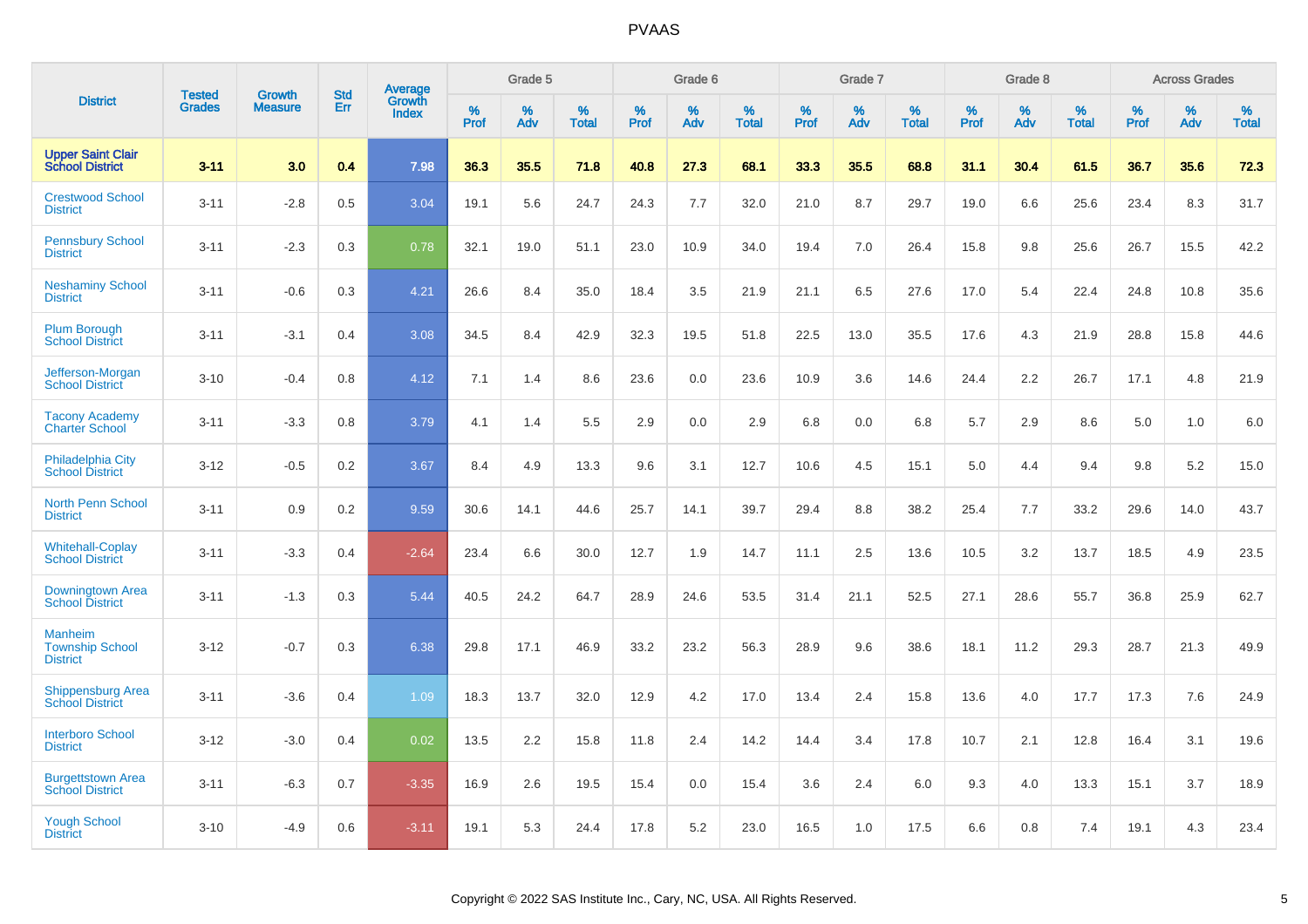|                                                        |                                |                                 | <b>Std</b> | Average                |                     | Grade 5  |                      |              | Grade 6  |                      |              | Grade 7  |                      |                     | Grade 8  |                      |                     | <b>Across Grades</b> |                      |
|--------------------------------------------------------|--------------------------------|---------------------------------|------------|------------------------|---------------------|----------|----------------------|--------------|----------|----------------------|--------------|----------|----------------------|---------------------|----------|----------------------|---------------------|----------------------|----------------------|
| <b>District</b>                                        | <b>Tested</b><br><b>Grades</b> | <b>Growth</b><br><b>Measure</b> | <b>Err</b> | Growth<br><b>Index</b> | $\%$<br><b>Prof</b> | %<br>Adv | $\%$<br><b>Total</b> | $\%$<br>Prof | %<br>Adv | $\%$<br><b>Total</b> | $\%$<br>Prof | %<br>Adv | $\%$<br><b>Total</b> | $\%$<br><b>Prof</b> | %<br>Adv | $\%$<br><b>Total</b> | $\%$<br><b>Prof</b> | $\%$<br>Adv          | $\%$<br><b>Total</b> |
| <b>Upper Saint Clair</b><br><b>School District</b>     | $3 - 11$                       | 3.0                             | 0.4        | 7.98                   | 36.3                | 35.5     | 71.8                 | 40.8         | 27.3     | 68.1                 | 33.3         | 35.5     | 68.8                 | 31.1                | 30.4     | 61.5                 | 36.7                | 35.6                 | 72.3                 |
| <b>Phoenixville Area</b><br><b>School District</b>     | $3 - 11$                       | $-3.6$                          | 0.4        | 4.13                   | 37.1                | 16.7     | 53.8                 | 17.6         | 8.6      | 26.1                 | 18.6         | 3.8      | 22.5                 | 13.4                | 3.6      | 17.0                 | 25.5                | 11.8                 | 37.3                 |
| Philipsburg-<br>Osceola Area<br><b>School District</b> | $3 - 11$                       | $-4.9$                          | 0.6        | 0.04                   | 35.5                | 10.5     | 46.0                 | 27.8         | 7.4      | 35.2                 | 23.0         | 3.2      | 26.2                 | 15.6                | 5.2      | 20.8                 | 27.5                | 12.4                 | 40.0                 |
| <b>Blackhawk School</b><br><b>District</b>             | $3 - 11$                       | $-1.6$                          | 0.5        | 4.57                   | 38.0                | 8.8      | 46.7                 | 28.3         | 8.8      | 37.1                 | 27.3         | 7.4      | 34.8                 | 13.5                | 1.7      | 15.2                 | 28.7                | 9.2                  | 37.8                 |
| <b>Riverview School</b><br><b>District</b>             | $3 - 11$                       | $-6.6$                          | 0.8        | $-0.07$                | 28.8                | 5.8      | 34.6                 | 29.9         | 9.1      | 39.0                 | 21.7         | 3.3      | 25.0                 | 12.7                | 5.1      | 17.7                 | 25.8                | 15.0                 | 40.8                 |
| <b>Laurel Highlands</b><br><b>School District</b>      | $3 - 11$                       | $-4.3$                          | 0.5        | $-1.98$                | 13.3                | 5.7      | 19.0                 | 9.7          | 7.1      | 16.8                 | 11.0         | 3.9      | 15.0                 | 12.6                | 4.8      | 17.5                 | 17.1                | 7.0                  | 24.1                 |
| <b>North Hills School</b><br><b>District</b>           | $3 - 11$                       | $-3.1$                          | 0.4        | $-1.31$                | 34.1                | 14.0     | 48.1                 | 30.1         | 11.4     | 41.5                 | 28.1         | 11.5     | 39.6                 | 21.9                | 9.6      | 31.5                 | 30.4                | 13.8                 | 44.2                 |
| <b>Hopewell Area</b><br><b>School District</b>         | $3 - 11$                       | $-1.6$                          | 0.5        | 4.04                   | 31.1                | 8.2      | 39.3                 | 28.6         | 11.8     | 40.3                 | 18.7         | 4.5      | 23.1                 | 12.5                | 2.5      | 15.0                 | 23.5                | 8.4                  | 32.0                 |
| <b>Governor Mifflin</b><br><b>School District</b>      | $3 - 11$                       | $-1.6$                          | 0.4        | 2.23                   | 20.4                | 9.3      | 29.6                 | 18.8         | 4.8      | 23.6                 | 20.6         | 3.2      | 23.7                 | 11.2                | 2.2      | 13.4                 | 20.0                | 7.5                  | 27.4                 |
| <b>Bethlehem-Center</b><br><b>School District</b>      | $3 - 10$                       | $-6.4$                          | 0.7        | $-0.87$                | 5.6                 | 1.4      | 6.9                  | 0.0          | 0.0      | 0.0                  | 4.0          | 0.0      | 4.0                  | 3.2                 | 1.6      | 4.8                  | 9.6                 | 3.9                  | 13.6                 |
| <b>West Chester Area</b><br><b>School District</b>     | $3 - 11$                       | $-1.3$                          | 0.3        | 6.72                   | 35.0                | 18.9     | 53.9                 | 29.1         | 9.5      | 38.7                 | 26.7         | 11.1     | 37.8                 | 22.1                | 13.0     | 35.1                 | 32.0                | 17.9                 | 49.8                 |
| <b>Central Dauphin</b><br><b>School District</b>       | $3 - 11$                       | $-0.5$                          | 0.2        | 4.10                   | 22.0                | 11.6     | 33.6                 | 14.9         | 2.6      | 17.4                 | 14.8         | 7.0      | 21.8                 | 12.5                | 4.2      | 16.7                 | 19.3                | 7.8                  | 27.1                 |
| <b>Central Valley</b><br><b>School District</b>        | $3 - 10$                       | $-3.2$                          | 0.5        | 2.71                   | 24.6                | 4.9      | 29.6                 | 22.1         | 2.2      | 24.3                 | 20.3         | 7.2      | 27.4                 | 20.4                | 8.0      | 28.5                 | 26.6                | 9.0                  | 35.6                 |
| <b>Norristown Area</b><br><b>School District</b>       | $3 - 12$                       | $-2.3$                          | 0.4        | 0.04                   | 10.2                | 0.6      | 10.8                 | 9.0          | 1.1      | 10.0                 | 9.3          | 1.3      | 10.7                 | 7.4                 | 3.0      | 10.4                 | 11.0                | 1.9                  | 13.0                 |
| Northern Lebanon<br><b>School District</b>             | $3 - 11$                       | $-3.8$                          | 0.5        | $-1.80$                | 30.5                | 8.6      | 39.1                 | 12.8         | 0.8      | 13.6                 | 8.1          | 2.7      | 10.8                 | 7.2                 | 0.6      | 7.8                  | 19.9                | 7.9                  | 27.9                 |
| Renaissance<br><b>Academy Charter</b><br><b>School</b> | $3 - 11$                       | $-5.7$                          | 0.7        | $-3.32$                | 16.7                | 11.1     | 27.8                 | 19.2         | 4.1      | 23.3                 | 20.0         | 1.3      | 21.3                 | 10.1                | 7.2      | 17.4                 | 18.7                | 5.7                  | 24.4                 |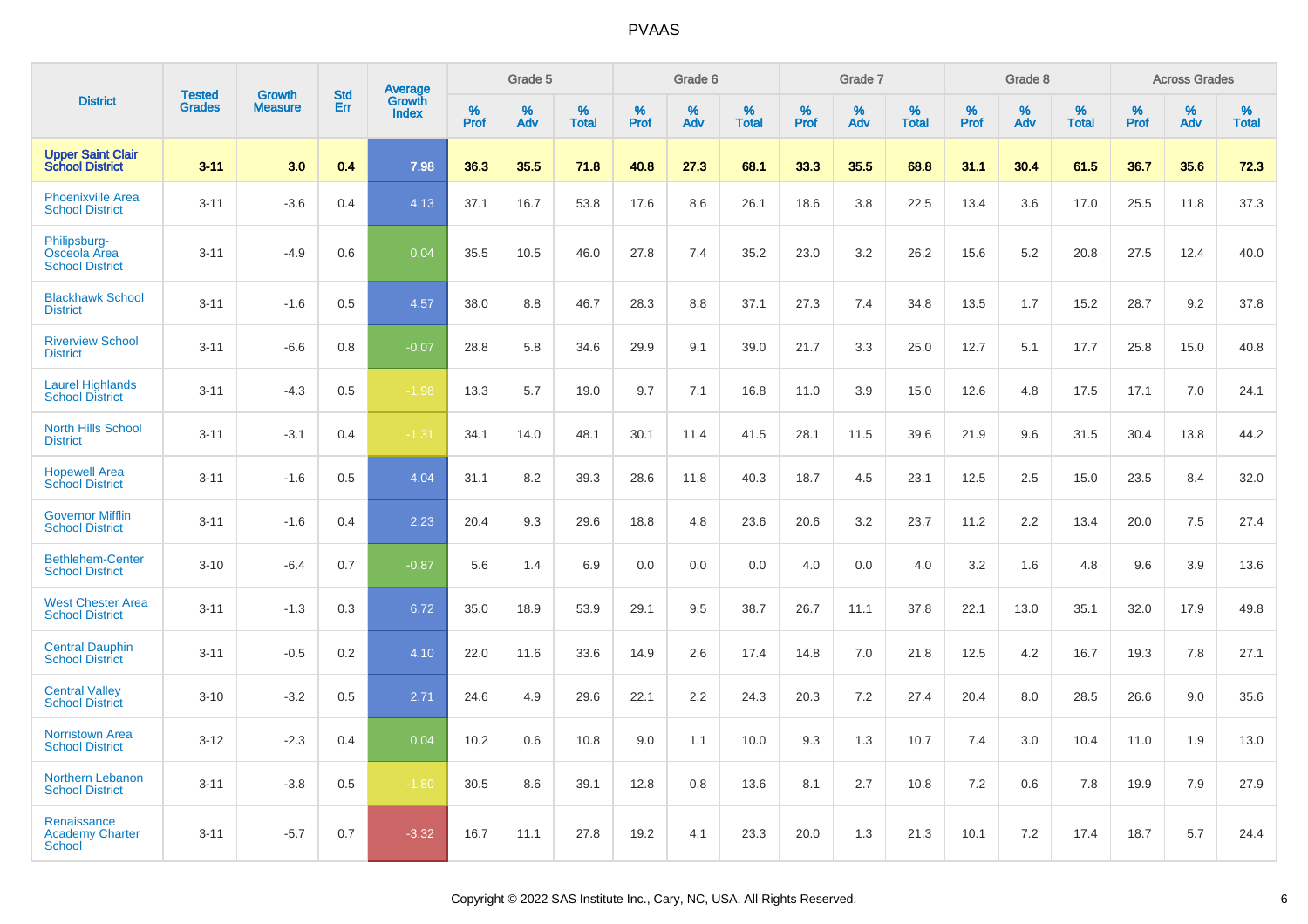|                                                      |                                |                                 | <b>Std</b> | Average                |           | Grade 5  |                   |           | Grade 6  |                   |              | Grade 7  |                   |           | Grade 8  |                   |           | <b>Across Grades</b> |            |
|------------------------------------------------------|--------------------------------|---------------------------------|------------|------------------------|-----------|----------|-------------------|-----------|----------|-------------------|--------------|----------|-------------------|-----------|----------|-------------------|-----------|----------------------|------------|
| <b>District</b>                                      | <b>Tested</b><br><b>Grades</b> | <b>Growth</b><br><b>Measure</b> | Err        | Growth<br><b>Index</b> | %<br>Prof | %<br>Adv | %<br><b>Total</b> | %<br>Prof | %<br>Adv | %<br><b>Total</b> | $\%$<br>Prof | %<br>Adv | %<br><b>Total</b> | %<br>Prof | %<br>Adv | %<br><b>Total</b> | %<br>Prof | %<br>Adv             | %<br>Total |
| <b>Upper Saint Clair</b><br><b>School District</b>   | $3 - 11$                       | 3.0                             | 0.4        | 7.98                   | 36.3      | 35.5     | 71.8              | 40.8      | 27.3     | 68.1              | 33.3         | 35.5     | 68.8              | 31.1      | 30.4     | 61.5              | 36.7      | 35.6                 | 72.3       |
| Mt Lebanon<br><b>School District</b>                 | $3 - 11$                       | $-2.1$                          | 0.4        | 4.72                   | 39.7      | 34.6     | 74.3              | 42.0      | 15.7     | 57.7              | 32.6         | 20.7     | 53.3              | 31.6      | 17.4     | 49.1              | 36.2      | 29.4                 | 65.5       |
| <b>Chartiers Valley</b><br><b>School District</b>    | $3 - 11$                       | $-2.3$                          | 0.4        | 1.51                   | 33.8      | 14.7     | 48.5              | 16.8      | 5.3      | 22.1              | 15.6         | 7.4      | 22.9              | 10.8      | 4.2      | 15.1              | 23.4      | 11.6                 | 35.0       |
| <b>Ridley School</b><br><b>District</b>              | $3 - 12$                       | $-1.6$                          | 0.3        | 0.71                   | 24.4      | 10.9     | 35.3              | 16.6      | 2.2      | 18.8              | 11.2         | 6.6      | 17.8              | 12.6      | 6.5      | 19.1              | 19.6      | 9.1                  | 28.7       |
| <b>Council Rock</b><br><b>School District</b>        | $3 - 11$                       | $-0.6$                          | 0.2        | 4.05                   | 30.5      | 16.8     | 47.3              | 33.6      | 14.1     | 47.6              | 27.3         | 16.1     | 43.4              | 21.3      | 13.1     | 34.4              | 31.0      | 18.6                 | 49.7       |
| <b>Tri-Valley School</b><br><b>District</b>          | $3 - 10$                       | $-6.5$                          | 0.8        | $-1.14$                | 13.2      | 2.4      | 15.7              | 13.2      | 0.0      | 13.2              | 7.3          | 0.0      | 7.3               | 2.4       | 7.3      | 9.8               | 15.8      | 3.7                  | 19.4       |
| <b>School Lane</b><br><b>Charter School</b>          | $3 - 11$                       | $-4.8$                          | 0.7        | 0.49                   | 26.9      | 7.5      | 34.3              | 11.9      | 1.7      | 13.6              | 7.0          | 2.8      | 9.9               | 18.8      | 3.1      | 21.9              | 21.0      | 6.5                  | 27.5       |
| Octorara Area<br><b>School District</b>              | $3 - 11$                       | $-2.8$                          | 0.6        | 1.31                   | 25.9      | 6.5      | 32.4              | 17.5      | 4.2      | 21.7              | 13.9         | 0.0      | 13.9              | 10.2      | 0.0      | 10.2              | 21.2      | 4.1                  | 25.4       |
| <b>Pottsgrove School</b><br><b>District</b>          | $3 - 11$                       | $-3.5$                          | 0.4        | $-0.89$                | 27.2      | 6.5      | 33.7              | 10.2      | 5.4      | 15.6              | 21.6         | 4.1      | 25.7              | 9.8       | 1.6      | 11.4              | 19.2      | 4.4                  | 23.5       |
| <b>Wilson School</b><br><b>District</b>              | $3 - 12$                       | $-3.7$                          | 0.5        | $-3.10$                | 27.9      | 12.6     | 40.5              | 24.6      | 4.2      | 28.8              | 19.9         | 7.0      | 26.9              | 13.0      | 9.8      | 22.8              | 28.3      | 14.3                 | 42.6       |
| <b>Marple Newtown</b><br><b>School District</b>      | $3 - 11$                       | $-3.4$                          | 0.4        | $-1.81$                | 36.2      | 21.4     | 57.6              | 31.7      | 20.2     | 51.9              | 27.1         | 8.3      | 35.4              | 20.5      | 6.0      | 26.5              | 32.9      | 20.2                 | 53.1       |
| <b>Morrisville Borough</b><br><b>School District</b> | $3 - 11$                       | $-6.7$                          | 0.9        | $-1.42$                | 9.8       | 0.0      | 9.8               | 1.9       | 0.0      | 1.9               | 3.9          | 0.0      | 3.9               | 0.0       | 0.0      | 0.0               | 5.1       | 0.6                  | 5.7        |
| <b>Charleroi School</b><br><b>District</b>           | $3 - 11$                       | $-4.8$                          | 0.6        | 2.44                   | 10.8      | 1.0      | 11.8              | 13.1      | 0.0      | 13.1              | 8.5          | 3.8      | 12.3              | 11.6      | 1.0      | 12.6              | 12.5      | 2.4                  | 14.9       |
| <b>Carmichaels Area</b><br><b>School District</b>    | $3 - 10$                       | $-5.5$                          | 0.7        | 1.91                   | 13.8      | 1.2      | 15.0              | 1.5       | 0.0      | 1.5               | 3.0          | 3.0      | 6.0               | 6.8       | 0.0      | 6.8               | 11.3      | 2.2                  | 13.4       |
| <b>Berwick Area</b><br><b>School District</b>        | $3 - 11$                       | $-3.7$                          | 0.5        | $-0.18$                | 17.8      | 6.3      | 24.1              | 18.3      | 3.0      | 21.3              | 16.8         | 3.2      | 20.0              | 12.0      | 2.0      | 14.0              | 20.4      | 9.0                  | 29.4       |
| <b>Tyrone Area</b><br><b>School District</b>         | $3 - 12$                       | $-0.7$                          | 0.5        | 4.35                   | 18.0      | 3.8      | 21.8              | 12.4      | 4.6      | 17.0              | 18.0         | 2.5      | 20.5              | 12.4      | 5.3      | 17.7              | 20.5      | 8.1                  | 28.6       |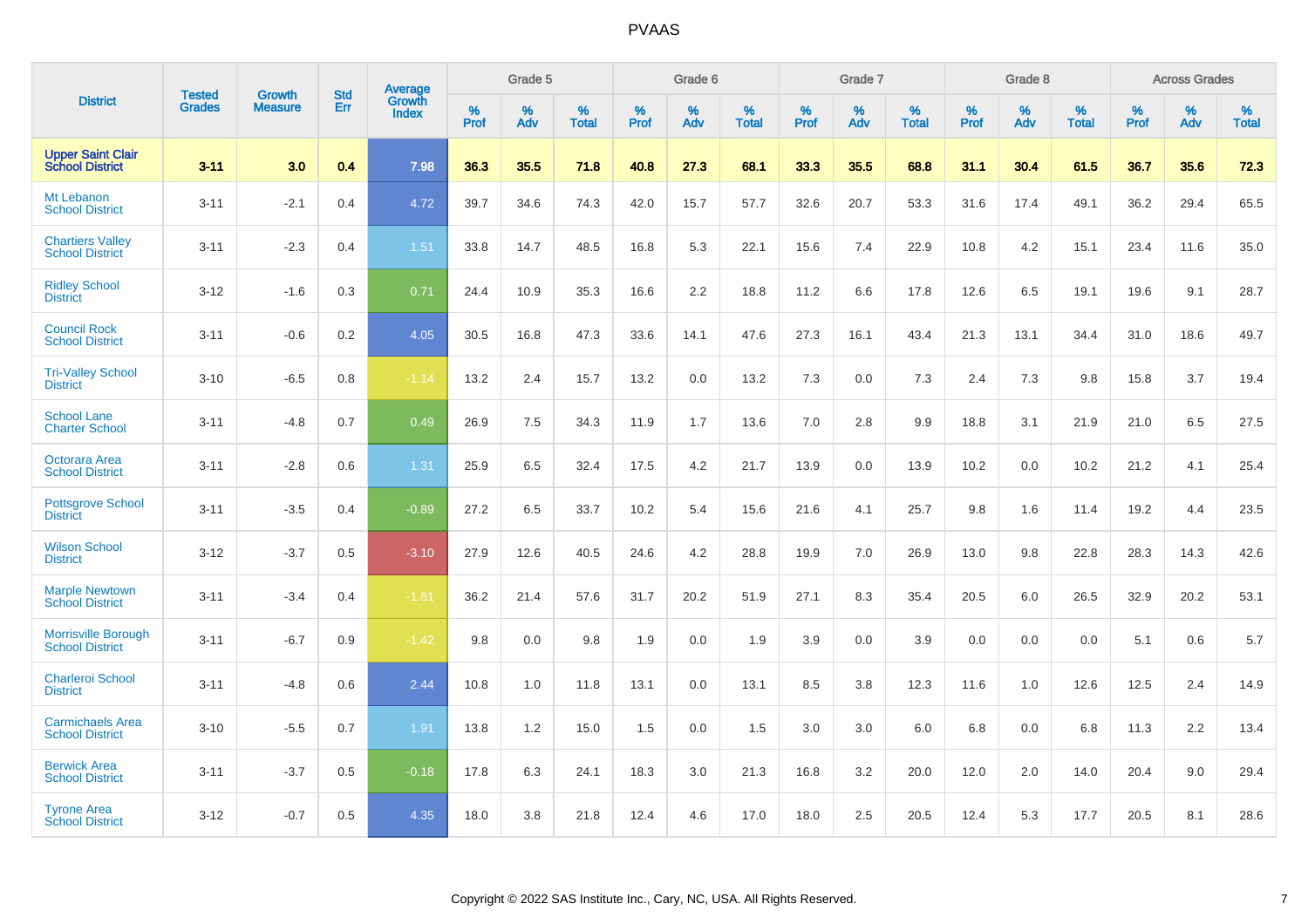|                                                                            | <b>Tested</b> | <b>Growth</b>  | <b>Std</b> | Average                |              | Grade 5  |                   |              | Grade 6  |                   |              | Grade 7  |                   |              | Grade 8  |                   |              | <b>Across Grades</b> |                   |
|----------------------------------------------------------------------------|---------------|----------------|------------|------------------------|--------------|----------|-------------------|--------------|----------|-------------------|--------------|----------|-------------------|--------------|----------|-------------------|--------------|----------------------|-------------------|
| <b>District</b>                                                            | <b>Grades</b> | <b>Measure</b> | Err        | Growth<br><b>Index</b> | $\%$<br>Prof | %<br>Adv | %<br><b>Total</b> | $\%$<br>Prof | %<br>Adv | %<br><b>Total</b> | $\%$<br>Prof | %<br>Adv | %<br><b>Total</b> | $\%$<br>Prof | %<br>Adv | %<br><b>Total</b> | $\%$<br>Prof | %<br>Adv             | %<br><b>Total</b> |
| <b>Upper Saint Clair<br/>School District</b>                               | $3 - 11$      | 3.0            | 0.4        | 7.98                   | 36.3         | 35.5     | 71.8              | 40.8         | 27.3     | 68.1              | 33.3         | 35.5     | 68.8              | 31.1         | 30.4     | 61.5              | 36.7         | 35.6                 | 72.3              |
| <b>Maritime Academy</b><br><b>Charter School</b>                           | $3 - 10$      | $-3.7$         | 0.6        | 1.10                   | 3.5          | 1.2      | 4.7               | 1.2          | 3.6      | 4.8               | 7.9          | 5.6      | 13.5              | 3.3          | 0.0      | 3.3               | 4.6          | 2.1                  | 6.7               |
| <b>Uniontown Area</b><br><b>School District</b>                            | $3 - 11$      | $-4.0$         | 0.6        | $-0.51$                | 17.1         | 3.8      | 21.0              | 18.7         | 3.7      | 22.4              | 6.5          | 0.9      | 7.5               | 0.0          | 0.0      | 0.0               | 15.0         | 4.4                  | 19.3              |
| <b>Souderton Area</b><br><b>School District</b>                            | $3 - 11$      | 0.8            | 0.3        | 7.15                   | 35.8         | 26.1     | 61.9              | 29.8         | 8.6      | 38.4              | 30.6         | 10.4     | 41.0              | 24.3         | 4.2      | 28.5              | 30.8         | 18.3                 | 49.1              |
| <b>Erie City School</b><br><b>District</b>                                 | $3 - 12$      | $-1.7$         | 0.3        | 1.03                   | 7.6          | 2.4      | 10.0              | 2.9          | 0.5      | 3.4               | 5.9          | 1.6      | 7.4               | 5.2          | 0.3      | 5.5               | 6.4          | 1.4                  | 7.8               |
| <b>Clearfield Area</b><br><b>School District</b>                           | $3 - 10$      | $-3.9$         | 0.5        | $-2.41$                | 16.5         | 3.3      | 19.8              | 4.7          | 1.6      | 6.3               | 9.3          | 0.8      | 10.1              | 6.3          | 3.5      | 9.8               | 12.1         | 2.5                  | 14.6              |
| <b>Chester Charter</b><br><b>Scholars Academy</b><br><b>Charter School</b> | $3 - 12$      | $-3.3$         | 0.8        | 2.00                   | 0.0          | 0.0      | 0.0               | 2.1          | 0.0      | 2.1               | 6.2          | 0.0      | 6.2               | 0.0          | 0.0      | 0.0               | 1.8          | 0.4                  | 2.2               |
| <b>Hampton Township</b><br><b>School District</b>                          | $3 - 11$      | 0.5            | 0.4        | 5.96                   | 33.5         | 35.2     | 68.7              | 30.6         | 12.9     | 43.6              | 33.3         | 26.9     | 60.2              | 33.0         | 21.4     | 54.3              | 33.4         | 29.9                 | 63.3              |
| <b>Boyertown Area</b><br><b>School District</b>                            | $3 - 11$      | $-2.5$         | 0.3        | 1.59                   | 29.0         | 8.5      | 37.4              | 24.6         | 4.6      | 29.2              | 28.2         | 14.4     | 42.6              | 24.8         | 6.0      | 30.8              | 29.1         | 9.0                  | 38.2              |
| <b>Brentwood</b><br><b>Borough School</b><br><b>District</b>               | $3 - 11$      | $-2.3$         | 0.7        | 3.94                   | 25.6         | 4.6      | 30.2              | 8.5          | 2.4      | 11.0              | 9.2          | 0.0      | 9.2               | 19.4         | 1.4      | 20.8              | 19.6         | 5.3                  | 24.9              |
| <b>Scranton School</b><br><b>District</b>                                  | $3 - 12$      | $-3.3$         | 0.5        | $-1.47$                | 10.4         | 0.8      | 11.2              | 2.1          | 1.3      | 3.4               | 3.7          | 1.1      | 4.8               | 3.4          | 2.3      | 5.7               | 7.0          | 1.7                  | 8.6               |
| <b>Colonial School</b><br><b>District</b>                                  | $3 - 11$      | $-0.9$         | 0.3        | 2.48                   | 32.7         | 27.3     | 60.0              | 35.6         | 15.3     | 50.9              | 29.4         | 16.8     | 46.2              | 21.2         | 15.0     | 36.2              | 31.5         | 21.3                 | 52.8              |
| <b>Reynolds School</b><br><b>District</b>                                  | $3 - 10$      | $-3.3$         | 0.8        | 0.34                   | 13.0         | 1.4      | 14.5              | 18.2         | 1.3      | 19.5              | 14.0         | 10.0     | 24.0              | 11.8         | 1.5      | 13.2              | 15.2         | 2.8                  | 18.0              |
| <b>Ligonier Valley</b><br><b>School District</b>                           | $3 - 11$      | $-3.6$         | 0.7        | 1.35                   | 14.6         | 3.7      | 18.3              | 16.5         | 0.0      | 16.5              | 12.3         | 0.0      | 12.3              | 6.9          | 0.0      | 6.9               | 17.2         | 2.9                  | 20.0              |
| <b>North Pocono</b><br><b>School District</b>                              | $3 - 11$      | $-3.6$         | 0.6        | 0.08                   | 34.1         | 6.2      | 40.3              | 12.8         | 1.8      | 14.7              | 24.2         | 8.3      | 32.5              | 19.3         | 7.9      | 27.2              | 27.9         | 10.4                 | 38.3              |
| <b>Lower Dauphin</b><br><b>School District</b>                             | $3 - 11$      | $-1.8$         | 0.4        | 2.03                   | 29.8         | 22.8     | 52.6              | 23.7         | 4.8      | 28.5              | 22.0         | 6.4      | 28.4              | 18.6         | 9.5      | 28.0              | 25.6         | 14.4                 | 39.9              |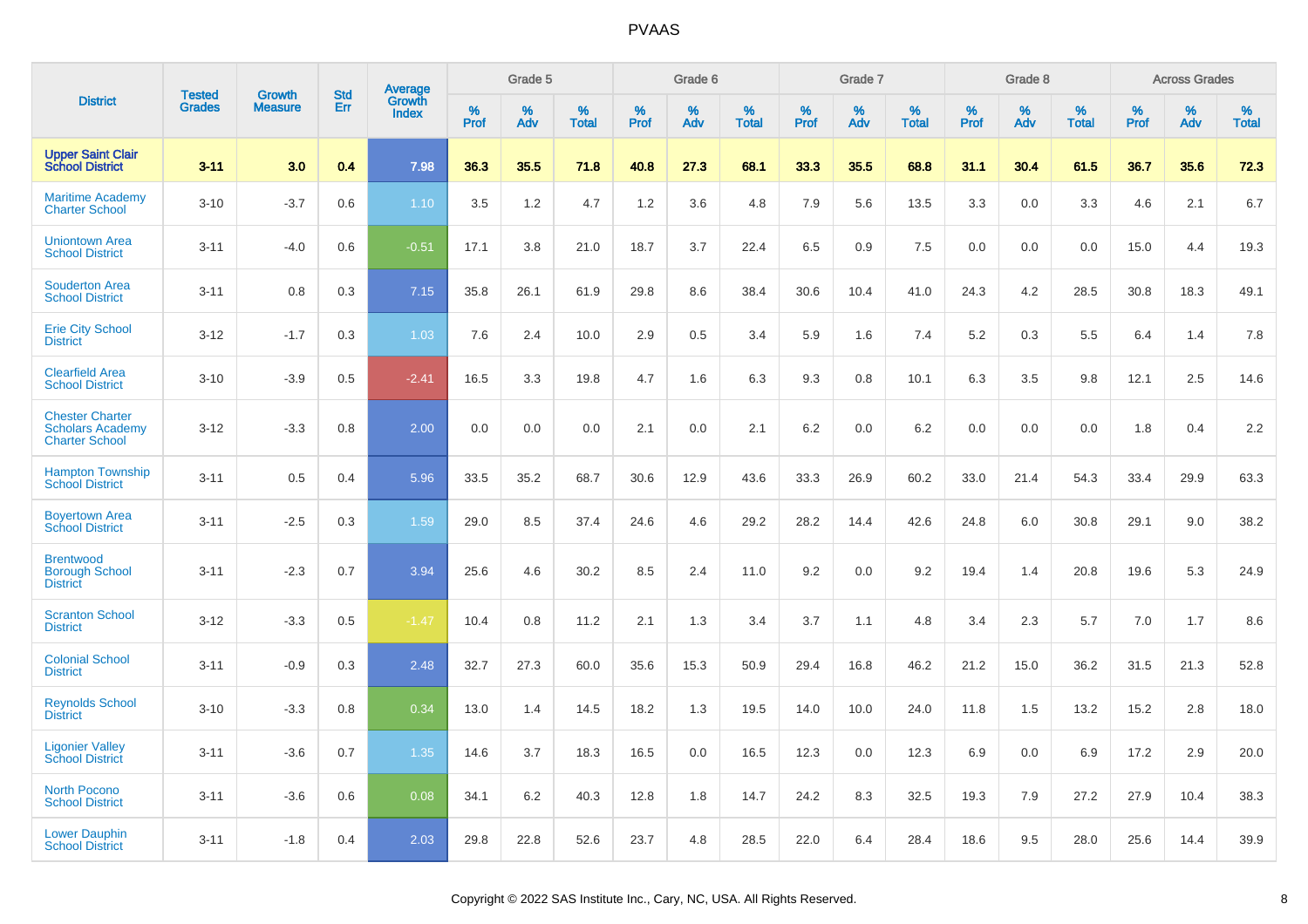|                                                                |                                |                          | <b>Std</b> | Average                |           | Grade 5  |                   |           | Grade 6  |                   |           | Grade 7  |                      |           | Grade 8  |                   |           | <b>Across Grades</b> |                   |
|----------------------------------------------------------------|--------------------------------|--------------------------|------------|------------------------|-----------|----------|-------------------|-----------|----------|-------------------|-----------|----------|----------------------|-----------|----------|-------------------|-----------|----------------------|-------------------|
| <b>District</b>                                                | <b>Tested</b><br><b>Grades</b> | Growth<br><b>Measure</b> | Err        | Growth<br><b>Index</b> | %<br>Prof | %<br>Adv | %<br><b>Total</b> | %<br>Prof | %<br>Adv | %<br><b>Total</b> | %<br>Prof | %<br>Adv | $\%$<br><b>Total</b> | %<br>Prof | %<br>Adv | %<br><b>Total</b> | %<br>Prof | %<br>Adv             | %<br><b>Total</b> |
| <b>Upper Saint Clair</b><br><b>School District</b>             | $3 - 11$                       | 3.0                      | 0.4        | 7.98                   | 36.3      | 35.5     | 71.8              | 40.8      | 27.3     | 68.1              | 33.3      | 35.5     | 68.8                 | 31.1      | 30.4     | 61.5              | 36.7      | 35.6                 | 72.3              |
| <b>Oil City Area</b><br><b>School District</b>                 | $3 - 11$                       | $-3.7$                   | 0.5        | 0.74                   | 15.5      | 2.8      | 18.3              | 7.9       | 0.8      | 8.7               | 10.2      | 2.4      | 12.6                 | 3.8       | 0.0      | 3.8               | 13.2      | 2.5                  | 15.8              |
| <b>Arts Academy</b><br><b>Charter School</b>                   | $5 - 8$                        | $-7.7$                   | 1.1        | $-2.90$                | 7.7       | 0.0      | 7.7               | 2.4       | 0.0      | 2.4               | 8.3       | 0.0      | 8.3                  | 0.0       | 0.0      | 0.0               | 4.4       | 0.0                  | 4.4               |
| <b>Derry Area School</b><br><b>District</b>                    | $3 - 11$                       | $-0.6$                   | 0.6        | 4.16                   | 21.3      | 14.8     | 36.1              | 32.5      | 13.0     | 45.5              | 11.9      | 6.8      | 18.6                 | 10.2      | 6.5      | 16.7              | 23.2      | 13.2                 | 36.4              |
| <b>Wyomissing Area</b><br><b>School District</b>               | $3 - 12$                       | $-3.5$                   | 0.6        | 1.22                   | 32.2      | 13.6     | 45.8              | 30.0      | 7.3      | 37.3              | 12.3      | 6.6      | 18.8                 | 13.6      | 6.4      | 20.0              | 25.7      | 12.9                 | 38.6              |
| Southmoreland<br><b>School District</b>                        | $3 - 11$                       | $-3.6$                   | 0.6        | 3.41                   | 12.6      | 4.2      | 16.8              | 15.6      | 3.7      | 19.3              | 11.1      | 2.8      | 13.9                 | 10.5      | 1.0      | 11.4              | 17.8      | 4.1                  | 21.9              |
| <b>Moon Area School</b><br><b>District</b>                     | $3 - 11$                       | $-2.5$                   | 0.4        | $-1.68$                | 32.1      | 15.8     | 48.0              | 26.9      | 9.1      | 36.0              | 28.0      | 11.5     | 39.4                 | 20.6      | 10.9     | 31.5              | 29.3      | 16.9                 | 46.2              |
| <b>Alliance For</b><br><b>Progress Charter</b><br>School       | $3 - 8$                        | $-5.0$                   | 1.1        | 2.70                   | 0.0       | 0.0      | 0.0               | 0.0       | 0.0      | 0.0               | 0.0       | 0.0      | 0.0                  | 0.0       | 0.0      | 0.0               | 0.6       | 0.0                  | 0.6               |
| <b>Daniel Boone Area</b><br><b>School District</b>             | $3 - 12$                       | $-1.1$                   | 0.5        | 3.78                   | 27.2      | 11.1     | 38.3              | 28.7      | 6.6      | 35.4              | 18.6      | 7.8      | 26.4                 | 13.8      | 2.4      | 16.2              | 25.4      | 7.1                  | 32.4              |
| <b>Danville Area</b><br><b>School District</b>                 | $3 - 11$                       | 1.2                      | 0.5        | 7.01                   | 33.8      | 25.6     | 59.4              | 26.4      | 8.3      | 34.7              | 24.5      | 14.6     | 39.1                 | 19.6      | 9.8      | 29.4              | 27.8      | 17.7                 | 45.5              |
| Chambersburg<br><b>Area School</b><br><b>District</b>          | $3 - 11$                       | $-1.4$                   | 0.3        | 3.43                   | 20.2      | 6.3      | 26.5              | 14.1      | 3.8      | 17.9              | 15.1      | 4.9      | 20.0                 | 11.2      | 4.5      | 15.7              | 16.9      | 5.3                  | 22.3              |
| <b>Keystone Oaks</b><br><b>School District</b>                 | $3 - 11$                       | $-3.0$                   | 0.6        | 0.82                   | 26.0      | 20.3     | 46.3              | 19.5      | 11.5     | 31.0              | 19.5      | 10.6     | 30.1                 | 17.5      | 12.3     | 29.8              | 25.2      | 15.8                 | 41.0              |
| <b>East Pennsboro</b><br><b>Area School</b><br><b>District</b> | $3 - 11$                       | $-2.6$                   | 0.5        | 1.39                   | 24.8      | 3.0      | 27.8              | 9.9       | 3.7      | 13.7              | 11.8      | 2.4      | 14.1                 | 10.3      | 4.2      | 14.6              | 18.3      | $6.2\,$              | 24.5              |
| Columbia Borough<br><b>School District</b>                     | $3 - 12$                       | $-4.8$                   | 0.7        | $-0.49$                | 15.1      | 1.4      | 16.4              | 1.4       | 0.0      | 1.4               | 6.2       | 1.5      | 7.7                  | 0.0       | 0.0      | 0.0               | 8.7       | 1.4                  | 10.0              |
| <b>Bensalem</b><br><b>Township School</b><br><b>District</b>   | $3 - 11$                       | $-2.0$                   | 0.3        | 0.26                   | 9.4       | 4.3      | 13.7              | 13.0      | 2.3      | 15.3              | 9.8       | 4.6      | 14.3                 | 8.2       | 1.9      | 10.1              | 12.0      | 3.5                  | 15.5              |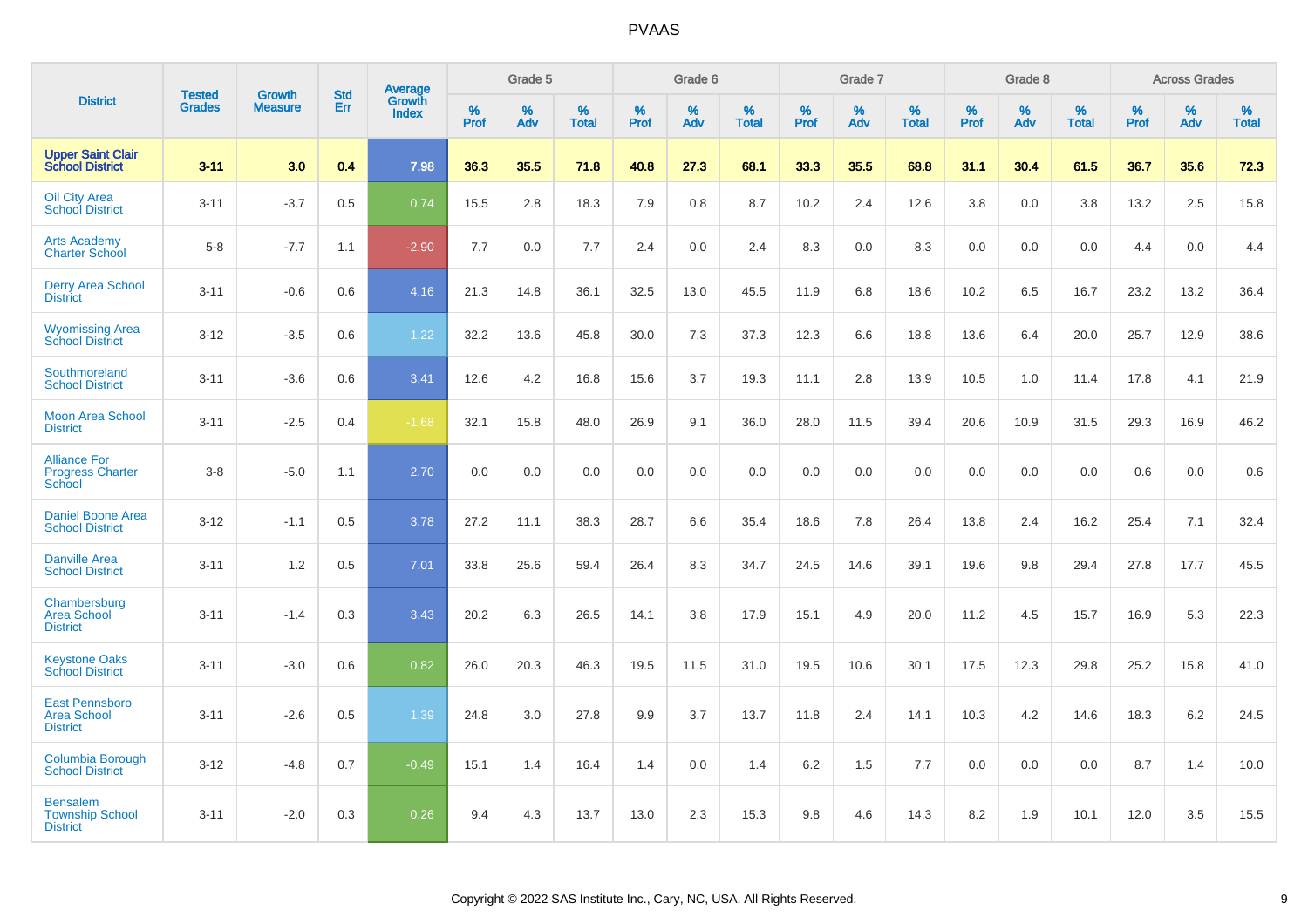|                                                                  |                                |                                 | <b>Std</b> | Average                       |              | Grade 5  |                   |           | Grade 6  |                   |           | Grade 7  |                   |           | Grade 8  |                   |           | <b>Across Grades</b> |                   |
|------------------------------------------------------------------|--------------------------------|---------------------------------|------------|-------------------------------|--------------|----------|-------------------|-----------|----------|-------------------|-----------|----------|-------------------|-----------|----------|-------------------|-----------|----------------------|-------------------|
| <b>District</b>                                                  | <b>Tested</b><br><b>Grades</b> | <b>Growth</b><br><b>Measure</b> | <b>Err</b> | <b>Growth</b><br><b>Index</b> | $\%$<br>Prof | %<br>Adv | %<br><b>Total</b> | %<br>Prof | %<br>Adv | %<br><b>Total</b> | %<br>Prof | %<br>Adv | %<br><b>Total</b> | %<br>Prof | %<br>Adv | %<br><b>Total</b> | %<br>Prof | %<br>Adv             | %<br><b>Total</b> |
| <b>Upper Saint Clair</b><br><b>School District</b>               | $3 - 11$                       | 3.0                             | 0.4        | 7.98                          | 36.3         | 35.5     | 71.8              | 40.8      | 27.3     | 68.1              | 33.3      | 35.5     | 68.8              | 31.1      | 30.4     | 61.5              | 36.7      | 35.6                 | 72.3              |
| Mechanicsburg<br><b>Area School</b><br><b>District</b>           | $3 - 11$                       | $-1.3$                          | 0.4        | 1.94                          | 27.0         | 14.7     | 41.8              | 16.3      | 2.8      | 19.1              | 20.3      | 5.4      | 25.8              | 14.5      | 4.6      | 19.1              | 24.3      | 10.0                 | 34.2              |
| <b>Armstrong School</b><br><b>District</b>                       | $3 - 11$                       | 0.7                             | 0.3        | 11.41                         | 25.3         | 10.5     | 35.8              | 26.6      | 13.3     | 39.9              | 21.4      | 4.3      | 25.7              | 20.5      | 3.8      | 24.3              | 25.7      | 9.4                  | 35.1              |
| <b>People For People</b><br><b>Charter School</b>                | $3 - 12$                       | $-1.1$                          | 1.0        | 3.27                          | 0.0          | 0.0      | 0.0               | 0.0       | 0.0      | 0.0               | 2.4       | 0.0      | 2.4               | 0.0       | 0.0      | 0.0               | 1.3       | 0.0                  | 1.3               |
| <b>Peters Township</b><br><b>School District</b>                 | $3 - 11$                       | 0.5                             | 0.4        | 5.86                          | 37.8         | 32.6     | 70.4              | 35.7      | 24.9     | 60.6              | 33.1      | 29.1     | 62.2              | 35.1      | 13.0     | 48.2              | 35.8      | 30.6                 | 66.3              |
| Elizabethtown<br><b>Area School</b><br><b>District</b>           | $3 - 12$                       | 0.2                             | 0.4        | 10.73                         | 29.9         | 22.6     | 52.6              | 22.2      | 10.9     | 33.1              | 20.8      | 2.8      | 23.7              | 20.8      | 3.3      | 24.1              | 26.7      | 14.6                 | 41.2              |
| <b>Tulpehocken Area</b><br><b>School District</b>                | $3 - 12$                       | $-1.2$                          | 0.6        | 1.70                          | 29.9         | 18.4     | 48.3              | 15.7      | 11.8     | 27.4              | 18.4      | 5.8      | 24.3              | 14.3      | 2.7      | 17.0              | 21.6      | 11.0                 | 32.6              |
| <b>Weatherly Area</b><br><b>School District</b>                  | $3 - 11$                       | $-6.9$                          | 1.1        | $-1.18$                       | 26.9         | 7.7      | 34.6              | 12.1      | 0.0      | 12.1              | 6.9       | $0.0\,$  | 6.9               | 5.6       | $0.0\,$  | 5.6               | 15.1      | 4.0                  | 19.1              |
| Community<br>Academy Of<br>Philadelphia<br><b>Charter School</b> | $3 - 11$                       | $-5.7$                          | 0.9        | $-0.37$                       | 4.9          | 2.4      | 7.3               | 0.0       | 0.0      | 0.0               | 0.0       | 0.0      | 0.0               | 0.0       | 0.0      | 0.0               | 2.4       | 1.0                  | 3.5               |
| Shenandoah<br><b>Valley School</b><br><b>District</b>            | $3 - 11$                       | $-5.1$                          | 0.8        | 0.47                          | 11.9         | 3.0      | 14.9              | 19.6      | 2.0      | 21.6              | 1.7       | 3.4      | 5.1               | 3.6       | 0.0      | 3.6               | 12.0      | 3.5                  | 15.5              |
| <b>Neshannock</b><br><b>Township School</b><br><b>District</b>   | $3 - 10$                       | $-3.2$                          | 0.7        | 0.96                          | 26.7         | 15.6     | 42.2              | 30.9      | 13.2     | 44.1              | 20.0      | 7.0      | 27.0              | 15.6      | 3.9      | 19.5              | 23.6      | 9.2                  | 32.8              |
| <b>Harbor Creek</b><br><b>School District</b>                    | $3 - 11$                       | $-3.0$                          | 0.5        | 0.88                          | 35.1         | 17.5     | 52.6              | 35.8      | 14.2     | 50.0              | 25.9      | 13.3     | 39.2              | 20.8      | 7.1      | 27.9              | 32.8      | 17.9                 | 50.6              |
| <b>West Jefferson</b><br><b>Hills School District</b>            | $3 - 11$                       | $-1.1$                          | 0.4        | 3.34                          | 35.0         | 17.5     | 52.5              | 24.8      | 3.3      | 28.0              | 22.8      | 6.3      | 29.1              | 21.7      | 4.4      | 26.1              | 30.8      | 13.4                 | 44.3              |
| <b>Ambridge Area</b><br><b>School District</b>                   | $3 - 12$                       | $-3.4$                          | 0.6        | $-0.98$                       | 17.8         | 5.1      | 22.9              | 13.2      | 0.9      | 14.2              | 11.9      | 0.8      | 12.7              | 10.7      | 0.8      | 11.6              | 15.7      | 5.2                  | 20.8              |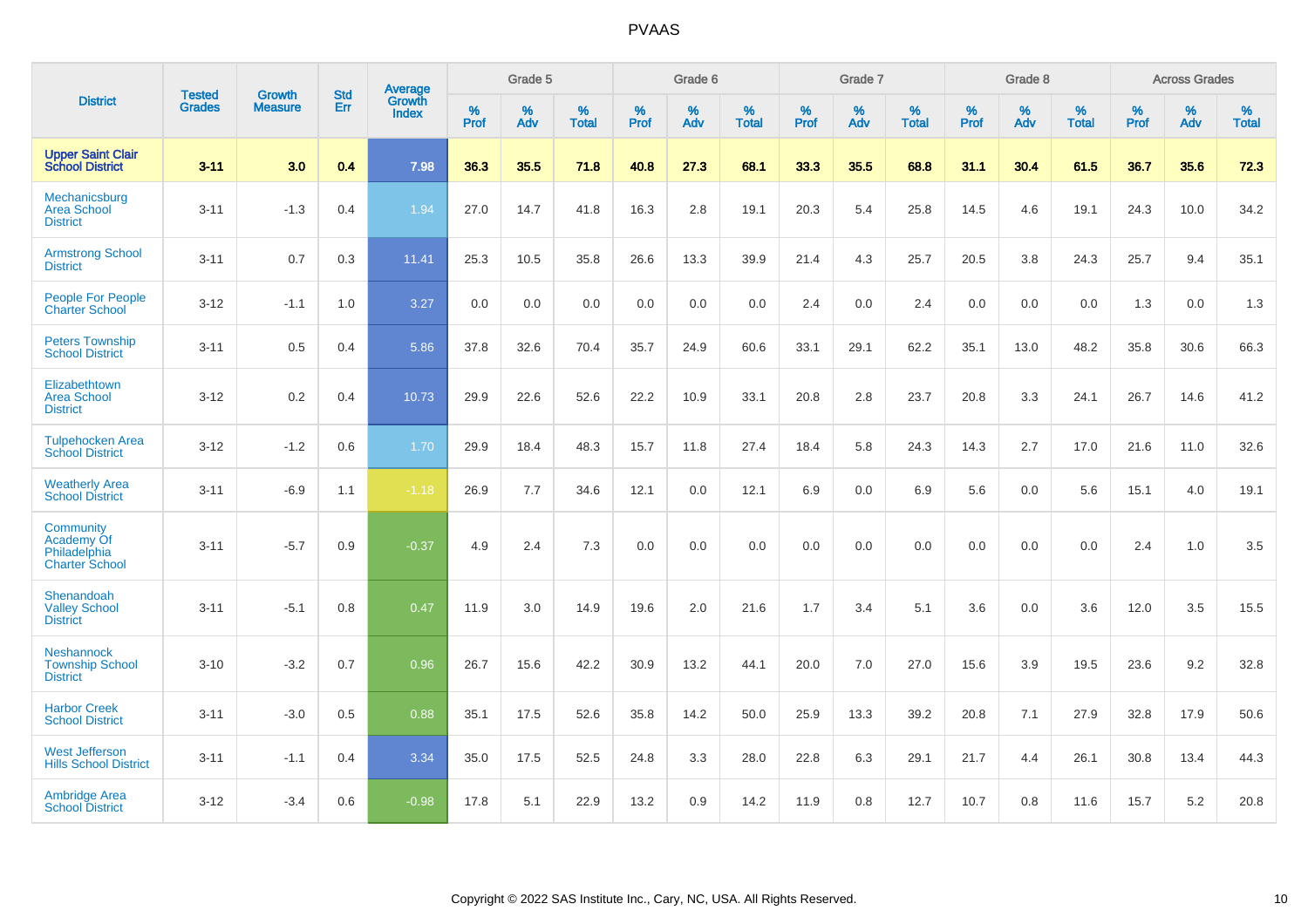|                                                                        | <b>Tested</b> | <b>Growth</b>  | <b>Std</b> | Average                       |           | Grade 5  |                   |           | Grade 6  |                   |           | Grade 7  |                   |           | Grade 8  |                   |           | <b>Across Grades</b> |                   |
|------------------------------------------------------------------------|---------------|----------------|------------|-------------------------------|-----------|----------|-------------------|-----------|----------|-------------------|-----------|----------|-------------------|-----------|----------|-------------------|-----------|----------------------|-------------------|
| <b>District</b>                                                        | <b>Grades</b> | <b>Measure</b> | Err        | <b>Growth</b><br><b>Index</b> | %<br>Prof | %<br>Adv | %<br><b>Total</b> | %<br>Prof | %<br>Adv | %<br><b>Total</b> | %<br>Prof | %<br>Adv | %<br><b>Total</b> | %<br>Prof | %<br>Adv | %<br><b>Total</b> | %<br>Prof | %<br>Adv             | %<br><b>Total</b> |
| <b>Upper Saint Clair</b><br><b>School District</b>                     | $3 - 11$      | 3.0            | 0.4        | 7.98                          | 36.3      | 35.5     | 71.8              | 40.8      | 27.3     | 68.1              | 33.3      | 35.5     | 68.8              | 31.1      | 30.4     | 61.5              | 36.7      | 35.6                 | 72.3              |
| <b>Lincoln Park</b><br><b>Performing Arts</b><br><b>Charter School</b> | $7 - 11$      | $-4.4$         | 1.0        | $-0.45$                       |           |          |                   |           |          |                   | 33.9      | 5.4      | 39.3              | 11.5      | 3.4      | 14.9              | 20.3      | 4.2                  | 24.5              |
| <b>Lakeland School</b><br><b>District</b>                              | $3 - 11$      | $-2.1$         | 0.6        | 0.56                          | 29.3      | 2.7      | 32.0              | 25.5      | 6.4      | 31.9              | 26.9      | 4.8      | 31.7              | 5.7       | 0.0      | 5.7               | 24.0      | 5.5                  | 29.5              |
| <b>Penn Cambria</b><br><b>School District</b>                          | $3 - 11$      | $-1.7$         | 0.6        | 3.05                          | 23.8      | 1.8      | 25.7              | 20.6      | 2.0      | 22.6              | 12.3      | 0.0      | 12.3              | 11.8      | 1.6      | 13.4              | 18.9      | 3.5                  | 22.5              |
| <b>Collegium Charter</b><br>School                                     | $3 - 10$      | $-1.0$         | 0.4        | 2.29                          | 15.6      | 3.0      | 18.6              | 10.6      | 1.1      | 11.6              | 8.0       | 2.3      | 10.3              | 7.6       | 2.8      | 10.3              | 14.4      | 3.4                  | 17.8              |
| <b>Wyoming Valley</b><br>West School<br><b>District</b>                | $3 - 11$      | $-0.6$         | 0.5        | 1.83                          | 9.2       | 2.7      | 11.9              | 13.8      | 2.1      | 15.9              | 10.8      | 0.0      | 10.8              | 10.5      | 2.9      | 13.4              | 11.8      | 2.4                  | 14.3              |
| <b>Millersburg Area</b><br><b>School District</b>                      | $3 - 11$      | $-2.3$         | 0.8        | 3.45                          | 37.2      | 19.6     | 56.9              | 15.1      | 3.8      | 18.9              | 18.8      | 1.6      | 20.3              | 8.1       | 1.6      | 9.7               | 23.6      | 9.2                  | 32.8              |
| <b>Propel Charter</b><br>School - East                                 | $3 - 8$       | $-4.2$         | 1.0        | 1.61                          | 2.5       | 0.0      | 2.5               | 11.4      | 0.0      | 11.4              | 9.4       | 3.1      | 12.5              | 0.0       | 0.0      | 0.0               | 9.4       | 0.5                  | 9.9               |
| <b>West Allegheny</b><br><b>School District</b>                        | $3 - 12$      | 1.0            | 0.4        | 10.83                         | 32.7      | 40.9     | 73.6              | 33.6      | 21.4     | 55.0              | 27.5      | 20.6     | 48.1              | 23.4      | 11.2     | 34.6              | 31.3      | 30.8                 | 62.1              |
| <b>Wyalusing Area</b><br><b>School District</b>                        | $3 - 12$      | 1.6            | 0.6        | 7.67                          | 12.0      | 4.8      | 16.9              | 17.8      | 4.0      | 21.8              | 14.6      | 7.9      | 22.5              | 9.6       | 1.0      | 10.6              | 16.5      | 5.1                  | 21.5              |
| <b>Palisades School</b><br><b>District</b>                             | $3 - 11$      | 1.0            | 0.6        | 4.66                          | 33.3      | 16.7     | 50.0              | 27.6      | 4.1      | 31.6              | 32.4      | 6.9      | 39.2              | 19.3      | 1.1      | 20.4              | 31.4      | 13.6                 | 45.0              |
| <b>West Shore School</b><br><b>District</b>                            | $3 - 12$      | $-1.6$         | 0.3        | $-1.96$                       | 26.7      | 11.3     | 38.1              | 24.5      | 4.3      | 28.8              | 13.5      | 7.4      | 20.9              | 16.1      | 7.2      | 23.3              | 22.8      | 10.8                 | 33.5              |
| <b>South Allegheny</b><br><b>School District</b>                       | $3 - 11$      | $-5.4$         | 0.9        | $-1.61$                       | 25.9      | 1.7      | 27.6              | 2.0       | 2.0      | 4.1               | 7.9       | 2.6      | 10.5              | 12.5      | 2.5      | 15.0              | 16.9      | 2.7                  | 19.6              |
| <b>New Kensington-</b><br><b>Arnold School</b><br><b>District</b>      | $3 - 11$      | $-1.9$         | 0.6        | 6.23                          | 9.1       | 0.9      | 10.0              | 12.5      | 5.8      | 18.3              | 4.4       | 0.0      | 4.4               | 1.2       | 0.0      | 1.2               | 11.4      | 2.6                  | 14.0              |
| <b>East Allegheny</b><br><b>School District</b>                        | $3 - 11$      | $-3.9$         | 0.7        | $-0.28$                       | 9.1       | 3.4      | 12.5              | 8.5       | 2.4      | 11.0              | 13.8      | 0.0      | 13.8              | 5.8       | 0.0      | 5.8               | 9.0       | 2.1                  | 11.1              |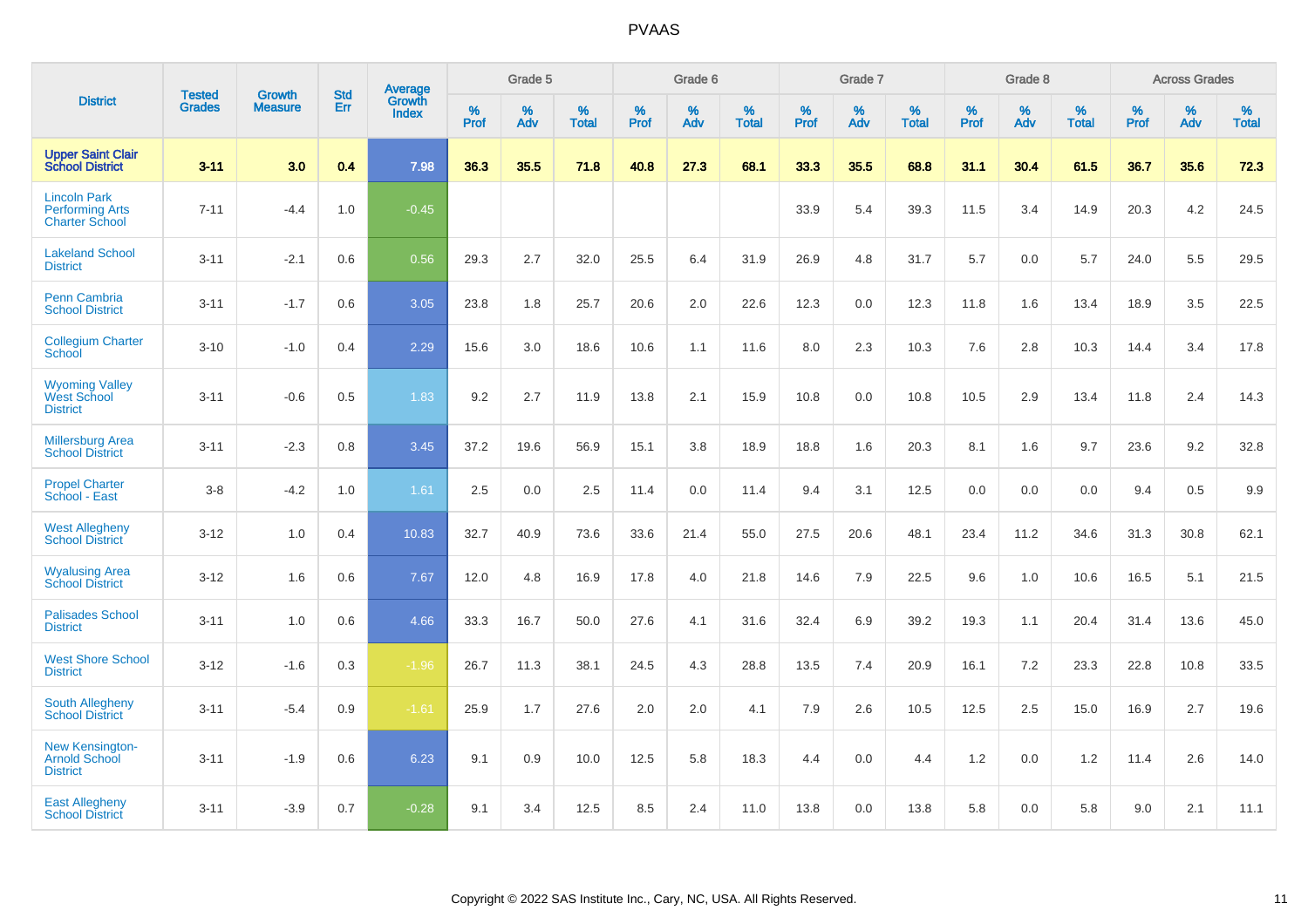|                                                           | <b>Tested</b> | <b>Growth</b>  | <b>Std</b> | Average                |                     | Grade 5  |                   |                     | Grade 6  |                   |              | Grade 7  |                   |                     | Grade 8  |                   |                     | <b>Across Grades</b> |                   |
|-----------------------------------------------------------|---------------|----------------|------------|------------------------|---------------------|----------|-------------------|---------------------|----------|-------------------|--------------|----------|-------------------|---------------------|----------|-------------------|---------------------|----------------------|-------------------|
| <b>District</b>                                           | <b>Grades</b> | <b>Measure</b> | Err        | Growth<br><b>Index</b> | $\%$<br><b>Prof</b> | %<br>Adv | %<br><b>Total</b> | $\%$<br><b>Prof</b> | %<br>Adv | %<br><b>Total</b> | $\%$<br>Prof | %<br>Adv | %<br><b>Total</b> | $\%$<br><b>Prof</b> | %<br>Adv | %<br><b>Total</b> | $\%$<br><b>Prof</b> | %<br>Adv             | %<br><b>Total</b> |
| <b>Upper Saint Clair</b><br><b>School District</b>        | $3 - 11$      | 3.0            | 0.4        | 7.98                   | 36.3                | 35.5     | 71.8              | 40.8                | 27.3     | 68.1              | 33.3         | 35.5     | 68.8              | 31.1                | 30.4     | 61.5              | 36.7                | 35.6                 | 72.3              |
| <b>Steel Valley</b><br><b>School District</b>             | $3 - 11$      | $-2.8$         | 0.7        | 4.51                   | 12.0                | 2.4      | 14.5              | 11.3                | 6.4      | 17.7              | 18.1         | 4.8      | 22.9              | 9.5                 | 4.0      | 13.5              | 18.3                | $7.3$                | 25.6              |
| <b>Schuylkill Haven</b><br>Area School<br><b>District</b> | $3 - 11$      | $-3.0$         | 0.7        | 2.62                   | 11.9                | 1.2      | 13.1              | 4.9                 | 1.2      | 6.2               | 20.0         | 4.2      | 24.2              | 5.8                 | 0.0      | 5.8               | 17.6                | 5.5                  | 23.1              |
| <b>Abington Heights</b><br><b>School District</b>         | $3 - 11$      | $-1.7$         | 0.5        | 0.31                   | 29.2                | 13.3     | 42.5              | 21.1                | 6.7      | 27.8              | 31.5         | 7.9      | 39.4              |                     |          |                   | 30.5                | 14.3                 | 44.8              |
| <b>Fairview School</b><br><b>District</b>                 | $3 - 11$      | $-0.6$         | 0.5        | 3.58                   | 31.8                | 12.7     | 44.4              | 24.8                | 11.3     | 36.1              | 29.4         | 11.6     | 41.1              | 30.8                | 12.0     | 42.9              | 32.4                | 15.4                 | 47.7              |
| <b>Dover Area School</b><br><b>District</b>               | $3 - 12$      | $-1.9$         | 0.4        | 0.24                   | 24.5                | 8.2      | 32.7              | 24.5                | 3.6      | 28.1              | 22.4         | 9.0      | 31.4              | 14.1                | 6.2      | 20.3              | 24.8                | 10.2                 | 35.0              |
| <b>Mifflin County</b><br><b>School District</b>           | $3 - 11$      | 1.8            | 0.3        | 8.99                   | 26.6                | 10.4     | 37.0              | 13.8                | 4.6      | 18.4              | 10.3         | 3.8      | 14.1              | 10.7                | 1.5      | 12.2              | 17.7                | 5.5                  | 23.2              |
| <b>Roberto Clemente</b><br><b>Charter School</b>          | $3 - 12$      | $-4.0$         | 0.9        | 1.79                   | 5.6                 | 0.0      | 5.6               | 0.0                 | 0.0      | 0.0               | 0.0          | 0.0      | 0.0               | 0.0                 | 0.0      | 0.0               | 3.0                 | 0.0                  | 3.0               |
| <b>Spring Grove Area</b><br><b>School District</b>        | $3 - 11$      | $-1.9$         | 0.4        | 1.46                   | 30.9                | 11.5     | 42.4              | 31.2                | 15.8     | 47.0              | 23.2         | 11.2     | 34.4              | 5.2                 | 3.2      | 8.4               | 26.1                | 15.4                 | 41.5              |
| <b>Garnet Valley</b><br><b>School District</b>            | $3 - 10$      | $-2.1$         | 0.4        | $-2.57$                | 26.5                | 22.8     | 49.3              | 30.8                | 18.2     | 49.0              | 28.0         | 20.7     | 48.7              | 21.5                | 10.3     | 31.8              | 29.2                | 18.6                 | 47.8              |
| Lampeter-<br><b>Strasburg School</b><br><b>District</b>   | $3 - 12$      | $-0.2$         | 0.4        | 3.38                   | 38.6                | 13.5     | 52.2              | 32.4                | 4.9      | 37.2              | 36.0         | 7.1      | 43.2              | 22.6                | 10.6     | 33.2              | 34.5                | 12.8                 | 47.4              |
| <b>Butler Area School</b><br><b>District</b>              | $3 - 11$      | 0.7            | 0.3        | 9.95                   | 36.3                | 13.7     | 50.0              | 23.1                | 5.4      | 28.5              | 15.2         | 9.0      | 24.2              | 16.4                | 9.0      | 25.4              | 25.4                | 11.6                 | 37.0              |
| <b>Cornell School</b><br><b>District</b>                  | $3 - 11$      | $-3.1$         | 1.1        | 4.74                   | 10.0                | 6.7      | 16.7              | 14.0                | 0.0      | 14.0              | $7.7$        | 0.0      | 7.7               | 0.0                 | 0.0      | 0.0               | 12.2                | $2.8\,$              | 15.0              |
| <b>South Middleton</b><br><b>School District</b>          | $3 - 11$      | $-1.1$         | 0.5        | 2.74                   | 28.8                | 22.7     | 51.5              | 23.8                | 4.0      | 27.8              | 20.7         | 7.1      | 27.8              | 16.8                | 9.2      | 26.0              | 25.9                | 15.1                 | 41.0              |
| Wissahickon<br><b>School District</b>                     | $3 - 10$      | $-0.4$         | 0.3        | 4.99                   | 32.3                | 30.1     | 62.4              | 34.5                | 16.2     | 50.7              | 31.3         | 19.5     | 50.8              | 20.0                | 17.9     | 37.9              | 30.3                | 27.2                 | 57.4              |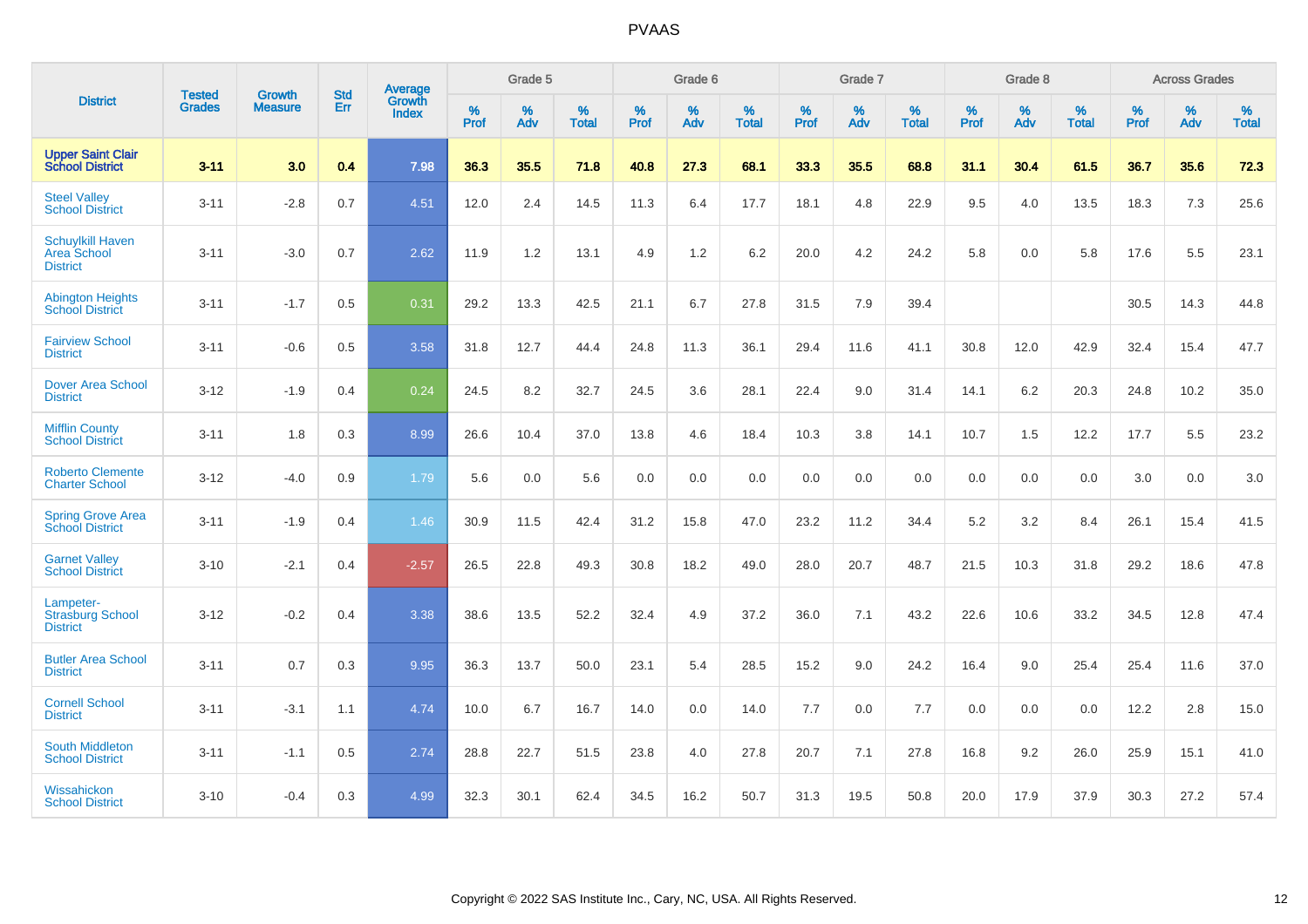|                                                                          |                                |                                 | <b>Std</b> | Average                |                  | Grade 5  |                   |           | Grade 6  |                   |           | Grade 7  |                   |           | Grade 8  |                   |              | <b>Across Grades</b> |                   |
|--------------------------------------------------------------------------|--------------------------------|---------------------------------|------------|------------------------|------------------|----------|-------------------|-----------|----------|-------------------|-----------|----------|-------------------|-----------|----------|-------------------|--------------|----------------------|-------------------|
| <b>District</b>                                                          | <b>Tested</b><br><b>Grades</b> | <b>Growth</b><br><b>Measure</b> | Err        | Growth<br><b>Index</b> | %<br><b>Prof</b> | %<br>Adv | %<br><b>Total</b> | %<br>Prof | %<br>Adv | %<br><b>Total</b> | %<br>Prof | %<br>Adv | %<br><b>Total</b> | %<br>Prof | %<br>Adv | %<br><b>Total</b> | $\%$<br>Prof | %<br>Adv             | %<br><b>Total</b> |
| <b>Upper Saint Clair</b><br><b>School District</b>                       | $3 - 11$                       | 3.0                             | 0.4        | 7.98                   | 36.3             | 35.5     | 71.8              | 40.8      | 27.3     | 68.1              | 33.3      | 35.5     | 68.8              | 31.1      | 30.4     | 61.5              | 36.7         | 35.6                 | 72.3              |
| <b>Lehigh Valley</b><br><b>Academy Regional</b><br><b>Charter School</b> | $3 - 11$                       | $-3.0$                          | 0.5        | $-1.04$                | 22.5             | 7.5      | 30.0              | 16.4      | 3.1      | 19.5              | 7.4       | 1.8      | 9.3               | 5.5       | 0.9      | 6.4               | 17.4         | 4.4                  | 21.8              |
| <b>Southern York</b><br><b>County School</b><br><b>District</b>          | $3 - 11$                       | $-0.3$                          | 0.5        | 7.16                   | 25.6             | 7.0      | 32.7              | 36.1      | 8.9      | 45.0              | 18.8      | 5.4      | 24.3              | 11.5      | 3.0      | 14.5              | 25.1         | 8.0                  | 33.0              |
| <b>Central Greene</b><br><b>School District</b>                          | $3 - 11$                       | $-1.8$                          | 0.6        | 2.52                   | 16.5             | 2.9      | 19.4              | 17.1      | 0.0      | 17.1              | 11.7      | 5.8      | 17.5              | 9.3       | 0.9      | 10.2              | 14.7         | 3.7                  | 18.4              |
| <b>Blairsville-</b><br><b>Saltsburg School</b><br><b>District</b>        | $3 - 11$                       | $-2.7$                          | 0.6        | 2.20                   | 28.9             | 20.6     | 49.5              | 15.4      | 9.9      | 25.3              | 19.4      | 8.2      | 27.6              | 18.8      | 8.2      | 27.1              | 22.2         | 12.6                 | 34.8              |
| <b>Upper Merion Area</b><br><b>School District</b>                       | $3 - 11$                       | $-1.3$                          | 0.4        | 3.72                   | 34.4             | 16.7     | 51.1              | 27.9      | 11.7     | 39.6              | 26.4      | 7.1      | 33.5              | 11.7      | 7.8      | 19.4              | 26.8         | 17.0                 | 43.8              |
| <b>Upper Darby</b><br><b>School District</b>                             | $3 - 12$                       | $-0.4$                          | 0.3        | 5.21                   | 12.6             | 3.0      | 15.6              | 6.9       | 0.7      | 7.6               | 5.4       | 2.9      | 8.3               | 7.5       | 1.4      | 8.8               | 10.5         | 2.2                  | 12.8              |
| <b>Moniteau School</b><br><b>District</b>                                | $3 - 11$                       | $-2.7$                          | 0.7        | $-0.13$                | 32.5             | 8.4      | 41.0              | 22.9      | 8.4      | 31.3              | 11.0      | 2.4      | 13.4              | 11.1      | 0.0      | 11.1              | 23.7         | 9.2                  | 32.9              |
| <b>York Academy</b><br><b>Regional Charter</b><br>School                 | $3 - 11$                       | $-4.4$                          | 0.8        | 1.08                   | 10.0             | 11.7     | 21.7              | 13.6      | 6.8      | 20.3              | 7.3       | 5.4      | 12.7              | 19.3      | 0.0      | 19.3              | 18.4         | 9.5                  | 27.9              |
| <b>Propel Charter</b><br>School-Montour                                  | $3 - 10$                       | $-2.8$                          | 0.7        | 1.07                   | 4.9              | 1.6      | 6.6               | 4.6       | 0.0      | 4.6               | 3.1       | 0.0      | 3.1               | 3.2       | 0.0      | 3.2               | 4.8          | 1.6                  | 6.4               |
| <b>North Allegheny</b><br><b>School District</b>                         | $3 - 11$                       | 0.3                             | 0.3        | 4.51                   | 38.5             | 35.1     | 73.5              | 35.2      | 13.4     | 48.6              | 31.8      | 23.8     | 55.6              | 25.9      | 16.5     | 42.4              | 34.1         | 26.8                 | 60.9              |
| <b>South Fayette</b><br><b>Township School</b><br><b>District</b>        | $3 - 11$                       | 0.2                             | 0.4        | 6.88                   | 37.5             | 23.5     | 61.0              | 40.8      | 18.4     | 59.2              | 35.5      | 24.3     | 59.8              | 30.9      | 20.9     | 51.8              | 35.4         | 28.3                 | 63.7              |
| <b>Chichester School</b><br><b>District</b>                              | $3 - 11$                       | $-3.7$                          | 0.7        | 1.84                   | 6.7              | 1.1      | 7.9               | 6.8       | 2.7      | 9.5               | 5.0       | 6.2      | 11.2              | 4.2       | 0.0      | 4.2               | 9.0          | 3.2                  | 12.2              |
| <b>Valley View School</b><br><b>District</b>                             | $3 - 11$                       | $-2.3$                          | 0.8        | 1.14                   | 26.2             | 0.9      | 27.1              | 5.8       | 1.2      | 6.9               | 9.8       | 2.4      | 12.2              | 7.9       | 0.0      | 7.9               | 18.2         | 2.7                  | 20.9              |
| <b>Mid Valley School</b><br><b>District</b>                              | $3 - 10$                       | 1.5                             | 0.6        | 5.23                   | 22.9             | 10.4     | 33.3              | 15.0      | 2.4      | 17.3              | 15.3      | 0.0      | 15.3              | 6.7       | 0.7      | 7.4               | 17.5         | 4.6                  | 22.0              |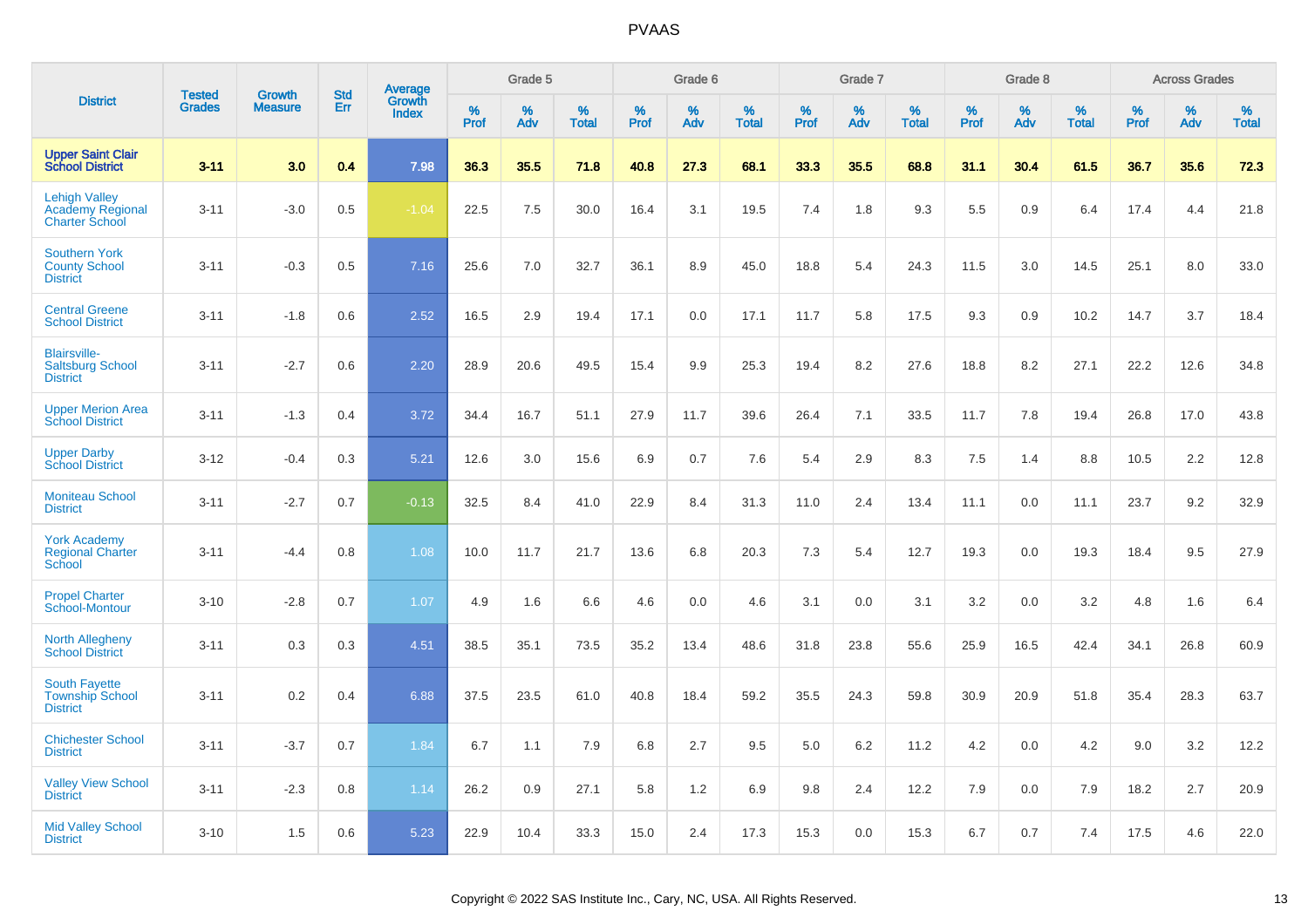|                                                              | <b>Tested</b> |                                 | <b>Std</b> | Average                |              | Grade 5  |                   |              | Grade 6  |                   |              | Grade 7  |                   |              | Grade 8  |                   |              | <b>Across Grades</b> |                   |
|--------------------------------------------------------------|---------------|---------------------------------|------------|------------------------|--------------|----------|-------------------|--------------|----------|-------------------|--------------|----------|-------------------|--------------|----------|-------------------|--------------|----------------------|-------------------|
| <b>District</b>                                              | <b>Grades</b> | <b>Growth</b><br><b>Measure</b> | Err        | Growth<br><b>Index</b> | $\%$<br>Prof | %<br>Adv | %<br><b>Total</b> | $\%$<br>Prof | %<br>Adv | %<br><b>Total</b> | $\%$<br>Prof | %<br>Adv | %<br><b>Total</b> | $\%$<br>Prof | %<br>Adv | %<br><b>Total</b> | $\%$<br>Prof | %<br>Adv             | %<br><b>Total</b> |
| <b>Upper Saint Clair<br/>School District</b>                 | $3 - 11$      | 3.0                             | 0.4        | 7.98                   | 36.3         | 35.5     | 71.8              | 40.8         | 27.3     | 68.1              | 33.3         | 35.5     | 68.8              | 31.1         | 30.4     | 61.5              | 36.7         | 35.6                 | 72.3              |
| <b>Commodore Perry</b><br><b>School District</b>             | $3 - 11$      | $-5.2$                          | 1.1        | 0.56                   | 38.7         | 9.7      | 48.4              | 9.7          | 0.0      | 9.7               | 8.1          | 2.7      | 10.8              | 20.0         | 8.0      | 28.0              | 20.6         | 7.2                  | 27.8              |
| Northwood<br><b>Academy Charter</b><br><b>School</b>         | $3 - 8$       | $-3.7$                          | 0.7        | $-0.69$                | 6.6          | 1.3      | 7.9               | 5.2          | 0.0      | 5.2               | 8.7          | 1.4      | 10.1              | 10.7         | 1.8      | 12.5              | 6.3          | 0.9                  | 7.2               |
| <b>Franklin Towne</b><br>Charter<br><b>Elementary School</b> | $3 - 8$       | $-6.2$                          | 1.2        | $-2.25$                | 24.1         | 10.3     | 34.5              | 18.5         | 14.8     | 33.3              | 14.3         | 3.6      | 17.9              | 4.6          | 0.0      | 4.6               | 24.3         | 9.6                  | 33.9              |
| <b>North Star School</b><br><b>District</b>                  | $3 - 11$      | $-2.8$                          | 0.7        | $-0.18$                | 12.5         | 12.5     | 25.0              | 23.4         | 4.7      | 28.1              | 11.1         | 1.4      | 12.5              | 14.1         | 2.2      | 16.3              | 22.6         | 10.0                 | 32.6              |
| Spring-Ford Area<br><b>School District</b>                   | $3 - 11$      | 1.6                             | 0.3        | 9.56                   | 36.6         | 13.0     | 49.6              | 33.2         | 16.5     | 49.7              | 34.3         | 16.3     | 50.6              | 23.1         | 9.8      | 32.9              | 34.2         | 19.2                 | 53.4              |
| <b>Propel Charter</b><br>School-Pitcairn                     | $3 - 8$       | $-5.7$                          | 1.1        | $-1.88$                | 0.0          | 0.0      | 0.0               | 7.4          | 0.0      | 7.4               | 0.0          | 0.0      | 0.0               | 0.0          | 0.0      | 0.0               | 5.5          | 0.0                  | 5.5               |
| Pocono Mountain<br><b>School District</b>                    | $3 - 12$      | $-3.0$                          | 0.6        | 0.33                   | 23.9         | 8.1      | 32.0              | 12.4         | 4.3      | 16.7              | 10.6         | 3.5      | 14.2              | 7.8          | 2.9      | 10.8              | 18.3         | 6.6                  | 24.9              |
| 21st Century Cyber<br><b>Charter School</b>                  | $6 - 12$      | $-3.4$                          | 0.7        | $-1.54$                |              |          |                   | 19.1         | 9.1      | 28.2              | 21.6         | 6.0      | 27.6              | 11.3         | 3.3      | 14.7              | 17.0         | 5.8                  | 22.8              |
| <b>Lakeview School</b><br><b>District</b>                    | $3 - 11$      | $-3.9$                          | 0.8        | 0.54                   | 28.6         | 18.4     | 46.9              | 30.0         | 7.1      | 37.1              | 22.2         | 1.6      | 23.8              | 21.0         | 1.6      | 22.6              | 28.3         | 13.3                 | 41.6              |
| <b>Norwin School</b><br><b>District</b>                      | $3 - 11$      | $-0.5$                          | 0.3        | 3.82                   | 31.7         | 25.2     | 56.9              | 37.2         | 20.7     | 58.0              | 42.6         | 14.9     | 57.4              | 32.4         | 5.4      | 37.7              | 36.5         | 21.0                 | 57.4              |
| <b>Conewago Valley</b><br><b>School District</b>             | $3 - 12$      | 1.2                             | 0.4        | 6.92                   | 26.3         | 8.6      | 35.0              | 29.9         | 10.6     | 40.5              | 19.9         | 3.8      | 23.6              | 17.4         | 1.1      | 18.4              | 25.3         | 8.6                  | 33.9              |
| Independence<br><b>Charter School</b>                        | $3 - 8$       | 1.4                             | 0.7        | 5.93                   | 13.7         | 4.1      | 17.8              | 26.8         | 4.9      | 31.7              | 21.0         | 4.9      | 25.9              | 24.1         | 8.6      | 32.8              | 19.7         | 7.2                  | 26.9              |
| <b>Williams Valley</b><br><b>School District</b>             | $3 - 11$      | 0.1                             | 0.8        | 3.83                   | 31.8         | 6.8      | 38.6              | 5.2          | 0.0      | 5.2               | 8.0          | 1.3      | 9.3               | 9.4          | 1.6      | 10.9              | 12.8         | 1.6                  | 14.4              |
| <b>Rockwood Area</b><br><b>School District</b>               | $3 - 11$      | $-2.1$                          | 0.9        | 2.50                   | 34.2         | 12.2     | 46.3              | 16.7         | 21.4     | 38.1              | 15.6         | 2.2      | 17.8              | 12.7         | 7.9      | 20.6              | 19.1         | 9.4                  | 28.5              |
| <b>Montoursville Area</b><br><b>School District</b>          | $3 - 12$      | $-1.9$                          | 0.5        | $-0.02$                | 31.1         | 12.9     | 43.9              | 28.8         | 8.0      | 36.8              | 25.2         | 6.7      | 31.8              | 19.9         | 8.5      | 28.4              | 28.2         | 11.2                 | 39.4              |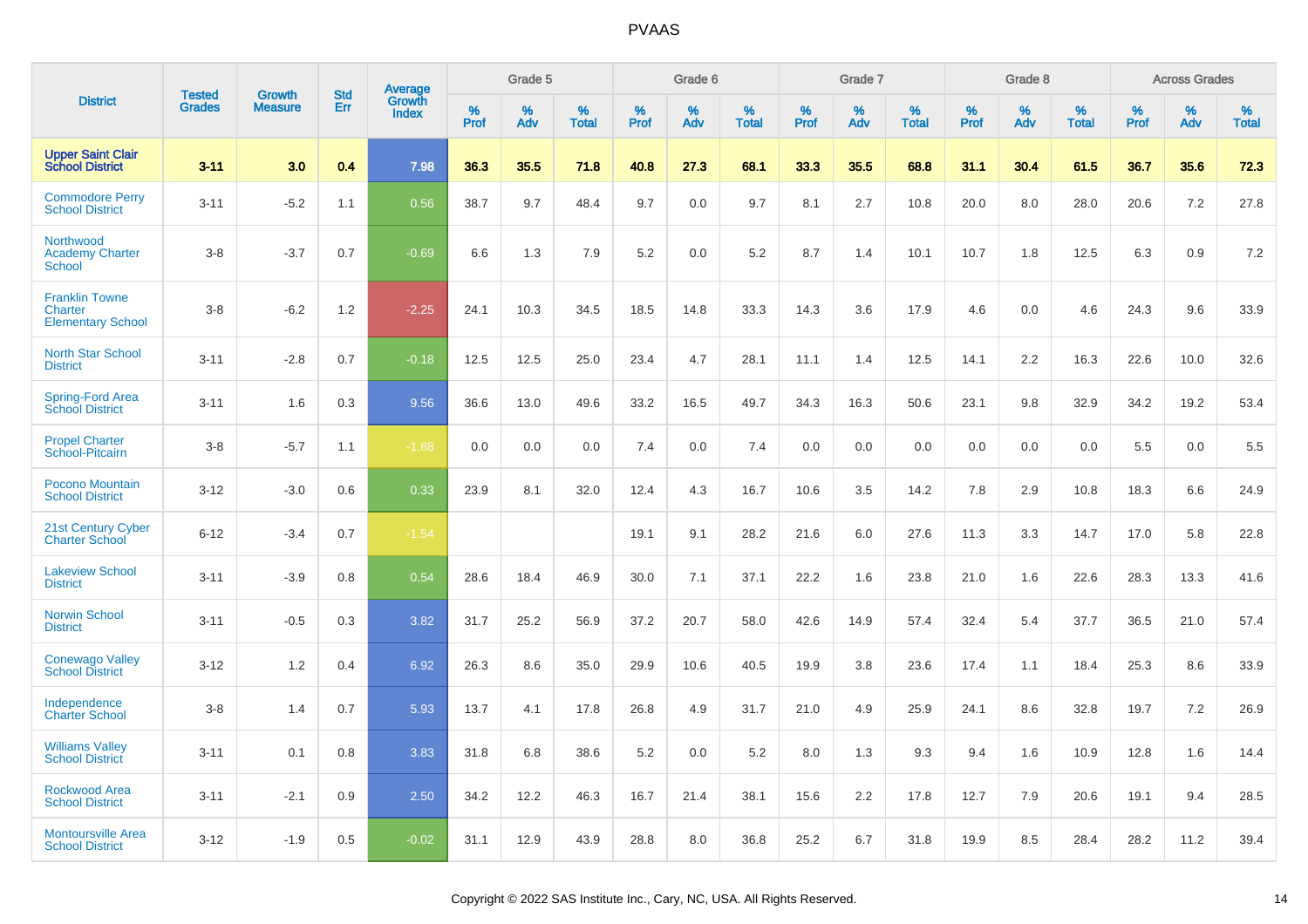|                                                                    | <b>Tested</b> | <b>Growth</b>  | <b>Std</b> | Average                |                     | Grade 5  |                   |                     | Grade 6  |                   |              | Grade 7  |                   |                     | Grade 8  |                   |                     | <b>Across Grades</b> |                   |
|--------------------------------------------------------------------|---------------|----------------|------------|------------------------|---------------------|----------|-------------------|---------------------|----------|-------------------|--------------|----------|-------------------|---------------------|----------|-------------------|---------------------|----------------------|-------------------|
| <b>District</b>                                                    | <b>Grades</b> | <b>Measure</b> | Err        | Growth<br><b>Index</b> | $\%$<br><b>Prof</b> | %<br>Adv | %<br><b>Total</b> | $\%$<br><b>Prof</b> | %<br>Adv | %<br><b>Total</b> | $\%$<br>Prof | %<br>Adv | %<br><b>Total</b> | $\%$<br><b>Prof</b> | %<br>Adv | %<br><b>Total</b> | $\%$<br><b>Prof</b> | %<br>Adv             | %<br><b>Total</b> |
| <b>Upper Saint Clair</b><br><b>School District</b>                 | $3 - 11$      | 3.0            | 0.4        | 7.98                   | 36.3                | 35.5     | 71.8              | 40.8                | 27.3     | 68.1              | 33.3         | 35.5     | 68.8              | 31.1                | 30.4     | 61.5              | 36.7                | 35.6                 | 72.3              |
| <b>Jenkintown School</b><br><b>District</b>                        | $3 - 11$      | $-5.2$         | 1.0        | $-0.07$                | 35.4                | 12.5     | 47.9              | 18.9                | 8.1      | 27.0              | 16.0         | 0.0      | 16.0              | 8.0                 | 4.0      | 12.0              | 29.0                | 16.2                 | 45.2              |
| <b>Pan American</b><br><b>Academy Charter</b><br>School            | $3 - 8$       | 0.3            | 0.8        | 2.25                   | 1.7                 | 0.0      | 1.7               | 2.3                 | 0.0      | 2.3               | 3.4          | 0.0      | 3.4               | 0.0                 | 0.0      | 0.0               | 2.4                 | 0.3                  | 2.7               |
| <b>Green Woods</b><br><b>Charter School</b>                        | $3 - 8$       | $-0.3$         | 0.8        | 2.38                   | 16.7                | 3.3      | 20.0              | 27.1                | 11.9     | 39.0              | 16.1         | 5.4      | 21.4              | 17.3                | 3.8      | 21.2              | 21.3                | 8.3                  | 29.6              |
| <b>Mcguffey School</b><br><b>District</b>                          | $3 - 11$      | $-2.0$         | 0.6        | 2.55                   | 25.9                | 2.8      | 28.7              | 13.7                | 2.0      | 15.7              | 4.7          | 0.0      | 4.7               | 5.6                 | 3.2      | 8.9               | 17.6                | 5.0                  | 22.6              |
| <b>Upper Moreland</b><br><b>Township School</b><br><b>District</b> | $3 - 11$      | $-0.1$         | 0.4        | 4.58                   | 28.5                | 10.6     | 39.1              | 16.1                | 10.8     | 26.9              | 21.7         | 10.6     | 32.3              | 18.9                | 12.1     | 31.1              | 23.9                | 11.6                 | 35.5              |
| <b>Belmont Charter</b><br><b>School</b>                            | $3 - 10$      | $-0.8$         | 0.8        | 2.15                   | 1.6                 | 0.0      | 1.6               | 4.0                 | 0.0      | 4.0               | 0.0          | 0.0      | 0.0               | 5.6                 | 0.0      | 5.6               | 2.8                 | 0.6                  | 3.4               |
| <b>Big Beaver Falls</b><br>Area School<br><b>District</b>          | $3 - 11$      | $-1.7$         | 0.6        | 1.44                   | 19.6                | 2.0      | 21.6              | 5.4                 | 0.9      | 6.4               | 8.3          | 1.0      | 9.4               | 1.0                 | 1.0      | 2.1               | 12.5                | 1.1                  | 13.6              |
| <b>Innovative Arts</b><br><b>Academy Charter</b><br>School         | $6 - 11$      | $-1.5$         | 0.8        | 5.73                   |                     |          |                   | 0.0                 | 0.0      | 0.0               | 0.0          | 0.0      | 0.0               | 3.4                 | 0.0      | 3.4               | 1.4                 | 0.0                  | 1.4               |
| <b>Fort Cherry School</b><br><b>District</b>                       | $3 - 10$      | $-3.8$         | 0.8        | $-0.22$                | 19.3                | 19.3     | 38.6              | 29.8                | 8.8      | 38.6              | 14.3         | 5.4      | 19.6              | 9.3                 | 4.6      | 14.0              | 21.9                | 9.6                  | 31.5              |
| <b>Chartiers-Houston</b><br><b>School District</b>                 | $3 - 10$      | $-2.5$         | 0.7        | 1.15                   | 25.6                | 12.2     | 37.8              | 35.1                | 2.6      | 37.7              | 20.5         | 1.3      | 21.8              | 18.3                | 5.6      | 23.9              | 28.7                | 8.2                  | 36.9              |
| <b>First Philadelphia</b><br>Preparatory<br><b>Charter School</b>  | $3 - 8$       | $-2.3$         | 0.6        | 1.67                   | 1.2                 | 0.0      | 1.2               | 1.1                 | $0.0\,$  | 1.1               | 1.3          | $0.0\,$  | 1.3               | 4.0                 | $0.0\,$  | 4.0               | 2.4                 | $0.0\,$              | 2.4               |
| <b>Western Wayne</b><br><b>School District</b>                     | $3 - 11$      | $-2.5$         | 0.6        | 0.99                   | 28.3                | 9.4      | 37.7              | 18.7                | 0.9      | 19.6              | 21.6         | 2.9      | 24.5              | 14.1                | 5.4      | 19.6              | 23.6                | 9.6                  | 33.2              |
| Altoona Area<br><b>School District</b>                             | $3 - 12$      | $-0.5$         | 0.3        | 1.50                   | 24.7                | 8.0      | 32.7              | 17.8                | 5.2      | 23.0              | 14.6         | 4.9      | 19.5              | 15.8                | 4.3      | 20.1              | 19.6                | 6.6                  | 26.2              |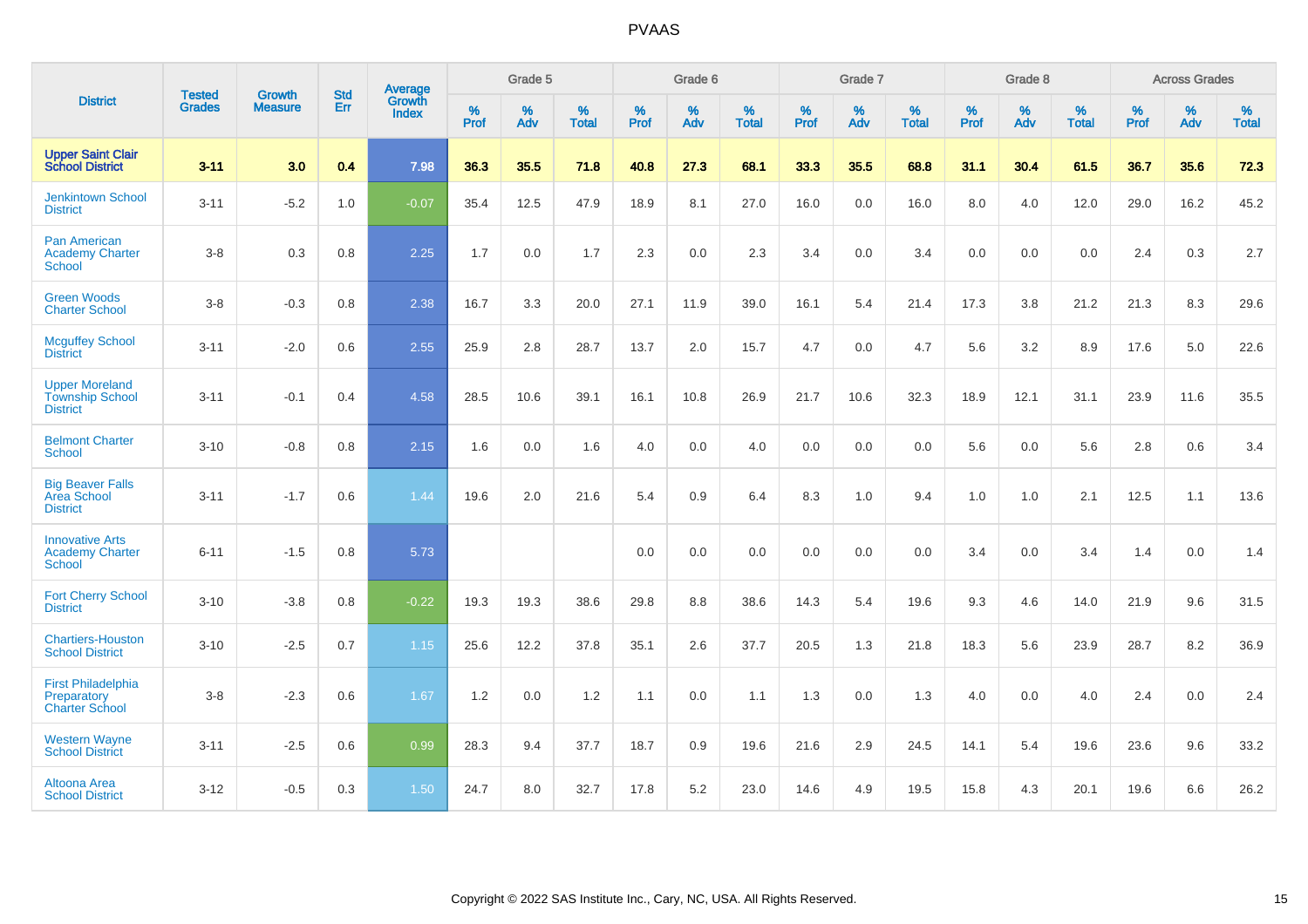|                                                                       | <b>Tested</b> | <b>Growth</b>  | <b>Std</b> | Average                |              | Grade 5  |                   |           | Grade 6  |                   |           | Grade 7  |                   |                  | Grade 8  |                   |              | <b>Across Grades</b> |                   |
|-----------------------------------------------------------------------|---------------|----------------|------------|------------------------|--------------|----------|-------------------|-----------|----------|-------------------|-----------|----------|-------------------|------------------|----------|-------------------|--------------|----------------------|-------------------|
| <b>District</b>                                                       | <b>Grades</b> | <b>Measure</b> | Err        | Growth<br><b>Index</b> | $\%$<br>Prof | %<br>Adv | %<br><b>Total</b> | %<br>Prof | %<br>Adv | %<br><b>Total</b> | %<br>Prof | %<br>Adv | %<br><b>Total</b> | %<br><b>Prof</b> | %<br>Adv | %<br><b>Total</b> | $\%$<br>Prof | $\%$<br>Adv          | %<br><b>Total</b> |
| <b>Upper Saint Clair</b><br><b>School District</b>                    | $3 - 11$      | 3.0            | 0.4        | 7.98                   | 36.3         | 35.5     | 71.8              | 40.8      | 27.3     | 68.1              | 33.3      | 35.5     | 68.8              | 31.1             | 30.4     | 61.5              | 36.7         | 35.6                 | 72.3              |
| <b>Southern</b><br><b>Huntingdon County</b><br><b>School District</b> | $3 - 11$      | $-2.5$         | 0.7        | $-0.14$                | 18.8         | 10.1     | 29.0              | 9.0       | 1.3      | 10.3              | 10.1      | 1.1      | 11.2              | 6.1              | 0.0      | 6.1               | 15.5         | 3.9                  | 19.4              |
| <b>New Brighton Area</b><br><b>School District</b>                    | $3 - 11$      | $-2.4$         | 0.6        | 1.31                   | 18.0         | 1.1      | 19.1              | 7.9       | 0.0      | 7.9               | 8.9       | 3.0      | 11.9              | 4.8              | 1.0      | 5.8               | 11.1         | 1.9                  | 13.0              |
| <b>Northampton Area</b><br><b>School District</b>                     | $3 - 11$      | $-3.1$         | 0.7        | 0.02                   | 28.5         | 9.3      | 37.8              | 23.7      | 5.3      | 29.0              | 18.7      | 5.3      | 24.0              | 13.3             | 1.7      | 15.0              | 29.6         | 9.8                  | 39.4              |
| Philadelphia<br><b>Performing Arts</b><br><b>Charter School</b>       | $3-9$         | $-0.4$         | 0.7        | 4.01                   | 19.2         | 9.0      | 28.2              | 19.6      | 3.6      | 23.2              | 23.0      | 14.9     | 37.9              | 18.0             | 8.0      | 26.0              | 25.2         | 9.7                  | 34.9              |
| <b>Oxford Area</b><br><b>School District</b>                          | $3 - 11$      | 2.0            | 0.4        | 10.25                  | 24.0         | 8.0      | 32.0              | 28.3      | 7.3      | 35.6              | 20.2      | 9.9      | 30.0              | 11.5             | 5.5      | 17.0              | 21.8         | 8.2                  | 30.0              |
| <b>Hazleton Area</b><br><b>School District</b>                        | $3 - 11$      | $-0.5$         | 0.4        | 1.77                   | 5.8          | 1.7      | 7.5               | 5.2       | 1.1      | 6.3               | 2.8       | 0.5      | 3.3               | 6.6              | 0.6      | 7.1               | 6.4          | 1.2                  | 7.7               |
| Wallingford-<br>Swarthmore<br><b>School District</b>                  | $3 - 10$      | 0.4            | 0.4        | 8.13                   | 38.3         | 33.9     | 72.2              | 29.9      | 20.5     | 50.4              | 27.6      | 17.6     | 45.3              | 29.4             | 14.7     | 44.2              | 33.9         | 27.8                 | 61.7              |
| <b>Coatesville Area</b><br><b>School District</b>                     | $3 - 11$      | $-0.5$         | 0.4        | 1.87                   | 14.8         | 4.8      | 19.6              | 8.5       | 0.0      | 8.5               | 8.9       | 1.3      | 10.1              | 6.9              | 0.5      | 7.4               | 10.9         | 3.9                  | 14.8              |
| <b>Jim Thorpe Area</b><br><b>School District</b>                      | $3 - 11$      | $-2.3$         | 0.6        | 0.76                   | 14.1         | 1.0      | 15.2              | 12.3      | 0.9      | 13.2              | 9.2       | 8.5      | 17.7              | 10.0             | 1.5      | 11.5              | 14.9         | 4.3                  | 19.2              |
| Pennsylvania<br><b>Leadership Charter</b><br><b>School</b>            | $3 - 11$      | $-1.4$         | 0.5        | 2.15                   | 24.7         | 11.5     | 36.2              | 24.9      | 6.4      | 31.2              | 13.4      | 19.6     | 33.0              | 16.7             | 6.2      | 22.9              | 23.9         | 12.4                 | 36.4              |
| <b>Ad Prima Charter</b><br><b>School</b>                              | $3-8$         | 1.5            | 0.8        | 4.76                   | 8.3          | 0.0      | 8.3               | 15.7      | 0.0      | 15.7              | 8.2       | 1.6      | 9.8               | 9.8              | 1.6      | 11.5              | 10.9         | 0.7                  | 11.6              |
| <b>Clarion-Limestone</b><br><b>Area School</b><br><b>District</b>     | $3 - 12$      | $-1.1$         | 0.9        | 4.00                   | 40.0         | 27.3     | 67.3              | 36.5      | 5.8      | 42.3              | 27.9      | 11.6     | 39.5              | 7.8              | 3.9      | 11.8              | 28.4         | 13.2                 | 41.6              |
| <b>Freeport Area</b><br><b>School District</b>                        | $3 - 10$      | 0.9            | 0.5        | 6.32                   | 30.5         | 9.9      | 40.5              | 26.6      | 15.3     | 41.9              | 34.3      | 12.7     | 47.0              | 19.1             | 9.9      | 29.0              | 29.3         | 13.4                 | 42.8              |
| <b>MaST Community</b><br><b>Charter School III</b>                    | $3-6$         | $-3.6$         | 0.8        | $-2.16$                | 3.8          | 0.0      | 3.8               | 6.8       | 1.5      | 8.3               |           |          |                   |                  |          |                   | 8.3          | 2.2                  | 10.5              |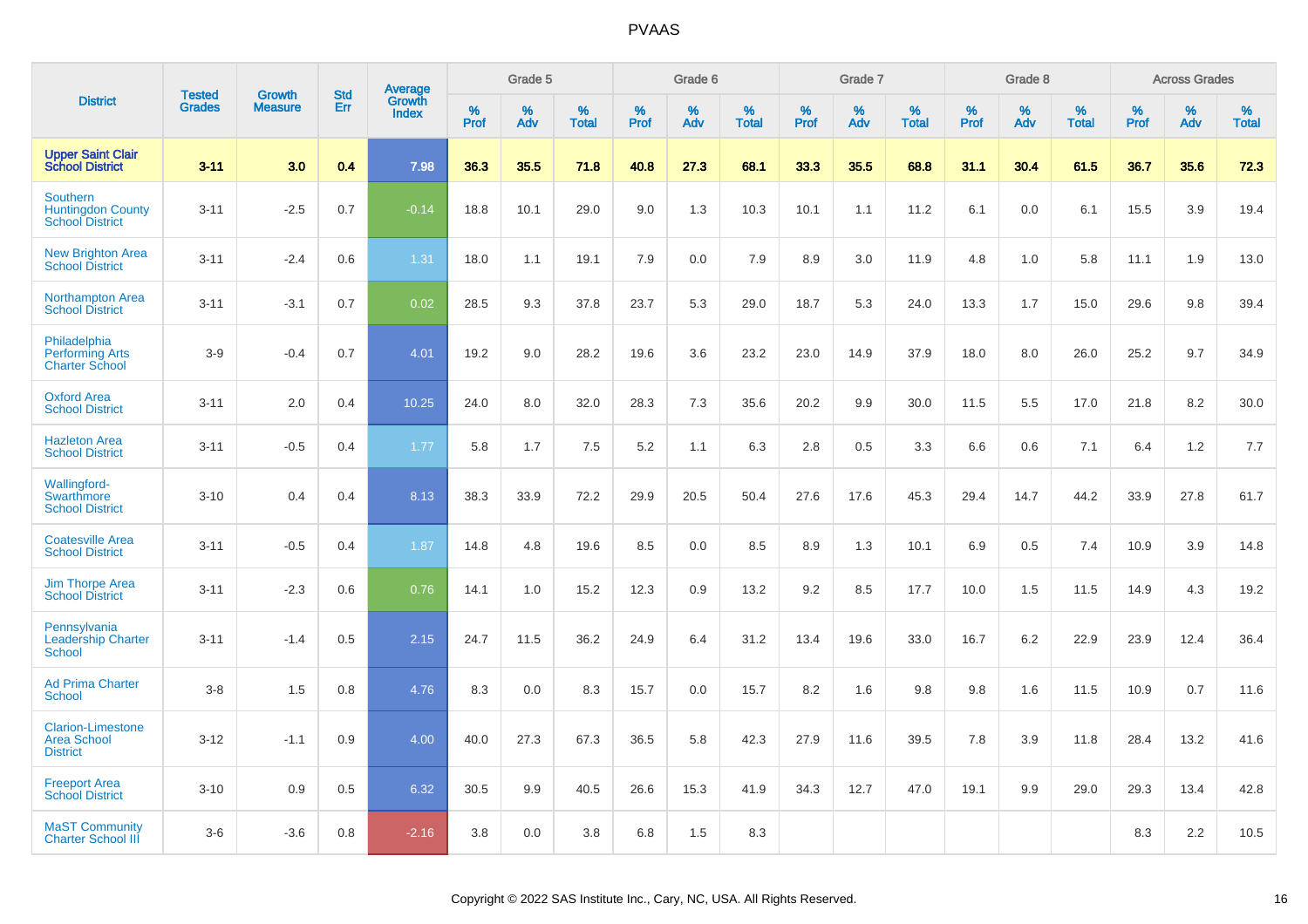|                                                                     | <b>Tested</b> | <b>Growth</b>  | <b>Std</b> | Average                |           | Grade 5  |                   |           | Grade 6  |                   |           | Grade 7  |                   |           | Grade 8  |                   |           | <b>Across Grades</b> |                   |
|---------------------------------------------------------------------|---------------|----------------|------------|------------------------|-----------|----------|-------------------|-----------|----------|-------------------|-----------|----------|-------------------|-----------|----------|-------------------|-----------|----------------------|-------------------|
| <b>District</b>                                                     | <b>Grades</b> | <b>Measure</b> | <b>Err</b> | Growth<br><b>Index</b> | %<br>Prof | %<br>Adv | %<br><b>Total</b> | %<br>Prof | %<br>Adv | %<br><b>Total</b> | %<br>Prof | %<br>Adv | %<br><b>Total</b> | %<br>Prof | %<br>Adv | %<br><b>Total</b> | %<br>Prof | %<br>Adv             | %<br><b>Total</b> |
| <b>Upper Saint Clair</b><br><b>School District</b>                  | $3 - 11$      | 3.0            | 0.4        | 7.98                   | 36.3      | 35.5     | 71.8              | 40.8      | 27.3     | 68.1              | 33.3      | 35.5     | 68.8              | 31.1      | 30.4     | 61.5              | 36.7      | 35.6                 | 72.3              |
| <b>Delaware Valley</b><br><b>School District</b>                    | $3 - 11$      | 0.1            | 0.4        | 4.58                   | 26.1      | 11.6     | 37.8              | 19.0      | 8.6      | 27.6              | 21.8      | 8.2      | 30.0              | 17.9      | 3.4      | 21.3              | 25.0      | 9.4                  | 34.4              |
| <b>Lindley Academy</b><br><b>Charter School At</b><br><b>Birney</b> | $3 - 8$       | $-3.0$         | 0.7        | 0.43                   | 1.3       | 0.0      | 1.3               | 2.6       | 0.0      | 2.6               | 0.0       | 0.0      | 0.0               | 0.0       | 1.6      | 1.6               | 1.0       | 0.3                  | 1.3               |
| Antonia Pantoja<br>Community<br><b>Charter School</b>               | $3 - 8$       | $-3.9$         | 0.8        | $-1.30$                | 1.5       | 0.0      | 1.5               | 0.0       | 0.0      | 0.0               | 4.6       | 2.3      | 7.0               | 5.6       | 0.0      | 5.6               | 1.8       | 0.9                  | 2.8               |
| <b>Towanda Area</b><br><b>School District</b>                       | $3 - 11$      | 2.2            | 0.6        | 7.65                   | 22.7      | 15.1     | 37.8              | 22.6      | 11.3     | 34.0              | 14.5      | 7.7      | 22.2              | 17.1      | 8.6      | 25.6              | 19.2      | 10.3                 | 29.5              |
| Environmental<br><b>Charter School At</b><br><b>Frick Park</b>      | $3-9$         | $-0.2$         | 0.7        | 3.70                   | 18.2      | 10.4     | 28.6              | 17.0      | 4.3      | 21.3              | 16.3      | 10.9     | 27.2              | 10.0      | 4.3      | 14.3              | 22.6      | 13.4                 | 36.0              |
| <b>Sharpsville Area</b><br><b>School District</b>                   | $3 - 11$      | $-2.3$         | 0.8        | 2.39                   | 29.0      | 9.7      | 38.7              | 16.4      | 1.5      | 17.9              | 21.9      | 3.1      | 25.0              | 20.0      | 7.1      | 27.1              | 27.3      | 8.8                  | 36.1              |
| <b>Saint Marys Area</b><br><b>School District</b>                   | $3 - 11$      | $-2.5$         | 0.5        | $-0.36$                | 35.6      | 8.7      | 44.4              | 21.8      | 1.6      | 23.4              | 10.0      | 5.4      | 15.4              | 13.3      | 1.3      | 14.7              | 24.9      | 7.3                  | 32.3              |
| <b>Southern Fulton</b><br><b>School District</b>                    | $3 - 11$      | $-2.2$         | 0.9        | 0.85                   | 21.3      | 6.4      | 27.7              | 15.2      | 10.2     | 25.4              | 12.3      | 1.8      | 14.0              | 5.9       | 3.9      | 9.8               | 18.9      | 4.4                  | 23.3              |
| <b>Mariana Bracetti</b><br><b>Academy Charter</b><br><b>School</b>  | $3 - 10$      | $-3.1$         | 0.9        | 2.21                   | 8.6       | 0.0      | 8.6               | 2.2       | 0.0      | 2.2               | 7.3       | 0.0      | 7.3               | 0.0       | 0.0      | 0.0               | 4.4       | 0.0                  | 4.4               |
| <b>Southern Lehigh</b><br><b>School District</b>                    | $3 - 11$      | $-1.1$         | 0.4        | 2.10                   | 33.9      | 21.0     | 54.8              | 28.3      | 16.8     | 45.1              | 40.2      | 13.1     | 53.3              | 32.0      | 12.7     | 44.8              | 35.0      | 20.7                 | 55.8              |
| <b>Forbes Road</b><br><b>School District</b>                        | $3 - 11$      | $-5.7$         | 1.4        | $-0.81$                | 38.7      | 3.2      | 41.9              | 26.7      | 0.0      | 26.7              | 44.4      | 0.0      | 44.4              | 15.0      | 0.0      | 15.0              | 31.9      | 2.9                  | 34.8              |
| <b>Glendale School</b><br><b>District</b>                           | $3 - 10$      | 1.2            | 0.8        | 3.21                   | 42.9      | 4.8      | 47.6              | 26.4      | 5.7      | 32.1              | 22.7      | 15.2     | 37.9              | 7.8       | 2.0      | 9.8               | 27.0      | 7.8                  | 34.8              |
| Canon-Mcmillan<br><b>School District</b>                            | $3 - 11$      | $-1.3$         | 0.3        | 2.20                   | 29.4      | 22.3     | 51.7              | 28.2      | 9.8      | 38.0              | 26.1      | 10.4     | 36.5              | 27.7      | 10.6     | 38.4              | 30.0      | 14.6                 | 44.6              |
| <b>Burrell School</b><br><b>District</b>                            | $3 - 11$      | $-3.1$         | 0.7        | 1.18                   | 22.5      | 1.8      | 24.3              | 15.4      | 3.8      | 19.2              | 21.5      | 7.6      | 29.1              | 17.2      | 0.0      | 17.2              | 25.3      | 6.1                  | 31.4              |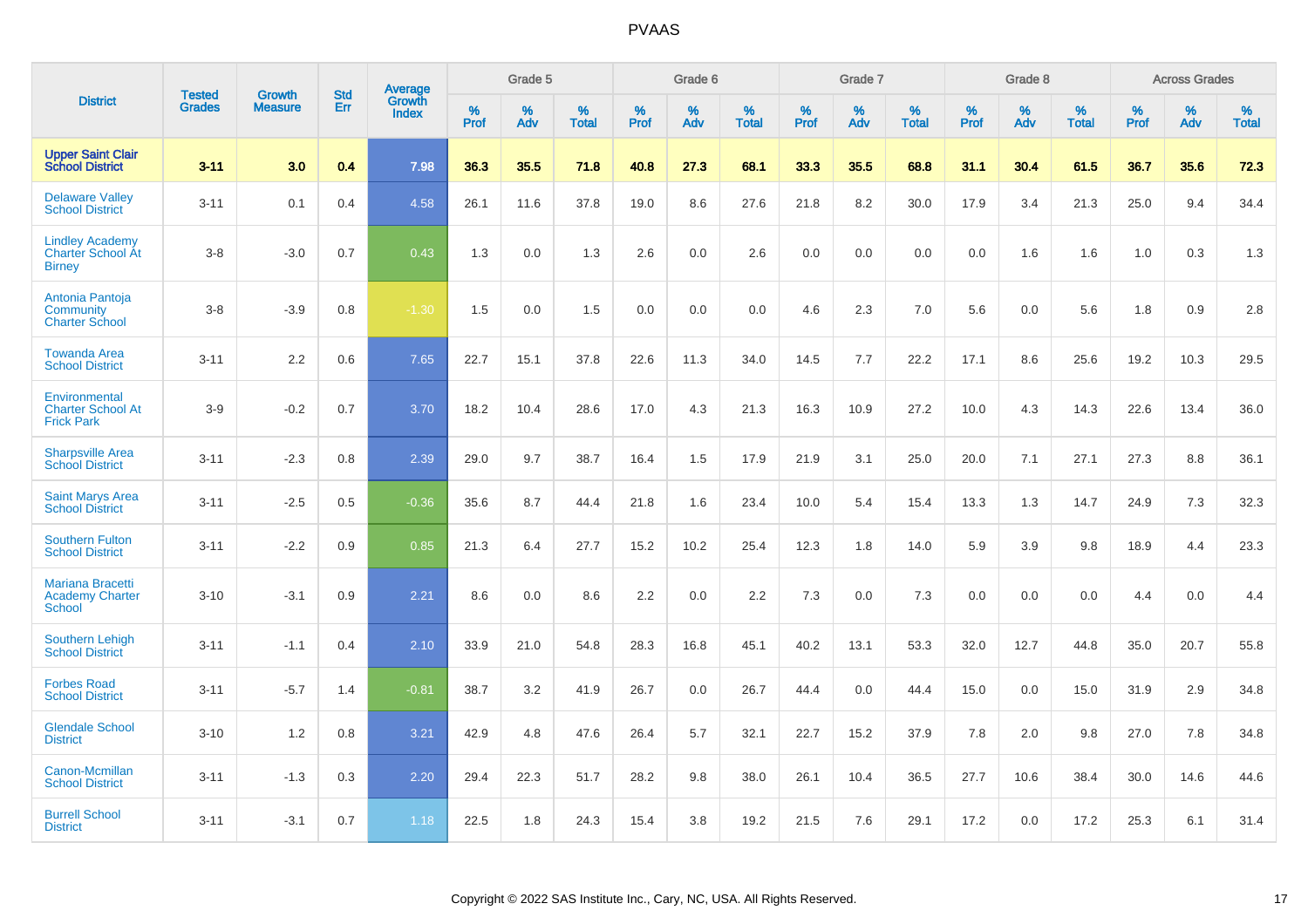|                                                                          |                                |                                 | <b>Std</b> | Average                |           | Grade 5  |                   |           | Grade 6  |                   |           | Grade 7  |                   |           | Grade 8  |                   |           | <b>Across Grades</b> |                   |
|--------------------------------------------------------------------------|--------------------------------|---------------------------------|------------|------------------------|-----------|----------|-------------------|-----------|----------|-------------------|-----------|----------|-------------------|-----------|----------|-------------------|-----------|----------------------|-------------------|
| <b>District</b>                                                          | <b>Tested</b><br><b>Grades</b> | <b>Growth</b><br><b>Measure</b> | Err        | <b>Growth</b><br>Index | %<br>Prof | %<br>Adv | %<br><b>Total</b> | %<br>Prof | %<br>Adv | %<br><b>Total</b> | %<br>Prof | %<br>Adv | %<br><b>Total</b> | %<br>Prof | %<br>Adv | %<br><b>Total</b> | %<br>Prof | %<br>Adv             | %<br><b>Total</b> |
| <b>Upper Saint Clair</b><br><b>School District</b>                       | $3 - 11$                       | 3.0                             | 0.4        | 7.98                   | 36.3      | 35.5     | 71.8              | 40.8      | 27.3     | 68.1              | 33.3      | 35.5     | 68.8              | 31.1      | 30.4     | 61.5              | 36.7      | 35.6                 | 72.3              |
| <b>Hanover Public</b><br><b>School District</b>                          | $3 - 11$                       | $-2.3$                          | 0.5        | $-0.22$                | 24.4      | 4.6      | 29.0              | 19.7      | 2.2      | 21.9              | 17.8      | 5.4      | 23.3              | 11.4      | 4.9      | 16.3              | 20.4      | 9.6                  | 30.0              |
| <b>Williamsport Area</b><br><b>School District</b>                       | $3 - 11$                       | 2.8                             | 0.3        | 10.28                  | 24.6      | 10.7     | 35.3              | 20.4      | 12.0     | 32.4              | 21.5      | 8.3      | 29.8              | 16.1      | 5.1      | 21.2              | 22.0      | 11.0                 | 33.1              |
| John B. Stetson<br><b>Charter School</b>                                 | $5 - 8$                        | 0.5                             | 0.6        | 4.84                   | 1.6       | 0.0      | 1.6               | 0.8       | 0.0      | 0.8               | 0.0       | 0.0      | 0.0               | 0.0       | 0.0      | 0.0               | 0.4       | 0.0                  | 0.4               |
| <b>Methacton School</b><br><b>District</b>                               | $3 - 11$                       | $-1.5$                          | 0.3        | 2.62                   | 30.5      | 14.2     | 44.7              | 28.2      | 9.9      | 38.1              | 27.0      | 11.2     | 38.2              | 20.1      | 12.5     | 32.6              | 30.9      | 13.6                 | 44.5              |
| <b>Insight PA Cyber</b><br><b>Charter School</b>                         | $3 - 11$                       | $-6.7$                          | 1.5        | $-1.06$                | 5.6       | 11.1     | 16.7              | 0.0       | 0.0      | 0.0               | 3.7       | 3.7      | 7.4               | 11.1      | 3.7      | 14.8              | 9.0       | 3.7                  | 12.7              |
| Quakertown<br><b>Community School</b><br><b>District</b>                 | $3 - 12$                       | $-0.7$                          | 0.3        | 3.64                   | 31.8      | 16.7     | 48.5              | 31.0      | 7.5      | 38.4              | 17.8      | 8.4      | 26.2              | 21.0      | 9.1      | 30.1              | 26.2      | 12.7                 | 38.9              |
| <b>Elizabeth Forward</b><br><b>School District</b>                       | $3 - 11$                       | $-1.6$                          | 0.5        | 2.70                   | 29.4      | 11.4     | 40.8              | 29.6      | 10.5     | 40.1              | 21.6      | 5.2      | 26.8              | 16.8      | 2.9      | 19.6              | 27.0      | 11.3                 | 38.3              |
| <b>Fort Leboeuf</b><br><b>School District</b>                            | $3 - 11$                       | $-0.7$                          | 0.5        | 1.49                   | 33.8      | 31.2     | 64.9              | 25.7      | 18.8     | 44.4              | 21.6      | 14.4     | 35.9              | 22.6      | 11.6     | 34.2              | 28.5      | 22.7                 | 51.2              |
| <b>Pine Grove Area</b><br><b>School District</b>                         | $3 - 11$                       | $-2.2$                          | 0.6        | 0.60                   | 23.2      | 4.2      | 27.4              | 19.7      | 3.4      | 23.1              | 17.1      | 0.8      | 17.9              | 20.9      | 0.8      | 21.7              | 24.6      | 7.8                  | 32.4              |
| <b>Executive</b><br>Education<br><b>Academy Charter</b><br><b>School</b> | $3 - 10$                       | $-2.5$                          | 1.7        | 1.63                   | 0.0       | 0.0      | 0.0               |           |          |                   | 18.2      | 0.0      | 18.2              | 4.8       | 0.0      | 4.8               | 9.1       | 1.7                  | 10.9              |
| <b>Minersville Area</b><br><b>School District</b>                        | $3 - 11$                       | $-0.9$                          | 0.7        | 4.90                   | 9.6       | 4.1      | 13.7              | 20.8      | 2.6      | 23.4              | 10.4      | 0.0      | 10.4              | 2.7       | 1.3      | 4.0               | 15.1      | 3.2                  | 18.3              |
| <b>Conemaugh Valley</b><br><b>School District</b>                        | $3 - 12$                       | $-2.6$                          | 0.8        | 1.06                   | 13.7      | 3.9      | 17.6              | 22.0      | 4.0      | 26.0              | 18.9      | 7.6      | 26.4              | 9.4       | 1.9      | 11.3              | 20.1      | 6.4                  | 26.5              |
| <b>Avon Grove</b><br><b>School District</b>                              | $3 - 10$                       | 0.8                             | 0.4        | 5.13                   | 28.6      | 23.2     | 51.8              | 30.5      | 19.3     | 49.8              | 35.4      | 20.3     | 55.7              | 27.6      | 14.2     | 41.8              | 30.8      | 18.2                 | 49.0              |
| <b>Rose Tree Media</b><br><b>School District</b>                         | $3 - 10$                       | $-1.7$                          | 0.4        | $-0.25$                | 29.7      | 19.6     | 49.3              | 31.4      | 15.3     | 46.7              | 31.6      | 20.9     | 52.4              | 18.4      | 13.9     | 32.3              | 31.5      | 20.2                 | 51.8              |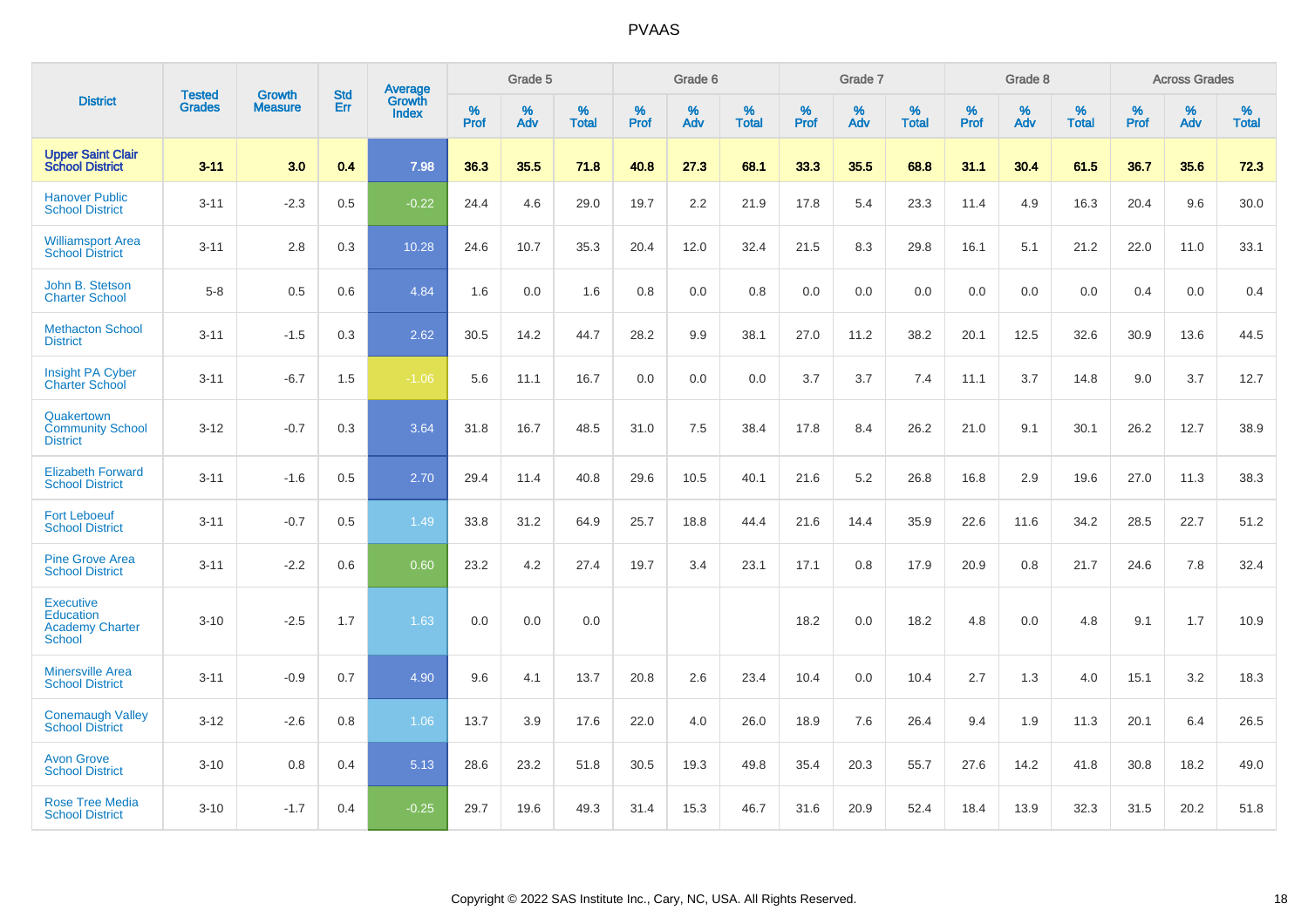|                                                                       |                                | <b>Growth</b>  | <b>Std</b> | Average         |                  | Grade 5  |                   |                  | Grade 6  |                   |                  | Grade 7  |                   |           | Grade 8  |                   |           | <b>Across Grades</b> |                   |
|-----------------------------------------------------------------------|--------------------------------|----------------|------------|-----------------|------------------|----------|-------------------|------------------|----------|-------------------|------------------|----------|-------------------|-----------|----------|-------------------|-----------|----------------------|-------------------|
| <b>District</b>                                                       | <b>Tested</b><br><b>Grades</b> | <b>Measure</b> | Err        | Growth<br>Index | %<br><b>Prof</b> | %<br>Adv | %<br><b>Total</b> | %<br><b>Prof</b> | %<br>Adv | %<br><b>Total</b> | %<br><b>Prof</b> | %<br>Adv | %<br><b>Total</b> | %<br>Prof | %<br>Adv | %<br><b>Total</b> | %<br>Prof | %<br>Adv             | %<br><b>Total</b> |
| <b>Upper Saint Clair</b><br><b>School District</b>                    | $3 - 11$                       | 3.0            | 0.4        | 7.98            | 36.3             | 35.5     | 71.8              | 40.8             | 27.3     | 68.1              | 33.3             | 35.5     | 68.8              | 31.1      | 30.4     | 61.5              | 36.7      | 35.6                 | 72.3              |
| <b>Perseus House</b><br><b>Charter School Of</b><br><b>Excellence</b> | $6 - 11$                       | $-4.8$         | 1.1        | $-1.31$         |                  |          |                   | 0.0              | 0.0      | 0.0               | 1.8              | 0.0      | 1.8               | 1.5       | 0.0      | 1.5               | 1.4       | 0.0                  | 1.4               |
| <b>Schuylkill Valley</b><br><b>School District</b>                    | $3 - 11$                       | $-1.0$         | 0.5        | 3.23            | 24.8             | 8.5      | 33.3              | 25.6             | 5.8      | 31.4              | 15.3             | 9.9      | 25.2              | 8.2       | 2.7      | 10.9              | 21.3      | 7.6                  | 29.0              |
| Apollo-Ridge<br><b>School District</b>                                | $3 - 12$                       | $-2.9$         | 0.7        | $-0.77$         | 18.8             | 0.0      | 18.8              | 12.0             | 1.2      | 13.2              | 8.5              | 1.2      | 9.8               | 10.4      | 2.6      | 13.0              | 14.8      | 3.0                  | 17.7              |
| <b>Harrisburg City</b><br><b>School District</b>                      | $3 - 11$                       | 1.3            | 0.3        | 7.16            | 2.0              | 0.8      | 2.8               | 2.0              | 1.0      | 3.0               | 2.9              | 0.8      | 3.7               | 2.7       | 0.3      | 3.0               | 2.7       | 0.7                  | 3.4               |
| Cornwall-Lebanon<br><b>School District</b>                            | $3 - 11$                       | $-0.5$         | 0.3        | 2.53            | 31.1             | 9.0      | 40.1              | 18.2             | 6.2      | 24.4              | 16.1             | 4.9      | 21.0              | 16.4      | 9.4      | 25.8              | 23.1      | 8.6                  | 31.8              |
| <b>Kutztown Area</b><br><b>School District</b>                        | $3 - 12$                       | $-1.4$         | 0.8        | 3.35            | 40.3             | 11.9     | 52.2              | 24.2             | 3.2      | 27.4              | 25.6             | 10.3     | 35.9              | 10.8      | 10.8     | 21.5              | 30.0      | 13.3                 | 43.3              |
| <b>Upper Dauphin</b><br>Area School<br><b>District</b>                | $3 - 11$                       | 1.0            | 0.7        | 6.60            | 9.7              | 4.8      | 14.5              | 18.3             | 8.4      | 26.8              | 18.9             | 6.8      | 25.7              | 24.3      | 7.1      | 31.4              | 22.1      | 9.5                  | 31.6              |
| Salisbury<br><b>Township School</b><br><b>District</b>                | $3 - 11$                       | $-2.3$         | 0.6        | 0.96            | 14.9             | 8.5      | 23.4              | 14.3             | 2.2      | 16.5              | 13.0             | 1.1      | 14.1              | 17.2      | 3.4      | 20.7              | 18.4      | 6.3                  | 24.7              |
| <b>Clairton City</b><br><b>School District</b>                        | $3 - 11$                       | 0.5            | 0.8        | 3.14            | 6.1              | 2.0      | 8.2               | 1.5              | 0.0      | 1.5               | 1.6              | 0.0      | 1.6               | 0.0       | 0.0      | 0.0               | 3.5       | 0.3                  | 3.8               |
| <b>Frazier School</b><br><b>District</b>                              | $3 - 11$                       | $-2.4$         | 0.8        | 2.50            | 7.8              | 0.0      | 7.8               | 17.5             | 2.5      | 20.0              | 15.1             | 10.5     | 25.6              | 3.9       | 0.0      | 3.9               | 16.1      | 4.2                  | 20.3              |
| <b>New Foundations</b><br><b>Charter School</b>                       | $3 - 11$                       | $-1.5$         | 0.7        | 2.37            | 18.5             | 5.6      | 24.1              | 6.4              | 0.0      | 6.4               | 21.3             | 3.3      | 24.6              | 13.1      | 2.4      | 15.5              | 17.1      | 2.9                  | 20.0              |
| Commonwealth<br><b>Charter Academy</b><br><b>Charter School</b>       | $3 - 10$                       | $-2.6$         | 0.8        | 1.49            | 25.4             | 3.4      | 28.8              | 26.0             | 4.0      | 30.0              | 17.2             | 3.4      | 20.7              | 14.6      | 2.1      | 16.7              | 23.9      | 5.7                  | 29.6              |
| <b>Tussey Mountain</b><br><b>School District</b>                      | $3 - 12$                       | 0.2            | 0.7        | 2.41            | 20.7             | 1.7      | 22.4              | 12.4             | 0.0      | 12.4              | 11.3             | 3.2      | 14.5              | 12.5      | 1.4      | 13.9              | 16.3      | 5.5                  | 21.8              |
| <b>Lincoln Leadership</b><br><b>Academy Charter</b><br><b>School</b>  | $3 - 12$                       | $-1.2$         | 0.9        | 2.09            | 0.0              | 0.0      | 0.0               | 2.0              | 0.0      | 2.0               | 4.0              | 2.0      | 6.0               | 0.0       | 0.0      | 0.0               | 3.8       | 0.7                  | 4.4               |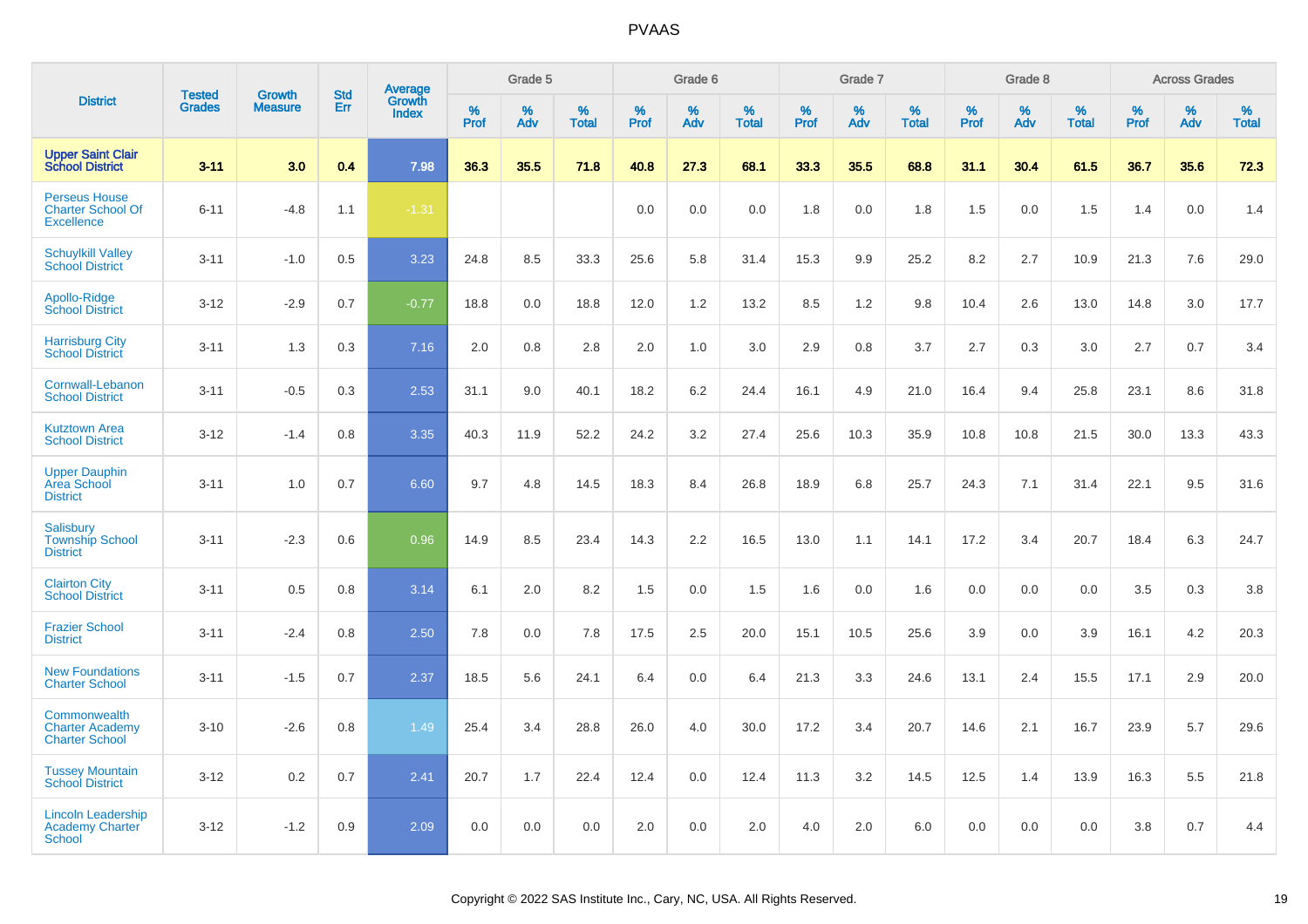|                                                                               | <b>Tested</b> | <b>Growth</b>  | <b>Std</b> | Average                       |              | Grade 5  |                   |           | Grade 6  |                   |           | Grade 7  |                   |           | Grade 8  |                   |           | <b>Across Grades</b> |                   |
|-------------------------------------------------------------------------------|---------------|----------------|------------|-------------------------------|--------------|----------|-------------------|-----------|----------|-------------------|-----------|----------|-------------------|-----------|----------|-------------------|-----------|----------------------|-------------------|
| <b>District</b>                                                               | <b>Grades</b> | <b>Measure</b> | Err        | <b>Growth</b><br><b>Index</b> | $\%$<br>Prof | %<br>Adv | %<br><b>Total</b> | %<br>Prof | %<br>Adv | %<br><b>Total</b> | %<br>Prof | %<br>Adv | %<br><b>Total</b> | %<br>Prof | %<br>Adv | %<br><b>Total</b> | %<br>Prof | %<br>Adv             | %<br><b>Total</b> |
| <b>Upper Saint Clair</b><br><b>School District</b>                            | $3 - 11$      | 3.0            | 0.4        | 7.98                          | 36.3         | 35.5     | 71.8              | 40.8      | 27.3     | 68.1              | 33.3      | 35.5     | 68.8              | 31.1      | 30.4     | 61.5              | 36.7      | 35.6                 | 72.3              |
| <b>Rochester Area</b><br><b>School District</b>                               | $3 - 11$      | $-1.6$         | 0.9        | 3.19                          | 27.1         | 6.2      | 33.3              | 24.5      | 3.8      | 28.3              | 2.0       | 0.0      | 2.0               | 15.4      | 0.0      | 15.4              | 20.6      | 7.5                  | 28.1              |
| <b>Urban Academy Of</b><br><b>Greater Pittsburgh</b><br><b>Charter School</b> | $3-5$         | $-7.6$         | 1.9        | $-4.05$                       | 2.7          | 0.0      | 2.7               |           |          |                   |           |          |                   |           |          |                   | 7.3       | $0.0\,$              | $7.3$             |
| <b>Propel Charter</b><br><b>School-Mckeesport</b>                             | $3 - 8$       | $-3.2$         | 1.0        | 1.02                          | 5.6          | 0.0      | 5.6               | 2.7       | 0.0      | 2.7               | 5.3       | 7.9      | 13.2              | 2.7       | 2.7      | 5.4               | 5.4       | 2.3                  | 7.7               |
| <b>Bentworth School</b><br><b>District</b>                                    | $3 - 11$      | $-1.7$         | 0.7        | 1.37                          | 29.9         | 7.8      | 37.7              | 9.6       | 0.0      | 9.6               | 16.9      | 7.8      | 24.7              | 21.2      | 1.5      | 22.7              | 22.6      | 9.6                  | 32.3              |
| Northern Lehigh<br><b>School District</b>                                     | $3 - 12$      | $-2.6$         | 0.7        | 0.19                          | 22.7         | 6.2      | 28.9              | 13.8      | 0.0      | 13.8              | 15.0      | 1.7      | 16.7              | 12.5      | 0.0      | 12.5              | 18.6      | 3.9                  | 22.5              |
| Northgate School<br><b>District</b>                                           | $3 - 11$      | $-1.8$         | 0.8        | 1.33                          | 19.6         | 7.8      | 27.4              | 15.2      | 1.7      | 17.0              | 10.2      | 0.0      | 10.2              | 12.5      | 4.2      | 16.7              | 15.8      | 4.3                  | 20.1              |
| La Academia<br>Partnership<br><b>Charter School</b>                           | $6 - 11$      | $-5.6$         | 1.8        | $-0.91$                       |              |          |                   | 0.0       | 0.0      | 0.0               | 0.0       | 0.0      | 0.0               | 0.0       | 0.0      | 0.0               | 0.0       | 0.0                  | 0.0               |
| <b>Bristol Borough</b><br><b>School District</b>                              | $3 - 12$      | $-2.4$         | 0.7        | $-0.27$                       | 21.3         | 2.7      | 24.0              | 17.8      | 7.8      | 25.6              | 15.0      | 1.2      | 16.2              | 7.6       | 1.3      | 8.9               | 16.2      | 4.2                  | 20.3              |
| <b>Mercer Area</b><br><b>School District</b>                                  | $3 - 11$      | $-1.2$         | 0.7        | 2.42                          | 32.8         | 15.5     | 48.3              | 35.3      | 8.8      | 44.1              | 25.0      | 11.8     | 36.8              | 18.7      | 4.0      | 22.7              | 29.0      | 12.7                 | 41.7              |
| <b>Shamokin Area</b><br><b>School District</b>                                | $3 - 11$      | $-2.1$         | 0.5        | 0.50                          | 17.1         | 4.3      | 21.4              | 8.8       | 2.9      | 11.8              | 10.3      | 0.7      | 11.0              | 8.4       | 3.9      | 12.3              | 12.1      | 4.8                  | 16.9              |
| Pennsylvania<br><b>Distance Learning</b><br><b>Charter School</b>             | $3 - 12$      | $-1.7$         | 0.7        | 0.39                          | 6.5          | 0.0      | 6.5               | 1.3       | 0.0      | 1.3               | 4.6       | 1.2      | 5.8               | 2.3       | 0.0      | 2.3               | 5.4       | 0.4                  | 5.8               |
| <b>Perkiomen Valley</b><br><b>School District</b>                             | $3 - 11$      | $-0.2$         | 0.3        | 7.20                          | 35.2         | 22.4     | 57.5              | 21.5      | 11.3     | 32.7              | 27.3      | 16.9     | 44.2              | 21.6      | 7.2      | 28.7              | 30.6      | 16.6                 | 47.1              |
| <b>Belle Vernon Area</b><br><b>School District</b>                            | $3 - 11$      | $-1.7$         | 0.6        | 1.65                          | 22.5         | 6.3      | 28.8              | 27.6      | 7.8      | 35.3              | 11.0      | 0.9      | 11.9              | 10.6      | 2.4      | 12.9              | 22.3      | 6.8                  | 29.0              |
| <b>Cambria Heights</b><br><b>School District</b>                              | $3 - 10$      | $-2.3$         | 0.6        | $-0.70$                       | 23.3         | 4.4      | 27.8              | 16.8      | 0.0      | 16.8              | 13.5      | 1.0      | 14.6              | 4.4       | 0.9      | 5.3               | 18.3      | 2.8                  | 21.2              |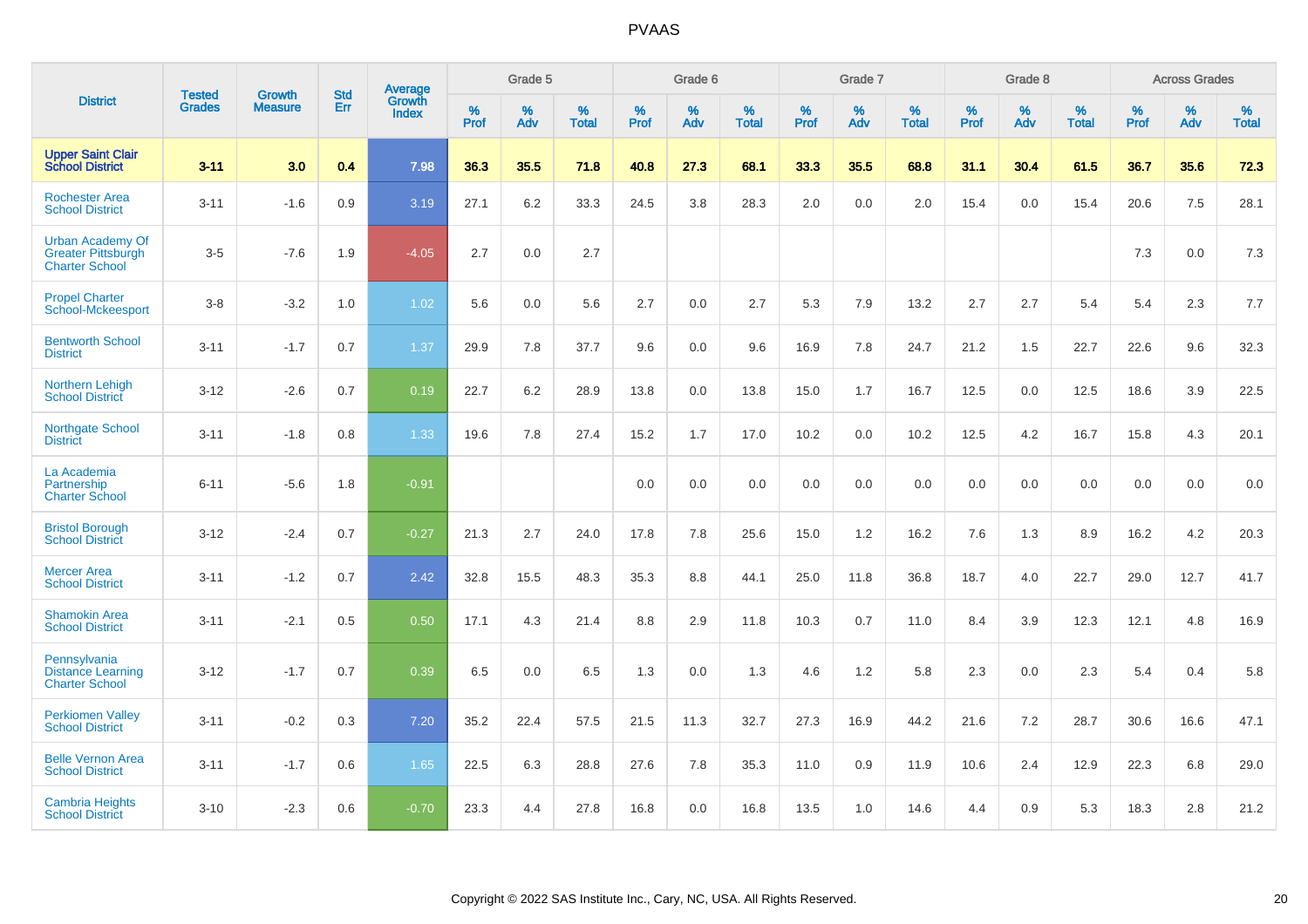|                                                                   | <b>Tested</b> |                                 | <b>Std</b> | Average                |              | Grade 5  |                   |              | Grade 6  |                   |              | Grade 7  |                   |              | Grade 8  |                   |              | <b>Across Grades</b> |                   |
|-------------------------------------------------------------------|---------------|---------------------------------|------------|------------------------|--------------|----------|-------------------|--------------|----------|-------------------|--------------|----------|-------------------|--------------|----------|-------------------|--------------|----------------------|-------------------|
| <b>District</b>                                                   | <b>Grades</b> | <b>Growth</b><br><b>Measure</b> | Err        | Growth<br><b>Index</b> | $\%$<br>Prof | %<br>Adv | %<br><b>Total</b> | $\%$<br>Prof | %<br>Adv | %<br><b>Total</b> | $\%$<br>Prof | %<br>Adv | %<br><b>Total</b> | $\%$<br>Prof | %<br>Adv | %<br><b>Total</b> | $\%$<br>Prof | %<br>Adv             | %<br><b>Total</b> |
| <b>Upper Saint Clair<br/>School District</b>                      | $3 - 11$      | 3.0                             | 0.4        | 7.98                   | 36.3         | 35.5     | 71.8              | 40.8         | 27.3     | 68.1              | 33.3         | 35.5     | 68.8              | 31.1         | 30.4     | 61.5              | 36.7         | 35.6                 | 72.3              |
| <b>Unionville-Chadds</b><br><b>Ford School</b><br><b>District</b> | $3 - 11$      | 0.5                             | 0.4        | 5.10                   | 38.8         | 29.9     | 68.7              | 38.4         | 17.1     | 55.5              | 37.6         | 16.8     | 54.5              | 29.8         | 24.9     | 54.7              | 36.9         | 27.5                 | 64.4              |
| Leechburg Area<br><b>School District</b>                          | $3 - 11$      | $-3.5$                          | 0.9        | $-0.64$                | 15.6         | 2.2      | 17.8              | 16.2         | 5.4      | 21.6              | 8.0          | 0.0      | 8.0               | 23.8         | 7.1      | 31.0              | 22.5         | 5.9                  | 28.5              |
| <b>Hollidaysburg Area</b><br><b>School District</b>               | $3 - 11$      | 2.9                             | 0.4        | 8.32                   | 33.2         | 16.0     | 49.2              | 26.4         | 12.8     | 39.2              | 27.3         | 14.7     | 42.0              | 23.2         | 8.0      | 31.2              | 28.7         | 12.7                 | 41.4              |
| <b>Warrior Run</b><br><b>School District</b>                      | $3 - 11$      | $-0.7$                          | 0.6        | 1.21                   | 29.0         | 17.1     | 46.0              | 25.7         | 1.8      | 27.5              | 16.8         | 11.2     | 28.0              | 15.6         | 12.2     | 27.8              | 23.2         | 10.7                 | 34.0              |
| <b>Greater Johnstown</b><br><b>School District</b>                | $3 - 11$      | $-1.7$                          | 0.5        | 2.59                   | 5.9          | 0.7      | 6.6               | 4.8          | 0.0      | 4.8               | 7.4          | 0.0      | 7.4               | 0.6          | 0.6      | 1.3               | 6.8          | 1.2                  | 8.0               |
| Washington<br><b>School District</b>                              | $3 - 11$      | $-2.6$                          | 0.7        | $-0.09$                | 13.5         | 2.9      | 16.4              | 5.2          | 2.1      | 7.2               | 15.0         | 1.2      | 16.2              | 0.0          | 1.5      | 1.5               | 11.8         | 3.4                  | 15.2              |
| <b>Canton Area</b><br><b>School District</b>                      | $3 - 11$      | $-0.5$                          | 0.8        | 3.67                   | 34.6         | 11.5     | 46.2              | 32.3         | 3.2      | 35.5              | 9.1          | 1.8      | 10.9              | 4.8          | 0.0      | 4.8               | 23.4         | 6.2                  | 29.6              |
| <b>Somerset Area</b><br><b>School District</b>                    | $3 - 11$      | 0.0                             | 0.5        | 4.78                   | 27.4         | 11.1     | 38.5              | 28.2         | 9.2      | 37.4              | 20.4         | 9.5      | 29.9              | 24.5         | 4.9      | 29.4              | 26.3         | 10.2                 | 36.6              |
| <b>Central Fulton</b><br><b>School District</b>                   | $3 - 11$      | $-0.7$                          | 0.8        | 3.45                   | 30.3         | 6.6      | 36.8              | 15.9         | 1.4      | 17.4              | 13.0         | 14.5     | 27.5              | 12.7         | 14.6     | 27.3              | 24.6         | 8.3                  | 32.8              |
| <b>Hermitage School</b><br><b>District</b>                        | $3 - 12$      | 1.0                             | 0.5        | 4.16                   | 39.7         | 7.8      | 47.5              | 34.3         | 21.7     | 55.9              | 30.8         | 19.6     | 50.4              | 26.2         | 4.1      | 30.3              | 33.8         | 16.8                 | 50.6              |
| <b>Propel Charter</b><br><b>School-Northside</b>                  | $3 - 8$       | $-1.6$                          | 0.9        | 0.88                   | 0.0          | 0.0      | 0.0               | 2.4          | 0.0      | 2.4               | 0.0          | 0.0      | 0.0               | 0.0          | 0.0      | 0.0               | 0.4          | 0.0                  | 0.4               |
| <b>Pottsville Area</b><br><b>School District</b>                  | $3 - 12$      | $-0.7$                          | 0.5        | 1.25                   | 21.4         | 12.2     | 33.6              | 17.6         | 4.7      | 22.3              | 14.2         | 4.3      | 18.5              | 16.1         | 2.4      | 18.4              | 18.0         | 6.0                  | 23.9              |
| Wallenpaupack<br><b>Area School</b><br><b>District</b>            | $3 - 11$      | 0.7                             | 0.5        | 7.55                   | 27.0         | 6.1      | 33.1              | 11.1         | 3.7      | 14.8              | 30.6         | 8.2      | 38.8              | 13.2         | 3.5      | 16.7              | 24.0         | 7.0                  | 31.1              |
| <b>Fleetwood Area</b><br><b>School District</b>                   | $3 - 10$      | $-1.9$                          | 0.5        | 0.68                   | 21.5         | 3.7      | 25.2              | 19.9         | 4.0      | 23.8              | 20.7         | 4.8      | 25.5              | 21.4         | 2.5      | 23.9              | 21.9         | 5.2                  | 27.1              |
| <b>Greater Latrobe</b><br><b>School District</b>                  | $3 - 11$      | 1.6                             | 0.4        | 8.54                   | 36.4         | 15.5     | 51.9              | 37.0         | 5.3      | 42.3              | 32.2         | 18.5     | 50.7              | 23.4         | 8.0      | 31.4              | 34.1         | 15.0                 | 49.1              |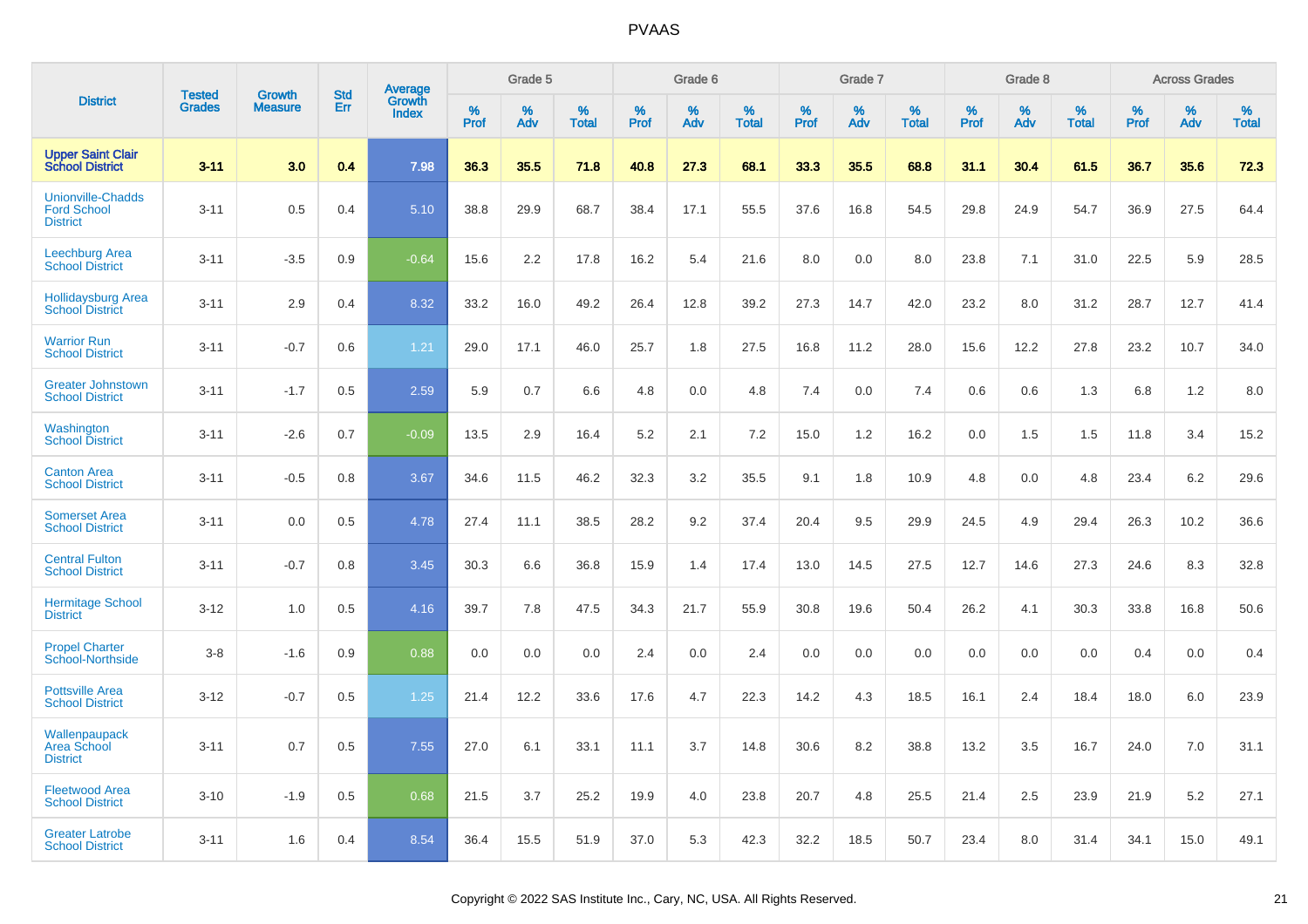|                                                                    |                                |                                 | <b>Std</b> | Average                |                  | Grade 5  |                   |                  | Grade 6  |                   |                  | Grade 7  |                   |           | Grade 8  |                   |                  | <b>Across Grades</b> |                   |
|--------------------------------------------------------------------|--------------------------------|---------------------------------|------------|------------------------|------------------|----------|-------------------|------------------|----------|-------------------|------------------|----------|-------------------|-----------|----------|-------------------|------------------|----------------------|-------------------|
| <b>District</b>                                                    | <b>Tested</b><br><b>Grades</b> | <b>Growth</b><br><b>Measure</b> | Err        | Growth<br><b>Index</b> | %<br><b>Prof</b> | %<br>Adv | %<br><b>Total</b> | %<br><b>Prof</b> | %<br>Adv | %<br><b>Total</b> | %<br><b>Prof</b> | %<br>Adv | %<br><b>Total</b> | %<br>Prof | %<br>Adv | %<br><b>Total</b> | %<br><b>Prof</b> | %<br>Adv             | %<br><b>Total</b> |
| <b>Upper Saint Clair</b><br><b>School District</b>                 | $3 - 11$                       | 3.0                             | 0.4        | 7.98                   | 36.3             | 35.5     | 71.8              | 40.8             | 27.3     | 68.1              | 33.3             | 35.5     | 68.8              | 31.1      | 30.4     | 61.5              | 36.7             | 35.6                 | 72.3              |
| <b>Propel Charter</b><br>School - Braddock<br><b>Hills</b>         | $3 - 11$                       | $-2.4$                          | 0.8        | 3.05                   | 1.8              | 1.8      | 3.5               | 1.7              | 0.0      | 1.7               | 0.0              | 0.0      | 0.0               | 2.9       | 0.0      | 2.9               | 1.9              | 0.6                  | 2.5               |
| <b>Great Valley</b><br><b>School District</b>                      | $3 - 11$                       | 0.1                             | 0.4        | 2.46                   | 31.0             | 24.2     | 55.2              | 38.1             | 8.6      | 46.6              | 26.8             | 17.2     | 44.1              | 26.4      | 17.4     | 43.8              | 31.1             | 20.1                 | 51.2              |
| <b>Girard School</b><br><b>District</b>                            | $3 - 11$                       | 0.0                             | 0.6        | 2.99                   | 33.9             | 15.2     | 49.1              | 27.4             | 13.7     | 41.0              | 22.7             | 20.9     | 43.6              | 15.6      | 5.5      | 21.1              | 25.6             | 18.0                 | 43.6              |
| <b>Propel Charter</b><br>School-Homestead                          | $3 - 11$                       | $-2.7$                          | 1.0        | $-0.17$                | 2.7              | 0.0      | 2.7               | 0.0              | 5.4      | 5.4               | 2.9              | 0.0      | 2.9               | 0.0       | 0.0      | 0.0               | 2.7              | 1.4                  | 4.1               |
| <b>Southeast Delco</b><br><b>School District</b>                   | $3 - 10$                       | $-0.4$                          | 0.6        | 4.21                   | 3.3              | 1.7      | 5.0               | 1.8              | 0.0      | 1.8               | 3.0              | 0.8      | 3.8               | 6.9       | 0.8      | 7.7               | 5.7              | 0.7                  | 6.3               |
| <b>Penns Manor Area</b><br><b>School District</b>                  | $3 - 12$                       | 1.5                             | 0.8        | 4.02                   | 12.7             | 4.8      | 17.5              | 14.6             | 0.0      | 14.6              | 18.5             | 1.8      | 20.4              | 16.7      | 8.3      | 25.0              | 19.0             | 3.6                  | 22.6              |
| <b>Blue Ridge School</b><br><b>District</b>                        | $3 - 11$                       | $-1.1$                          | 0.7        | 2.21                   | 23.3             | 5.5      | 28.8              | 14.9             | 0.0      | 14.9              | 25.8             | 3.2      | 29.0              | 12.9      | 4.3      | 17.1              | 23.5             | 4.1                  | 27.7              |
| <b>Sullivan County</b><br><b>School District</b>                   | $3 - 10$                       | $-2.9$                          | 1.0        | 0.92                   | 21.4             | 0.0      | 21.4              | 30.0             | 4.0      | 34.0              | 18.8             | 0.0      | 18.8              | 9.1       | 0.0      | 9.1               | 22.0             | 4.1                  | 26.0              |
| <b>Windber Area</b><br><b>School District</b>                      | $3 - 11$                       | $-1.8$                          | 0.7        | 2.80                   | 28.8             | 20.0     | 48.8              | 20.9             | 9.0      | 29.8              | 14.7             | 9.3      | 24.0              | 28.6      | 13.1     | 41.7              | 24.4             | 15.1                 | 39.6              |
| <b>Northern Bedford</b><br><b>County School</b><br><b>District</b> | $3 - 11$                       | $-1.5$                          | 0.8        | 1.00                   | 24.5             | 8.2      | 32.6              | 30.5             | 1.7      | 32.2              | 19.0             | 1.7      | 20.7              | 9.4       | 3.1      | 12.5              | 24.6             | 5.2                  | 29.8              |
| <b>Penn Hills Charter</b><br>School of<br>Entrepreneurship         | $3-8$                          | $-0.2$                          | 0.9        | 1.98                   | 11.6             | 2.3      | 14.0              | 13.5             | 10.8     | 24.3              | 15.4             | 2.6      | 18.0              | 5.3       | 0.0      | 5.3               | 17.0             | 3.8                  | 20.8              |
| <b>Meyersdale Area</b><br><b>School District</b>                   | $3 - 11$                       | 1.9                             | 0.8        | 4.25                   | 35.2             | 9.3      | 44.4              | 26.6             | 15.6     | 42.2              | 18.9             | 0.0      | 18.9              | 11.9      | 8.5      | 20.3              | 24.6             | 9.4                  | 34.0              |
| <b>Manchester</b><br><b>Academic Charter</b><br><b>School</b>      | $3-8$                          | 0.6                             | 1.1        | 3.37                   | 3.6              | 0.0      | 3.6               | 3.4              | 0.0      | 3.4               | 3.6              | 0.0      | 3.6               | 0.0       | 0.0      | 0.0               | 4.9              | 0.5                  | 5.4               |
| Philadelphia<br><b>Academy Charter</b><br><b>School</b>            | $3 - 11$                       | $-2.5$                          | 0.7        | 0.18                   | 22.1             | 6.5      | 28.6              | 25.0             | 7.9      | 32.9              | 13.2             | 19.1     | 32.4              | 22.2      | 16.7     | 38.9              | 24.3             | 9.8                  | 34.2              |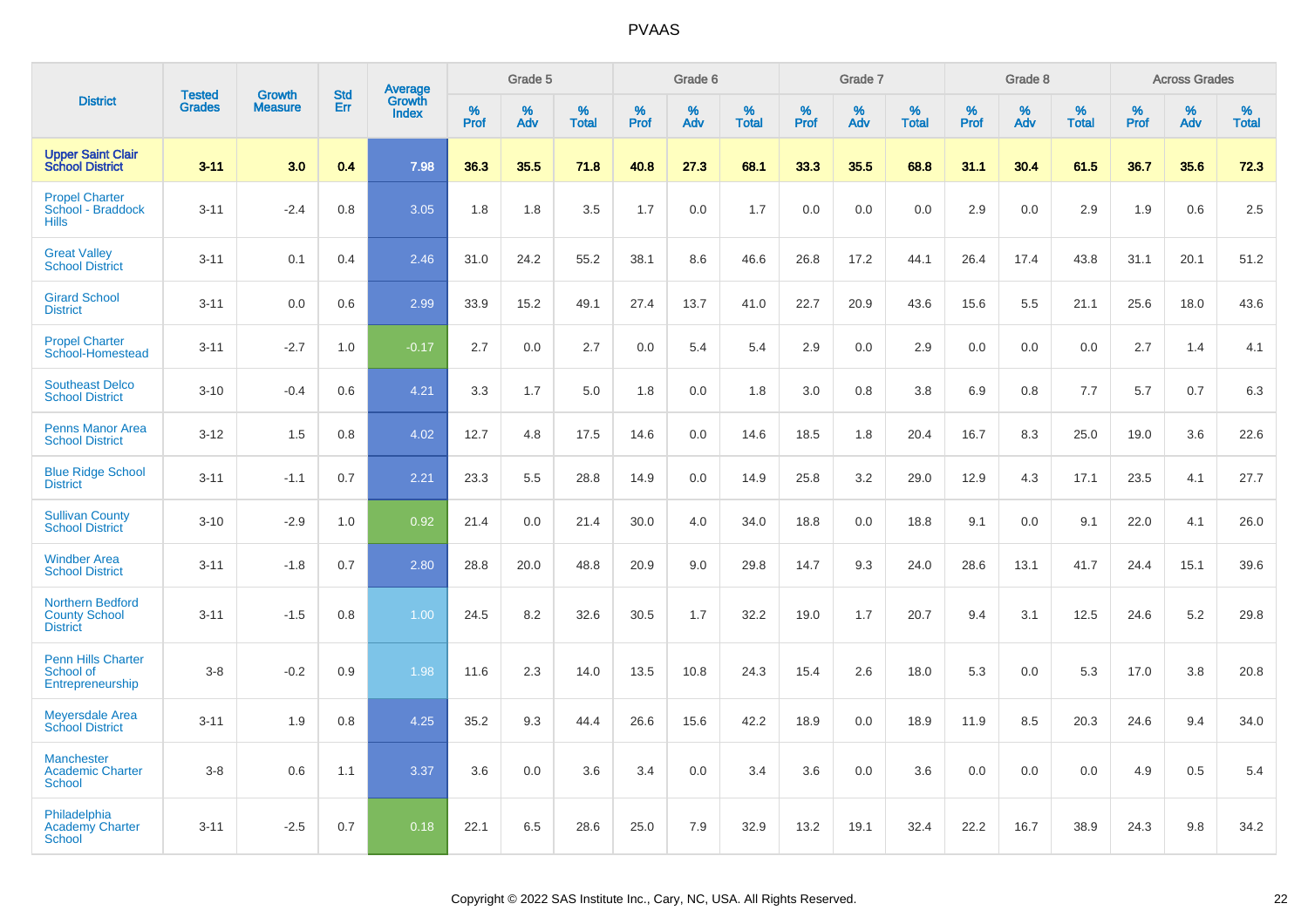|                                                                               |                                |                          | <b>Std</b> | Average                |           | Grade 5  |                      |           | Grade 6  |                   |           | Grade 7  |                      |           | Grade 8  |                   |           | <b>Across Grades</b> |                   |
|-------------------------------------------------------------------------------|--------------------------------|--------------------------|------------|------------------------|-----------|----------|----------------------|-----------|----------|-------------------|-----------|----------|----------------------|-----------|----------|-------------------|-----------|----------------------|-------------------|
| <b>District</b>                                                               | <b>Tested</b><br><b>Grades</b> | Growth<br><b>Measure</b> | Err        | Growth<br><b>Index</b> | %<br>Prof | %<br>Adv | $\%$<br><b>Total</b> | %<br>Prof | %<br>Adv | %<br><b>Total</b> | %<br>Prof | %<br>Adv | $\%$<br><b>Total</b> | %<br>Prof | %<br>Adv | %<br><b>Total</b> | %<br>Prof | %<br>Adv             | %<br><b>Total</b> |
| <b>Upper Saint Clair</b><br><b>School District</b>                            | $3 - 11$                       | 3.0                      | 0.4        | 7.98                   | 36.3      | 35.5     | 71.8                 | 40.8      | 27.3     | 68.1              | 33.3      | 35.5     | 68.8                 | 31.1      | 30.4     | 61.5              | 36.7      | 35.6                 | 72.3              |
| <b>Redbank Valley</b><br><b>School District</b>                               | $3 - 11$                       | $-2.5$                   | 0.7        | 1.94                   | 34.3      | 20.0     | 54.3                 | 12.7      | 0.0      | 12.7              | 19.5      | 9.2      | 28.7                 | 9.5       | 0.0      | 9.5               | 21.8      | 10.1                 | 31.9              |
| <b>Mckeesport Area</b><br><b>School District</b>                              | $3 - 12$                       | $-0.2$                   | 0.5        | 1.94                   | 8.9       | 3.0      | 11.9                 | 3.9       | 0.0      | 3.9               | 1.0       | 0.0      | 1.0                  | 1.0       | 0.0      | 1.0               | 7.7       | 2.1                  | 9.7               |
| <b>State College Area</b><br><b>School District</b>                           | $3 - 11$                       | 0.6                      | 0.4        | 6.90                   | 29.6      | 33.7     | 63.3                 | 27.4      | 15.3     | 42.7              | 28.9      | 16.3     | 45.2                 | 20.8      | 8.9      | 29.7              | 29.0      | 27.0                 | 56.1              |
| <b>Young Scholars of</b><br><b>Greater Allegheny</b><br><b>Charter School</b> | $3 - 8$                        | $-1.4$                   | 1.6        | 1.32                   | 10.0      | 0.0      | 10.0                 | 6.2       | 0.0      | 6.2               | 10.0      | 0.0      | 10.0                 |           |          |                   | 6.6       | 0.0                  | 6.6               |
| <b>Freire Charter</b><br><b>School</b>                                        | $5 - 11$                       | 1.2                      | 0.6        | 3.54                   | 0.0       | 0.0      | 0.0                  | 1.5       | 0.0      | 1.5               | 3.0       | 0.0      | 3.0                  | 7.6       | 0.0      | 7.6               | 3.3       | 0.0                  | 3.3               |
| <b>West Greene</b><br><b>School District</b>                                  | $3 - 11$                       | $-1.6$                   | 0.9        | 2.26                   | 20.5      | 7.7      | 28.2                 | 7.7       | 7.7      | 15.4              | 9.3       | 11.1     | 20.4                 | 11.8      | 0.0      | 11.8              | 19.6      | 10.7                 | 30.2              |
| <b>Reading School</b><br><b>District</b>                                      | $3 - 11$                       | 0.0                      | 0.4        | 4.14                   | 3.8       | 1.2      | 5.0                  | 1.5       | 0.2      | 1.8               | 1.9       | 0.0      | 1.9                  | 1.5       | 0.4      | 1.9               | 3.6       | 1.1                  | 4.7               |
| <b>Wilkes-Barre Area</b><br><b>School District</b>                            | $3 - 11$                       | $-0.9$                   | 0.5        | 1.33                   | 8.1       | 1.7      | 9.8                  | 10.1      | 4.4      | 14.5              | 6.0       | 1.8      | 7.8                  | 3.1       | 1.3      | 4.4               | 9.8       | 3.0                  | 12.7              |
| <b>Universal Institute</b><br><b>Charter School</b>                           | $3 - 8$                        | $-2.3$                   | 0.7        | 0.12                   | 1.5       | 0.0      | 1.5                  | 1.3       | 0.0      | 1.3               | 0.0       | 0.0      | 0.0                  | 2.3       | 0.0      | 2.3               | 1.7       | 0.2                  | 2.0               |
| <b>Laboratory Charter</b><br><b>School</b>                                    | $3 - 8$                        | $-0.7$                   | 1.1        | 2.78                   | 3.2       | 0.0      | 3.2                  | 2.3       | 0.0      | 2.3               | 6.4       | 0.0      | 6.4                  | 5.0       | 0.0      | 5.0               | 5.3       | 0.0                  | 5.3               |
| <b>South Side Area</b><br><b>School District</b>                              | $3 - 11$                       | 1.2                      | 0.8        | 4.65                   | 23.3      | 18.3     | 41.7                 | 17.7      | 0.0      | 17.7              | 26.6      | 7.8      | 34.4                 | 12.7      | 2.8      | 15.5              | 21.2      | 6.3                  | 27.6              |
| <b>Shenango Area</b><br><b>School District</b>                                | $3 - 11$                       | 0.1                      | 0.7        | 4.17                   | 25.0      | 7.1      | 32.1                 | 40.4      | 8.8      | 49.1              | 16.5      | 1.0      | 17.5                 | 14.4      | 1.1      | 15.6              | 22.5      | 7.6                  | 30.1              |
| <b>Panther Valley</b><br><b>School District</b>                               | $3 - 12$                       | 0.8                      | 0.6        | 5.00                   | 11.5      | 1.9      | 13.5                 | 10.2      | 1.7      | 11.9              | 11.1      | 1.8      | 13.0                 | 4.7       | 0.0      | 4.7               | 12.1      | 1.6                  | 13.6              |
| <b>Forest Hills School</b><br><b>District</b>                                 | $3 - 11$                       | 0.8                      | 0.5        | 4.44                   | 34.1      | 21.2     | 55.3                 | 20.8      | 3.3      | 24.2              | 18.6      | 5.6      | 24.2                 | 10.6      | 3.2      | 13.8              | 24.0      | 11.0                 | 35.1              |
| Cheltenham<br><b>School District</b>                                          | $3 - 11$                       | $-1.7$                   | 0.6        | 1.03                   | 19.8      | 16.7     | 36.5                 | 21.7      | 4.7      | 26.4              | 26.7      | 11.0     | 37.7                 | 12.1      | 3.3      | 15.4              | 23.0      | 11.2                 | 34.2              |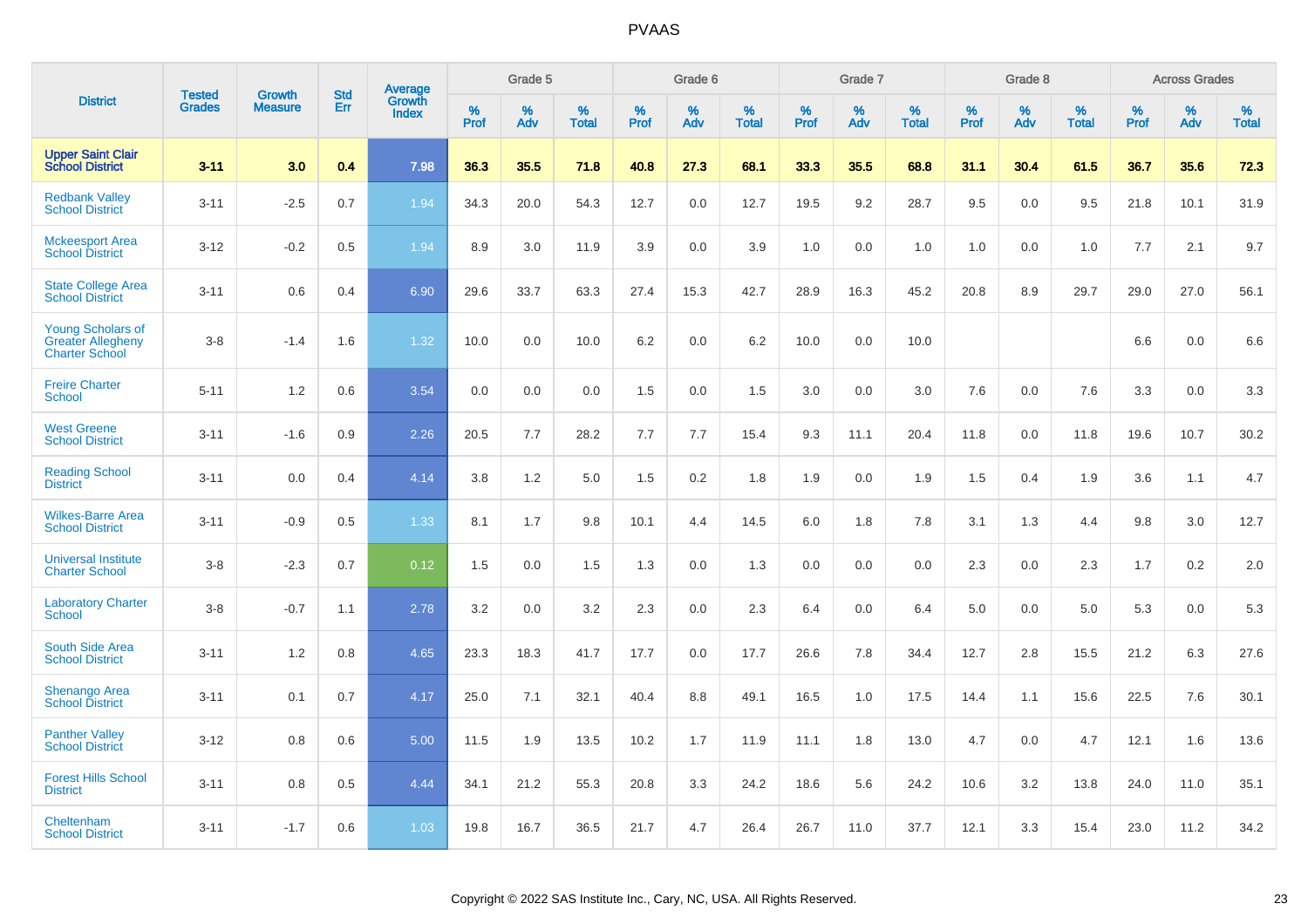|                                                                                   | <b>Tested</b> | <b>Growth</b>  | <b>Std</b> |                                          |              | Grade 5  |                   |              | Grade 6  |                   |           | Grade 7  |                   |           | Grade 8  |                   |                  | <b>Across Grades</b> |                   |
|-----------------------------------------------------------------------------------|---------------|----------------|------------|------------------------------------------|--------------|----------|-------------------|--------------|----------|-------------------|-----------|----------|-------------------|-----------|----------|-------------------|------------------|----------------------|-------------------|
| <b>District</b>                                                                   | <b>Grades</b> | <b>Measure</b> | Err        | <b>Average</b><br>Growth<br><b>Index</b> | $\%$<br>Prof | %<br>Adv | %<br><b>Total</b> | $\%$<br>Prof | %<br>Adv | %<br><b>Total</b> | %<br>Prof | %<br>Adv | %<br><b>Total</b> | %<br>Prof | %<br>Adv | %<br><b>Total</b> | %<br><b>Prof</b> | $\%$<br>Adv          | %<br><b>Total</b> |
| <b>Upper Saint Clair</b><br><b>School District</b>                                | $3 - 11$      | 3.0            | 0.4        | 7.98                                     | 36.3         | 35.5     | 71.8              | 40.8         | 27.3     | 68.1              | 33.3      | 35.5     | 68.8              | 31.1      | 30.4     | 61.5              | 36.7             | 35.6                 | 72.3              |
| <b>Blue Mountain</b><br><b>School District</b>                                    | $3 - 10$      | 0.1            | 0.5        | 3.24                                     | 33.3         | 19.2     | 52.6              | 24.3         | 0.6      | 24.8              | 16.3      | 10.1     | 26.4              | 20.3      | 6.1      | 26.4              | 27.5             | 11.1                 | 38.6              |
| <b>Titusville Area</b><br><b>School District</b>                                  | $3 - 11$      | $-1.7$         | 0.5        | 0.12                                     | 28.5         | 13.8     | 42.3              | 18.9         | 4.2      | 23.1              | 18.0      | 3.9      | 21.9              | 8.0       | 3.6      | 11.6              | 21.8             | 10.0                 | 31.8              |
| <b>Agora Cyber</b><br><b>Charter School</b>                                       | $3 - 11$      | $-0.3$         | 0.6        | 3.62                                     | 9.8          | 2.0      | 11.8              | 7.8          | 0.7      | 8.5               | 6.2       | 2.1      | 8.3               | 3.3       | 1.3      | 4.6               | 9.7              | 2.4                  | 12.1              |
| <b>Sharon City School</b><br><b>District</b>                                      | $3 - 11$      | $-0.3$         | 0.5        | 1.32                                     | 14.1         | 2.1      | 16.2              | 13.9         | 4.1      | 18.0              | 6.0       | 1.7      | 7.8               | 5.9       | 1.5      | 7.4               | 12.0             | 2.8                  | 14.8              |
| <b>Indiana Area</b><br><b>School District</b>                                     | $3 - 11$      | 1.8            | 0.4        | $7.21$                                   | 29.3         | 17.7     | 47.0              | 23.9         | 11.7     | 35.5              | 36.0      | 10.3     | 46.3              | 23.2      | 14.2     | 37.4              | 30.1             | 15.1                 | 45.2              |
| Susquehanna<br><b>Community School</b><br><b>District</b>                         | $3 - 11$      | $-2.8$         | 0.9        | $-1.20$                                  | 19.6         | 9.8      | 29.4              | 15.5         | 1.7      | 17.2              | 13.3      | 11.1     | 24.4              | 2.0       | 2.0      | 4.1               | 19.6             | 6.3                  | 25.9              |
| Palmyra Area<br><b>School District</b>                                            | $3 - 11$      | 0.0            | 0.4        | 5.60                                     | 36.2         | 17.5     | 53.8              | 27.2         | 8.3      | 35.4              | 25.5      | 12.2     | 37.6              | 29.8      | 12.2     | 42.0              | 31.5             | 15.7                 | 47.2              |
| <b>Manheim Central</b><br><b>School District</b>                                  | $3 - 11$      | 2.8            | 0.4        | 9.93                                     | 25.4         | 7.6      | 33.0              | 23.6         | 5.8      | 29.3              | 15.0      | 5.2      | 20.2              | 20.9      | 6.2      | 27.1              | 22.8             | 9.4                  | 32.2              |
| <b>Highlands School</b><br><b>District</b>                                        | $3 - 11$      | 0.4            | 0.5        | 2.41                                     | 20.4         | 4.6      | 25.0              | 16.6         | 1.4      | 17.9              | 28.5      | 4.9      | 33.3              | 13.2      | 8.6      | 21.8              | 20.4             | 5.9                  | 26.3              |
| <b>Howard Gardner</b><br><b>Multiple</b><br>Intelligence<br><b>Charter School</b> | $3 - 8$       | $-3.7$         | 1.1        | $-1.27$                                  | 16.7         | 6.7      | 23.3              | 9.4          | 0.0      | 9.4               | 9.1       | 0.0      | 9.1               | 7.4       | 11.1     | 18.5              | 14.7             | 3.5                  | 18.2              |
| <b>Inquiry Charter</b><br>School                                                  | $3-5$         | $-6.8$         | 2.1        | $-3.27$                                  | 8.8          | 2.9      | 11.8              |              |          |                   |           |          |                   |           |          |                   | 11.1             | 2.8                  | 13.9              |
| <b>Purchase Line</b><br><b>School District</b>                                    | $3 - 12$      | 1.0            | 0.8        | 4.29                                     | 28.8         | 7.7      | 36.5              | 6.1          | 3.0      | 9.1               | 7.5       | 3.0      | 10.4              | 5.3       | 0.0      | 5.3               | 16.1             | 3.3                  | 19.4              |
| <b>Haverford</b><br><b>Township School</b><br><b>District</b>                     | $3 - 11$      | $-0.7$         | 0.3        | $-0.06$                                  | 30.7         | 27.3     | 58.0              | 26.4         | 15.0     | 41.4              | 28.5      | 12.8     | 41.3              | 33.9      | 15.2     | 49.1              | 31.6             | 23.1                 | 54.7              |
| <b>Easton Area</b><br><b>School District</b>                                      | $3 - 12$      | $-1.1$         | 0.3        | $-0.56$                                  | 22.4         | 5.9      | 28.3              | 14.6         | 3.3      | 17.9              | 11.0      | 6.9      | 18.0              | 10.3      | 2.2      | 12.4              | 18.5             | 8.4                  | 26.9              |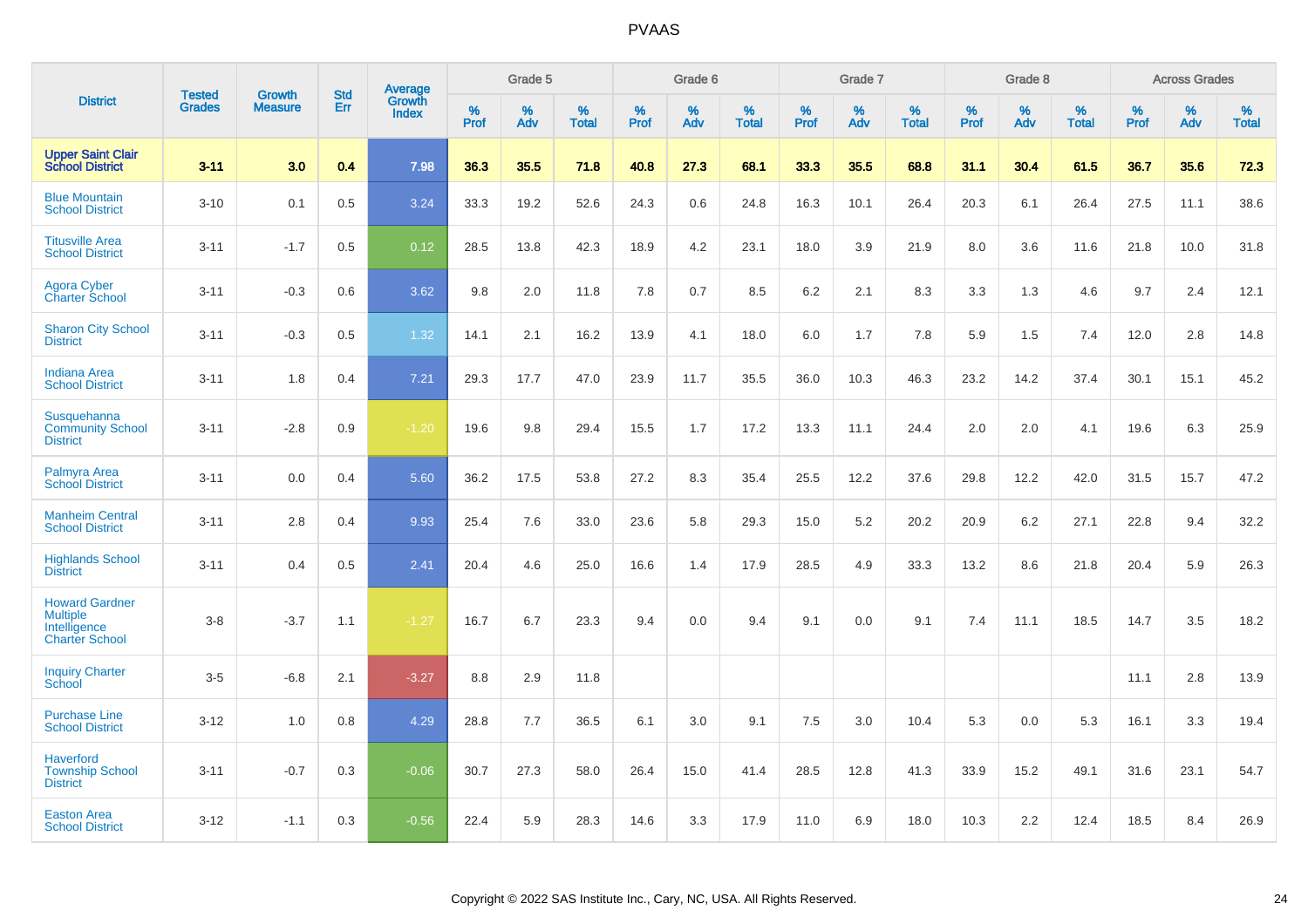|                                                                   |                                |                                 |                   | <b>Average</b>         |              | Grade 5  |                   |           | Grade 6  |                   |                  | Grade 7  |                   |           | Grade 8  |                   |              | <b>Across Grades</b> |                   |
|-------------------------------------------------------------------|--------------------------------|---------------------------------|-------------------|------------------------|--------------|----------|-------------------|-----------|----------|-------------------|------------------|----------|-------------------|-----------|----------|-------------------|--------------|----------------------|-------------------|
| <b>District</b>                                                   | <b>Tested</b><br><b>Grades</b> | <b>Growth</b><br><b>Measure</b> | <b>Std</b><br>Err | Growth<br><b>Index</b> | $\%$<br>Prof | %<br>Adv | %<br><b>Total</b> | %<br>Prof | %<br>Adv | %<br><b>Total</b> | %<br><b>Prof</b> | %<br>Adv | %<br><b>Total</b> | %<br>Prof | %<br>Adv | %<br><b>Total</b> | $\%$<br>Prof | %<br>Adv             | %<br><b>Total</b> |
| <b>Upper Saint Clair</b><br><b>School District</b>                | $3 - 11$                       | 3.0                             | 0.4               | 7.98                   | 36.3         | 35.5     | 71.8              | 40.8      | 27.3     | 68.1              | 33.3             | 35.5     | 68.8              | 31.1      | 30.4     | 61.5              | 36.7         | 35.6                 | 72.3              |
| <b>Mastery Charter</b><br>School - Harrity<br>Campus              | $3-8$                          | $-0.7$                          | 1.1               | 2.42                   | 4.6          | 4.6      | 9.1               | 2.3       | 0.0      | 2.3               | 0.0              | 0.0      | 0.0               | 3.1       | 0.0      | 3.1               | 5.5          | 1.0                  | 6.5               |
| Salisbury-Elk Lick<br><b>School District</b>                      | $3 - 11$                       | $-4.2$                          | 1.3               | 0.13                   | 29.2         | 12.5     | 41.7              | 37.5      | 0.0      | 37.5              | 15.8             | 0.0      | 15.8              | 14.3      | 4.8      | 19.0              | 28.9         | 5.8                  | 34.7              |
| <b>Albert Gallatin</b><br><b>Area School</b><br><b>District</b>   | $3 - 11$                       | $-1.4$                          | 0.5               | 0.97                   | 19.0         | 10.2     | 29.3              | 18.6      | 1.6      | 20.2              | 12.8             | 2.8      | 15.6              | 14.8      | 2.0      | 16.8              | 17.4         | 4.9                  | 22.3              |
| <b>Carbondale Area</b><br><b>School District</b>                  | $3 - 10$                       | 1.1                             | 0.6               | 5.95                   | 10.3         | 1.2      | 11.5              | 4.2       | 0.0      | 4.2               | 4.8              | 3.6      | 8.4               | 13.9      | 0.0      | 13.9              | 9.4          | 0.8                  | 10.1              |
| <b>Fannett-Metal</b><br><b>School District</b>                    | $3 - 11$                       | $-2.4$                          | 1.0               | 2.68                   | 17.2         | 6.9      | 24.1              | 10.3      | 0.0      | 10.3              | 9.4              | 0.0      | 9.4               | 8.9       | 2.2      | 11.1              | 15.5         | 5.8                  | 21.3              |
| <b>Freedom Area</b><br><b>School District</b>                     | $3 - 11$                       | $-0.8$                          | 0.7               | 1.59                   | 13.6         | 3.7      | 17.3              | 21.4      | 2.4      | 23.8              | 18.6             | 2.9      | 21.6              | 10.7      | 1.3      | 12.0              | 17.8         | 3.7                  | 21.6              |
| <b>Richard Allen</b><br>Preparatory<br><b>Charter School</b>      | $5-8$                          | 0.8                             | 0.7               | 3.33                   | 0.0          | 0.0      | 0.0               | 1.0       | 0.0      | 1.0               | 1.8              | 0.9      | 2.7               | 0.9       | 0.0      | 0.9               | 1.1          | 0.3                  | 1.4               |
| <b>Troy Area School</b><br><b>District</b>                        | $3 - 10$                       | $-1.8$                          | 0.6               | 0.45                   | 11.1         | 4.0      | 15.2              | 4.0       | 4.0      | 8.0               | 14.1             | 0.0      | 14.1              | 6.8       | 0.8      | 7.7               | 11.9         | 2.1                  | 14.0              |
| <b>North Schuylkill</b><br><b>School District</b>                 | $3 - 11$                       | 0.5                             | 0.5               | 4.31                   | 8.2          | 3.0      | 11.2              | 4.8       | 0.8      | 5.6               | 5.8              | 3.9      | 9.7               | 11.8      | 6.7      | 18.5              | 12.1         | 4.1                  | 16.1              |
| <b>Middletown Area</b><br><b>School District</b>                  | $3 - 11$                       | $-1.6$                          | 0.5               | 0.08                   | 19.5         | 5.0      | 24.5              | 6.1       | 0.8      | 6.9               | 16.1             | 9.8      | 25.9              | 11.8      | 2.0      | 13.7              | 18.4         | 7.5                  | 25.9              |
| <b>Selinsgrove Area</b><br><b>School District</b>                 | $3 - 12$                       | 4.7                             | 0.5               | 11.20                  | 26.0         | 6.1      | 32.0              | 32.0      | 17.0     | 49.0              | 26.4             | 18.7     | 45.2              | 25.6      | 10.5     | 36.1              | 25.8         | 14.6                 | 40.4              |
| <b>Greater Nanticoke</b><br><b>Area School</b><br><b>District</b> | $3 - 12$                       | $-0.5$                          | 0.6               | 4.36                   | 13.6         | 2.7      | 16.4              | 2.6       | 0.0      | 2.6               | 3.6              | 0.0      | 3.6               | 4.2       | 1.7      | 5.9               | 7.6          | 2.0                  | 9.6               |
| Portage Area<br><b>School District</b>                            | $3 - 10$                       | 0.3                             | 0.8               | 2.06                   | 28.6         | 7.1      | 35.7              | 30.0      | 10.0     | 40.0              | 25.4             | 9.5      | 34.9              | 17.0      | 7.6      | 24.5              | 29.8         | 12.9                 | 42.6              |
| <b>Mount Carmel</b><br><b>Area School</b><br><b>District</b>      | $3 - 11$                       | 0.2                             | 0.6               | 3.89                   | 10.8         | 2.7      | 13.5              | 12.5      | 7.1      | 19.6              | 13.6             | 3.6      | 17.3              | 8.8       | 2.6      | 11.5              | 12.2         | 4.5                  | 16.7              |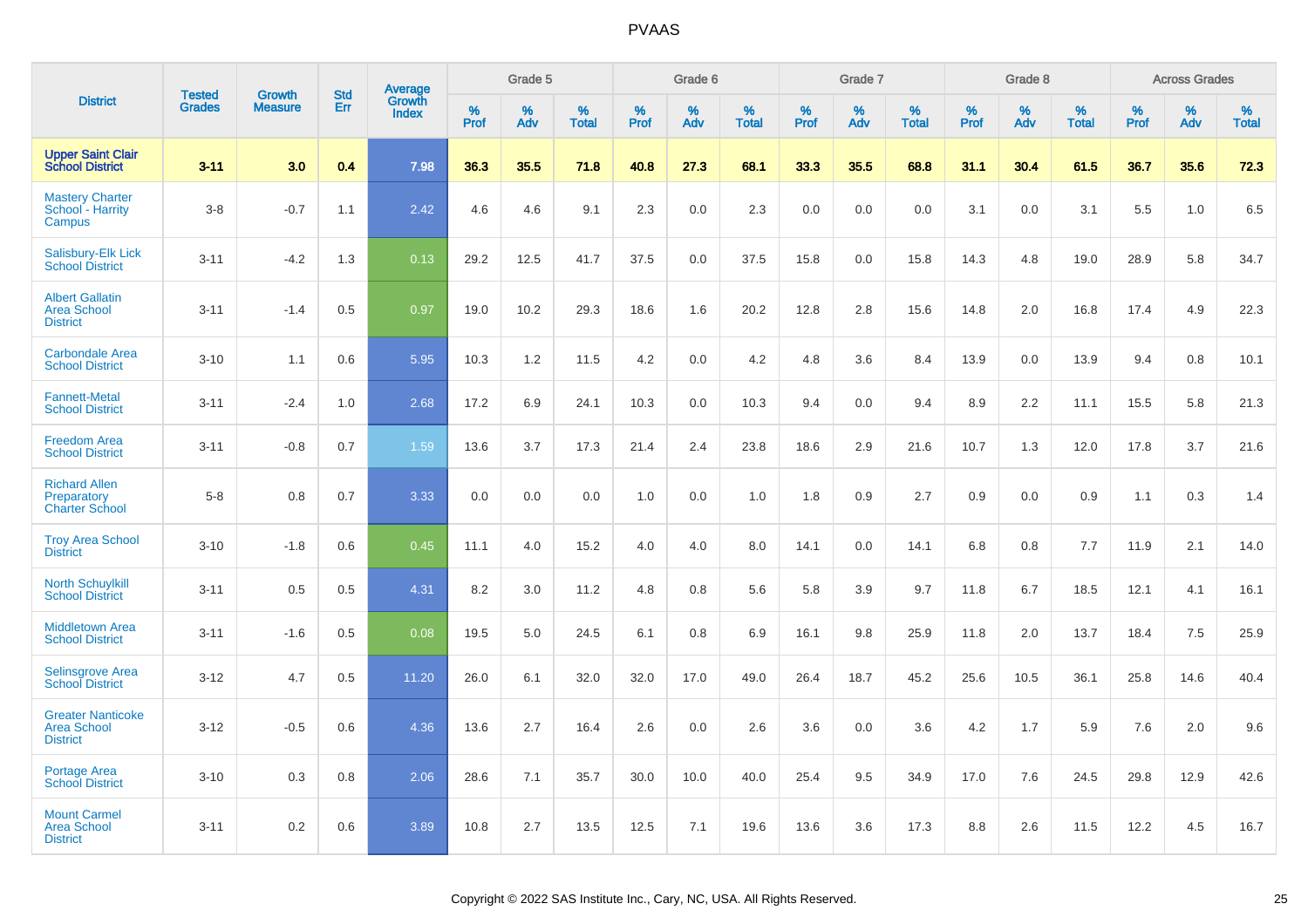|                                                                                            | <b>Tested</b> | <b>Growth</b>  | <b>Std</b> | Average                |                     | Grade 5  |                   |                     | Grade 6  |                   |              | Grade 7  |                   |                     | Grade 8  |                   |                     | <b>Across Grades</b> |                   |
|--------------------------------------------------------------------------------------------|---------------|----------------|------------|------------------------|---------------------|----------|-------------------|---------------------|----------|-------------------|--------------|----------|-------------------|---------------------|----------|-------------------|---------------------|----------------------|-------------------|
| <b>District</b>                                                                            | <b>Grades</b> | <b>Measure</b> | <b>Err</b> | Growth<br><b>Index</b> | $\%$<br><b>Prof</b> | %<br>Adv | %<br><b>Total</b> | $\%$<br><b>Prof</b> | %<br>Adv | %<br><b>Total</b> | $\%$<br>Prof | %<br>Adv | %<br><b>Total</b> | $\%$<br><b>Prof</b> | %<br>Adv | %<br><b>Total</b> | $\%$<br><b>Prof</b> | %<br>Adv             | %<br><b>Total</b> |
| <b>Upper Saint Clair</b><br><b>School District</b>                                         | $3 - 11$      | 3.0            | 0.4        | 7.98                   | 36.3                | 35.5     | 71.8              | 40.8                | 27.3     | 68.1              | 33.3         | 35.5     | 68.8              | 31.1                | 30.4     | 61.5              | 36.7                | 35.6                 | 72.3              |
| <b>Lebanon School</b><br><b>District</b>                                                   | $3 - 11$      | 0.1            | 0.3        | 4.53                   | 10.8                | 2.5      | 13.2              | 5.4                 | 1.6      | 7.0               | 3.4          | 0.6      | 4.1               | 4.5                 | 0.8      | 5.4               | 7.2                 | 1.6                  | 8.8               |
| <b>Mastery Charter</b><br>School - Hardy<br><b>Williams</b>                                | $3 - 11$      | $-0.1$         | 1.2        | 1.30                   | 4.9                 | 0.0      | 4.9               | 11.4                | 2.9      | 14.3              | 5.6          | 0.0      | 5.6               |                     |          |                   | 6.9                 | 0.6                  | 7.5               |
| <b>Cameron County</b><br><b>School District</b>                                            | $3 - 12$      | 1.0            | 1.0        | 4.16                   | 48.4                | 0.0      | 48.4              | 29.0                | 2.6      | 31.6              | 7.3          | 2.4      | 9.8               | 13.5                | 0.0      | 13.5              | 30.3                | 6.8                  | 37.2              |
| Johnsonburg Area<br><b>School District</b>                                                 | $3 - 11$      | 2.2            | 1.0        | 5.07                   | 17.5                | 7.5      | 25.0              | 21.2                | 12.1     | 33.3              | 18.6         | 7.0      | 25.6              | 15.6                | 2.2      | 17.8              | 25.5                | 10.2                 | 35.7              |
| <b>Marion Center</b><br><b>Area School</b><br><b>District</b>                              | $3 - 10$      | 0.9            | 0.7        | 5.76                   | 24.4                | 7.7      | 32.0              | 37.2                | 11.8     | 49.0              | 19.0         | 10.7     | 29.8              | 22.6                | 8.6      | 31.2              | 27.9                | 10.6                 | 38.4              |
| The Philadelphia<br><b>Charter School for</b><br><b>Arts and Sciences</b><br>at HR Edmunds | $3 - 8$       | 1.7            | 0.6        | 4.09                   | 6.4                 | 0.0      | 6.4               | 0.0                 | 0.0      | 0.0               | 2.1          | 0.0      | 2.1               | 2.2                 | 0.0      | 2.2               | 2.1                 | $0.2\,$              | 2.3               |
| <b>Montgomery Area</b><br><b>School District</b>                                           | $3 - 11$      | 0.8            | 0.8        | 4.18                   | 25.7                | 10.8     | 36.5              | 29.0                | 30.6     | 59.7              | 33.3         | 6.9      | 40.3              | 17.2                | 1.7      | 19.0              | 28.4                | 13.2                 | 41.6              |
| <b>Camp Hill School</b><br><b>District</b>                                                 | $3 - 12$      | $-2.0$         | 0.7        | $-0.33$                | 40.7                | 27.2     | 67.9              | 24.0                | 4.0      | 28.0              | 17.6         | 9.9      | 27.5              | 22.0                | 3.7      | 25.7              | 30.7                | 15.4                 | 46.1              |
| <b>Antietam School</b><br><b>District</b>                                                  | $3 - 10$      | $-2.5$         | 0.8        | $-0.25$                | 9.4                 | 1.6      | 10.9              | 10.0                | 3.3      | 13.3              | 5.6          | 0.0      | 5.6               | 5.8                 | 0.0      | 5.8               | 8.3                 | 1.2                  | 9.5               |
| <b>Franklin Area</b><br><b>School District</b>                                             | $3 - 11$      | 0.9            | 0.5        | 5.84                   | 22.0                | 7.1      | 29.1              | 25.8                | 3.1      | 28.9              | 10.1         | 4.2      | 14.3              | 8.2                 | 0.7      | 8.9               | 19.0                | 4.3                  | 23.2              |
| South Williamsport<br><b>Area School</b><br><b>District</b>                                | $3 - 10$      | $-0.6$         | 0.6        | 3.18                   | 20.4                | 1.1      | 21.5              | 25.8                | 4.5      | 30.3              | 15.5         | 2.4      | 17.9              | 15.1                | 0.0      | 15.1              | 20.2                | 2.8                  | 23.0              |
| <b>Deep Roots</b><br><b>Charter School</b>                                                 | $3-6$         | $-0.9$         | 1.3        | 2.28                   | 0.0                 | 0.0      | 0.0               | 0.0                 | 0.0      | 0.0               |              |          |                   |                     |          |                   | 1.3                 | 0.0                  | 1.3               |
| <b>Ellwood City Area</b><br><b>School District</b>                                         | $3 - 11$      | $-1.7$         | 0.6        | 1.08                   | 20.6                | 7.8      | 28.4              | 19.0                | 2.6      | 21.6              | 21.7         | 2.5      | 24.2              | 5.5                 | 2.8      | 8.3               | 17.5                | 4.7                  | 22.2              |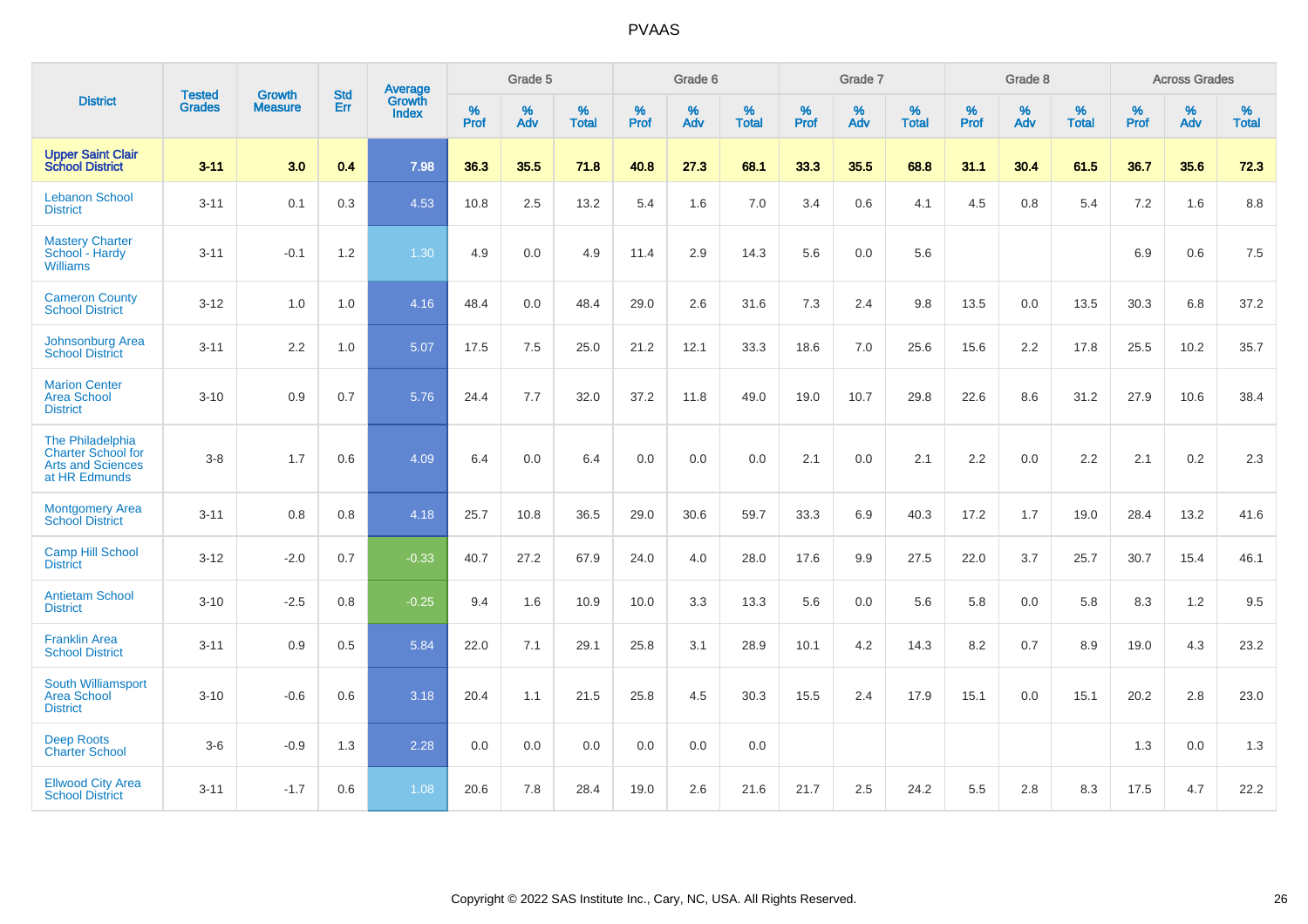|                                                                        |                         |                                 | <b>Std</b> | Average                |                     | Grade 5     |                   |                  | Grade 6     |                   |                  | Grade 7  |                   |                  | Grade 8  |                   |                     | <b>Across Grades</b> |                   |
|------------------------------------------------------------------------|-------------------------|---------------------------------|------------|------------------------|---------------------|-------------|-------------------|------------------|-------------|-------------------|------------------|----------|-------------------|------------------|----------|-------------------|---------------------|----------------------|-------------------|
| <b>District</b>                                                        | <b>Tested</b><br>Grades | <b>Growth</b><br><b>Measure</b> | Err        | Growth<br><b>Index</b> | $\%$<br><b>Prof</b> | $\%$<br>Adv | %<br><b>Total</b> | %<br><b>Prof</b> | $\%$<br>Adv | %<br><b>Total</b> | %<br><b>Prof</b> | %<br>Adv | %<br><b>Total</b> | %<br><b>Prof</b> | %<br>Adv | %<br><b>Total</b> | $\%$<br><b>Prof</b> | $\%$<br>Adv          | %<br><b>Total</b> |
| <b>Upper Saint Clair</b><br><b>School District</b>                     | $3 - 11$                | 3.0                             | 0.4        | 7.98                   | 36.3                | 35.5        | 71.8              | 40.8             | 27.3        | 68.1              | 33.3             | 35.5     | 68.8              | 31.1             | 30.4     | 61.5              | 36.7                | 35.6                 | 72.3              |
| <b>West Middlesex</b><br><b>Area School</b><br><b>District</b>         | $3 - 10$                | 0.9                             | 0.9        | 4.10                   | 21.7                | 21.7        | 43.5              | 39.3             | 4.9         | 44.3              | 30.0             | 2.0      | 32.0              | 7.1              | 0.0      | 7.1               | 30.3                | 7.4                  | 37.7              |
| <b>Gillingham Charter</b><br>School                                    | $3 - 11$                | $-5.9$                          | 2.0        | $-1.16$                | 9.1                 | 0.0         | 9.1               | 0.0              | 0.0         | 0.0               |                  |          |                   | 0.0              | 0.0      | 0.0               | 4.4                 | 1.4                  | 5.8               |
| <b>Ferndale Area</b><br><b>School District</b>                         | $3 - 10$                | $-0.9$                          | 0.9        | 1.11                   | 27.3                | 0.0         | 27.3              | 19.5             | 7.3         | 26.8              | 31.6             | 2.6      | 34.2              | 11.1             | 8.9      | 20.0              | 21.3                | 7.9                  | 29.1              |
| <b>Mastery Charter</b><br>School - Pickett<br>Campus                   | $6 - 10$                | 1.2                             | 1.1        | 2.33                   |                     |             |                   | 0.0              | 0.0         | 0.0               | 0.0              | 0.0      | 0.0               | 2.8              | 0.0      | 2.8               | 0.9                 | 0.0                  | 0.9               |
| <b>Big Spring School</b><br><b>District</b>                            | $3 - 11$                | $-1.2$                          | 0.5        | 0.68                   | 26.7                | 13.0        | 39.7              | 22.0             | 3.8         | 25.8              | 20.9             | 6.7      | 27.6              | 10.9             | 3.3      | 14.1              | 24.6                | 10.4                 | 35.0              |
| <b>Elk Lake School</b><br><b>District</b>                              | $3 - 11$                | 1.9                             | 0.7        | 7.96                   | 17.5                | 3.8         | 21.2              | 35.8             | 12.6        | 48.4              | 11.4             | 3.4      | 14.8              | 8.5              | 4.9      | 13.4              | 21.4                | 7.2                  | 28.5              |
| <b>Forest City</b><br><b>Regional School</b><br><b>District</b>        | $3 - 12$                | 1.5                             | 0.9        | 4.76                   | 22.2                | 11.1        | 33.3              | 14.3             | 2.0         | 16.3              | 18.9             | 10.8     | 29.7              | 31.9             | 10.6     | 42.6              | 22.1                | 10.7                 | 32.8              |
| <b>Hamburg Area</b><br><b>School District</b>                          | $3 - 11$                | $-0.0$                          | 0.5        | 1.79                   | 29.1                | 6.4         | 35.5              | 28.4             | 2.4         | 30.7              | 10.1             | 3.8      | 13.8              | 9.9              | 2.1      | 12.1              | 20.9                | 6.6                  | 27.5              |
| <b>United School</b><br><b>District</b>                                | $3 - 11$                | 0.3                             | 0.8        | 3.96                   | 27.0                | 1.6         | 28.6              | 31.8             | 12.7        | 44.4              | 29.2             | 10.8     | 40.0              | 20.9             | 9.0      | 29.8              | 28.1                | 9.4                  | 37.5              |
| <b>Valley Grove</b><br><b>School District</b>                          | $3 - 10$                | $-2.4$                          | 0.8        | $-1.21$                | 35.4                | 8.3         | 43.8              | 27.6             | 1.7         | 29.3              | 18.5             | 5.6      | 24.1              | 14.3             | 1.8      | 16.1              | 25.5                | 6.8                  | 32.2              |
| <b>Hanover Area</b><br><b>School District</b>                          | $3 - 11$                | $-2.5$                          | 0.9        | $-0.79$                | 3.4                 | 3.4         | 6.8               | 10.0             | 4.0         | 14.0              | 5.3              | 1.8      | 7.0               | 0.0              | 0.0      | 0.0               | 7.4                 | 1.9                  | 9.3               |
| <b>Gettysburg Area</b><br><b>School District</b>                       | $3 - 11$                | 1.3                             | 0.4        | 5.96                   | 36.4                | 17.3        | 53.7              | 22.0             | 12.0        | 34.0              | 15.9             | 5.7      | 21.6              | 21.4             | 7.3      | 28.6              | 25.4                | 14.7                 | 40.1              |
| <b>Folk Arts-Cultural</b><br><b>Treasures Charter</b><br><b>School</b> | $3 - 7$                 | $-1.8$                          | 1.0        | 1.12                   | 22.7                | 6.8         | 29.6              | 28.9             | 4.4         | 33.3              | 20.4             | 2.3      | 22.7              |                  |          |                   | 28.1                | 6.2                  | 34.4              |
| <b>Sayre Area School</b><br><b>District</b>                            | $3 - 11$                | 1.9                             | 0.7        | 6.31                   | 21.3                | 6.6         | 27.9              | 36.2             | 5.0         | 41.2              | 21.4             | 3.6      | 25.0              | 13.4             | 0.0      | 13.4              | 25.9                | 6.1                  | 32.0              |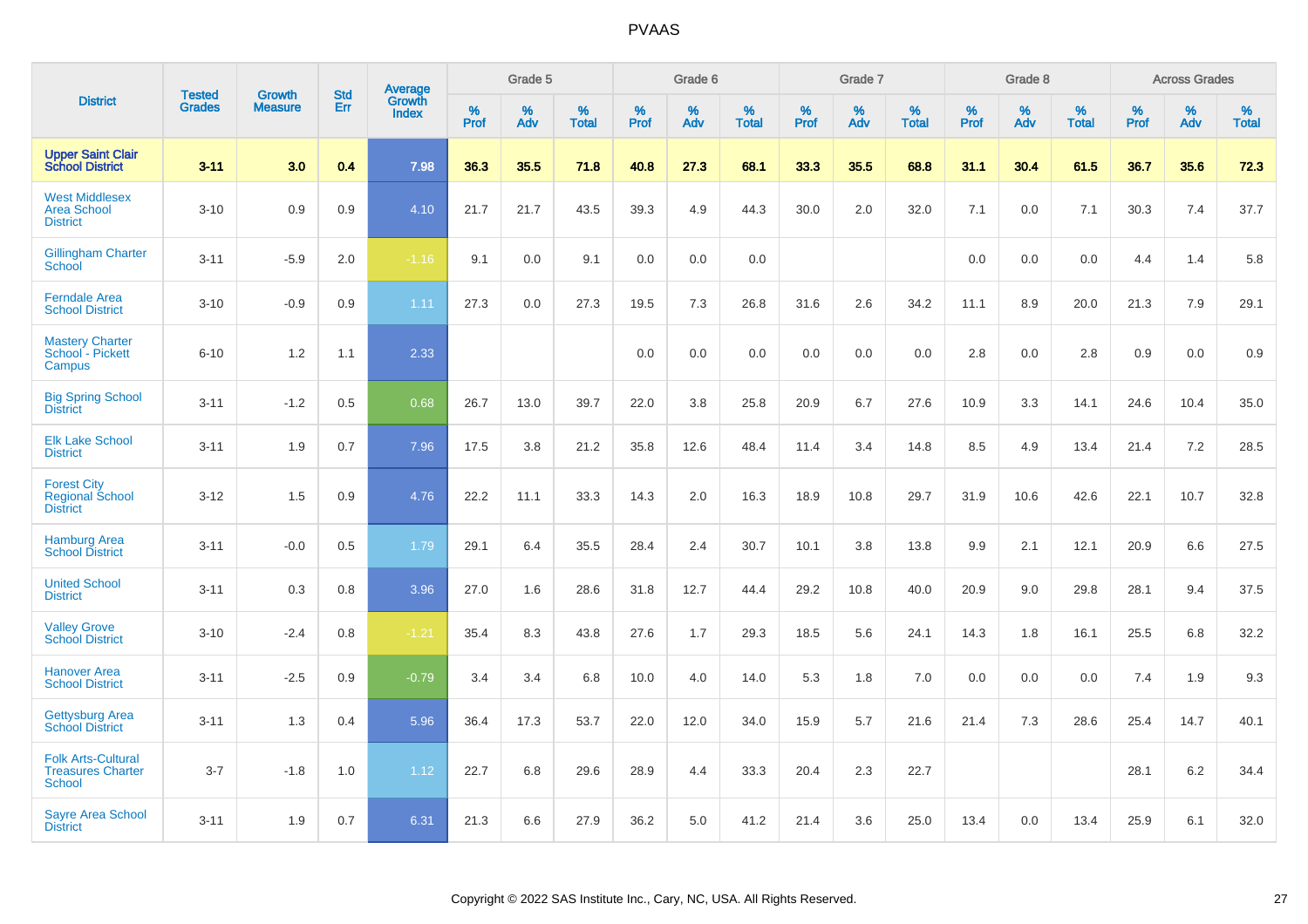|                                                                              |                                |                                 | <b>Std</b> | Average                       |           | Grade 5  |                   |           | Grade 6  |                   |           | Grade 7  |                   |           | Grade 8  |                   |           | <b>Across Grades</b> |                   |
|------------------------------------------------------------------------------|--------------------------------|---------------------------------|------------|-------------------------------|-----------|----------|-------------------|-----------|----------|-------------------|-----------|----------|-------------------|-----------|----------|-------------------|-----------|----------------------|-------------------|
| <b>District</b>                                                              | <b>Tested</b><br><b>Grades</b> | <b>Growth</b><br><b>Measure</b> | Err        | <b>Growth</b><br><b>Index</b> | %<br>Prof | %<br>Adv | %<br><b>Total</b> | %<br>Prof | %<br>Adv | %<br><b>Total</b> | %<br>Prof | %<br>Adv | %<br><b>Total</b> | %<br>Prof | %<br>Adv | %<br><b>Total</b> | %<br>Prof | %<br>Adv             | %<br><b>Total</b> |
| <b>Upper Saint Clair</b><br><b>School District</b>                           | $3 - 11$                       | 3.0                             | 0.4        | 7.98                          | 36.3      | 35.5     | 71.8              | 40.8      | 27.3     | 68.1              | 33.3      | 35.5     | 68.8              | 31.1      | 30.4     | 61.5              | 36.7      | 35.6                 | 72.3              |
| <b>Harmony Area</b><br><b>School District</b>                                | $3 - 10$                       | 0.9                             | 1.7        | 2.79                          | 31.2      | 6.2      | 37.5              | 41.7      | 4.2      | 45.8              | 0.0       | 0.0      | 0.0               |           |          |                   | 27.4      | 7.4                  | 34.7              |
| <b>Laurel School</b><br><b>District</b>                                      | $3 - 11$                       | $-0.4$                          | 0.7        | 1.59                          | 25.7      | 5.4      | 31.1              | 23.9      | 12.7     | 36.6              | 29.5      | 5.1      | 34.6              | 18.8      | 8.7      | 27.5              | 28.6      | 13.6                 | 42.2              |
| <b>Old Forge School</b><br><b>District</b>                                   | $3 - 12$                       | $-2.1$                          | 0.8        | 0.34                          | 11.8      | 2.9      | 14.7              | 11.3      | 0.0      | 11.3              | 19.0      | 4.8      | 23.8              | 5.9       | 0.0      | 5.9               | 14.0      | 2.9                  | 16.9              |
| <b>Universal Alcorn</b><br><b>Charter School</b>                             | $3 - 8$                        | $-0.7$                          | 0.8        | 0.93                          | 7.7       | 1.9      | 9.6               | 3.9       | 0.0      | 3.9               | 8.8       | 0.0      | 8.8               | 5.1       | 0.0      | 5.1               | 6.4       | 1.7                  | 8.1               |
| <b>Reach Cyber</b><br><b>Charter School</b>                                  | $3 - 11$                       | $-2.4$                          | 0.9        | $-0.45$                       | 19.4      | 9.7      | 29.0              | 9.1       | 0.0      | 9.1               | 17.0      | 3.8      | 20.8              | 17.5      | 5.3      | 22.8              | 21.3      | 4.7                  | 26.0              |
| <b>Cocalico School</b><br><b>District</b>                                    | $3 - 11$                       | 2.0                             | 0.4        | 5.70                          | 27.4      | 17.4     | 44.8              | 25.2      | 17.5     | 42.7              | 27.3      | 4.0      | 31.3              | 22.2      | $6.2\,$  | 28.4              | 28.3      | 12.1                 | 40.4              |
| <b>Waynesboro Area</b><br><b>School District</b>                             | $3 - 12$                       | $-0.5$                          | 0.4        | 2.30                          | 25.0      | 9.2      | 34.2              | 20.4      | 10.5     | 31.0              | 19.2      | 6.0      | 25.2              | 20.1      | 4.8      | 24.8              | 22.3      | 9.3                  | 31.6              |
| <b>Spring Cove</b><br><b>School District</b>                                 | $3 - 11$                       | 0.9                             | 0.5        | 5.97                          | 18.5      | 8.4      | 26.9              | 15.1      | 4.8      | 19.8              | 11.0      | 3.9      | 15.0              | 12.7      | 4.0      | 16.7              | 20.0      | 7.4                  | 27.4              |
| <b>Young Scholars Of</b><br>Western<br>Pennsylvania<br><b>Charter School</b> | $3 - 8$                        | $-0.4$                          | 1.1        | 1.25                          | 6.7       | 6.7      | 13.3              | 5.9       | 5.9      | 11.8              | 20.7      | 3.4      | 24.1              | 8.7       | 0.0      | 8.7               | 12.3      | 4.8                  | 17.1              |
| <b>Keystone School</b><br><b>District</b>                                    | $3 - 11$                       | $-1.0$                          | 0.8        | 1.11                          | 28.4      | 19.4     | 47.8              | 32.1      | 1.9      | 34.0              | 12.3      | 1.4      | 13.7              | 6.4       | 0.0      | 6.4               | 24.1      | 7.6                  | 31.6              |
| <b>New Castle Area</b><br><b>School District</b>                             | $3 - 12$                       | $-0.5$                          | 0.4        | 2.63                          | 4.3       | 0.5      | 4.8               | 3.3       | 1.9      | 5.2               | 7.7       | 1.4      | 9.1               | 3.3       | 0.9      | 4.2               | 4.4       | 1.1                  | 5.5               |
| <b>Vision Academy</b><br>Charter School                                      | $3 - 8$                        | 1.7                             | 1.1        | 3.72                          | 11.1      | 0.0      | 11.1              | 0.0       | 0.0      | 0.0               | 2.9       | 2.9      | 5.9               | 9.5       | 4.8      | 14.3              | 6.4       | 1.6                  | 8.0               |
| <b>Lower Moreland</b><br><b>Township School</b><br><b>District</b>           | $3 - 11$                       | 2.2                             | 0.5        | 4.65                          | 27.3      | 27.3     | 54.6              | 38.8      | 19.4     | 58.2              | 30.7      | 17.2     | 47.8              | 25.1      | 15.0     | 40.1              | 32.4      | 17.7                 | 50.0              |
| <b>Fairfield Area</b><br><b>School District</b>                              | $3 - 11$                       | $-1.2$                          | 0.8        | 1.99                          | 32.3      | 1.6      | 33.9              | 19.7      | 1.6      | 21.3              | 18.5      | 0.0      | 18.5              | 16.7      | 3.7      | 20.4              | 25.3      | 6.7                  | 32.0              |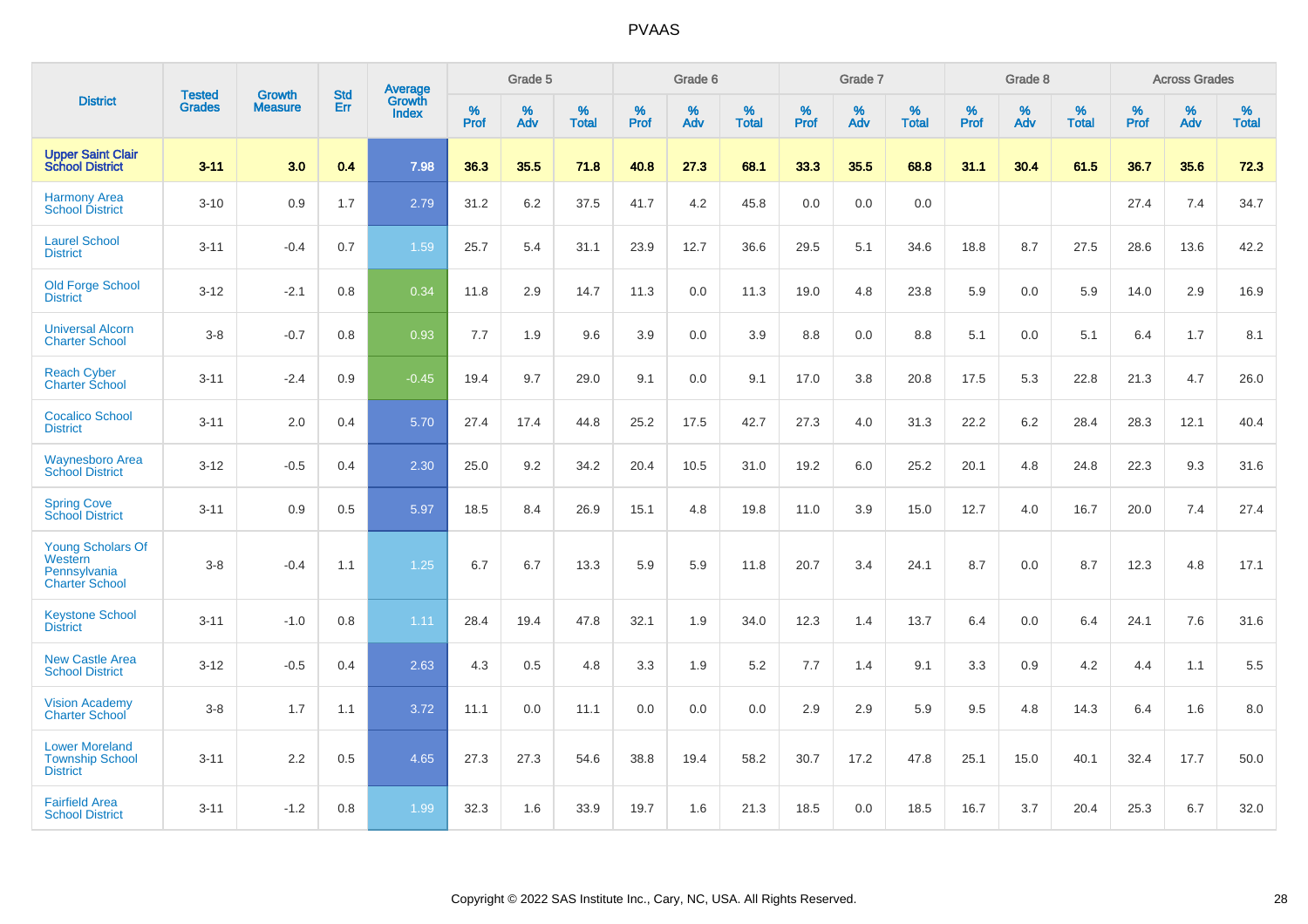|                                                             |                                | <b>Growth</b>  | <b>Std</b> | Average                |              | Grade 5     |                      |                     | Grade 6     |                      |              | Grade 7     |                      |              | Grade 8     |                   |                     | <b>Across Grades</b> |                      |
|-------------------------------------------------------------|--------------------------------|----------------|------------|------------------------|--------------|-------------|----------------------|---------------------|-------------|----------------------|--------------|-------------|----------------------|--------------|-------------|-------------------|---------------------|----------------------|----------------------|
| <b>District</b>                                             | <b>Tested</b><br><b>Grades</b> | <b>Measure</b> | Err        | Growth<br><b>Index</b> | $\%$<br>Prof | $\%$<br>Adv | $\%$<br><b>Total</b> | $\%$<br><b>Prof</b> | $\%$<br>Adv | $\%$<br><b>Total</b> | $\%$<br>Prof | $\%$<br>Adv | $\%$<br><b>Total</b> | $\%$<br>Prof | $\%$<br>Adv | %<br><b>Total</b> | $\%$<br><b>Prof</b> | $\%$<br>Adv          | $\%$<br><b>Total</b> |
| <b>Upper Saint Clair</b><br><b>School District</b>          | $3 - 11$                       | 3.0            | 0.4        | 7.98                   | 36.3         | 35.5        | 71.8                 | 40.8                | 27.3        | 68.1                 | 33.3         | 35.5        | 68.8                 | 31.1         | 30.4        | 61.5              | 36.7                | 35.6                 | 72.3                 |
| <b>Grove City Area</b><br><b>School District</b>            | $3 - 12$                       | $-0.0$         | 0.6        | 1.93                   | 21.8         | 16.8        | 38.6                 | 29.0                | 12.1        | 41.1                 | 28.1         | 13.2        | 41.2                 | 19.5         | 8.5         | 28.0              | 27.6                | 16.8                 | 44.3                 |
| <b>Russell Byers</b><br><b>Charter School</b>               | $3 - 8$                        | 1.5            | 0.8        | 5.07                   | 3.6          | 0.0         | 3.6                  | 0.0                 | 0.0         | 0.0                  | 0.0          | 0.0         | 0.0                  | 0.0          | 0.0         | 0.0               | 3.2                 | 1.9                  | 5.2                  |
| <b>Upper Dublin</b><br><b>School District</b>               | $3 - 12$                       | 0.6            | 0.4        | 2.59                   | 41.8         | 29.3        | 71.1                 | 38.5                | 24.8        | 63.3                 | 30.8         | 29.7        | 60.5                 | 24.1         | 14.8        | 38.9              | 35.7                | 29.8                 | 65.5                 |
| <b>Everett Area</b><br><b>School District</b>               | $3 - 11$                       | $-1.4$         | 0.7        | 1.92                   | 27.6         | 6.9         | 34.5                 | 19.8                | 2.3         | 22.1                 | 13.9         | 1.0         | 14.8                 | 10.7         | 6.7         | 17.3              | 19.7                | 5.5                  | 25.2                 |
| <b>Dunmore School</b><br><b>District</b>                    | $3 - 11$                       | $-0.4$         | 0.7        | 1.48                   | 26.4         | 9.7         | 36.1                 | 20.9                | 2.2         | 23.1                 | 10.4         | 0.9         | 11.3                 | 9.5          | 3.6         | 13.1              | 18.9                | 6.1                  | 25.0                 |
| <b>Carlynton School</b><br><b>District</b>                  | $3 - 11$                       | $-1.3$         | 0.7        | 0.95                   | 16.3         | 10.9        | 27.2                 | 35.7                | 7.1         | 42.9                 | 9.5          | 3.8         | 13.3                 | 11.7         | 0.0         | 11.7              | 20.9                | 6.7                  | 27.6                 |
| <b>Upper Perkiomen</b><br><b>School District</b>            | $3 - 11$                       | 2.0            | 0.4        | 6.80                   | 26.0         | 11.8        | 37.8                 | 23.0                | 6.1         | 29.1                 | 28.0         | 11.6        | 39.6                 | 22.9         | 10.0        | 32.8              | 24.8                | 10.4                 | 35.1                 |
| <b>Bellwood-Antis</b><br><b>School District</b>             | $3 - 10$                       | 2.2            | 0.6        | 5.68                   | 18.9         | 4.4         | 23.3                 | 12.4                | 9.0         | 21.4                 | 29.4         | 15.3        | 44.7                 | 14.1         | 6.5         | 20.6              | 21.6                | 9.9                  | 31.5                 |
| <b>Mars Area School</b><br><b>District</b>                  | $3 - 10$                       | 0.5            | 0.4        | 6.45                   | 31.3         | 20.9        | 52.2                 | 32.6                | 24.5        | 57.1                 | 23.8         | 16.5        | 40.4                 | 24.5         | 6.4         | 30.8              | 32.3                | 21.1                 | 53.4                 |
| Ephrata Area<br><b>School District</b>                      | $3 - 11$                       | 0.9            | 0.4        | 5.20                   | 34.6         | 12.9        | 47.5                 | 24.8                | 8.0         | 32.8                 | 18.0         | 4.2         | 22.2                 | 18.9         | 4.3         | 23.1              | 25.6                | 12.5                 | 38.1                 |
| <b>Bethel Park School</b><br><b>District</b>                | $3 - 11$                       | $-0.2$         | 0.4        | 1.45                   | 31.6         | 17.7        | 49.3                 | 27.0                | 17.1        | 44.1                 | 29.6         | 13.0        | 42.6                 | 27.1         | 8.9         | 36.0              | 30.4                | 17.5                 | 48.0                 |
| <b>Stroudsburg Area</b><br><b>School District</b>           | $3 - 11$                       | $-0.2$         | 0.4        | 3.95                   | 17.5         | 9.2         | 26.8                 | 18.8                | 4.9         | 23.8                 | 21.6         | 2.7         | 24.3                 | 15.4         | 1.8         | 17.1              | 20.2                | 6.4                  | 26.6                 |
| Conemaugh<br><b>Township Area</b><br><b>School District</b> | $3 - 12$                       | $-1.5$         | 0.8        | 2.85                   | 51.6         | 22.6        | 74.2                 | 23.0                | 16.4        | 39.3                 | 29.2         | 20.8        | 50.0                 | 28.8         | 5.5         | 34.2              | 34.8                | 23.6                 | 58.4                 |
| <b>Brockway Area</b><br><b>School District</b>              | $3 - 11$                       | 2.7            | 0.7        | 9.15                   | 35.4         | 17.7        | 53.2                 | 29.4                | 36.8        | 66.2                 | 22.5         | 7.5         | 30.0                 | 20.8         | 5.6         | 26.4              | 28.7                | 18.6                 | 47.4                 |
| <b>Clarion Area</b><br><b>School District</b>               | $3 - 11$                       | $-0.1$         | 0.8        | 2.20                   | 31.2         | 8.3         | 39.6                 | 32.1                | 7.1         | 39.3                 | 17.9         | 10.4        | 28.4                 | 28.1         | 3.5         | 31.6              | 26.5                | 10.2                 | 36.8                 |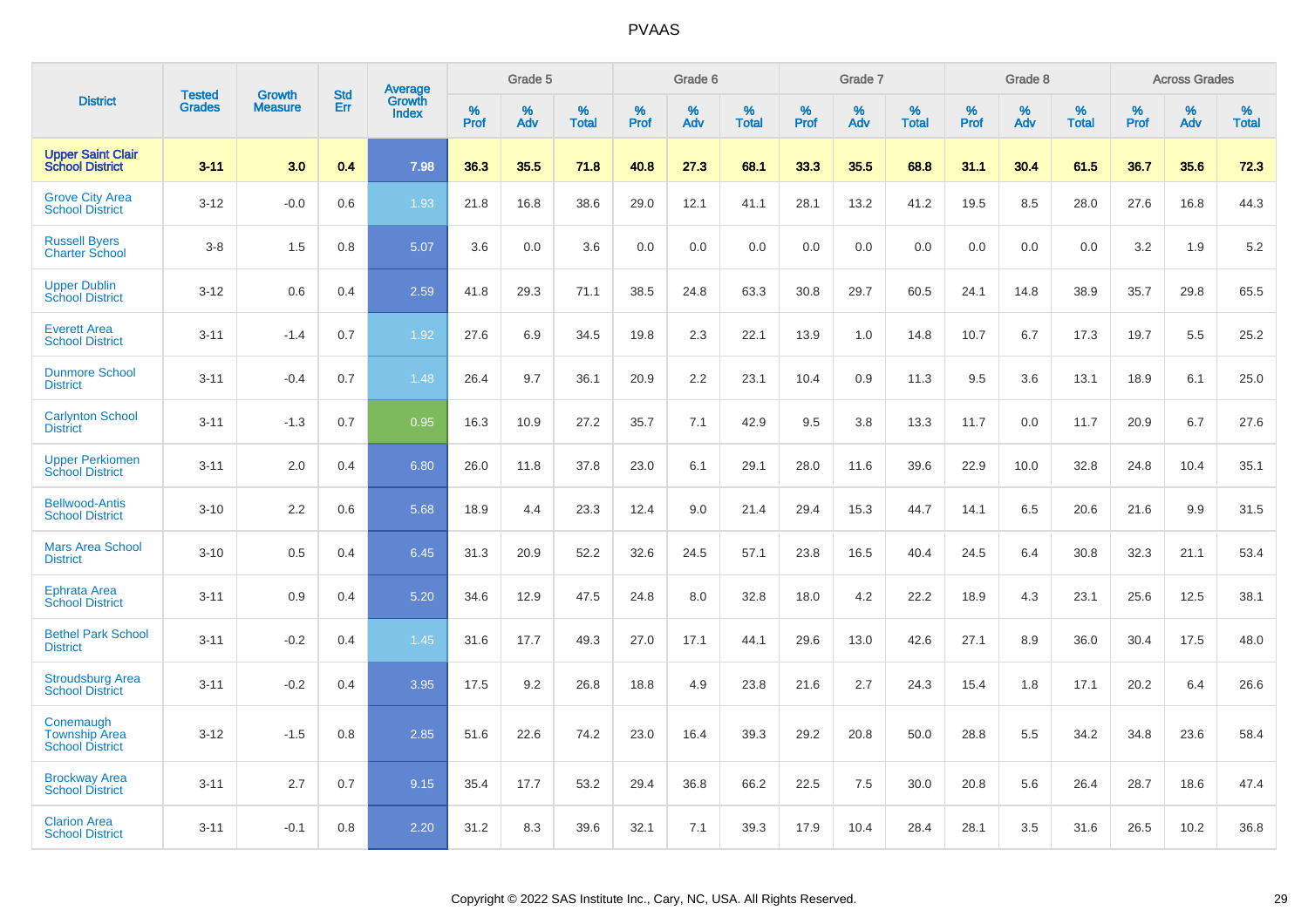|                                                                 | <b>Tested</b> | <b>Growth</b>  | <b>Std</b> | Average                |              | Grade 5  |                   |           | Grade 6  |                   |           | Grade 7  |                   |           | Grade 8  |                   |           | <b>Across Grades</b> |                   |
|-----------------------------------------------------------------|---------------|----------------|------------|------------------------|--------------|----------|-------------------|-----------|----------|-------------------|-----------|----------|-------------------|-----------|----------|-------------------|-----------|----------------------|-------------------|
| <b>District</b>                                                 | <b>Grades</b> | <b>Measure</b> | Err        | Growth<br><b>Index</b> | $\%$<br>Prof | %<br>Adv | %<br><b>Total</b> | %<br>Prof | %<br>Adv | %<br><b>Total</b> | %<br>Prof | %<br>Adv | %<br><b>Total</b> | %<br>Prof | %<br>Adv | %<br><b>Total</b> | %<br>Prof | %<br>Adv             | %<br><b>Total</b> |
| <b>Upper Saint Clair</b><br><b>School District</b>              | $3 - 11$      | 3.0            | 0.4        | 7.98                   | 36.3         | 35.5     | 71.8              | 40.8      | 27.3     | 68.1              | 33.3      | 35.5     | 68.8              | 31.1      | 30.4     | 61.5              | 36.7      | 35.6                 | 72.3              |
| <b>Ridgway Area</b><br><b>School District</b>                   | $3 - 11$      | 4.4            | 0.8        | 5.42                   | 36.7         | 20.0     | 56.7              | 42.6      | 18.0     | 60.7              | 25.0      | 13.3     | 38.3              | 28.3      | 5.0      | 33.3              | 30.2      | 18.4                 | 48.6              |
| Montessori<br><b>Regional Charter</b><br>School                 | $3-6$         | $-2.6$         | 1.1        | $-1.45$                | 15.0         | 5.0      | 20.0              | 5.1       | 1.7      | 6.8               |           |          |                   |           |          |                   | 11.1      | 6.3                  | 17.3              |
| Greencastle-Antrim<br><b>School District</b>                    | $3 - 11$      | $-0.1$         | 0.4        | 2.26                   | 28.2         | 15.8     | 44.1              | 31.2      | 8.1      | 39.3              | 24.8      | 7.8      | 32.6              | 18.7      | 5.6      | 24.4              | 26.8      | 11.4                 | 38.2              |
| <b>Northwest Area</b><br><b>School District</b>                 | $3 - 10$      | 0.9            | 0.8        | 2.73                   | 17.3         | 1.9      | 19.2              | 19.3      | 3.5      | 22.8              | 7.3       | 1.8      | 9.1               | 5.4       | 0.0      | 5.4               | 13.2      | 1.5                  | 14.8              |
| <b>Aliquippa School</b><br><b>District</b>                      | $3 - 11$      | 0.1            | 0.8        | 2.83                   | 1.5          | 0.0      | 1.5               | 0.0       | 1.6      | 1.6               | 6.9       | 0.0      | 6.9               | 0.0       | 0.0      | 0.0               | 2.0       | 0.5                  | 2.6               |
| <b>Bethlehem Area</b><br><b>School District</b>                 | $3 - 11$      | 0.4            | 0.4        | 3.53                   | 16.6         | 11.7     | 28.3              | 13.0      | 2.9      | 15.9              | 14.3      | 5.3      | 19.6              | 9.9       | 3.9      | 13.8              | 18.1      | 8.8                  | 26.8              |
| <b>Propel Charter</b><br>School-Hazelwood                       | $3 - 8$       | $-1.6$         | 1.2        | 1.36                   | 3.4          | 0.0      | 3.4               | 0.0       | 0.0      | 0.0               | 0.0       | 4.8      | 4.8               | 0.0       | 0.0      | 0.0               | 0.6       | 0.6                  | 1.3               |
| <b>Sto-Rox School</b><br><b>District</b>                        | $3 - 10$      | $-0.5$         | 0.9        | 2.11                   | 4.4          | 1.1      | 5.4               | 1.2       | 0.0      | 1.2               | 0.0       | 0.0      | 0.0               | 0.0       | 0.0      | 0.0               | 2.8       | 0.5                  | 3.3               |
| Tamaqua Area<br><b>School District</b>                          | $3 - 12$      | 2.4            | 0.5        | 6.23                   | 28.7         | 9.3      | 38.0              | 18.6      | 1.6      | 20.2              | 19.7      | $7.2\,$  | 27.0              | 11.4      | 2.1      | 13.5              | 22.6      | 5.9                  | 28.4              |
| <b>Susquenita School</b><br><b>District</b>                     | $3 - 11$      | 1.6            | 0.6        | 3.26                   | 23.8         | 15.6     | 39.3              | 15.4      | 5.8      | 21.2              | 19.2      | 5.0      | 24.2              | 12.3      | 5.7      | 17.9              | 23.0      | 9.7                  | 32.7              |
| <b>Northern York</b><br><b>County School</b><br><b>District</b> | $3 - 11$      | 1.3            | 0.4        | 6.31                   | 26.3         | 11.1     | 37.4              | 24.5      | 8.2      | 32.7              | 20.4      | 5.3      | 25.7              | 10.9      | 0.9      | 11.8              | 23.2      | 8.9                  | 32.1              |
| Independence<br><b>Charter School</b><br>West                   | $3 - 7$       | $-1.0$         | 1.7        | 1.35                   | 0.0          | 0.0      | 0.0               | 16.7      | 0.0      | 16.7              | 5.6       | 0.0      | 5.6               |           |          |                   | $6.2\,$   | 1.8                  | $8.0\,$           |
| <b>Sugar Valley Rural</b><br><b>Charter School</b>              | $3 - 11$      | $-0.5$         | 1.0        | 1.21                   | 26.3         | 5.3      | 31.6              | 8.3       | 0.0      | 8.3               | 5.1       | 2.6      | 7.7               | 2.8       | 0.0      | 2.8               | 16.0      | 2.8                  | 18.9              |
| <b>Mahanoy Area</b><br><b>School District</b>                   | $3 - 10$      | $-0.3$         | 0.8        | 3.34                   | 7.3          | 0.0      | 7.3               | 4.0       | 0.0      | 4.0               | 7.7       | 0.0      | 7.7               | 4.6       | 0.0      | 4.6               | 10.4      | 0.8                  | 11.1              |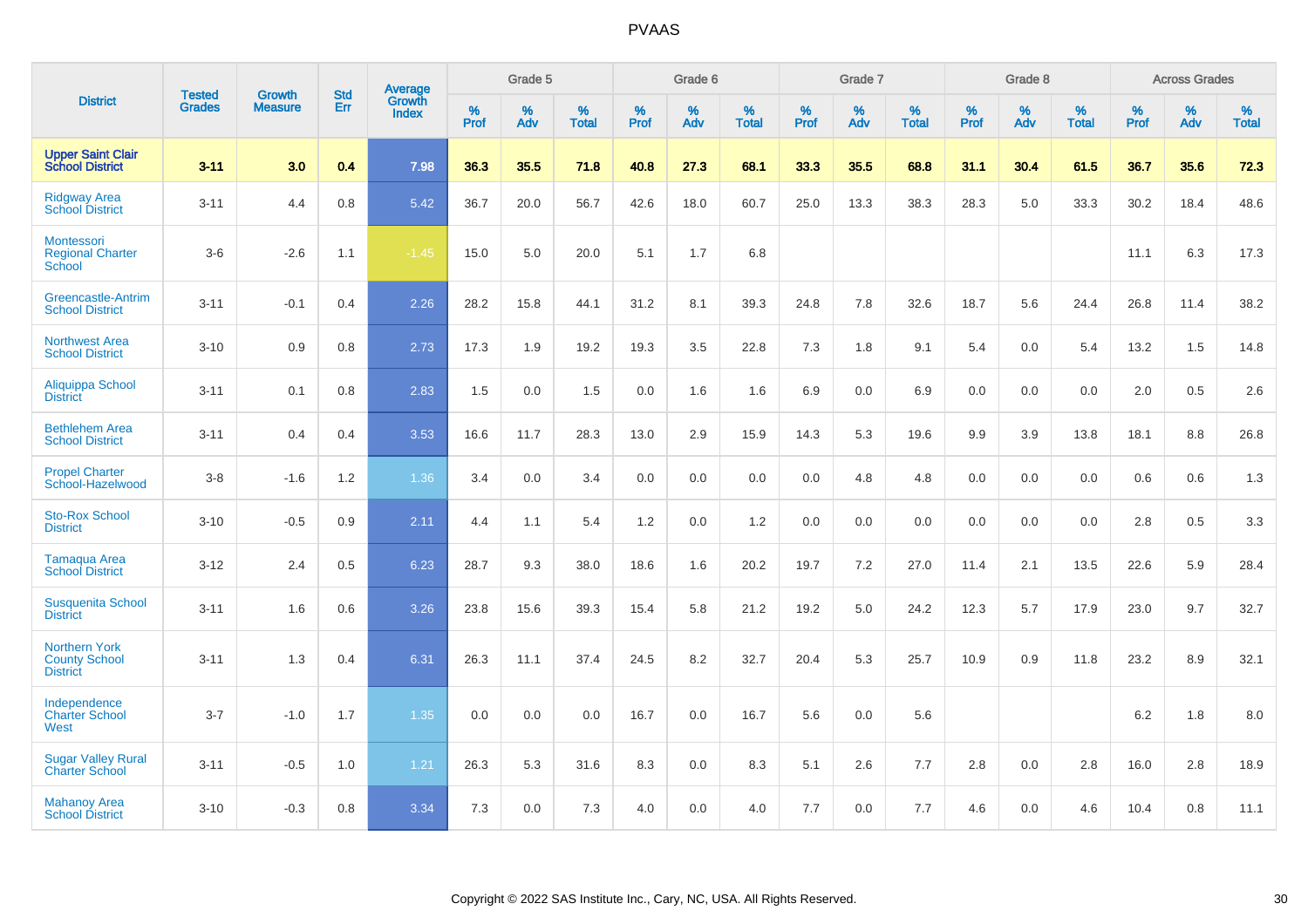|                                                                   |                                |                                 |                   |                                          |              | Grade 5  |                   |              | Grade 6  |                   |              | Grade 7  |                   |              | Grade 8  |                   |              | <b>Across Grades</b> |                   |
|-------------------------------------------------------------------|--------------------------------|---------------------------------|-------------------|------------------------------------------|--------------|----------|-------------------|--------------|----------|-------------------|--------------|----------|-------------------|--------------|----------|-------------------|--------------|----------------------|-------------------|
| <b>District</b>                                                   | <b>Tested</b><br><b>Grades</b> | <b>Growth</b><br><b>Measure</b> | <b>Std</b><br>Err | <b>Average</b><br>Growth<br><b>Index</b> | $\%$<br>Prof | %<br>Adv | %<br><b>Total</b> | $\%$<br>Prof | %<br>Adv | %<br><b>Total</b> | $\%$<br>Prof | %<br>Adv | %<br><b>Total</b> | $\%$<br>Prof | %<br>Adv | %<br><b>Total</b> | $\%$<br>Prof | %<br>Adv             | %<br><b>Total</b> |
| <b>Upper Saint Clair<br/>School District</b>                      | $3 - 11$                       | 3.0                             | 0.4               | 7.98                                     | 36.3         | 35.5     | 71.8              | 40.8         | 27.3     | 68.1              | 33.3         | 35.5     | 68.8              | 31.1         | 30.4     | 61.5              | 36.7         | 35.6                 | 72.3              |
| <b>Turkeyfoot Valley</b><br><b>Area School</b><br><b>District</b> | $3 - 12$                       | $-0.8$                          | 1.3               | 1.22                                     | 18.2         | 0.0      | 18.2              | 14.3         | 0.0      | 14.3              | 30.0         | 0.0      | 30.0              | 12.5         | 4.2      | 16.7              | 20.0         | 2.6                  | 22.6              |
| <b>Saint Clair Area</b><br><b>School District</b>                 | $3 - 8$                        | 1.1                             | 0.9               | 4.46                                     | 28.3         | 13.2     | 41.5              | 24.0         | 4.0      | 28.0              | 19.2         | 7.7      | 26.9              | 12.5         | 2.5      | 15.0              | 24.2         | 7.2                  | 31.4              |
| <b>Tidioute</b><br><b>Community</b><br><b>Charter School</b>      | $3 - 11$                       | $-0.3$                          | 1.4               | 2.22                                     | 15.4         | 0.0      | 15.4              | 27.8         | 0.0      | 27.8              | 10.5         | 0.0      | 10.5              | 7.4          | 0.0      | 7.4               | 16.0         | 1.6                  | 17.6              |
| <b>Curwensville Area</b><br><b>School District</b>                | $3 - 11$                       | 1.8                             | 0.8               | 4.90                                     | 43.9         | 17.1     | 61.0              | 21.4         | 7.1      | 28.6              | 27.1         | 4.3      | 31.4              | 21.7         | 2.9      | 24.6              | 32.0         | 11.2                 | 43.3              |
| <b>Deer Lakes School</b><br><b>District</b>                       | $3 - 11$                       | 1.8                             | 0.6               | 7.57                                     | 21.1         | 6.5      | 27.6              | 24.4         | 10.6     | 35.0              | 25.4         | 19.2     | 44.6              | 24.5         | 3.9      | 28.4              | 26.2         | 10.7                 | 36.9              |
| <b>Mohawk Area</b><br><b>School District</b>                      | $3 - 11$                       | 1.9                             | 0.6               | 3.98                                     | 26.2         | 4.8      | 31.1              | 19.2         | 13.8     | 33.0              | 27.4         | 11.8     | 39.2              | 22.8         | 8.7      | 31.5              | 27.0         | 10.4                 | 37.4              |
| <b>East Penn School</b><br><b>District</b>                        | $3 - 11$                       | 0.8                             | 0.3               | 4.48                                     | 32.6         | 12.6     | 45.2              | 20.7         | 7.8      | 28.4              | 23.5         | 11.3     | 34.8              | 17.8         | 8.6      | 26.5              | 26.4         | 13.0                 | 39.4              |
| <b>Wellsboro Area</b><br><b>School District</b>                   | $3 - 11$                       | 3.0                             | 0.6               | 6.61                                     | 30.4         | 7.0      | 37.4              | 16.2         | 5.0      | 21.2              | 20.5         | 13.7     | 34.2              | 24.5         | 13.3     | 37.8              | 24.3         | 8.8                  | 33.1              |
| <b>California Area</b><br><b>School District</b>                  | $3 - 10$                       | $-1.0$                          | 0.8               | 3.04                                     | 27.3         | 5.4      | 32.7              | 13.8         | 0.0      | 13.8              | 24.6         | 1.8      | 26.3              | 20.4         | 5.6      | 25.9              | 22.4         | 4.3                  | 26.6              |
| <b>West Branch Area</b><br><b>School District</b>                 | $3 - 11$                       | 0.5                             | 0.8               | 1.82                                     | 16.1         | 3.2      | 19.4              | 7.8          | 4.7      | 12.5              | 19.7         | 14.5     | 34.2              | 18.8         | 6.2      | 25.0              | 18.7         | 7.8                  | 26.5              |
| <b>Union City Area</b><br><b>School District</b>                  | $3 - 12$                       | 0.2                             | 0.7               | 1.91                                     | 18.8         | 8.7      | 27.5              | 19.4         | 11.3     | 30.6              | 23.4         | 3.9      | 27.3              | 10.1         | 5.6      | 15.7              | 21.6         | 9.8                  | 31.4              |
| <b>West Oak Lane</b><br><b>Charter School</b>                     | $3 - 8$                        | 0.7                             | 0.7               | 1.55                                     | 2.6          | 1.3      | 3.8               | 6.1          | 0.0      | 6.1               | 6.9          | 1.4      | 8.3               | 0.0          | 1.9      | 1.9               | 6.1          | 0.7                  | 6.8               |
| <b>Littlestown Area</b><br><b>School District</b>                 | $3 - 11$                       | 1.5                             | 0.6               | 5.61                                     | 18.6         | 2.6      | 21.2              | 16.3         | 1.6      | 17.9              | 14.0         | 4.7      | 18.7              | 21.0         | 4.0      | 25.0              | 23.5         | 4.6                  | 28.1              |
| <b>Corry Area School</b><br><b>District</b>                       | $3 - 11$                       | $-1.0$                          | 0.5               | 0.08                                     | 25.4         | 7.9      | 33.3              | 25.2         | 3.6      | 28.8              | 17.4         | 5.1      | 22.5              | 15.8         | 1.4      | 17.1              | 23.2         | 7.5                  | 30.7              |
| <b>Northeast Bradford</b><br><b>School District</b>               | $3 - 10$                       | 1.9                             | 0.9               | 4.85                                     | 40.0         | 12.5     | 52.5              | 34.8         | 2.2      | 37.0              | 24.0         | 2.0      | 26.0              | 13.8         | 5.2      | 19.0              | 29.7         | 6.0                  | 35.7              |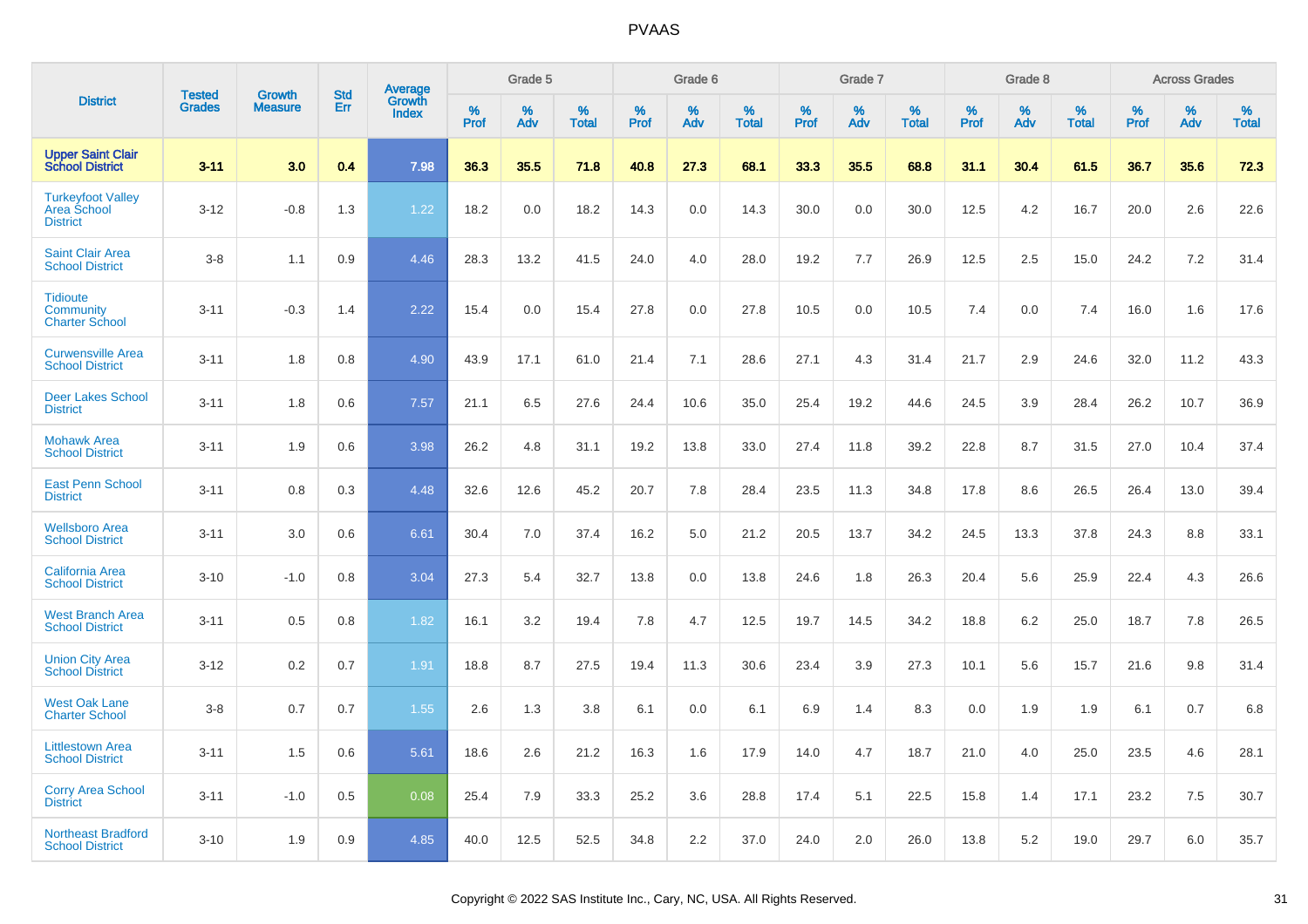|                                                                           | <b>Tested</b> | <b>Growth</b>  | <b>Std</b> | Average                |              | Grade 5  |                   |           | Grade 6  |                   |              | Grade 7  |                   |              | Grade 8  |                   |              | <b>Across Grades</b> |                   |
|---------------------------------------------------------------------------|---------------|----------------|------------|------------------------|--------------|----------|-------------------|-----------|----------|-------------------|--------------|----------|-------------------|--------------|----------|-------------------|--------------|----------------------|-------------------|
| <b>District</b>                                                           | <b>Grades</b> | <b>Measure</b> | Err        | Growth<br><b>Index</b> | $\%$<br>Prof | %<br>Adv | %<br><b>Total</b> | %<br>Prof | %<br>Adv | %<br><b>Total</b> | $\%$<br>Prof | %<br>Adv | %<br><b>Total</b> | $\%$<br>Prof | %<br>Adv | %<br><b>Total</b> | $\%$<br>Prof | $\%$<br>Adv          | %<br><b>Total</b> |
| <b>Upper Saint Clair</b><br><b>School District</b>                        | $3 - 11$      | 3.0            | 0.4        | 7.98                   | 36.3         | 35.5     | 71.8              | 40.8      | 27.3     | 68.1              | 33.3         | 35.5     | 68.8              | 31.1         | 30.4     | 61.5              | 36.7         | 35.6                 | 72.3              |
| <b>Carlisle Area</b><br><b>School District</b>                            | $3 - 11$      | 0.5            | 0.4        | 3.54                   | 22.0         | 8.3      | 30.3              | 20.5      | 3.3      | 23.8              | 18.9         | 7.6      | 26.5              | 11.6         | 5.6      | 17.1              | 21.3         | 7.2                  | 28.5              |
| <b>Greenville Area</b><br><b>School District</b>                          | $3 - 11$      | 0.3            | 0.7        | 2.17                   | 34.4         | 4.4      | 38.9              | 19.2      | 5.1      | 24.4              | 16.7         | 5.9      | 22.6              | 10.0         | 2.5      | 12.5              | 23.6         | 5.4                  | 29.1              |
| <b>Cranberry Area</b><br><b>School District</b>                           | $3 - 12$      | 0.9            | 0.7        | 2.03                   | 27.3         | 10.4     | 37.7              | 26.0      | 2.1      | 28.1              | 14.7         | 3.2      | 17.9              | 18.7         | 2.7      | 21.3              | 22.6         | 3.9                  | 26.5              |
| <b>Avon Grove</b><br><b>Charter School</b>                                | $3 - 11$      | 1.8            | 0.6        | 4.32                   | 22.1         | 6.6      | 28.7              | 29.9      | 11.7     | 41.6              | 27.2         | 9.8      | 37.0              | 13.9         | 2.0      | 15.8              | 24.3         | 10.2                 | 34.6              |
| <b>Penns Valley Area</b><br><b>School District</b>                        | $3 - 12$      | 5.2            | 0.6        | 10.29                  | 43.9         | 18.4     | 62.2              | 38.8      | 17.5     | 56.3              | 25.7         | 9.5      | 35.2              | 16.0         | 9.4      | 25.5              | 32.5         | 14.3                 | 46.8              |
| <b>Mifflinburg Area</b><br><b>School District</b>                         | $3 - 11$      | 2.1            | 0.6        | 5.49                   | 32.0         | 12.0     | 44.0              | 29.7      | 4.5      | 34.2              | 17.4         | 8.3      | 25.6              | 25.2         | 7.8      | 33.0              | 29.9         | 8.8                  | 38.6              |
| <b>Avella Area School</b><br><b>District</b>                              | $3 - 12$      | 1.2            | 1.0        | 2.47                   | 17.1         | 2.4      | 19.5              | 36.4      | 6.1      | 42.4              | 17.1         | 2.9      | 20.0              | 21.4         | 10.7     | 32.1              | 22.4         | 9.4                  | 31.8              |
| <b>Jersey Shore Area</b><br><b>School District</b>                        | $3 - 11$      | 1.3            | 0.5        | 4.52                   | 24.0         | 10.8     | 34.7              | 32.5      | 7.1      | 39.7              | 22.6         | 6.9      | 29.6              | 18.1         | 1.6      | 19.8              | 27.4         | 10.1                 | 37.6              |
| <b>Chester-Upland</b><br><b>School District</b>                           | $3 - 11$      | 0.1            | 0.7        | 2.70                   | 3.7          | 0.0      | 3.7               | 2.6       | 1.3      | 3.9               | 0.0          | 0.0      | 0.0               | 0.0          | 0.0      | 0.0               | 3.1          | 0.4                  | 3.4               |
| <b>Western Beaver</b><br><b>County School</b><br><b>District</b>          | $3 - 11$      | 3.4            | 1.1        | 5.38                   | 12.5         | 12.5     | 25.0              | 32.6      | 11.6     | 44.2              | 29.2         | 4.2      | 33.3              | 27.8         | 2.8      | 30.6              | 26.5         | 9.8                  | 36.3              |
| <b>Mastery Charter</b><br>School-Cleveland<br>Elementary                  | $3 - 8$       | $-1.3$         | 1.2        | 0.25                   | 3.8          | 7.7      | 11.5              | 5.9       | 0.0      | 5.9               | 3.6          | 0.0      | 3.6               | 3.8          | 3.8      | 7.7               | 2.4          | 1.8                  | 4.3               |
| <b>Erie Rise</b><br>Leadership<br><b>Academy Charter</b><br><b>School</b> | $3 - 8$       | $-0.6$         | 1.1        | 2.06                   | 6.9          | 0.0      | 6.9               | 0.0       | 0.0      | 0.0               | 0.0          | 0.0      | 0.0               | 0.0          | 0.0      | 0.0               | 1.6          | 1.0                  | 2.6               |
| <b>KIPP Philadelphia</b><br><b>Charter School</b>                         | $3 - 8$       | 0.0            | 0.9        | 3.74                   | 2.0          | 0.0      | 2.0               | 0.0       | 0.0      | 0.0               | 2.6          | 0.0      | 2.6               | 6.8          | 0.0      | 6.8               | 3.6          | 0.0                  | 3.6               |
| <b>Fox Chapel Area</b><br><b>School District</b>                          | $3 - 11$      | 1.4            | 0.4        | 5.89                   | 35.9         | 45.1     | 81.0              | 31.9      | 28.4     | 60.2              | 32.7         | 30.2     | 62.9              | 28.3         | 27.6     | 55.8              | 30.3         | 40.6                 | 70.9              |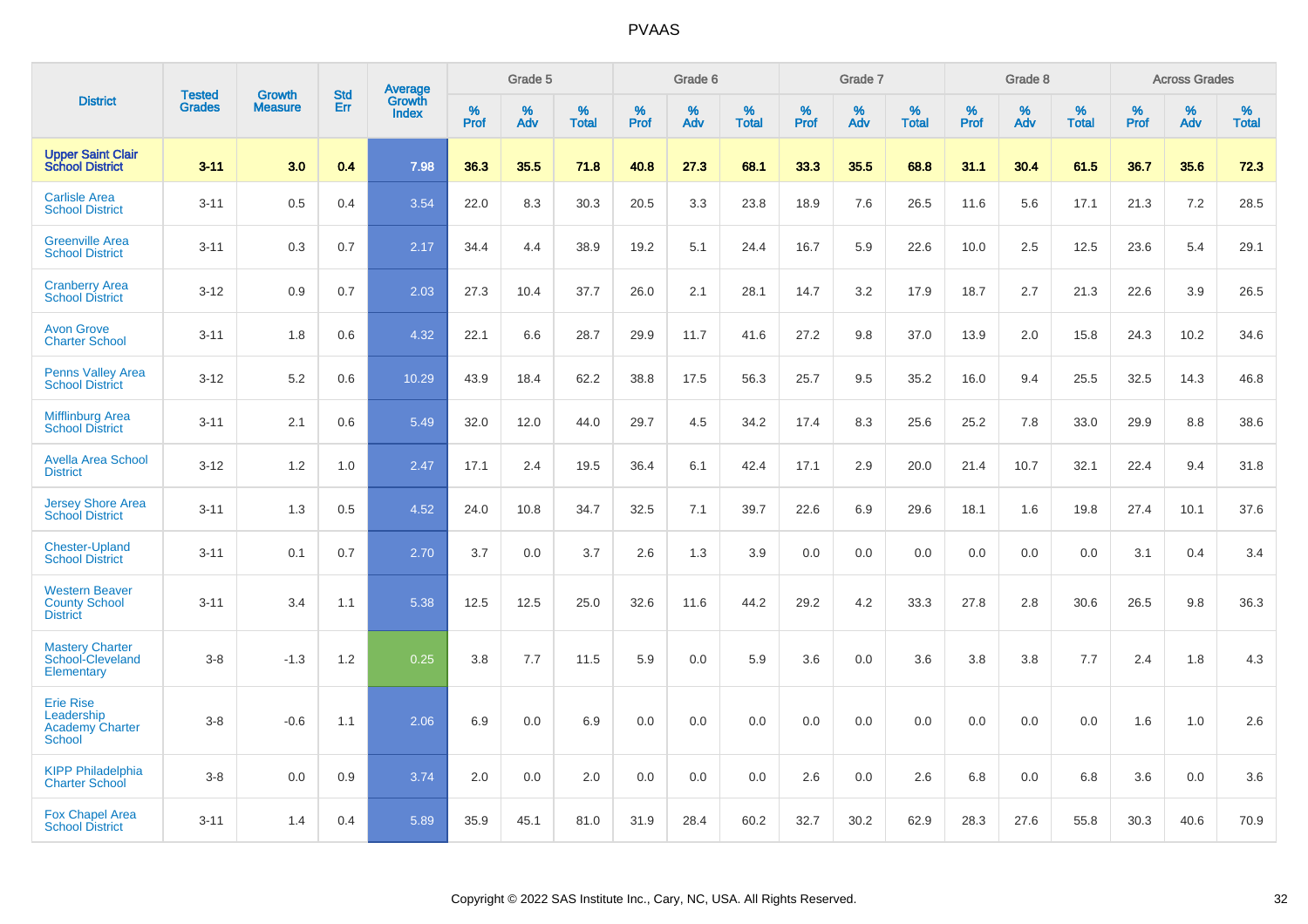|                                                               | <b>Tested</b> | <b>Growth</b>  | <b>Std</b> | Average                |              | Grade 5  |                   |              | Grade 6  |                   |              | Grade 7  |                   |              | Grade 8  |                   |              | <b>Across Grades</b> |                   |
|---------------------------------------------------------------|---------------|----------------|------------|------------------------|--------------|----------|-------------------|--------------|----------|-------------------|--------------|----------|-------------------|--------------|----------|-------------------|--------------|----------------------|-------------------|
| <b>District</b>                                               | <b>Grades</b> | <b>Measure</b> | Err        | Growth<br><b>Index</b> | $\%$<br>Prof | %<br>Adv | %<br><b>Total</b> | $\%$<br>Prof | %<br>Adv | %<br><b>Total</b> | $\%$<br>Prof | %<br>Adv | %<br><b>Total</b> | $\%$<br>Prof | %<br>Adv | %<br><b>Total</b> | $\%$<br>Prof | %<br>Adv             | %<br><b>Total</b> |
| <b>Upper Saint Clair</b><br><b>School District</b>            | $3 - 11$      | 3.0            | 0.4        | 7.98                   | 36.3         | 35.5     | 71.8              | 40.8         | 27.3     | 68.1              | 33.3         | 35.5     | 68.8              | 31.1         | 30.4     | 61.5              | 36.7         | 35.6                 | 72.3              |
| <b>Palmerton Area</b><br><b>School District</b>               | $3 - 11$      | 3.0            | 0.6        | 9.28                   | 27.7         | 15.7     | 43.4              | 30.6         | 9.3      | 39.8              | 20.8         | 6.2      | 26.9              | 17.9         | 4.7      | 22.6              | 24.8         | 8.0                  | 32.8              |
| Eugenio Maria De<br><b>Hostos Charter</b><br><b>School</b>    | $3 - 8$       | $-1.0$         | 1.4        | 0.68                   | 13.0         | 0.0      | 13.0              | 5.6          | 5.6      | 11.1              | 4.4          | 8.7      | 13.0              | 28.6         | 7.1      | 35.7              | 9.3          | 3.4                  | 12.7              |
| <b>Mastery Charter</b><br>School - Gratz<br>Campus            | $7 - 10$      | 1.0            | 1.4        | 3.30                   |              |          |                   |              |          |                   | 6.2          | 0.0      | 6.2               | 2.4          | 0.0      | 2.4               | 4.1          | 0.0                  | 4.1               |
| <b>Frederick Douglass</b><br><b>Mastery Charter</b><br>School | $3 - 8$       | $-1.0$         | 1.2        | 2.52                   | 4.8          | 0.0      | 4.8               | 0.0          | 0.0      | 0.0               | 0.0          | 0.0      | 0.0               | 3.4          | 3.4      | 6.9               | 1.5          | 0.8                  | 2.3               |
| <b>Wilmington Area</b><br><b>School District</b>              | $3 - 11$      | $-0.8$         | 0.8        | 1.83                   | 36.8         | 10.5     | 47.4              | 12.7         | 1.6      | 14.3              | 29.4         | 3.9      | 33.3              | 13.6         | 3.4      | 17.0              | 26.8         | 7.9                  | 34.7              |
| <b>Mastery Charter</b><br>School-Mann<br>Campus               | $3-6$         | 1.8            | 1.6        | 4.14                   | 4.0          | 4.0      | 8.0               | 5.4          | 2.7      | 8.1               |              |          |                   |              |          |                   | 2.2          | 1.4                  | 3.6               |
| <b>Allegheny Valley</b><br><b>School District</b>             | $3 - 11$      | $-1.2$         | 0.8        | 1.14                   | 26.3         | 12.3     | 38.6              | 11.1         | 5.6      | 16.7              | 16.2         | 7.4      | 23.5              | 13.1         | 8.2      | 21.3              | 18.0         | 6.9                  | 24.9              |
| <b>Exeter Township</b><br><b>School District</b>              | $3 - 11$      | 2.9            | 0.4        | 7.68                   | 28.6         | 10.1     | 38.7              | 26.9         | 9.0      | 35.9              | 23.5         | 6.7      | 30.2              | 19.9         | 8.5      | 28.4              | 25.7         | 9.5                  | 35.3              |
| <b>Lincoln Charter</b><br><b>School</b>                       | $3-5$         | $-2.5$         | 1.4        | $-1.78$                | 1.3          | 1.3      | 2.6               |              |          |                   |              |          |                   |              |          |                   | 3.6          | 0.8                  | 4.4               |
| <b>KIPP West</b><br>Philadelphia<br><b>Charter School</b>     | $3 - 8$       | $-2.0$         | $1.2\,$    | 0.29                   | 3.2          | $0.0\,$  | 3.2               | $0.0\,$      | 0.0      | 0.0               | $0.0\,$      | 0.0      | 0.0               | 0.0          | 0.0      | 0.0               | 2.6          | $0.0\,$              | 2.6               |
| <b>Galeton Area</b><br><b>School District</b>                 | $3 - 11$      | 2.7            | 1.3        | 4.78                   | 29.2         | 20.8     | 50.0              | 23.8         | 4.8      | 28.6              | 16.0         | 0.0      | 16.0              | 0.0          | 0.0      | 0.0               | 19.4         | 7.0                  | 26.4              |
| <b>Muncy School</b><br><b>District</b>                        | $3 - 11$      | 2.4            | 0.7        | 5.81                   | 36.7         | 8.3      | 45.0              | 32.5         | 14.3     | 46.8              | 29.0         | 15.9     | 44.9              | 23.3         | 6.7      | 30.0              | 31.5         | 13.1                 | 44.6              |
| Northwestern<br><b>Lehigh School</b><br><b>District</b>       | $3 - 11$      | 0.6            | 0.5        | 3.03                   | 26.0         | 11.0     | 37.0              | 28.7         | 9.3      | 38.0              | 25.2         | 8.4      | 33.6              | 20.4         | 15.9     | 36.3              | 26.4         | 10.7                 | 37.2              |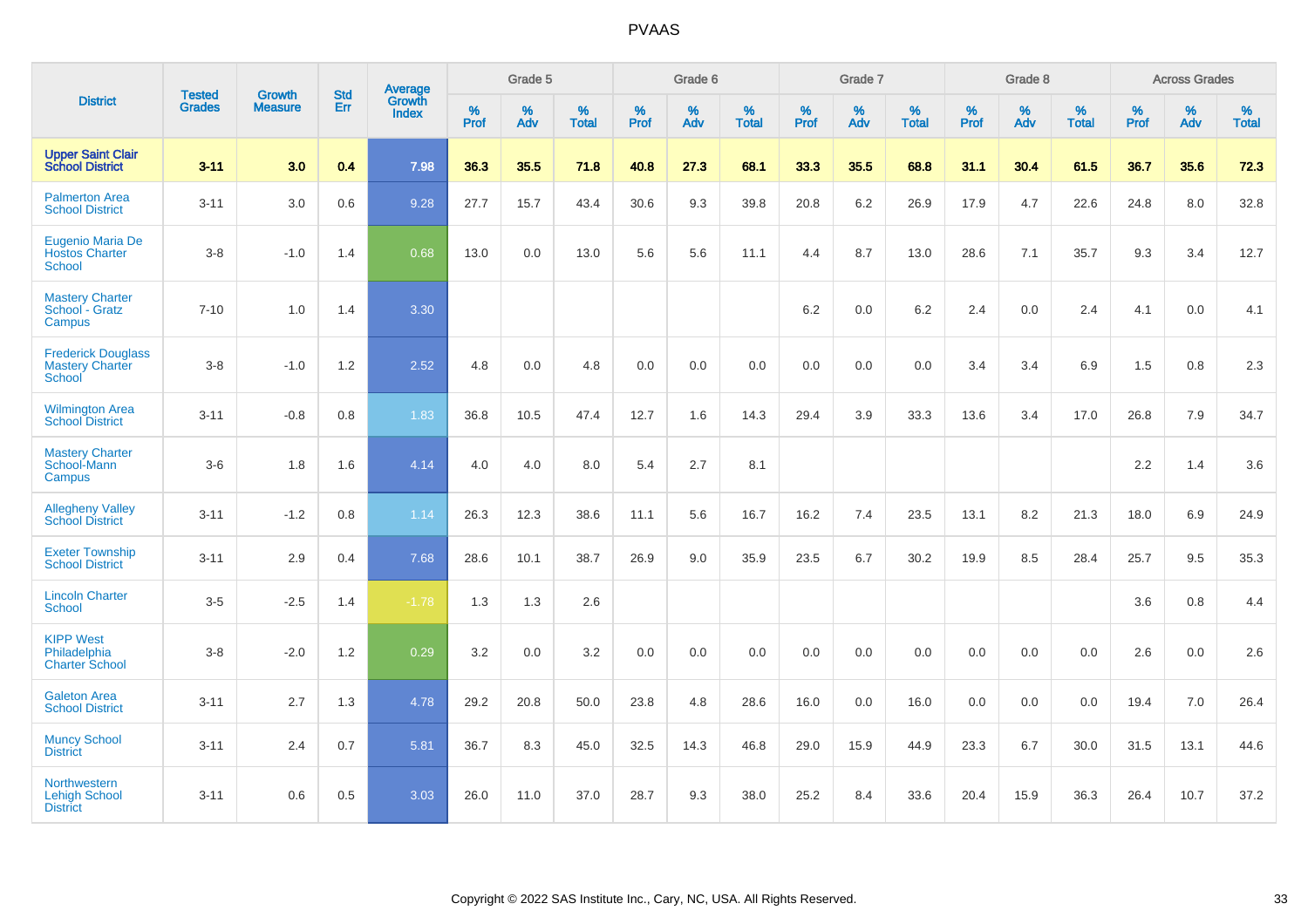|                                                                     | <b>Tested</b> | <b>Growth</b>  | <b>Std</b> |                                   |              | Grade 5  |                   |           | Grade 6  |                   |           | Grade 7  |                   |           | Grade 8  |                   |              | <b>Across Grades</b> |                   |
|---------------------------------------------------------------------|---------------|----------------|------------|-----------------------------------|--------------|----------|-------------------|-----------|----------|-------------------|-----------|----------|-------------------|-----------|----------|-------------------|--------------|----------------------|-------------------|
| <b>District</b>                                                     | <b>Grades</b> | <b>Measure</b> | <b>Err</b> | Average<br>Growth<br><b>Index</b> | $\%$<br>Prof | %<br>Adv | %<br><b>Total</b> | %<br>Prof | %<br>Adv | %<br><b>Total</b> | %<br>Prof | %<br>Adv | %<br><b>Total</b> | %<br>Prof | %<br>Adv | %<br><b>Total</b> | $\%$<br>Prof | %<br>Adv             | %<br><b>Total</b> |
| <b>Upper Saint Clair</b><br><b>School District</b>                  | $3 - 11$      | 3.0            | 0.4        | 7.98                              | 36.3         | 35.5     | 71.8              | 40.8      | 27.3     | 68.1              | 33.3      | 35.5     | 68.8              | 31.1      | 30.4     | 61.5              | 36.7         | 35.6                 | 72.3              |
| <b>Twin Valley School</b><br><b>District</b>                        | $3 - 12$      | 1.9            | 0.4        | 5.97                              | 37.8         | 14.0     | 51.9              | 28.6      | 8.2      | 36.9              | 29.5      | 15.0     | 44.5              | 24.9      | 11.2     | 36.1              | 32.2         | 17.8                 | 50.0              |
| <b>Bermudian Springs</b><br><b>School District</b>                  | $3 - 11$      | 0.4            | 0.6        | 2.79                              | 22.1         | 12.4     | 34.5              | 17.5      | 3.9      | 21.4              | 20.5      | 5.1      | 25.6              | 11.1      | 4.3      | 15.4              | 19.0         | 9.1                  | 28.1              |
| <b>Boys Latin Of</b><br>Philadelphia<br><b>Charter School</b>       | $6 - 12$      | 0.1            | 0.8        | 2.29                              |              |          |                   | 0.0       | 0.0      | 0.0               | 3.3       | 0.0      | 3.3               | 1.0       | 0.0      | 1.0               | 1.5          | 0.0                  | 1.5               |
| <b>Halifax Area</b><br><b>School District</b>                       | $3 - 11$      | 0.1            | 0.7        | 3.46                              | 26.8         | 14.1     | 40.8              | 18.5      | 3.7      | 22.2              | 9.1       | 3.9      | 13.0              | 5.3       | 1.3      | 6.6               | 17.3         | 7.4                  | 24.8              |
| <b>Brownsville Area</b><br><b>School District</b>                   | $3 - 12$      | $-0.6$         | 0.7        | 1.53                              | 17.3         | 4.0      | 21.3              | 7.2       | 1.2      | 8.4               | 6.4       | 1.3      | 7.7               | 4.2       | 1.4      | 5.6               | 10.2         | 1.5                  | 11.7              |
| <b>Milton Area School</b><br><b>District</b>                        | $3 - 11$      | 0.2            | 0.5        | 2.24                              | 24.4         | 11.8     | 36.1              | 17.3      | 3.2      | 20.5              | 20.2      | 7.5      | 27.6              | 19.8      | 12.7     | 32.5              | 22.0         | 8.8                  | 30.9              |
| <b>Juniata County</b><br><b>School District</b>                     | $3 - 12$      | $-0.1$         | 0.5        | 1.50                              | 19.4         | 5.3      | 24.7              | 11.1      | 3.7      | 14.8              | 13.1      | 2.2      | 15.3              | 11.9      | 1.8      | 13.7              | 16.9         | 4.3                  | 21.2              |
| <b>Global Leadership</b><br>Academy Charter<br>School               | $3 - 8$       | $-3.1$         | 1.9        | $-0.47$                           | 0.0          | 0.0      | 0.0               |           |          |                   | 0.0       | 0.0      | 0.0               | 9.1       | 0.0      | 9.1               | 2.5          | 0.0                  | 2.5               |
| <b>Southern Tioga</b><br><b>School District</b>                     | $3 - 11$      | 0.3            | 0.6        | 3.78                              | 23.7         | 1.0      | 24.7              | 17.9      | 1.9      | 19.8              | 8.0       | 2.2      | 10.2              | 10.8      | 2.5      | 13.3              | 18.0         | 4.1                  | 22.1              |
| <b>Eastern Lancaster</b><br><b>County School</b><br><b>District</b> | $3 - 12$      | 1.1            | 0.4        | 4.40                              | 23.8         | 8.3      | 32.0              | 14.7      | 3.1      | 17.8              | 15.7      | 3.6      | 19.3              | 16.7      | 5.9      | 22.6              | 21.1         | 6.7                  | 27.8              |
| Pennsylvania<br><b>Virtual Charter</b><br><b>School</b>             | $3 - 11$      | 3.5            | 0.6        | 6.19                              | 20.8         | 3.8      | 24.5              | 17.6      | 3.3      | 20.9              | 10.1      | 6.1      | 16.2              | 14.8      | 5.7      | 20.4              | 18.4         | 5.2                  | 23.5              |
| Loyalsock<br><b>Township School</b><br><b>District</b>              | $3 - 12$      | 3.7            | 0.6        | 7.24                              | 33.0         | 18.3     | 51.3              | 32.6      | 10.2     | 42.9              | 23.4      | 9.4      | 32.8              | 27.0      | 9.0      | 36.0              | 31.1         | 13.2                 | 44.4              |
| <b>Northern Cambria</b><br><b>School District</b>                   | $3 - 11$      | $-0.4$         | 0.8        | 3.23                              | 16.4         | 3.6      | 20.0              | 3.8       | 0.0      | 3.8               | 19.6      | 1.8      | 21.4              | 18.2      | 1.5      | 19.7              | 17.9         | 3.6                  | 21.4              |
| <b>Benton Area</b><br><b>School District</b>                        | $3 - 10$      | $-0.9$         | 0.9        | 0.54                              | 24.6         | 11.5     | 36.1              | 17.4      | 4.4      | 21.7              | 13.6      | 3.4      | 17.0              | 10.3      | 2.6      | 12.8              | 21.6         | 7.1                  | 28.7              |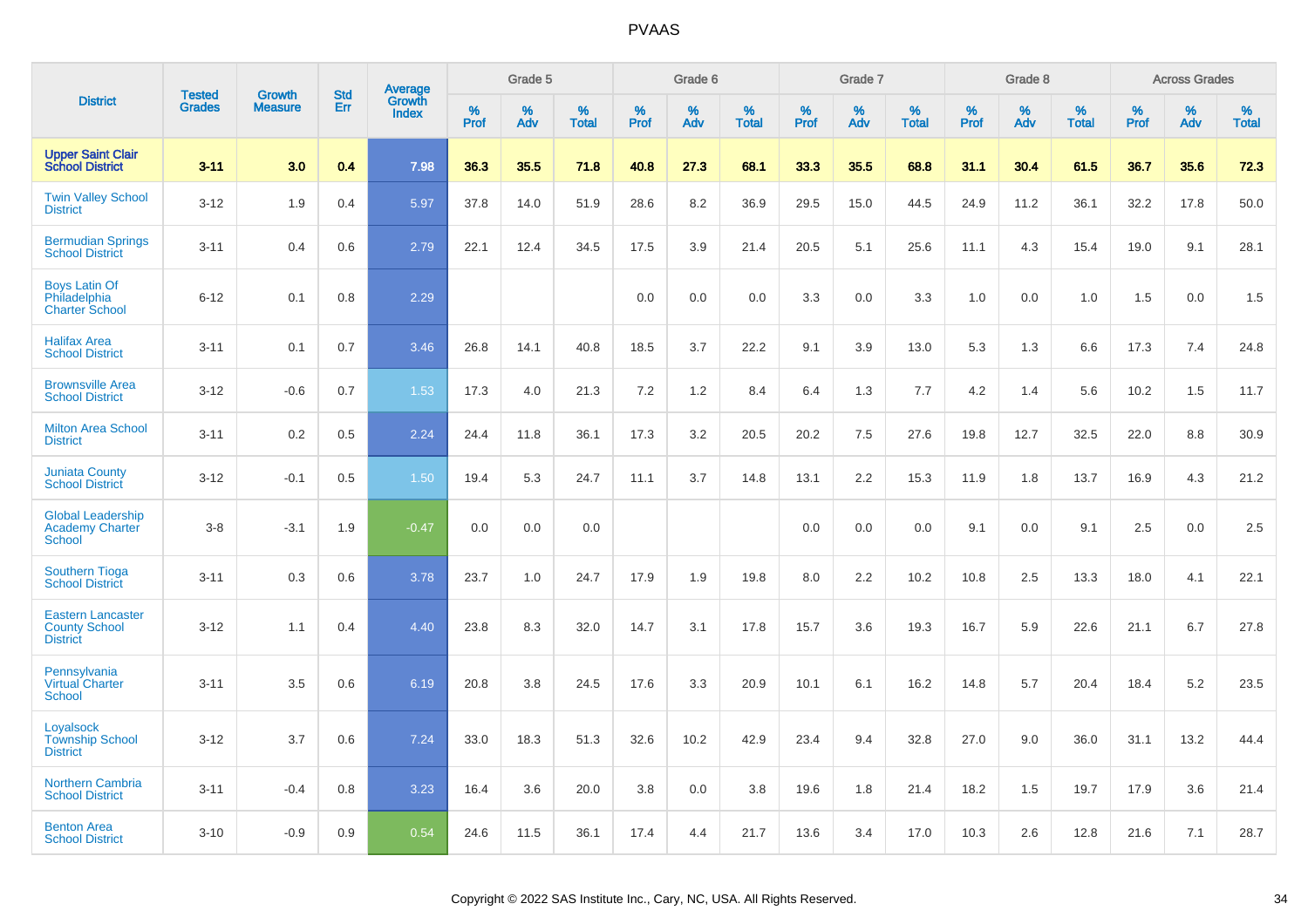|                                                                    |                                |                                 | <b>Std</b> | <b>Average</b>                |           | Grade 5  |                   |                  | Grade 6  |                   |                  | Grade 7  |                   |                  | Grade 8  |                   |                  | <b>Across Grades</b> |                   |
|--------------------------------------------------------------------|--------------------------------|---------------------------------|------------|-------------------------------|-----------|----------|-------------------|------------------|----------|-------------------|------------------|----------|-------------------|------------------|----------|-------------------|------------------|----------------------|-------------------|
| <b>District</b>                                                    | <b>Tested</b><br><b>Grades</b> | <b>Growth</b><br><b>Measure</b> | Err        | <b>Growth</b><br><b>Index</b> | %<br>Prof | %<br>Adv | %<br><b>Total</b> | %<br><b>Prof</b> | %<br>Adv | %<br><b>Total</b> | %<br><b>Prof</b> | %<br>Adv | %<br><b>Total</b> | %<br><b>Prof</b> | %<br>Adv | %<br><b>Total</b> | %<br><b>Prof</b> | %<br>Adv             | %<br><b>Total</b> |
| <b>Upper Saint Clair</b><br><b>School District</b>                 | $3 - 11$                       | 3.0                             | 0.4        | 7.98                          | 36.3      | 35.5     | 71.8              | 40.8             | 27.3     | 68.1              | 33.3             | 35.5     | 68.8              | 31.1             | 30.4     | 61.5              | 36.7             | 35.6                 | 72.3              |
| <b>Riverside Beaver</b><br><b>County School</b><br><b>District</b> | $3 - 11$                       | 1.0                             | 0.6        | 4.05                          | 21.9      | 12.5     | 34.4              | 23.8             | 4.0      | 27.7              | 22.8             | 10.1     | 32.9              | 25.5             | 3.2      | 28.7              | 28.3             | 10.4                 | 38.7              |
| Claysburg-Kimmel<br><b>School District</b>                         | $3 - 11$                       | 3.0                             | 0.8        | 3.68                          | 29.7      | 6.2      | 35.9              | 30.0             | 2.0      | 32.0              | 21.8             | 1.8      | 23.6              | 10.5             | 1.8      | 12.3              | 24.4             | 5.7                  | 30.1              |
| <b>Union School</b><br><b>District</b>                             | $3 - 12$                       | 3.8                             | 1.0        | 7.42                          | 18.2      | 0.0      | 18.2              | 22.0             | 14.6     | 36.6              | 10.5             | 0.0      | 10.5              | 18.2             | 11.4     | 29.6              | 18.6             | 7.7                  | 26.3              |
| Keystone<br><b>Education Center</b><br><b>Charter School</b>       | $3 - 12$                       | $-4.8$                          | 3.2        | $-1.50$                       |           |          |                   |                  |          |                   |                  |          |                   | 0.0              | 0.0      | 0.0               | 0.0              | 0.0                  | 0.0               |
| <b>Line Mountain</b><br><b>School District</b>                     | $3 - 11$                       | $-0.5$                          | 0.7        | 0.25                          | 19.7      | 12.1     | 31.8              | 15.3             | 2.8      | 18.1              | 13.3             | 6.1      | 19.4              | 9.9              | 2.8      | 12.7              | 17.8             | 7.7                  | 25.5              |
| <b>Quaker Valley</b><br><b>School District</b>                     | $3 - 11$                       | 0.6                             | 0.5        | 4.37                          | 36.4      | 23.6     | 60.0              | 32.5             | 20.8     | 53.3              | 36.4             | 11.2     | 47.6              | 26.5             | 7.6      | 34.1              | 34.0             | 24.3                 | 58.3              |
| <b>William Penn</b><br><b>School District</b>                      | $3 - 12$                       | 1.5                             | 0.5        | 5.98                          | 7.8       | 1.9      | 9.7               | 2.2              | 0.0      | 2.2               | 3.0              | 0.6      | 3.6               | 5.6              | 1.2      | 6.9               | 6.3              | 1.6                  | 7.9               |
| <b>Monessen City</b><br><b>School District</b>                     | $3 - 10$                       | $-1.5$                          | 1.1        | $-0.31$                       | 5.3       | 0.0      | 5.3               | 2.6              | 0.0      | 2.6               | 0.0              | 0.0      | 0.0               | 0.0              | 0.0      | 0.0               | 3.9              | 0.6                  | 4.4               |
| <b>South Butler</b><br><b>County School</b><br><b>District</b>     | $3 - 10$                       | 0.6                             | 0.5        | 3.34                          | 35.1      | 12.8     | 48.0              | 22.9             | 5.0      | 27.9              | 21.2             | 11.4     | 32.6              | 13.3             | 1.6      | 14.8              | 27.0             | 11.2                 | 38.3              |
| <b>Hempfield Area</b><br><b>School District</b>                    | $3 - 12$                       | 2.3                             | 0.3        | 7.58                          | 34.6      | 13.8     | 48.4              | 24.6             | 14.9     | 39.6              | 30.2             | 13.5     | 43.7              | 26.8             | 10.7     | 37.5              | 30.5             | 16.4                 | 46.9              |
| <b>Tunkhannock Area</b><br><b>School District</b>                  | $3 - 11$                       | 1.2                             | 0.5        | 3.18                          | 19.8      | 8.8      | 28.7              | 22.7             | 2.3      | 25.0              | 12.6             | 5.5      | 18.1              | 14.7             | 1.4      | 16.1              | 18.1             | 5.2                  | 23.3              |
| <b>Forest Area School</b><br><b>District</b>                       | $3 - 11$                       | $-0.4$                          | 1.2        | 1.03                          | 43.5      | 4.4      | 47.8              | 19.0             | 0.0      | 19.0              | 13.8             | 0.0      | 13.8              | 3.1              | 0.0      | 3.1               | 23.4             | 5.5                  | 29.0              |
| <b>Franklin Regional</b><br><b>School District</b>                 | $3 - 11$                       | 0.3                             | 0.4        | 1.98                          | 39.6      | 22.0     | 61.7              | 33.2             | 19.3     | 52.5              | 27.9             | 18.3     | 46.2              | 25.8             | 8.1      | 33.9              | 31.7             | 25.0                 | 56.7              |
| Wilkinsburg<br><b>Borough School</b><br><b>District</b>            | $3-6$                          | 3.5                             | 1.4        | 5.04                          | 22.5      | 0.0      | 22.5              | 0.0              | 2.4      | 2.4               |                  |          |                   |                  |          |                   | 12.1             | 2.0                  | 14.1              |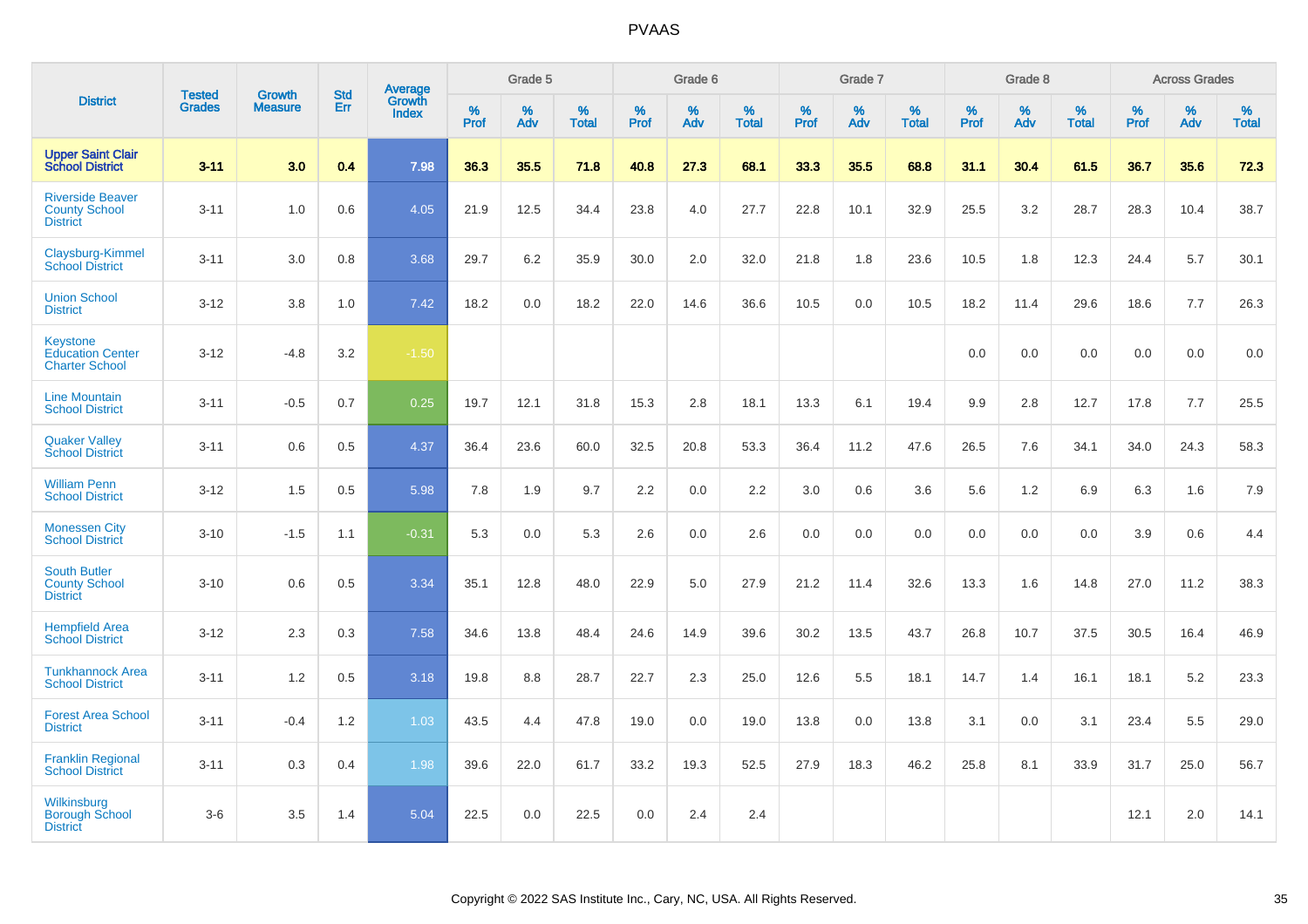|                                                                    | <b>Tested</b> | <b>Growth</b>  | <b>Std</b> | Average                |           | Grade 5  |                      |              | Grade 6  |                      |              | Grade 7  |                      |              | Grade 8  |                      |              | <b>Across Grades</b> |                   |
|--------------------------------------------------------------------|---------------|----------------|------------|------------------------|-----------|----------|----------------------|--------------|----------|----------------------|--------------|----------|----------------------|--------------|----------|----------------------|--------------|----------------------|-------------------|
| <b>District</b>                                                    | <b>Grades</b> | <b>Measure</b> | <b>Err</b> | Growth<br><b>Index</b> | %<br>Prof | %<br>Adv | $\%$<br><b>Total</b> | $\%$<br>Prof | %<br>Adv | $\%$<br><b>Total</b> | $\%$<br>Prof | %<br>Adv | $\%$<br><b>Total</b> | $\%$<br>Prof | %<br>Adv | $\%$<br><b>Total</b> | $\%$<br>Prof | %<br>Adv             | %<br><b>Total</b> |
| <b>Upper Saint Clair</b><br><b>School District</b>                 | $3 - 11$      | 3.0            | 0.4        | 7.98                   | 36.3      | 35.5     | 71.8                 | 40.8         | 27.3     | 68.1                 | 33.3         | 35.5     | 68.8                 | 31.1         | 30.4     | 61.5                 | 36.7         | 35.6                 | 72.3              |
| Allegheny-Clarion<br><b>Valley School</b><br><b>District</b>       | $3 - 10$      | 0.1            | 0.9        | 2.43                   | 19.5      | 7.3      | 26.8                 | 14.6         | 1.8      | 16.4                 | 4.8          | 0.0      | 4.8                  | 8.6          | 0.0      | 8.6                  | 14.2         | 8.1                  | 22.3              |
| <b>Brookville Area</b><br><b>School District</b>                   | $3 - 11$      | 4.3            | 0.6        | 11.53                  | 16.8      | 13.9     | 30.7                 | 28.1         | 16.8     | 44.9                 | 13.8         | 2.4      | 16.3                 | 19.4         | 9.3      | 28.7                 | 21.6         | 9.4                  | 31.0              |
| <b>Southwest</b><br>Leadership<br><b>Academy Charter</b><br>School | $3 - 8$       | 0.7            | 1.0        | 2.49                   | 2.2       | 0.0      | 2.2                  | 2.9          | 0.0      | 2.9                  | 5.1          | 0.0      | 5.1                  | 0.0          | 0.0      | 0.0                  | 5.7          | 1.5                  | $7.2\,$           |
| <b>Oswayo Valley</b><br><b>School District</b>                     | $3 - 12$      | 0.2            | 1.1        | 2.50                   | 27.6      | 20.7     | 48.3                 | 25.9         | 7.4      | 33.3                 | 25.9         | 11.1     | 37.0                 | 25.8         | 16.1     | 41.9                 | 30.6         | 20.6                 | 51.2              |
| <b>South Eastern</b><br><b>School District</b>                     | $3 - 11$      | 1.8            | 0.5        | 5.70                   | 21.6      | 15.9     | 37.5                 | 25.4         | 14.4     | 39.9                 | 20.8         | 3.9      | 24.7                 | 20.4         | 5.2      | 25.6                 | 26.2         | 11.6                 | 37.7              |
| <b>Union Area School</b><br><b>District</b>                        | $3 - 11$      | $-0.6$         | 0.9        | 1.34                   | 40.0      | 12.5     | 52.5                 | 32.8         | 5.2      | 37.9                 | 26.3         | 3.5      | 29.8                 | 17.8         | 0.0      | 17.8                 | 30.2         | 7.4                  | 37.6              |
| Williamsburg<br><b>Community School</b><br><b>District</b>         | $3 - 11$      | 4.8            | 1.0        | 6.37                   | 25.0      | 12.5     | 37.5                 | 34.3         | 8.6      | 42.9                 | 26.2         | 4.8      | 31.0                 | 40.6         | 0.0      | 40.6                 | 28.1         | 8.4                  | 36.4              |
| <b>Slippery Rock Area</b><br><b>School District</b>                | $3 - 11$      | 1.4            | 0.5        | 3.52                   | 37.0      | 20.5     | 57.5                 | 28.6         | 26.3     | 54.9                 | 26.4         | 13.2     | 39.7                 | 26.2         | 10.3     | 36.5                 | 32.4         | 20.5                 | 53.0              |
| <b>Jeannette City</b><br><b>School District</b>                    | $3 - 11$      | 3.0            | 0.8        | 3.70                   | 12.5      | 0.0      | 12.5                 | 22.6         | 1.9      | 24.5                 | 12.9         | 4.8      | 17.7                 | 15.4         | 3.8      | 19.2                 | 16.1         | 3.6                  | 19.7              |
| <b>Urban Pathways 6-</b><br><b>12 Charter School</b>               | $6 - 11$      | $-1.8$         | 1.6        | 0.00                   |           |          |                      | 0.0          | 0.0      | 0.0                  | 0.0          | 0.0      | 0.0                  | 0.0          | 0.0      | 0.0                  | 0.0          | 0.0                  | 0.0               |
| <b>Mastery Charter</b><br>School - Thomas<br>Campus                | $3 - 10$      | 1.5            | 0.9        | 4.14                   | 10.8      | 0.0      | 10.8                 | 7.1          | 2.4      | 9.5                  | 7.0          | 0.0      | 7.0                  | 2.2          | 0.0      | 2.2                  | 8.6          | 0.8                  | 9.4               |
| <b>Iroquois School</b><br><b>District</b>                          | $3 - 11$      | 2.5            | 0.7        | 5.99                   | 36.7      | 10.1     | 46.8                 | 20.7         | 17.1     | 37.8                 | 11.5         | 9.4      | 20.8                 | 21.0         | 6.0      | 27.0                 | 23.5         | 11.1                 | 34.6              |
| <b>Red Lion Area</b><br><b>School District</b>                     | $3 - 11$      | 1.0            | 0.4        | 5.19                   | 24.8      | 8.9      | 33.7                 | 20.6         | 5.3      | 25.9                 | 16.7         | 9.1      | 25.8                 | 14.5         | 6.6      | 21.0                 | 23.3         | 8.6                  | 31.9              |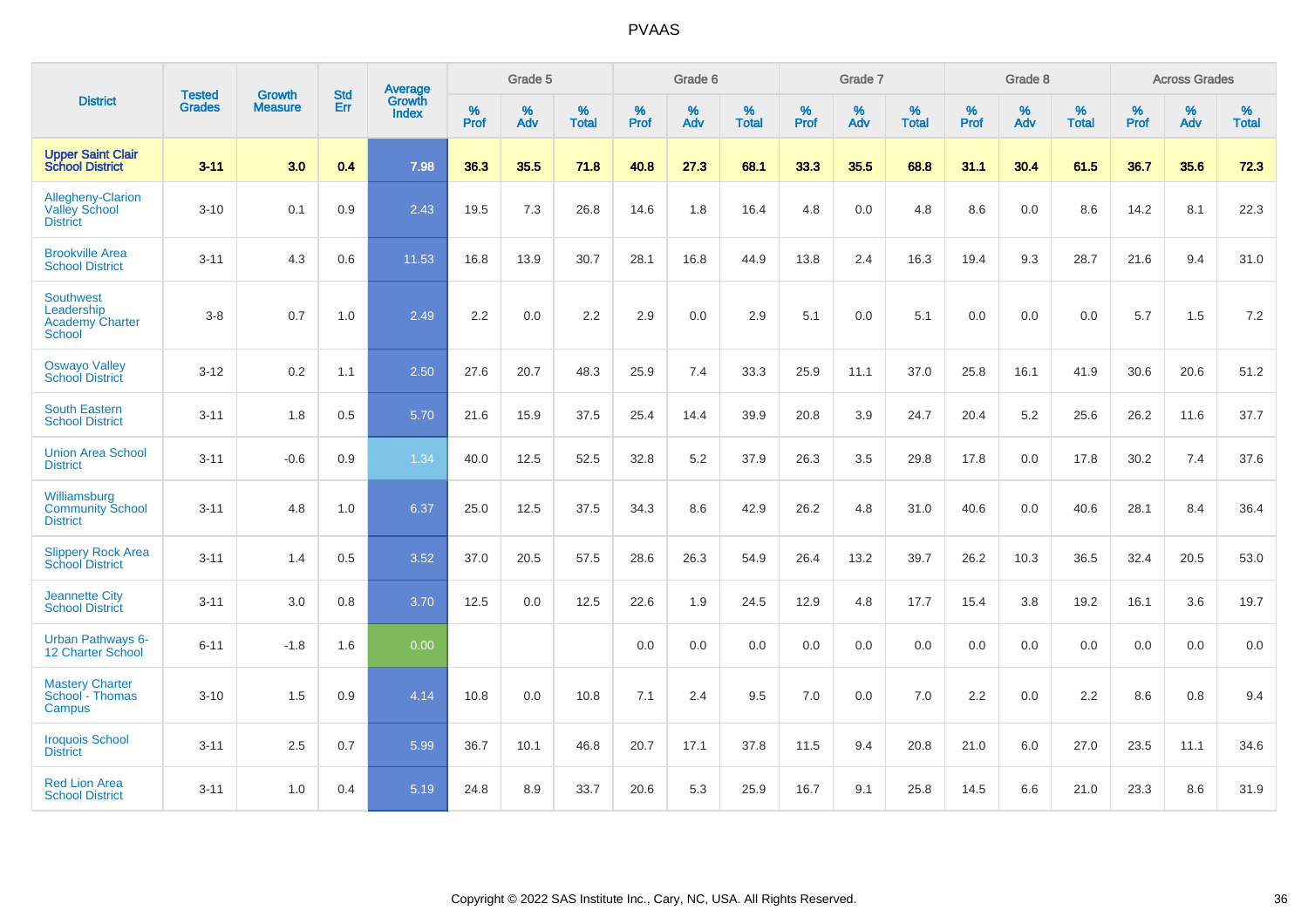|                                                      |                                |                                 | <b>Std</b> | Average                |           | Grade 5  |                      |           | Grade 6  |                   |           | Grade 7  |                   |           | Grade 8  |                   |           | <b>Across Grades</b> |                   |
|------------------------------------------------------|--------------------------------|---------------------------------|------------|------------------------|-----------|----------|----------------------|-----------|----------|-------------------|-----------|----------|-------------------|-----------|----------|-------------------|-----------|----------------------|-------------------|
| <b>District</b>                                      | <b>Tested</b><br><b>Grades</b> | <b>Growth</b><br><b>Measure</b> | Err        | Growth<br><b>Index</b> | %<br>Prof | %<br>Adv | $\%$<br><b>Total</b> | %<br>Prof | %<br>Adv | %<br><b>Total</b> | %<br>Prof | %<br>Adv | %<br><b>Total</b> | %<br>Prof | %<br>Adv | %<br><b>Total</b> | %<br>Prof | %<br>Adv             | %<br><b>Total</b> |
| <b>Upper Saint Clair</b><br><b>School District</b>   | $3 - 11$                       | 3.0                             | 0.4        | 7.98                   | 36.3      | 35.5     | 71.8                 | 40.8      | 27.3     | 68.1              | 33.3      | 35.5     | 68.8              | 31.1      | 30.4     | 61.5              | 36.7      | 35.6                 | 72.3              |
| Achievement<br><b>House Charter</b><br><b>School</b> | $7 - 11$                       | $-0.3$                          | 1.5        | 0.79                   |           |          |                      |           |          |                   | 20.0      | 0.0      | 20.0              | 7.1       | 2.4      | 9.5               | 11.9      | 1.5                  | 13.4              |
| <b>Solanco School</b><br><b>District</b>             | $3 - 11$                       | 0.3                             | 0.4        | 2.53                   | 21.5      | 5.0      | 26.5                 | 12.6      | 5.6      | 18.1              | 17.0      | 7.4      | 24.4              | 11.9      | 2.9      | 14.8              | 20.0      | 7.2                  | 27.1              |
| <b>Annville-Cleona</b><br><b>School District</b>     | $3 - 12$                       | 0.4                             | 0.6        | 3.81                   | 33.8      | 12.5     | 46.2                 | 16.7      | 2.1      | 18.8              | 29.1      | 11.8     | 40.9              | 27.8      | 9.3      | 37.0              | 27.5      | 9.4                  | 36.9              |
| <b>Steelton-Highspire</b><br><b>School District</b>  | $3 - 11$                       | 2.5                             | 0.7        | 4.46                   | 2.9       | 0.0      | 2.9                  | 0.0       | 0.0      | 0.0               | 0.0       | 0.0      | 0.0               | 0.0       | 0.0      | 0.0               | 0.8       | 0.4                  | 1.3               |
| <b>Dallastown Area</b><br><b>School District</b>     | $3 - 11$                       | 0.6                             | 0.3        | 3.62                   | 25.8      | 13.0     | 38.8                 | 31.1      | 11.5     | 42.6              | 23.7      | 7.8      | 31.6              | 19.0      | 9.4      | 28.4              | 27.7      | 14.8                 | 42.4              |
| <b>Newport School</b><br><b>District</b>             | $3 - 12$                       | 2.2                             | 0.8        | 4.70                   | 22.2      | 11.1     | 33.3                 | 25.0      | 6.9      | 31.9              | 15.9      | 0.0      | 15.9              | 27.4      | 4.8      | 32.3              | 24.8      | 6.9                  | 31.7              |
| <b>Juniata Valley</b><br><b>School District</b>      | $3 - 11$                       | 2.4                             | 0.9        | 4.64                   | 23.3      | 4.6      | 27.9                 | 5.4       | 3.6      | 8.9               | 21.0      | 5.3      | 26.3              | 12.5      | 2.1      | 14.6              | 18.7      | 5.0                  | 23.8              |
| <b>East Lycoming</b><br><b>School District</b>       | $3 - 11$                       | 2.6                             | 0.6        | 7.47                   | 36.1      | 23.5     | 59.7                 | 26.2      | 26.2     | 52.3              | 26.4      | 20.7     | 47.1              | 27.9      | 14.8     | 42.6              | 31.5      | 19.5                 | 51.0              |
| <b>Penn Manor</b><br><b>School District</b>          | $3 - 11$                       | 3.2                             | 0.3        | 9.54                   | 33.8      | 14.9     | 48.6                 | 28.7      | 15.2     | 43.9              | 25.5      | 13.2     | 38.7              | 30.2      | 11.0     | 41.2              | 31.4      | 16.9                 | 48.2              |
| <b>Baden Academy</b><br><b>Charter School</b>        | $3-6$                          | 0.1                             | 1.1        | 1.04                   | 20.6      | 4.8      | 25.4                 | 22.4      | 8.6      | 31.0              |           |          |                   |           |          |                   | 20.8      | 6.4                  | 27.2              |
| <b>Millcreek Township</b><br><b>School District</b>  | $3 - 11$                       | 1.1                             | 0.3        | 8.82                   | 26.5      | 20.8     | 47.3                 | 23.1      | 9.4      | 32.4              | 22.1      | 14.3     | 36.4              | 21.6      | 13.0     | 34.7              | 25.4      | 15.9                 | 41.3              |
| <b>Jamestown Area</b><br><b>School District</b>      | $3 - 11$                       | 0.7                             | 1.2        | 2.23                   | 18.4      | 10.5     | 29.0                 | 16.7      | 0.0      | 16.7              | 24.1      | 3.4      | 27.6              | 19.0      | 0.0      | 19.0              | 18.3      | 6.1                  | 24.4              |
| <b>Eastern York</b><br><b>School District</b>        | $3 - 11$                       | $-0.5$                          | 0.5        | $-0.16$                | 29.5      | 11.0     | 40.5                 | 23.5      | 6.0      | 29.5              | 23.2      | 14.1     | 37.3              | 17.3      | 9.7      | 27.0              | 24.8      | 10.7                 | 35.4              |
| <b>Upper Adams</b><br><b>School District</b>         | $3 - 11$                       | 1.7                             | 0.6        | 5.68                   | 30.0      | 9.2      | 39.2                 | 18.0      | 7.7      | 25.6              | 18.1      | 1.9      | 20.0              | 11.4      | 3.8      | 15.3              | 22.6      | 6.3                  | 28.9              |
| <b>Discovery Charter</b><br><b>School</b>            | $3 - 8$                        | 2.6                             | 0.9        | 2.98                   | 8.5       | 2.1      | 10.6                 | 0.0       | 0.0      | 0.0               | 6.6       | 1.6      | 8.2               | 5.4       | $0.0\,$  | 5.4               | 5.2       | 1.1                  | 6.2               |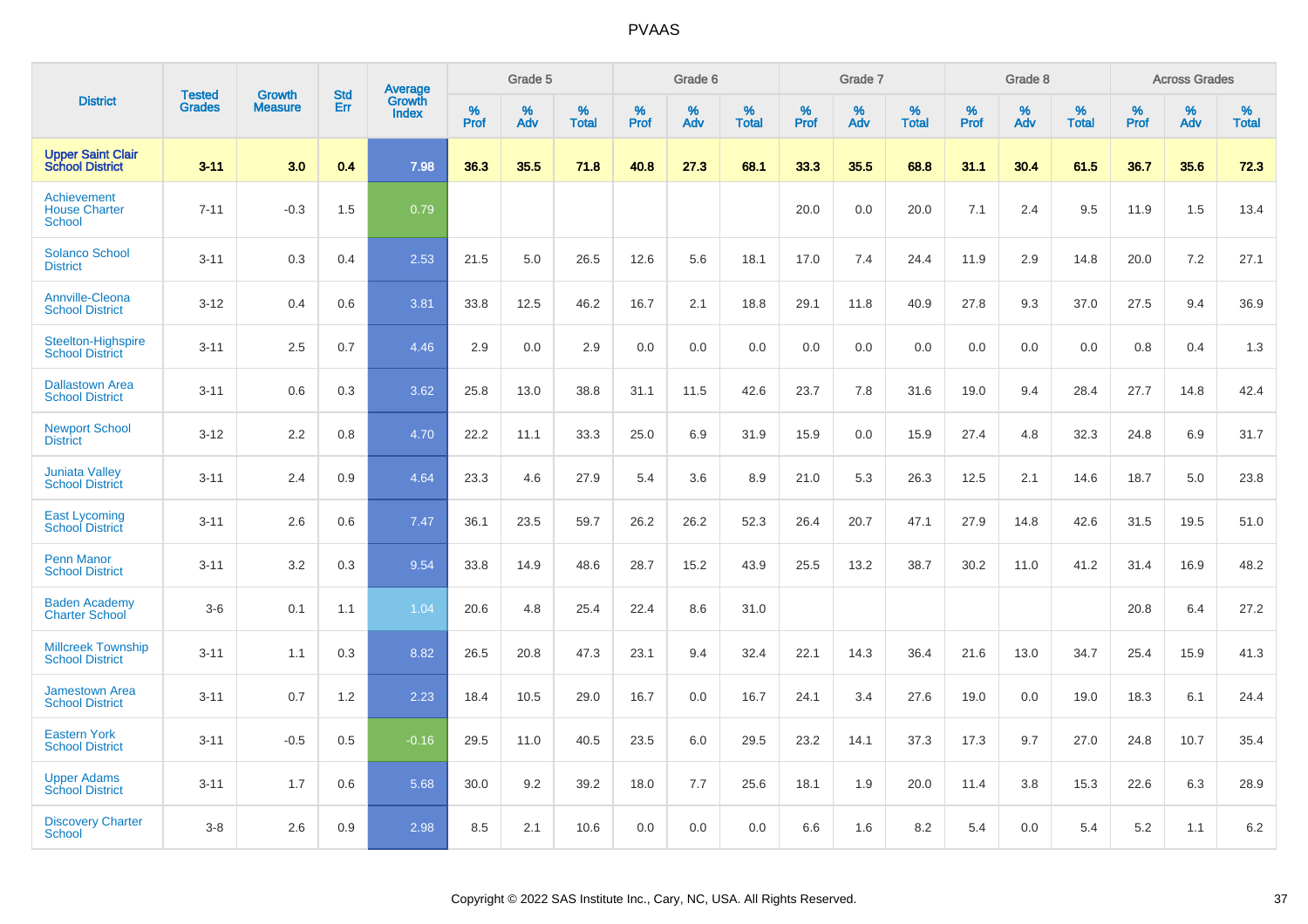|                                                                   | <b>Tested</b> | <b>Growth</b>  | <b>Std</b> | Average                |              | Grade 5  |                   |           | Grade 6  |                   |              | Grade 7  |                   |           | Grade 8  |                   |              | <b>Across Grades</b> |                   |
|-------------------------------------------------------------------|---------------|----------------|------------|------------------------|--------------|----------|-------------------|-----------|----------|-------------------|--------------|----------|-------------------|-----------|----------|-------------------|--------------|----------------------|-------------------|
| <b>District</b>                                                   | <b>Grades</b> | <b>Measure</b> | Err        | Growth<br><b>Index</b> | $\%$<br>Prof | %<br>Adv | %<br><b>Total</b> | %<br>Prof | %<br>Adv | %<br><b>Total</b> | $\%$<br>Prof | %<br>Adv | %<br><b>Total</b> | %<br>Prof | %<br>Adv | %<br><b>Total</b> | $\%$<br>Prof | %<br>Adv             | %<br><b>Total</b> |
| <b>Upper Saint Clair</b><br><b>School District</b>                | $3 - 11$      | 3.0            | 0.4        | 7.98                   | 36.3         | 35.5     | 71.8              | 40.8      | 27.3     | 68.1              | 33.3         | 35.5     | 68.8              | 31.1      | 30.4     | 61.5              | 36.7         | 35.6                 | 72.3              |
| <b>Bloomsburg Area</b><br><b>School District</b>                  | $3 - 10$      | 1.2            | 0.6        | 3.43                   | 25.0         | 13.0     | 38.0              | 16.7      | 3.3      | 20.0              | 14.7         | 3.9      | 18.6              | 16.8      | 9.9      | 26.7              | 21.5         | 8.7                  | 30.2              |
| <b>Westmont Hilltop</b><br><b>School District</b>                 | $3 - 11$      | 2.7            | 0.6        | 6.24                   | 28.0         | 11.0     | 39.0              | 18.4      | 8.2      | 26.5              | 22.2         | 6.2      | 28.4              | 26.1      | 8.7      | 34.8              | 24.1         | 11.7                 | 35.7              |
| <b>Montrose Area</b><br><b>School District</b>                    | $3 - 10$      | 1.4            | 0.7        | 4.16                   | 19.4         | 19.4     | 38.8              | 27.2      | 4.4      | 31.5              | 25.0         | 4.4      | 29.4              | 14.5      | 2.4      | 16.9              | 24.4         | 7.4                  | 31.8              |
| <b>Universal</b><br><b>Creighton Charter</b><br><b>School</b>     | $3 - 8$       | 1.1            | 0.7        | 2.15                   | 11.9         | 1.2      | 13.1              | 3.5       | 1.2      | 4.7               | 7.7          | 6.2      | 13.8              | 4.7       | 4.7      | 9.4               | 8.6          | 4.4                  | 13.1              |
| <b>Southern Columbia</b><br><b>Area School</b><br><b>District</b> | $3 - 11$      | 1.8            | 0.7        | 7.30                   | 34.7         | 9.7      | 44.4              | 18.8      | 5.2      | 24.0              | 29.0         | 14.0     | 43.0              | 15.4      | 2.2      | 17.6              | 28.0         | 10.6                 | 38.6              |
| <b>Shade-Central City</b><br><b>School District</b>               | $3 - 11$      | 1.4            | 1.4        | 2.94                   | 18.8         | 0.0      | 18.8              | 26.9      | 0.0      | 26.9              | 20.0         | 10.0     | 30.0              | 34.8      | 0.0      | 34.8              | 29.0         | 3.0                  | 32.1              |
| <b>Derry Township</b><br><b>School District</b>                   | $3 - 10$      | 4.3            | 1.3        | 7.27                   | 39.1         | 28.5     | 67.6              | 51.5      | 21.2     | 72.7              | 30.8         | 34.6     | 65.4              | 14.3      | 71.4     | 85.7              | 37.5         | 30.3                 | 67.8              |
| <b>Berlin</b><br><b>Brothersvalley</b><br><b>School District</b>  | $3 - 11$      | 2.2            | 0.8        | 3.87                   | 34.0         | 15.1     | 49.1              | 21.2      | 3.0      | 24.2              | 30.8         | 3.8      | 34.6              | 18.8      | 8.3      | 27.1              | 25.8         | 10.8                 | 36.6              |
| <b>Chestnut Ridge</b><br><b>School District</b>                   | $3 - 12$      | 4.2            | 0.6        | 7.56                   | 30.4         | 6.5      | 37.0              | 22.2      | 3.7      | 25.9              | 36.8         | 4.2      | 41.0              | 18.4      | 10.2     | 28.6              | 26.7         | 9.7                  | 36.4              |
| Springfield<br><b>Township School</b><br><b>District</b>          | $3 - 11$      | 1.7            | 0.5        | 5.78                   | 31.3         | 12.3     | 43.6              | 26.9      | 11.1     | 38.0              | 28.4         | 21.9     | 50.3              | 31.7      | 17.2     | 49.0              | 33.1         | 15.4                 | 48.5              |
| <b>Esperanza Cyber</b><br><b>Charter School</b>                   | $3 - 11$      | 0.4            | 1.3        | 1.00                   | 0.0          | 0.0      | 0.0               | 0.0       | 0.0      | 0.0               | 2.6          | 0.0      | 2.6               | 0.0       | 0.0      | 0.0               | 1.6          | 0.0                  | 1.6               |
| <b>Northern Tioga</b><br><b>School District</b>                   | $3 - 12$      | 3.4            | 0.5        | 10.12                  | 22.7         | 5.2      | 27.9              | 32.2      | 4.2      | 36.4              | 16.8         | 2.6      | 19.4              | 23.8      | 6.2      | 30.0              | 25.9         | 7.0                  | 32.8              |
| Lackawanna Trail<br><b>School District</b>                        | $3 - 10$      | 1.4            | 0.7        | 3.97                   | 21.8         | 9.1      | 30.9              | 34.3      | 10.4     | 44.8              | 12.7         | 11.3     | 23.9              | 11.8      | 6.6      | 18.4              | 24.2         | 11.5                 | 35.8              |
| <b>Pequea Valley</b><br><b>School District</b>                    | $3 - 11$      | 2.4            | 0.6        | 6.27                   | 15.6         | 6.4      | 22.0              | 14.0      | 2.2      | 16.1              | 11.7         | 2.3      | 14.1              | 13.1      | 2.0      | 15.2              | 16.9         | 3.8                  | 20.7              |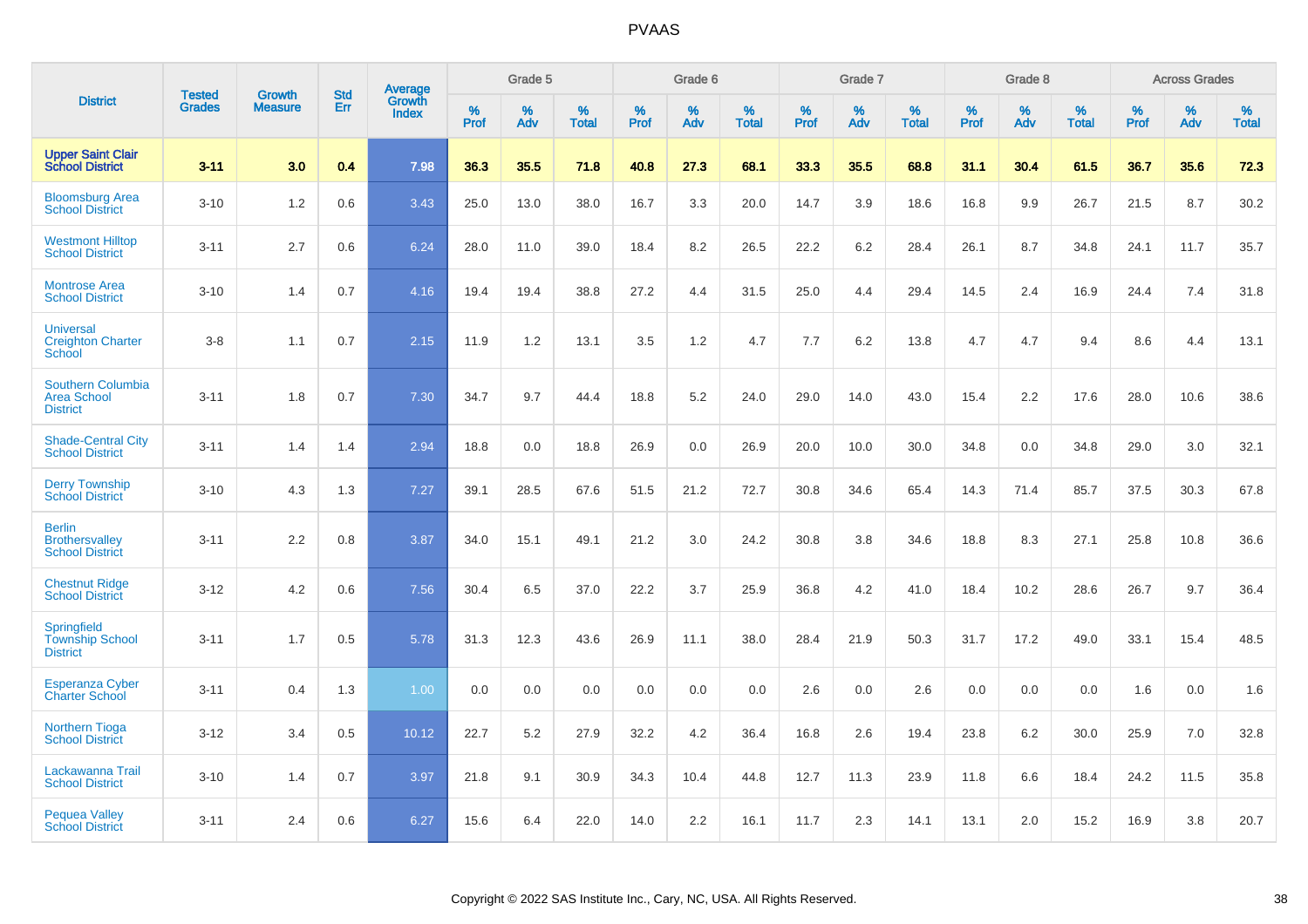|                                                                         |                                |                                 | <b>Std</b> | Average                |           | Grade 5  |                   |           | Grade 6  |                   |           | Grade 7  |                   |           | Grade 8  |                   |           | <b>Across Grades</b> |                   |
|-------------------------------------------------------------------------|--------------------------------|---------------------------------|------------|------------------------|-----------|----------|-------------------|-----------|----------|-------------------|-----------|----------|-------------------|-----------|----------|-------------------|-----------|----------------------|-------------------|
| <b>District</b>                                                         | <b>Tested</b><br><b>Grades</b> | <b>Growth</b><br><b>Measure</b> | <b>Err</b> | Growth<br><b>Index</b> | %<br>Prof | %<br>Adv | %<br><b>Total</b> | %<br>Prof | %<br>Adv | %<br><b>Total</b> | %<br>Prof | %<br>Adv | %<br><b>Total</b> | %<br>Prof | %<br>Adv | %<br><b>Total</b> | %<br>Prof | %<br>Adv             | %<br><b>Total</b> |
| <b>Upper Saint Clair</b><br><b>School District</b>                      | $3 - 11$                       | 3.0                             | 0.4        | 7.98                   | 36.3      | 35.5     | 71.8              | 40.8      | 27.3     | 68.1              | 33.3      | 35.5     | 68.8              | 31.1      | 30.4     | 61.5              | 36.7      | 35.6                 | 72.3              |
| <b>Centennial School</b><br><b>District</b>                             | $3 - 10$                       | 1.6                             | 0.3        | 5.91                   | 23.7      | 5.4      | 29.1              | 18.3      | 3.0      | 21.3              | 22.2      | 5.1      | 27.4              | 13.0      | 8.2      | 21.2              | 21.7      | 6.7                  | 28.4              |
| <b>Kennett</b><br>Consolidated<br><b>School District</b>                | $3 - 11$                       | 1.3                             | 0.4        | 6.12                   | 29.8      | 15.1     | 44.9              | 20.2      | 8.3      | 28.5              | 20.2      | 11.6     | 31.7              | 10.9      | 6.9      | 17.8              | 22.4      | 12.3                 | 34.7              |
| <b>Crawford Central</b><br><b>School District</b>                       | $3 - 11$                       | 1.9                             | 0.4        | 4.77                   | 24.2      | 7.9      | 32.1              | 15.7      | 3.8      | 19.6              | 16.7      | 3.7      | 20.4              | 9.0       | 2.6      | 11.6              | 18.4      | 5.5                  | 23.8              |
| <b>Memphis Street</b><br><b>Academy Charter</b><br>School @ JP<br>Jones | $5 - 8$                        | 0.7                             | 0.7        | 1.39                   | 0.0       | 3.2      | 3.2               | $0.0\,$   | 0.0      | 0.0               | 0.0       | 0.0      | 0.0               | 0.0       | 0.0      | 0.0               | 0.0       | 0.6                  | 0.6               |
| <b>Universal Vare</b><br><b>Charter School</b>                          | $6-8$                          | 1.8                             | 1.3        | 3.30                   |           |          |                   | 0.0       | 6.2      | 6.2               | 3.6       | 0.0      | 3.6               | 6.4       | 0.0      | 6.4               | 4.7       | 0.9                  | 5.7               |
| <b>Radnor Township</b><br><b>School District</b>                        | $3 - 12$                       | 4.4                             | 0.4        | 11.22                  | 34.0      | 41.4     | 75.4              | 41.7      | 25.4     | 67.1              | 34.3      | 31.8     | 66.2              | 35.0      | 21.5     | 56.5              | 36.8      | 31.8                 | 68.6              |
| Catasaugua Area<br><b>School District</b>                               | $3 - 12$                       | 1.1                             | 0.6        | 2.87                   | 12.0      | 5.4      | 17.4              | 22.7      | 4.0      | 26.7              | 9.8       | 4.9      | 14.7              | 8.9       | 3.3      | 12.2              | 15.4      | 4.4                  | 19.8              |
| Pennsylvania<br><b>Cyber Charter</b><br>School                          | $3 - 11$                       | 1.9                             | 0.5        | 4.83                   | 14.1      | 4.9      | 19.0              | 10.8      | 3.4      | 14.2              | 11.7      | 3.5      | 15.2              | 6.5       | 1.6      | 8.1               | 12.6      | 4.4                  | 17.1              |
| <b>Northern Potter</b><br><b>School District</b>                        | $3 - 12$                       | 2.0                             | 1.1        | 2.34                   | 26.7      | 3.3      | 30.0              | 9.3       | 2.3      | 11.6              | 29.0      | 12.9     | 41.9              | 11.1      | 0.0      | 11.1              | 18.7      | 7.4                  | 26.1              |
| <b>Greenwood School</b><br><b>District</b>                              | $3 - 11$                       | 3.3                             | 0.8        | 4.78                   | 30.3      | 13.6     | 43.9              | 32.1      | 7.6      | 39.6              | 9.1       | 1.8      | 10.9              | 25.9      | 14.8     | 40.7              | 28.8      | 15.4                 | 44.2              |
| <b>Mastery Charter</b><br>School - Smedley<br>Campus                    | $3-6$                          | $-0.6$                          | 1.2        | $-0.35$                | 1.9       | 0.0      | 1.9               | 3.5       | 0.0      | 3.5               |           |          |                   |           |          |                   | 3.5       | 0.0                  | 3.5               |
| <b>Millville Area</b><br><b>School District</b>                         | $3 - 12$                       | 3.8                             | 0.9        | 5.21                   | 34.0      | 0.0      | 34.0              | 18.9      | 1.9      | 20.8              | 15.9      | 9.1      | 25.0              | 18.4      | 2.6      | 21.0              | 24.6      | 4.7                  | 29.3              |
| <b>Fell Charter School</b>                                              | $3 - 8$                        | 1.1                             | 2.2        | 1.36                   | 25.0      | 0.0      | 25.0              | 6.7       | 0.0      | 6.7               |           |          |                   |           |          |                   | 17.1      | 4.0                  | 21.0              |
| <b>Midland Borough</b><br><b>School District</b>                        | $3 - 8$                        | 2.3                             | 1.3        | 2.65                   | 10.3      | 6.9      | 17.2              | 13.6      | 0.0      | 13.6              | 14.3      | 0.0      | 14.3              | 9.5       | 4.8      | 14.3              | 15.7      | 2.9                  | 18.6              |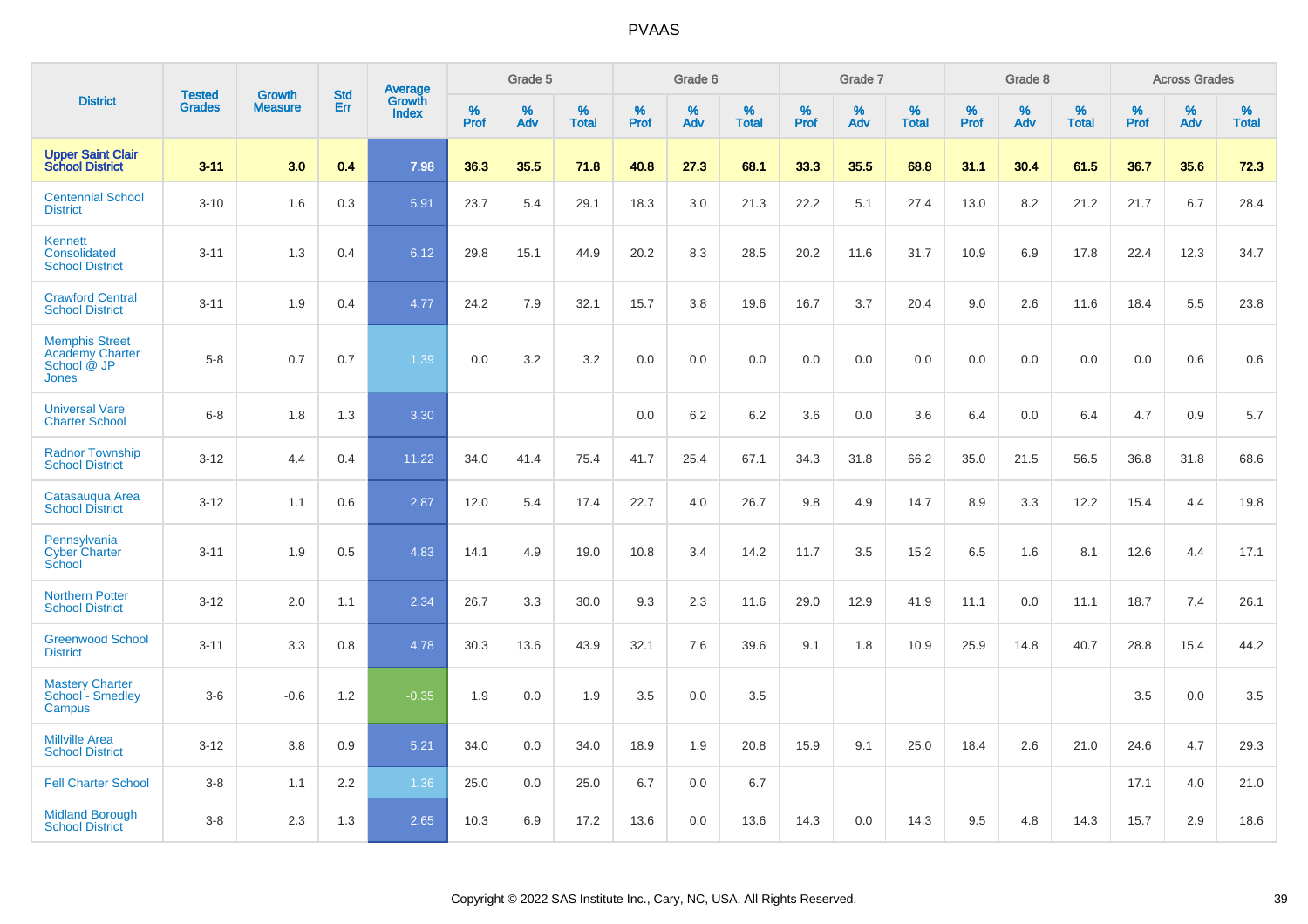|                                                          |                                | <b>Growth</b>  | <b>Std</b> | Average                |              | Grade 5  |                   |              | Grade 6  |                   |              | Grade 7  |                   |              | Grade 8  |                   |              | <b>Across Grades</b> |                   |
|----------------------------------------------------------|--------------------------------|----------------|------------|------------------------|--------------|----------|-------------------|--------------|----------|-------------------|--------------|----------|-------------------|--------------|----------|-------------------|--------------|----------------------|-------------------|
| <b>District</b>                                          | <b>Tested</b><br><b>Grades</b> | <b>Measure</b> | Err        | Growth<br><b>Index</b> | $\%$<br>Prof | %<br>Adv | %<br><b>Total</b> | $\%$<br>Prof | %<br>Adv | %<br><b>Total</b> | $\%$<br>Prof | %<br>Adv | %<br><b>Total</b> | $\%$<br>Prof | %<br>Adv | %<br><b>Total</b> | $\%$<br>Prof | %<br>Adv             | %<br><b>Total</b> |
| <b>Upper Saint Clair</b><br><b>School District</b>       | $3 - 11$                       | 3.0            | 0.4        | 7.98                   | 36.3         | 35.5     | 71.8              | 40.8         | 27.3     | 68.1              | 33.3         | 35.5     | 68.8              | 31.1         | 30.4     | 61.5              | 36.7         | 35.6                 | 72.3              |
| <b>York City School</b><br><b>District</b>               | $3 - 12$                       | 1.6            | 0.3        | 5.64                   | 2.5          | 1.0      | 3.5               | 2.0          | $0.2\,$  | 2.2               | 2.6          | 0.5      | 3.1               | 1.4          | 0.2      | 1.6               | 2.8          | 0.6                  | 3.4               |
| <b>Coudersport Area</b><br><b>School District</b>        | $3 - 11$                       | 1.4            | 0.9        | 1.96                   | 35.7         | 3.6      | 39.3              | 16.7         | 4.8      | 21.4              | 18.9         | 5.7      | 24.5              | 15.1         | 3.8      | 18.9              | 22.0         | 5.7                  | 27.7              |
| <b>Duquesne City</b><br><b>School District</b>           | $3-8$                          | 1.2            | 1.3        | 1.95                   | 6.0          | 2.0      | 8.0               | 5.6          | 0.0      | 5.6               |              |          |                   |              |          |                   | 3.4          | 1.7                  | 5.0               |
| Hatboro-Horsham<br><b>School District</b>                | $3 - 11$                       | 0.6            | 0.4        | 1.72                   | 26.2         | 8.5      | 34.7              | 30.0         | 11.1     | 41.1              | 20.8         | 5.2      | 26.0              | 19.7         | 5.7      | 25.4              | 25.9         | 8.7                  | 34.6              |
| Keystone<br><b>Academy Charter</b><br><b>School</b>      | $3 - 8$                        | 0.8            | 0.8        | 2.54                   | 12.3         | 5.3      | 17.5              | 9.7          | 4.8      | 14.5              | 12.3         | 1.8      | 14.0              | 6.8          | 1.7      | 8.5               | 12.4         | 2.8                  | 15.1              |
| <b>Northeastern York</b><br><b>School District</b>       | $3 - 11$                       | 1.4            | 0.4        | 3.99                   | 32.1         | 13.8     | 46.0              | 21.2         | 8.1      | 29.3              | 21.9         | 6.0      | 27.9              | 29.2         | 15.0     | 44.1              | 27.8         | 13.2                 | 41.0              |
| <b>West Perry School</b><br><b>District</b>              | $3 - 11$                       | 2.7            | 0.5        | 6.23                   | 22.5         | 15.9     | 38.4              | 20.9         | 5.7      | 26.6              | 14.0         | 6.7      | 20.7              | 15.2         | 8.5      | 23.6              | 21.6         | 10.7                 | 32.3              |
| Punxsutawney<br><b>Area School</b><br><b>District</b>    | $3 - 11$                       | 4.6            | 0.6        | 8.24                   | 37.0         | 6.5      | 43.5              | 36.3         | 10.6     | 46.9              | 22.4         | 4.8      | 27.2              | 20.5         | 7.1      | 27.6              | 27.8         | 11.1                 | 38.8              |
| <b>General Mclane</b><br><b>School District</b>          | $3 - 11$                       | 3.9            | 0.5        | 7.89                   | 36.9         | 15.4     | 52.4              | 27.3         | 12.4     | 39.8              | 25.8         | 23.1     | 49.0              | 26.9         | 7.7      | 34.6              | 30.2         | 16.6                 | 46.8              |
| Widener<br>Partnership<br><b>Charter School</b>          | $3 - 7$                        | 2.8            | 1.0        | 2.67                   | 0.0          | 0.0      | 0.0               | 2.5          | 0.0      | 2.5               | 0.0          | 2.3      | 2.3               |              |          |                   | 1.4          | 0.5                  | 1.9               |
| <b>Keystone Central</b><br><b>School District</b>        | $3 - 11$                       | 1.5            | 0.4        | 3.98                   | 18.6         | 8.5      | 27.1              | 20.9         | 8.6      | 29.5              | 10.9         | 3.3      | 14.1              | 10.5         | 2.2      | 12.6              | 19.2         | 8.0                  | 27.2              |
| Pen Argyl Area<br><b>School District</b>                 | $3 - 12$                       | 0.7            | 0.6        | 1.46                   | 27.3         | 12.5     | 39.8              | 26.8         | 0.0      | 26.8              | 17.1         | 5.4      | 22.5              | 14.8         | 5.9      | 20.8              | 23.5         | 8.4                  | 32.0              |
| <b>Young Scholars Of</b><br>Central PA Charter<br>School | $3-8$                          | 1.7            | 1.2        | 2.40                   | 31.8         | 9.1      | 40.9              | 8.0          | 4.0      | 12.0              | 28.6         | 14.3     | 42.9              | 0.0          | 0.0      | 0.0               | 21.7         | 11.1                 | 32.8              |
| <b>Oley Valley School</b><br><b>District</b>             | $3 - 11$                       | 0.7            | 0.6        | 2.38                   | 19.8         | 5.0      | 24.8              | 30.8         | 11.2     | 42.1              | 19.0         | 7.8      | 26.7              | 12.8         | 2.3      | 15.1              | 25.2         | 6.6                  | 31.8              |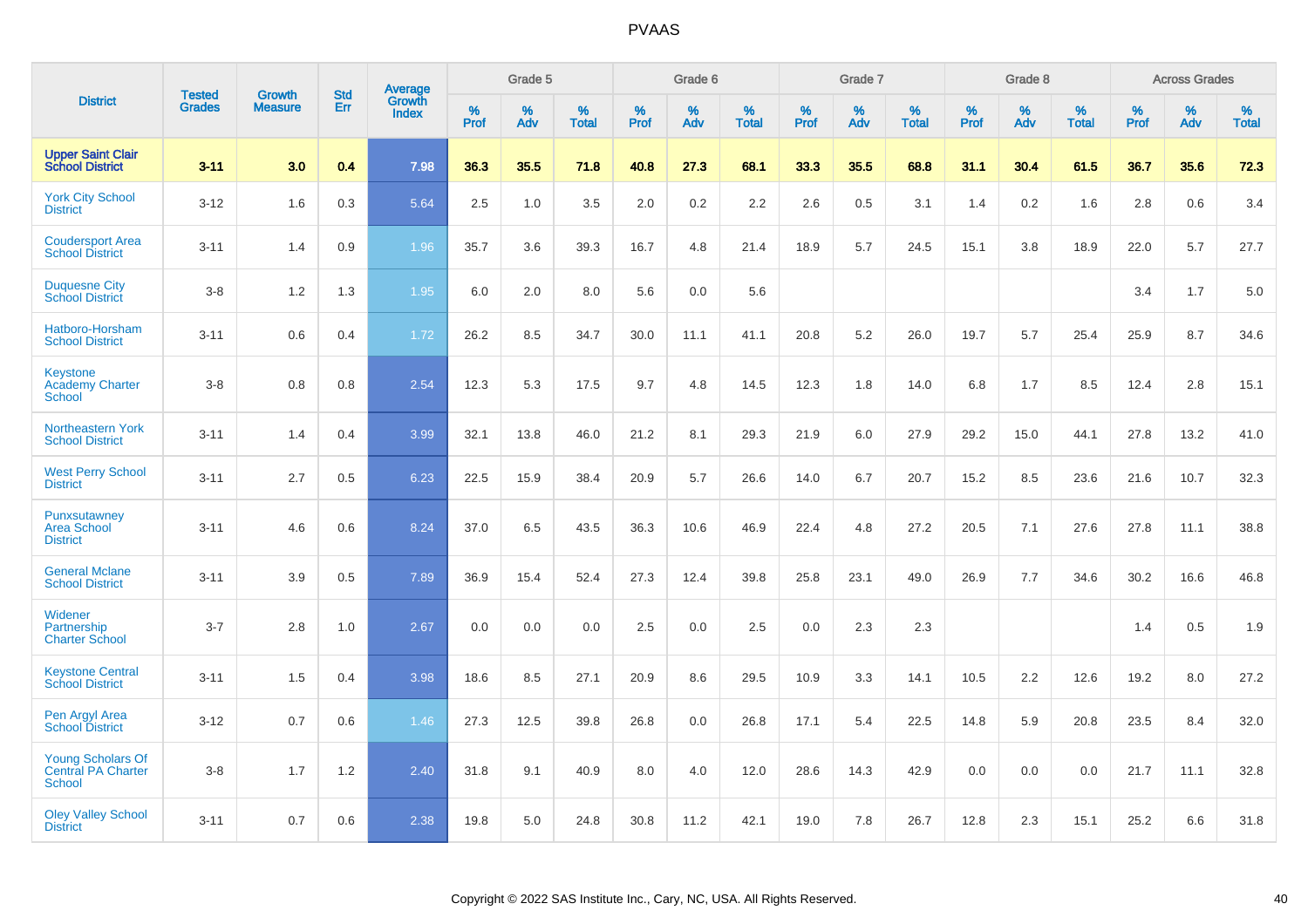|                                                                                          | <b>Tested</b> | <b>Growth</b>  | <b>Std</b> |                                          |              | Grade 5  |                   |              | Grade 6  |                   |              | Grade 7  |                   |              | Grade 8  |                   |              | <b>Across Grades</b> |                   |
|------------------------------------------------------------------------------------------|---------------|----------------|------------|------------------------------------------|--------------|----------|-------------------|--------------|----------|-------------------|--------------|----------|-------------------|--------------|----------|-------------------|--------------|----------------------|-------------------|
| <b>District</b>                                                                          | <b>Grades</b> | <b>Measure</b> | Err        | <b>Average</b><br>Growth<br><b>Index</b> | $\%$<br>Prof | %<br>Adv | %<br><b>Total</b> | $\%$<br>Prof | %<br>Adv | %<br><b>Total</b> | $\%$<br>Prof | %<br>Adv | %<br><b>Total</b> | $\%$<br>Prof | %<br>Adv | %<br><b>Total</b> | $\%$<br>Prof | %<br>Adv             | %<br><b>Total</b> |
| <b>Upper Saint Clair</b><br><b>School District</b>                                       | $3 - 11$      | 3.0            | 0.4        | 7.98                                     | 36.3         | 35.5     | 71.8              | 40.8         | 27.3     | 68.1              | 33.3         | 35.5     | 68.8              | 31.1         | 30.4     | 61.5              | 36.7         | 35.6                 | 72.3              |
| <b>Mastery Charter</b><br>School-Francis D.<br><b>Pastorius</b><br>Elementary            | $3 - 8$       | 0.3            | 1.3        | 0.60                                     | 3.8          | 0.0      | 3.8               | 3.7          | 0.0      | 3.7               | 0.0          | 0.0      | 0.0               | 0.0          | 0.0      | 0.0               | 3.1          | 0.0                  | 3.1               |
| <b>Mount Union Area</b><br><b>School District</b>                                        | $3 - 10$      | 3.0            | 0.7        | 5.20                                     | 11.7         | 4.3      | 16.0              | 12.4         | 0.0      | 12.4              | 13.4         | 2.4      | 15.8              | 0.0          | 1.2      | 1.2               | 12.2         | 3.3                  | 15.5              |
| <b>Robert Benjamin</b><br><b>Wiley Community</b><br><b>Charter School</b>                | $3 - 8$       | 2.8            | 0.8        | 3.93                                     | 7.0          | 2.3      | 9.3               | 0.0          | 0.0      | 0.0               | 7.3          | 0.0      | 7.3               | 4.4          | 0.0      | 4.4               | 5.7          | 1.7                  | 7.4               |
| <b>Center For Student</b><br><b>Learning Charter</b><br>School At<br>Pennsbury           | $6 - 12$      | $-0.6$         | 3.1        | $-0.20$                                  |              |          |                   |              |          |                   |              |          |                   | 0.0          | 0.0      | 0.0               | 3.4          | 0.0                  | 3.4               |
| <b>North East School</b><br><b>District</b>                                              | $3 - 11$      | 1.4            | 0.5        | 2.92                                     | 33.3         | 9.4      | 42.7              | 23.1         | 9.7      | 32.8              | 26.4         | 9.3      | 35.7              | 31.4         | 13.1     | 44.5              | 29.8         | 12.1                 | 41.8              |
| <b>Global Leadership</b><br><b>Academy Charter</b><br><b>School Southwest</b><br>at Huey | $3 - 8$       | 1.0            | 1.7        | 1.39                                     | 0.0          | 0.0      | 0.0               | 0.0          | 0.0      | 0.0               |              |          |                   | 0.0          | 0.0      | 0.0               | 0.0          | 0.0                  | 0.0               |
| <b>Hope For</b><br><b>Hyndman Charter</b><br>School                                      | $3 - 11$      | 4.1            | 1.8        | 3.10                                     |              |          |                   | 6.2          | 0.0      | 6.2               | 8.3          | 8.3      | 16.7              | 0.0          | 0.0      | 0.0               | 9.9          | $1.2$                | 11.1              |
| <b>Moshannon Valley</b><br><b>School District</b>                                        | $3 - 10$      | 2.3            | 0.8        | 2.85                                     | 19.6         | 13.0     | 32.6              | 14.8         | 18.5     | 33.3              | 21.0         | 4.8      | 25.8              | 16.9         | 6.2      | 23.1              | 19.9         | 8.5                  | 28.4              |
| Lake-Lehman<br><b>School District</b>                                                    | $3 - 11$      | 2.9            | 0.6        | 5.69                                     | 30.6         | 9.9      | 40.5              | 21.0         | 6.7      | 27.6              | 23.7         | 6.1      | 29.8              | 14.2         | 4.4      | 18.6              | 26.3         | 6.7                  | 33.1              |
| <b>Bellefonte Area</b><br><b>School District</b>                                         | $3 - 11$      | 3.1            | 0.5        | 7.49                                     | 32.7         | 22.0     | 54.8              | 31.6         | 7.3      | 39.0              | 23.4         | 5.5      | 29.0              | 14.8         | 9.9      | 24.8              | 28.6         | 15.7                 | 44.3              |
| <b>Premier Arts And</b><br><b>Science Charter</b><br>School                              | $3-5$         | $-0.1$         | 2.0        | $-0.05$                                  | 0.0          | 0.0      | 0.0               |              |          |                   |              |          |                   |              |          |                   | 3.8          | 1.0                  | 4.8               |
| Kane Area School<br><b>District</b>                                                      | $3 - 10$      | 3.7            | 0.7        | 6.38                                     | 21.1         | 19.7     | 40.8              | 14.1         | 3.1      | 17.2              | 29.8         | 17.9     | 47.8              | 6.1          | 1.2      | 7.3               | 21.5         | 9.0                  | 30.4              |
| <b>South Park School</b><br><b>District</b>                                              | $3 - 11$      | 3.3            | 0.6        | 5.37                                     | 33.3         | 11.9     | 45.2              | 27.8         | 11.3     | 39.2              | 21.8         | 16.8     | 38.7              | 24.0         | 8.6      | 32.7              | 28.8         | 10.4                 | 39.2              |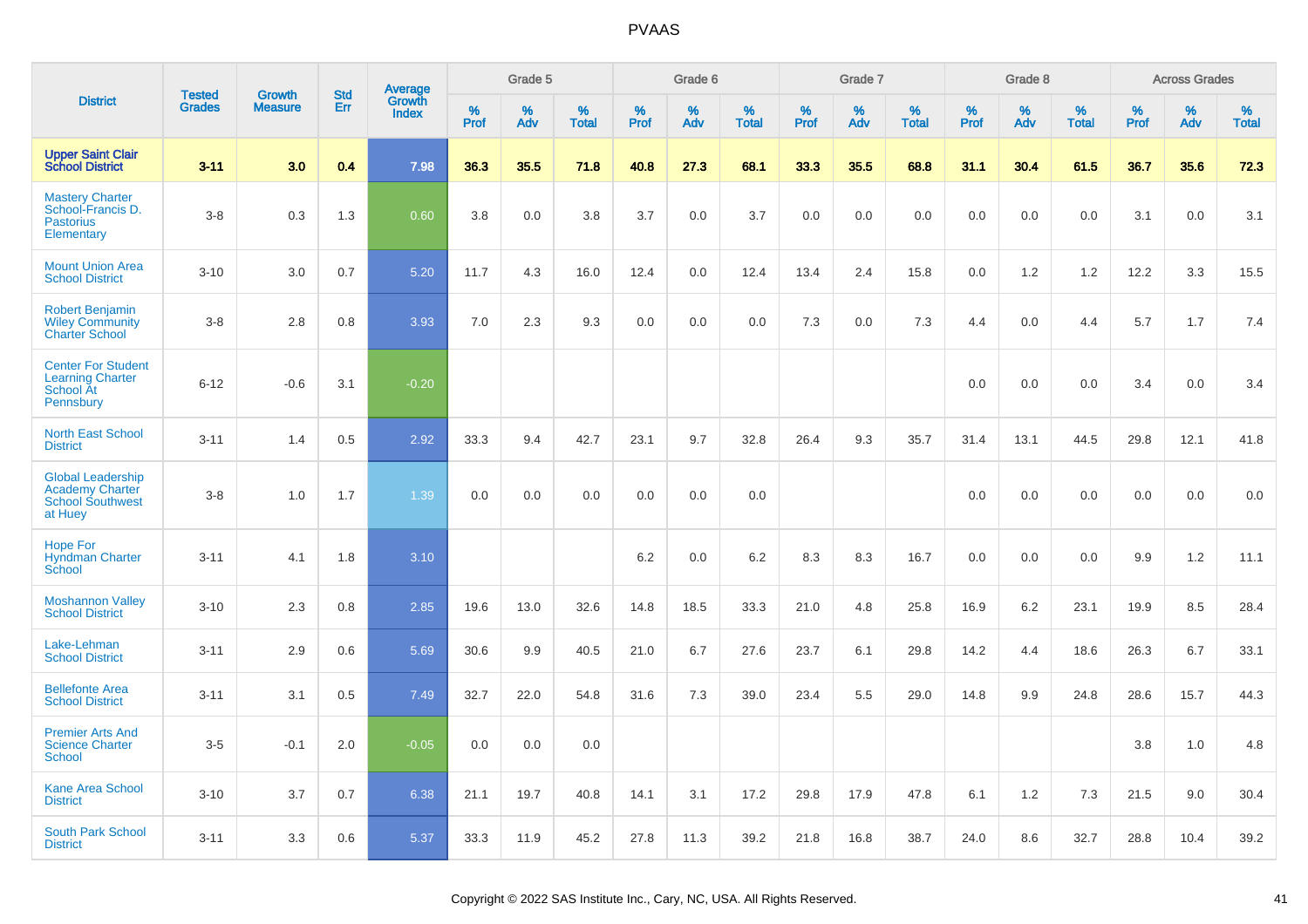|                                                                |                                | <b>Growth</b>  | <b>Std</b> | <b>Average</b>         |           | Grade 5  |                   |           | Grade 6  |                   |           | Grade 7  |                   |           | Grade 8  |                   |           | <b>Across Grades</b> |                   |
|----------------------------------------------------------------|--------------------------------|----------------|------------|------------------------|-----------|----------|-------------------|-----------|----------|-------------------|-----------|----------|-------------------|-----------|----------|-------------------|-----------|----------------------|-------------------|
| <b>District</b>                                                | <b>Tested</b><br><b>Grades</b> | <b>Measure</b> | Err        | Growth<br><b>Index</b> | %<br>Prof | %<br>Adv | %<br><b>Total</b> | %<br>Prof | %<br>Adv | %<br><b>Total</b> | %<br>Prof | %<br>Adv | %<br><b>Total</b> | %<br>Prof | %<br>Adv | %<br><b>Total</b> | %<br>Prof | %<br>Adv             | %<br><b>Total</b> |
| <b>Upper Saint Clair</b><br><b>School District</b>             | $3 - 11$                       | 3.0            | 0.4        | 7.98                   | 36.3      | 35.5     | 71.8              | 40.8      | 27.3     | 68.1              | 33.3      | 35.5     | 68.8              | 31.1      | 30.4     | 61.5              | 36.7      | 35.6                 | 72.3              |
| <b>Mastery Charter</b><br>School -<br>Shoemaker<br>Campus      | $7 - 10$                       | 1.9            | 1.6        | 1.76                   |           |          |                   |           |          |                   | 9.4       | 0.0      | 9.4               | 4.2       | 0.0      | 4.2               | 7.1       | 0.0                  | 7.1               |
| <b>Aspira Bilingual</b><br><b>Cyber Charter</b><br>School      | $3 - 11$                       | 4.2            | 1.5        | 3.82                   |           |          |                   | 0.0       | 0.0      | 0.0               | 0.0       | 0.0      | 0.0               | 0.0       | 0.0      | 0.0               | 1.6       | 0.0                  | 1.6               |
| <b>Bear Creek</b><br><b>Community</b><br><b>Charter School</b> | $3 - 8$                        | 4.4            | 0.8        | 5.57                   | 30.8      | 9.6      | 40.4              | 19.6      | 13.7     | 33.3              | 23.1      | 5.8      | 28.8              | 18.4      | 0.0      | 18.4              | 27.2      | 7.9                  | 35.1              |
| <b>Souderton Charter</b><br>School<br>Collaborative            | $3 - 8$                        | 4.0            | 1.3        | 4.28                   | 51.8      | 22.2     | 74.1              | 44.0      | 24.0     | 68.0              | 28.6      | 38.1     | 66.7              | 41.2      | 11.8     | 52.9              | 40.1      | 26.8                 | 66.9              |
| <b>Central Cambria</b><br><b>School District</b>               | $3 - 11$                       | 2.5            | 0.6        | 4.43                   | 32.5      | 14.5     | 47.0              | 19.5      | 8.0      | 27.4              | 20.2      | 8.8      | 29.0              | 16.5      | 10.2     | 26.8              | 23.8      | 11.4                 | 35.1              |
| <b>Farrell Area School</b><br><b>District</b>                  | $3 - 11$                       | 5.3            | 1.0        | 7.64                   | 15.6      | 0.0      | 15.6              | 17.1      | 0.0      | 17.1              | 2.3       | 0.0      | 2.3               | 5.1       | 0.0      | 5.1               | 12.3      | 1.5                  | 13.8              |
| <b>Infinity Charter</b><br><b>School</b>                       | $3-8$                          | 5.9            | 1.2        | 4.84                   | 40.9      | 31.8     | 72.7              | 46.2      | 11.5     | 57.7              | 41.7      | 45.8     | 87.5              | 38.1      | 19.0     | 57.1              | 38.7      | 29.6                 | 68.3              |
| <b>Penncrest School</b><br><b>District</b>                     | $3 - 11$                       | 1.8            | 0.4        | 4.21                   | 19.7      | 6.2      | 25.8              | 21.6      | 1.8      | 23.4              | 17.5      | 5.0      | 22.5              | 17.1      | 3.5      | 20.6              | 22.0      | 5.3                  | 27.3              |
| <b>Lehigh Valley Dual</b><br>Language Charter<br>School        | $3 - 8$                        | 3.1            | 2.3        | 1.36                   | 0.0       | 0.0      | 0.0               | 7.7       | 0.0      | 7.7               |           |          |                   |           |          |                   | 4.2       | 0.0                  | 4.2               |
| <b>Avonworth School</b><br><b>District</b>                     | $3 - 10$                       | 2.8            | 0.5        | 5.25                   | 33.8      | 25.5     | 59.3              | 37.7      | 12.3     | 50.0              | 31.5      | 13.8     | 45.4              | 35.8      | 14.2     | 50.0              | 35.2      | 20.0                 | 55.2              |
| <b>Bald Eagle Area</b><br><b>School District</b>               | $3 - 11$                       | 2.6            | 0.6        | 4.48                   | 35.2      | 14.8     | 50.0              | 25.7      | 8.9      | 34.6              | 17.0      | 6.8      | 23.7              | 15.0      | 10.6     | 25.7              | 25.1      | 13.7                 | 38.8              |
| <b>Young Scholars</b><br><b>Charter School</b>                 | $6 - 8$                        | 2.6            | 0.8        | 3.60                   |           |          |                   | 1.8       | 0.0      | 1.8               | 4.6       | 0.0      | 4.6               | 0.0       | 0.0      | 0.0               | 2.0       | 0.0                  | 2.0               |
| <b>Riverside School</b><br><b>District</b>                     | $3 - 11$                       | 4.3            | 0.6        | 7.08                   | 18.6      | 7.8      | 26.5              | 13.1      | 7.1      | 20.2              | 16.5      | 13.6     | 30.1              | 16.4      | 4.6      | 20.9              | 19.2      | 7.7                  | 27.0              |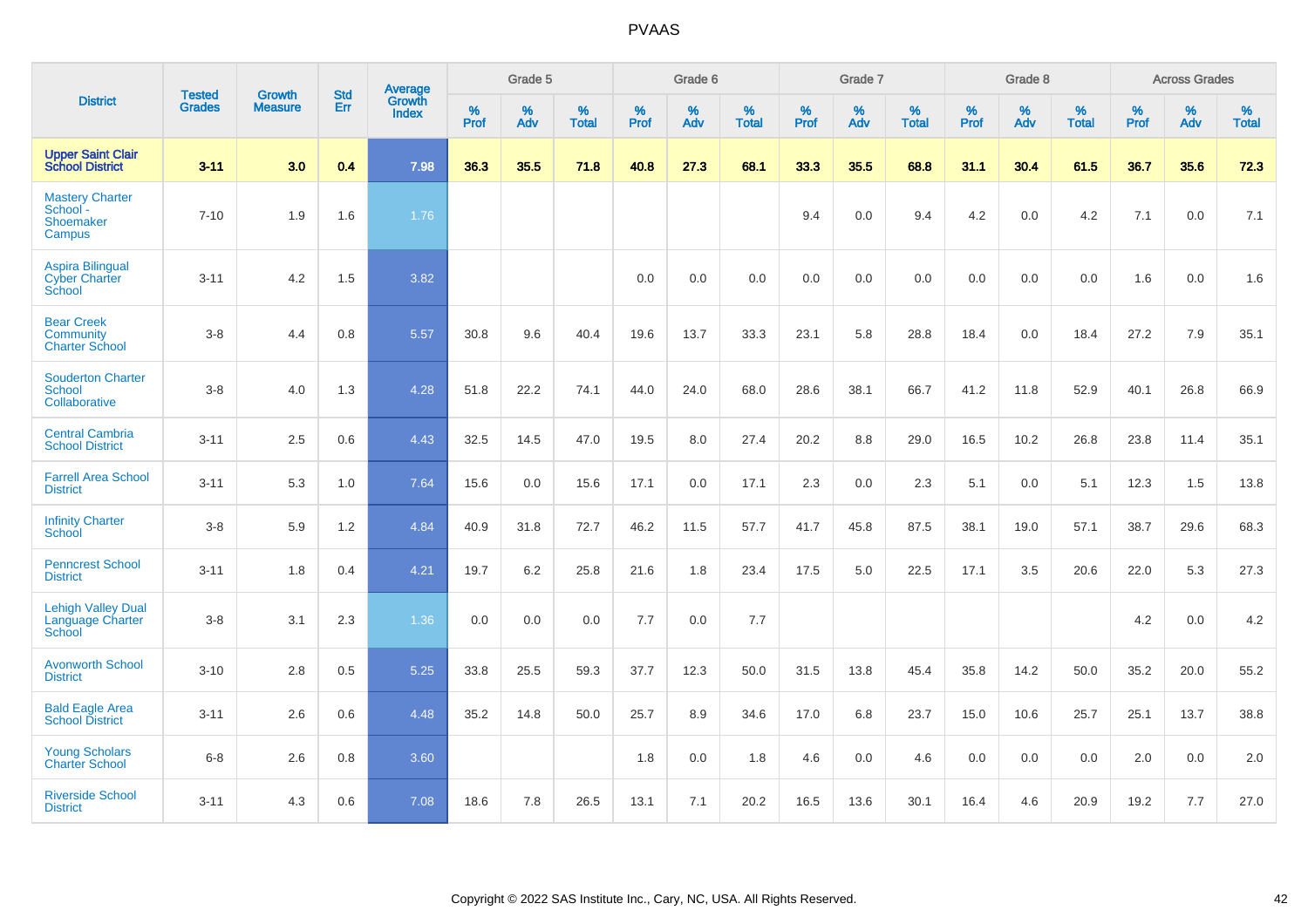|                                                                 |                                | <b>Growth</b>  | <b>Std</b> | Average                |              | Grade 5  |                   |           | Grade 6  |                   |           | Grade 7  |                   |           | Grade 8  |                   |           | <b>Across Grades</b> |                   |
|-----------------------------------------------------------------|--------------------------------|----------------|------------|------------------------|--------------|----------|-------------------|-----------|----------|-------------------|-----------|----------|-------------------|-----------|----------|-------------------|-----------|----------------------|-------------------|
| <b>District</b>                                                 | <b>Tested</b><br><b>Grades</b> | <b>Measure</b> | <b>Err</b> | Growth<br><b>Index</b> | $\%$<br>Prof | %<br>Adv | %<br><b>Total</b> | %<br>Prof | %<br>Adv | %<br><b>Total</b> | %<br>Prof | %<br>Adv | %<br><b>Total</b> | %<br>Prof | %<br>Adv | %<br><b>Total</b> | %<br>Prof | %<br>Adv             | %<br><b>Total</b> |
| <b>Upper Saint Clair</b><br><b>School District</b>              | $3 - 11$                       | 3.0            | 0.4        | 7.98                   | 36.3         | 35.5     | 71.8              | 40.8      | 27.3     | 68.1              | 33.3      | 35.5     | 68.8              | 31.1      | 30.4     | 61.5              | 36.7      | 35.6                 | 72.3              |
| <b>Wayne Highlands</b><br><b>School District</b>                | $3 - 11$                       | 2.2            | 0.5        | 4.54                   | 36.4         | 14.3     | 50.7              | 31.5      | 11.4     | 43.0              | 25.6      | 14.3     | 39.9              | 27.6      | 4.9      | 32.5              | 29.9      | 16.0                 | 46.0              |
| <b>North Clarion</b><br><b>County School</b><br><b>District</b> | $3 - 12$                       | 5.1            | 0.9        | 5.51                   | 34.1         | 6.8      | 40.9              | 31.7      | 12.2     | 43.9              | 21.4      | 7.1      | 28.6              | 15.9      | 11.4     | 27.3              | 26.5      | 10.6                 | 37.1              |
| <b>Bradford Area</b><br><b>School District</b>                  | $3 - 12$                       | 4.4            | 0.5        | 9.21                   | 33.5         | 10.2     | 43.7              | 23.4      | 8.8      | 32.2              | 18.9      | 13.9     | 32.8              | 27.8      | 7.6      | 35.4              | 26.9      | 11.3                 | 38.3              |
| <b>New Day Charter</b><br><b>School</b>                         | $7 - 11$                       | 2.2            | 3.1        | 0.71                   |              |          |                   |           |          |                   |           |          |                   | 0.0       | 0.0      | 0.0               | 0.0       | 0.0                  | 0.0               |
| <b>Port Allegany</b><br><b>School District</b>                  | $3 - 11$                       | 1.7            | 0.7        | 2.30                   | 20.0         | 5.7      | 25.7              | 7.4       | 1.5      | 8.8               | 17.4      | 2.9      | 20.3              | 13.1      | 9.8      | 23.0              | 16.8      | 5.7                  | 22.5              |
| <b>Athens Area</b><br><b>School District</b>                    | $3 - 11$                       | 3.8            | 0.5        | 7.01                   | 31.2         | 6.2      | 37.5              | 28.2      | 5.9      | 34.1              | 22.2      | 5.2      | 27.4              | 19.3      | 10.7     | 30.0              | 26.5      | 8.2                  | 34.6              |
| <b>Provident Charter</b><br><b>School</b>                       | $3 - 8$                        | 3.6            | 1.0        | 3.98                   | 4.4          | 2.2      | 6.5               | 10.5      | 0.0      | 10.5              | 9.1       | 0.0      | 9.1               | 0.0       | 3.3      | 3.3               | 9.2       | 2.5                  | 11.7              |
| <b>Mastery Charter</b><br>School - Clymer<br>Elementary         | $3-6$                          | 1.9            | 1.5        | 1.23                   | 0.0          | 0.0      | 0.0               | 3.8       | 0.0      | 3.8               |           |          |                   |           |          |                   | 2.6       | 0.8                  | 3.4               |
| <b>Wattsburg Area</b><br><b>School District</b>                 | $3 - 11$                       | 4.1            | 0.6        | 6.55                   | 25.0         | 18.2     | 43.2              | 27.2      | 17.4     | 44.6              | 19.6      | 7.6      | 27.2              | 31.7      | 12.9     | 44.6              | 26.7      | 12.5                 | 39.2              |
| <b>Arts Academy</b><br>Elementary<br><b>Charter School</b>      | $3-5$                          | 1.7            | 1.9        | 0.91                   | 5.3          | 0.0      | 5.3               |           |          |                   |           |          |                   |           |          |                   | 5.1       | 0.0                  | 5.1               |
| <b>South Western</b><br><b>School District</b>                  | $3 - 12$                       | 2.8            | 0.4        | 7.84                   | 23.7         | 5.4      | 29.2              | 15.7      | 11.7     | 27.4              | 17.8      | 6.0      | 23.8              | 19.1      | 10.1     | 29.2              | 21.6      | 8.9                  | 30.4              |
| <b>Donegal School</b><br><b>District</b>                        | $3 - 12$                       | 3.0            | 0.5        | 6.51                   | 18.1         | 9.9      | 28.0              | 22.5      | 3.2      | 25.7              | 12.4      | 14.8     | 27.2              | 16.6      | 9.5      | 26.0              | 19.7      | 10.6                 | 30.3              |
| New Hope-<br><b>Solebury School</b><br><b>District</b>          | $3 - 11$                       | 4.2            | 0.6        | 6.75                   | 40.4         | 25.5     | 66.0              | 41.2      | 11.8     | 52.9              | 25.5      | 17.0     | 42.6              | 37.6      | 19.3     | 56.9              | 36.8      | 21.0                 | 57.8              |
| <b>West York Area</b><br><b>School District</b>                 | $3 - 12$                       | 2.3            | 0.4        | 5.18                   | 19.9         | 5.6      | 25.5              | 14.8      | 4.8      | 19.6              | 15.0      | 5.8      | 20.9              | 16.3      | 4.2      | 20.5              | 19.8      | 5.9                  | 25.6              |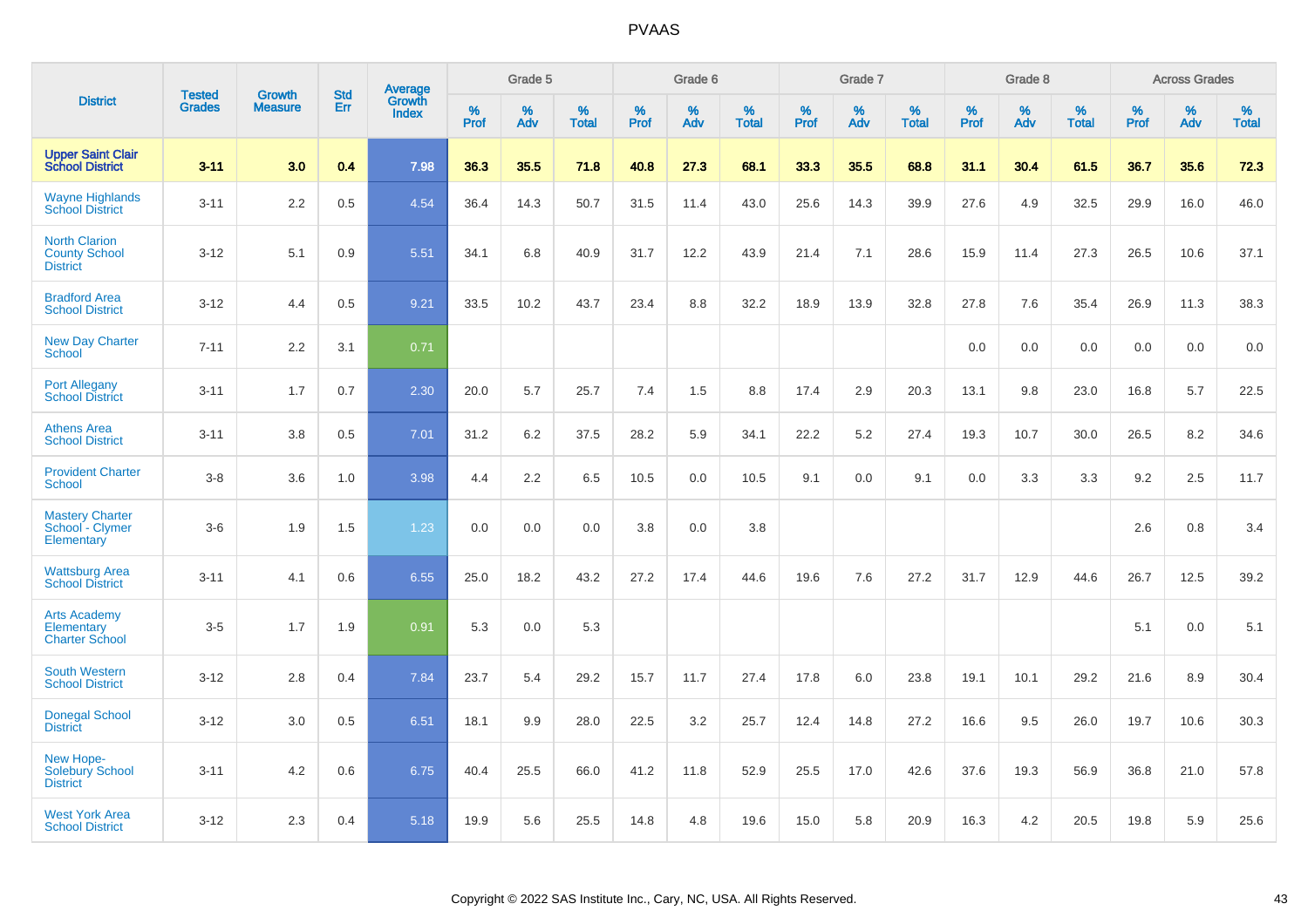|                                                              |                                |                                 | <b>Std</b> |                            |                     | Grade 5  |                   |                     | Grade 6  |                   |              | Grade 7  |                   |                     | Grade 8  |                   |              | <b>Across Grades</b> |                      |
|--------------------------------------------------------------|--------------------------------|---------------------------------|------------|----------------------------|---------------------|----------|-------------------|---------------------|----------|-------------------|--------------|----------|-------------------|---------------------|----------|-------------------|--------------|----------------------|----------------------|
| <b>District</b>                                              | <b>Tested</b><br><b>Grades</b> | <b>Growth</b><br><b>Measure</b> | Err        | Average<br>Growth<br>Index | $\%$<br><b>Prof</b> | %<br>Adv | %<br><b>Total</b> | $\%$<br><b>Prof</b> | %<br>Adv | %<br><b>Total</b> | $\%$<br>Prof | %<br>Adv | %<br><b>Total</b> | $\%$<br><b>Prof</b> | %<br>Adv | %<br><b>Total</b> | $\%$<br>Prof | %<br>Adv             | $\%$<br><b>Total</b> |
| <b>Upper Saint Clair</b><br><b>School District</b>           | $3 - 11$                       | 3.0                             | 0.4        | 7.98                       | 36.3                | 35.5     | 71.8              | 40.8                | 27.3     | 68.1              | 33.3         | 35.5     | 68.8              | 31.1                | 30.4     | 61.5              | 36.7         | 35.6                 | 72.3                 |
| <b>Mountain View</b><br><b>School District</b>               | $3 - 11$                       | 5.6                             | 0.8        | 7.04                       | 28.3                | 1.7      | 30.0              | 16.3                | 2.0      | 18.4              | 25.9         | 7.4      | 33.3              | 27.1                | 8.5      | 35.6              | 21.4         | 4.2                  | 25.6                 |
| <b>Centre Learning</b><br>Community<br><b>Charter School</b> | $5 - 8$                        | 4.9                             | 2.0        | 2.45                       |                     |          |                   |                     |          |                   | 25.0         | 12.5     | 37.5              | 0.0                 | 17.6     | 17.6              | 24.1         | 18.5                 | 42.6                 |
| <b>Bedford Area</b><br><b>School District</b>                | $3 - 11$                       | 3.8                             | 0.6        | 7.33                       | 34.4                | 4.2      | 38.7              | 32.2                | 7.8      | 40.0              | 25.4         | 8.8      | 34.2              | 24.2                | 7.8      | 32.0              | 31.3         | 10.5                 | 41.7                 |
| <b>Seven Generations</b><br><b>Charter School</b>            | $3-5$                          | 2.5                             | 2.0        | 1.26                       | 24.3                | 5.4      | 29.7              |                     |          |                   |              |          |                   |                     |          |                   | 25.6         | 5.6                  | 31.2                 |
| <b>Richland School</b><br><b>District</b>                    | $3 - 11$                       | 3.8                             | 0.6        | 6.45                       | 40.8                | 21.4     | 62.1              | 40.4                | 10.6     | 51.1              | 39.8         | 10.9     | 50.8              | 25.5                | 13.2     | 38.7              | 36.6         | 16.5                 | 53.1                 |
| Tredyffrin-<br><b>Easttown School</b><br><b>District</b>     | $3 - 10$                       | 1.9                             | 0.4        | 4.37                       | 36.2                | 36.2     | 72.4              | 36.8                | 28.2     | 65.0              | 32.6         | 33.0     | 65.7              | 26.4                | 40.3     | 66.7              | 33.6         | 38.6                 | 72.2                 |
| <b>Karns City Area</b><br><b>School District</b>             | $3 - 11$                       | 3.6                             | 0.6        | 5.98                       | 23.6                | 9.0      | 32.6              | 29.6                | 1.1      | 30.7              | 22.4         | 3.4      | 25.9              | 16.8                | 3.7      | 20.6              | 24.0         | 3.2                  | 27.2                 |
| Shanksville-<br><b>Stonycreek School</b><br><b>District</b>  | $3 - 10$                       | 6.4                             | 1.4        | 4.61                       | 28.6                | 0.0      | 28.6              | 25.0                | 4.2      | 29.2              | 20.0         | 5.0      | 25.0              | 22.2                | 0.0      | 22.2              | 26.3         | 1.7                  | 28.0                 |
| <b>Mastery Charter</b><br>School John Wister<br>Elementary   | $3-5$                          | 3.9                             | 2.6        | 1.52                       | 5.0                 | 0.0      | 5.0               |                     |          |                   |              |          |                   |                     |          |                   | 2.9          | 0.0                  | 2.9                  |
| <b>Universal Bluford</b><br><b>Charter School</b>            | $3-6$                          | 4.8                             | 1.4        | 4.14                       | 4.4                 | 0.0      | 4.4               | 2.7                 | 0.0      | 2.7               |              |          |                   |                     |          |                   | 4.3          | 0.0                  | 4.3                  |
| <b>Dubois Area</b><br><b>School District</b>                 | $3 - 11$                       | 2.1                             | 0.4        | 5.38                       | 22.4                | 11.0     | 33.3              | 21.6                | 8.3      | 29.9              | 18.7         | 5.9      | 24.5              | 14.1                | 5.2      | 19.4              | 22.6         | 11.7                 | 34.2                 |
| Gettysburg<br><b>Montessori Charter</b><br>School            | $3-6$                          | 5.4                             | 1.9        | 2.75                       | 19.0                | 19.0     | 38.1              | 11.1                | 0.0      | 11.1              |              |          |                   |                     |          |                   | 19.2         | 9.6                  | 28.7                 |
| <b>Warren County</b><br><b>School District</b>               | $3 - 11$                       | 2.7                             | 0.4        | 7.14                       | 21.0                | 7.4      | 28.4              | 15.7                | 3.7      | 19.3              | 12.0         | 0.7      | 12.6              | 13.8                | 2.9      | 16.7              | 17.7         | 4.3                  | 22.0                 |
| <b>Conneaut School</b><br><b>District</b>                    | $3 - 12$                       | 3.7                             | 0.5        | 6.95                       | 21.8                | 7.5      | 29.3              | 23.8                | 9.8      | 33.6              | 19.4         | 6.7      | 26.1              | 17.9                | 3.4      | 21.4              | 24.4         | 10.4                 | 34.8                 |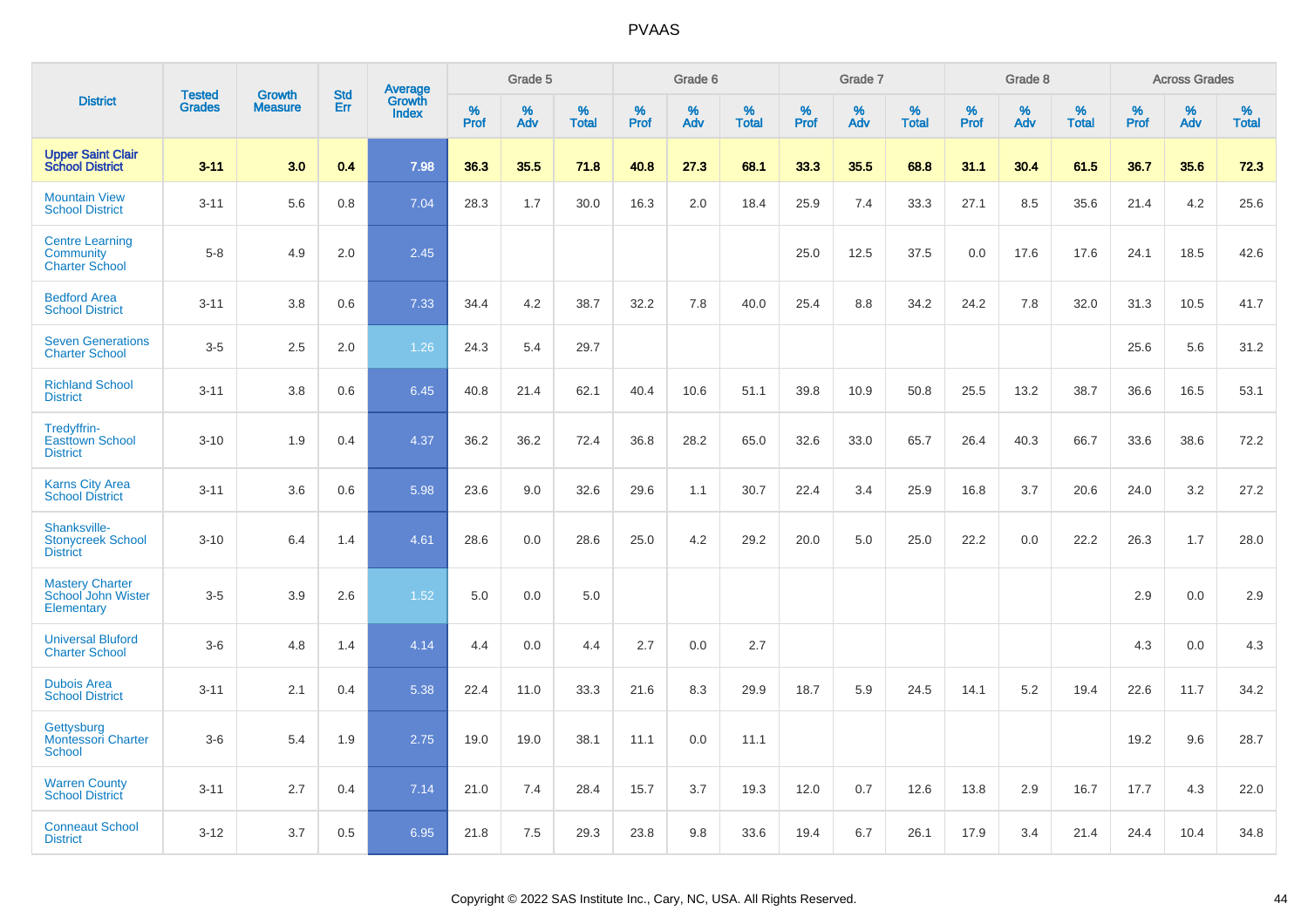|                                                                                       |                                |                                 |                   | <b>Average</b>         |           | Grade 5  |                   |           | Grade 6  |                   |           | Grade 7  |                   |           | Grade 8  |                   |           | <b>Across Grades</b> |                   |
|---------------------------------------------------------------------------------------|--------------------------------|---------------------------------|-------------------|------------------------|-----------|----------|-------------------|-----------|----------|-------------------|-----------|----------|-------------------|-----------|----------|-------------------|-----------|----------------------|-------------------|
| <b>District</b>                                                                       | <b>Tested</b><br><b>Grades</b> | <b>Growth</b><br><b>Measure</b> | <b>Std</b><br>Err | Growth<br><b>Index</b> | %<br>Prof | %<br>Adv | %<br><b>Total</b> | %<br>Prof | %<br>Adv | %<br><b>Total</b> | %<br>Prof | %<br>Adv | %<br><b>Total</b> | %<br>Prof | %<br>Adv | %<br><b>Total</b> | %<br>Prof | %<br>Adv             | %<br><b>Total</b> |
| <b>Upper Saint Clair</b><br><b>School District</b>                                    | $3 - 11$                       | 3.0                             | 0.4               | 7.98                   | 36.3      | 35.5     | 71.8              | 40.8      | 27.3     | 68.1              | 33.3      | 35.5     | 68.8              | 31.1      | 30.4     | 61.5              | 36.7      | 35.6                 | 72.3              |
| <b>Montour School</b><br><b>District</b>                                              | $3 - 11$                       | 5.0                             | 0.4               | 11.10                  | 31.8      | 25.1     | 57.0              | 30.6      | 24.5     | 55.1              | 26.3      | 30.1     | 56.5              | 26.6      | 30.6     | 57.3              | 31.2      | 26.8                 | 58.1              |
| <b>Hempfield School</b><br><b>District</b>                                            | $3 - 11$                       | 3.5                             | 0.3               | 11.50                  | 32.6      | 14.9     | 47.5              | 27.8      | 18.0     | 45.8              | 22.6      | 18.5     | 41.1              | 24.4      | 18.7     | 43.1              | 27.9      | 18.3                 | 46.2              |
| <b>Smethport Area</b><br><b>School District</b>                                       | $3 - 12$                       | 7.1                             | 0.8               | 8.76                   | 29.2      | 8.3      | 37.5              | 24.6      | 8.8      | 33.3              | 16.9      | $6.2\,$  | 23.1              | 22.6      | 4.8      | 27.4              | 22.1      | 9.4                  | 31.5              |
| Midd-West School<br><b>District</b>                                                   | $3 - 11$                       | 4.5                             | 0.6               | 8.11                   | 29.8      | 11.2     | 41.0              | 35.1      | 9.9      | 45.0              | 18.2      | 14.1     | 32.3              | 21.6      | 8.0      | 29.6              | 27.0      | 9.8                  | 36.8              |
| <b>Austin Area School</b><br><b>District</b>                                          | $3 - 11$                       | 10.1                            | 1.6               | 6.38                   | 23.1      | 15.4     | 38.5              | 30.8      | 7.7      | 38.5              | 40.0      | 0.0      | 40.0              | 31.2      | 0.0      | 31.2              | 26.0      | 6.8                  | 32.9              |
| <b>Easton Arts</b><br>Academy<br>Elementary<br><b>Charter School</b>                  | $3-5$                          | 4.8                             | 2.4               | 1.94                   | 4.2       | 16.7     | 20.8              |           |          |                   |           |          |                   |           |          |                   | 12.6      | 3.9                  | 16.5              |
| <b>Huntingdon Area</b><br><b>School District</b>                                      | $3 - 11$                       | 9.5                             | 0.5               | 17.36                  | 23.7      | 13.2     | 36.8              | 17.8      | 10.2     | 28.0              | 18.0      | 4.3      | 22.3              | 13.6      | 4.8      | 18.4              | 19.7      | 9.1                  | 28.8              |
| <b>Shikellamy School</b><br><b>District</b>                                           | $3 - 10$                       | 2.8                             | 0.4               | 6.42                   | 24.3      | 11.4     | 35.7              | 18.3      | 8.4      | 26.7              | 18.0      | 7.7      | 25.8              | 11.5      | 7.8      | 19.3              | 21.2      | 9.8                  | 31.0              |
| <b>Lehighton Area</b><br><b>School District</b>                                       | $3 - 11$                       | 3.8                             | 0.5               | 7.54                   | 23.0      | 5.9      | 29.0              | 26.0      | 4.1      | 30.1              | 12.0      | 5.7      | 17.7              | 14.7      | 1.8      | 16.6              | 23.4      | 5.4                  | 28.8              |
| <b>Central Columbia</b><br><b>School District</b>                                     | $3 - 12$                       | 3.8                             | 0.5               | 7.42                   | 30.5      | 25.2     | 55.6              | 28.2      | 25.2     | 53.3              | 32.6      | 14.9     | 47.5              | 30.6      | 20.1     | 50.7              | 32.6      | 22.1                 | 54.7              |
| <b>Warwick School</b><br><b>District</b>                                              | $3 - 11$                       | 4.0                             | 0.4               | 10.87                  | 35.6      | 9.6      | 45.2              | 30.7      | 6.4      | 37.0              | 22.5      | 7.2      | 29.7              | 13.2      | 3.6      | 16.8              | 25.6      | 9.8                  | 35.4              |
| <b>Upper Saint Clair</b><br><b>School District</b>                                    | $3 - 11$                       | 3.0                             | 0.4               | 7.98                   | 36.3      | 35.5     | 71.8              | 40.8      | 27.3     | 68.1              | 33.3      | 35.5     | 68.8              | 31.1      | 30.4     | 61.5              | 36.7      | 35.6                 | 72.3              |
| <b>Bangor Area</b><br><b>School District</b>                                          | $3 - 12$                       | 4.2                             | 0.5               | 8.44                   | 20.3      | 24.8     | 45.1              | 26.7      | 14.0     | 40.7              | 20.4      | 13.6     | 34.0              | 23.2      | 6.0      | 29.1              | 27.2      | 17.9                 | 45.2              |
| <b>West Philadelphia</b><br>Achievement<br><b>Charter</b><br><b>Elementary School</b> | $3-5$                          | 4.2                             | 1.6               | 2.63                   | 6.7       | 0.0      | 6.7               |           |          |                   |           |          |                   |           |          |                   | 2.8       | 0.5                  | 3.2               |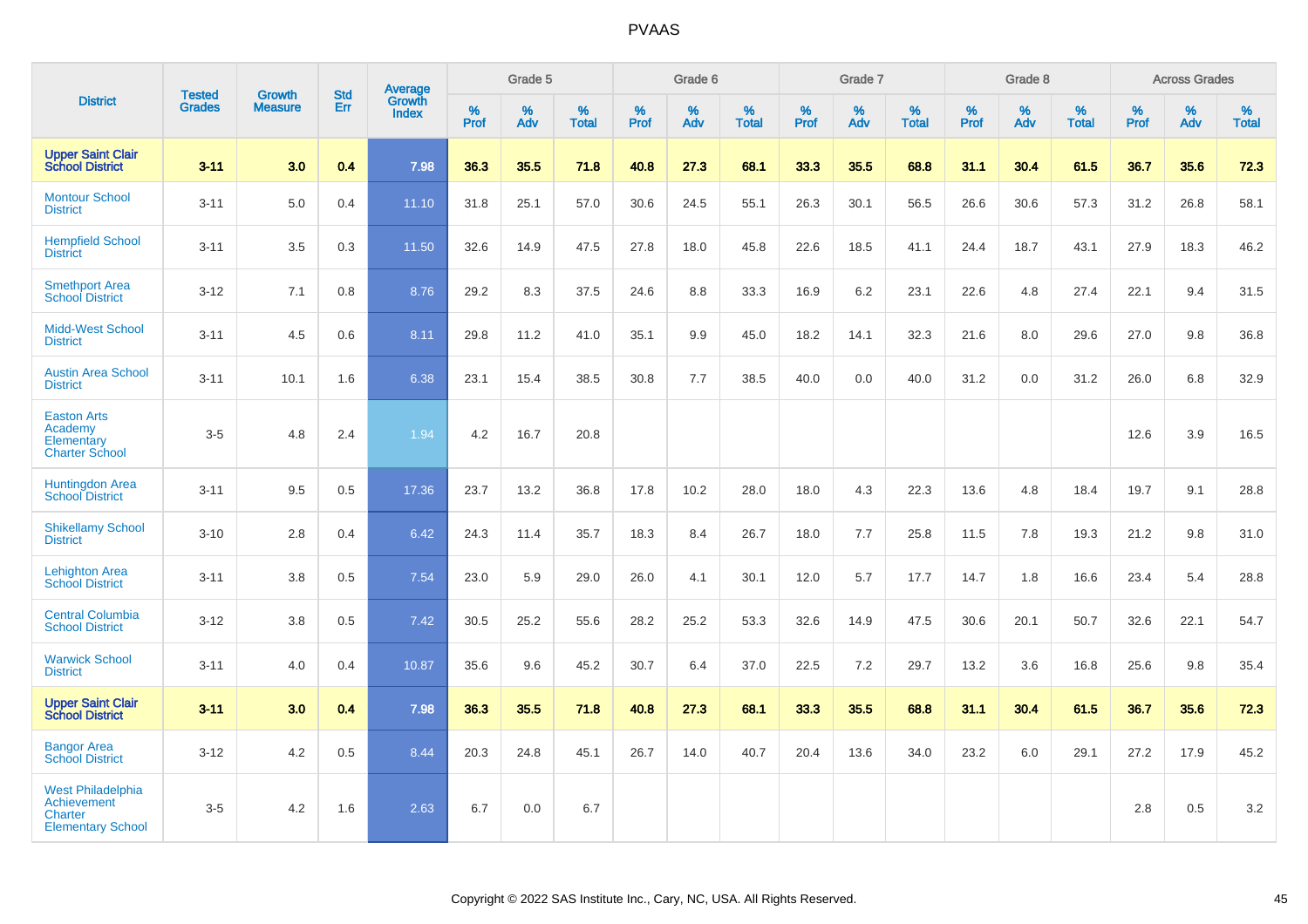|                                                                   | <b>Tested</b> | <b>Growth</b>  | <b>Std</b> | Average                       |           | Grade 5  |                   |           | Grade 6  |                   |           | Grade 7  |                   |           | Grade 8  |                   |           | <b>Across Grades</b> |                   |
|-------------------------------------------------------------------|---------------|----------------|------------|-------------------------------|-----------|----------|-------------------|-----------|----------|-------------------|-----------|----------|-------------------|-----------|----------|-------------------|-----------|----------------------|-------------------|
| <b>District</b>                                                   | <b>Grades</b> | <b>Measure</b> | Err        | <b>Growth</b><br><b>Index</b> | %<br>Prof | %<br>Adv | %<br><b>Total</b> | %<br>Prof | %<br>Adv | %<br><b>Total</b> | %<br>Prof | %<br>Adv | %<br><b>Total</b> | %<br>Prof | %<br>Adv | %<br><b>Total</b> | %<br>Prof | %<br>Adv             | %<br><b>Total</b> |
| <b>Upper Saint Clair</b><br><b>School District</b>                | $3 - 11$      | 3.0            | 0.4        | 7.98                          | 36.3      | 35.5     | 71.8              | 40.8      | 27.3     | 68.1              | 33.3      | 35.5     | 68.8              | 31.1      | 30.4     | 61.5              | 36.7      | 35.6                 | 72.3              |
| Esperanza<br><b>Academy Charter</b><br><b>School</b>              | $4 - 11$      | 2.8            | 0.5        | 5.89                          |           |          |                   | 1.5       | 0.0      | 1.5               | 4.2       | 0.0      | 4.2               | 0.5       | 0.0      | 0.5               | 1.8       | 0.0                  | 1.8               |
| <b>Chester</b><br>Community<br><b>Charter School</b>              | $3 - 8$       | 3.5            | 0.6        | 6.06                          | 0.7       | 0.7      | 1.5               | 3.6       | 0.0      | 3.6               | 3.2       | 1.1      | 4.3               | 2.6       | 0.0      | 2.6               | 2.1       | 0.4                  | $2.5\,$           |
| <b>Blacklick Valley</b><br><b>School District</b>                 | $3 - 11$      | 8.2            | 1.0        | 8.15                          | 24.1      | 6.9      | 31.0              | 34.2      | 10.5     | 44.7              | 16.7      | 0.0      | 16.7              | 14.3      | 4.8      | 19.0              | 22.6      | 9.5                  | 32.1              |
| <b>Saucon Valley</b><br><b>School District</b>                    | $3 - 11$      | 6.7            | 0.5        | 12.55                         | 32.0      | 25.4     | 57.4              | 33.6      | 11.0     | 44.5              | 31.1      | 12.1     | 43.2              | 32.8      | 16.0     | 48.8              | 31.2      | 18.8                 | 50.0              |
| <b>Universal Daroff</b><br><b>Charter School</b>                  | $3 - 8$       | 6.1            | 0.8        | 7.55                          | 1.6       | 1.6      | 3.2               | 0.0       | 0.0      | 0.0               | 2.2       | 0.0      | 2.2               | 3.6       | 0.0      | 3.6               | 2.2       | 0.3                  | 2.5               |
| <b>Bucks County</b><br><b>Montessori Charter</b><br><b>School</b> | $3-6$         | 9.5            | 1.8        | 5.15                          | 16.1      | 25.8     | 41.9              | 42.9      | 28.6     | 71.4              |           |          |                   |           |          |                   | 33.0      | 29.8                 | 62.8              |
| <b>Otto-Eldred School</b><br><b>District</b>                      | $3 - 11$      | 7.8            | 0.9        | 8.33                          | 23.8      | 28.6     | 52.4              | 45.0      | 12.5     | 57.5              | 20.0      | 15.6     | 35.6              | 25.0      | 6.2      | 31.2              | 28.3      | 13.9                 | 42.2              |
| <b>Vida Charter</b><br><b>School</b>                              | $3-6$         | 10.1           | 1.8        | 5.60                          | 23.1      | 19.2     | 42.3              | 16.7      | 11.1     | 27.8              |           |          |                   |           |          |                   | 20.4      | 7.8                  | 28.2              |
| <b>Lewisburg Area</b><br><b>School District</b>                   | $3 - 11$      | 6.7            | 0.6        | 12.13                         | 33.6      | 28.3     | 62.0              | 40.0      | 24.2     | 64.2              | 33.1      | 29.4     | 62.5              | 17.9      | 31.3     | 49.2              | 31.0      | 30.1                 | 61.1              |
| <b>Conestoga Valley</b><br><b>School District</b>                 | $3 - 11$      | 4.8            | 0.4        | 12.76                         | 21.3      | 12.6     | 33.8              | 24.9      | 7.7      | 32.7              | 20.4      | 14.0     | 34.4              | 23.0      | 13.5     | 36.5              | 24.2      | 13.5                 | 37.8              |
| <b>Homer-Center</b><br><b>School District</b>                     | $3 - 11$      | 10.3           | 0.8        | 13.11                         | 31.8      | 17.5     | 49.2              | 36.4      | 4.6      | 40.9              | 20.3      | 0.0      | 20.3              | 26.9      | 13.4     | 40.3              | 27.6      | 7.4                  | 35.0              |
| <b>Cumberland Valley</b><br><b>School District</b>                | $3 - 12$      | 3.8            | 0.2        | 15.85                         | 33.5      | 27.3     | 60.8              | 31.4      | 13.8     | 45.2              | 29.0      | 18.7     | 47.6              | 26.6      | 12.4     | 39.0              | 30.7      | 22.4                 | 53.2              |
| <b>Lower Merion</b><br><b>School District</b>                     | $3 - 11$      | 3.3            | 0.3        | 12.62                         | 27.6      | 48.2     | 75.8              | 31.4      | 37.3     | 68.6              | 33.9      | 31.3     | 65.2              | 33.0      | 28.3     | 61.3              | 31.2      | 40.9                 | 72.2              |
| <b>Circle Of Seasons</b><br><b>Charter School</b>                 | $3 - 8$       | 12.3           | 1.2        | 10.35                         | 20.0      | 5.7      | 25.7              | 16.7      | 6.7      | 23.3              | 25.0      | 11.1     | 36.1              |           |          |                   | 20.9      | 7.9                  | 28.8              |